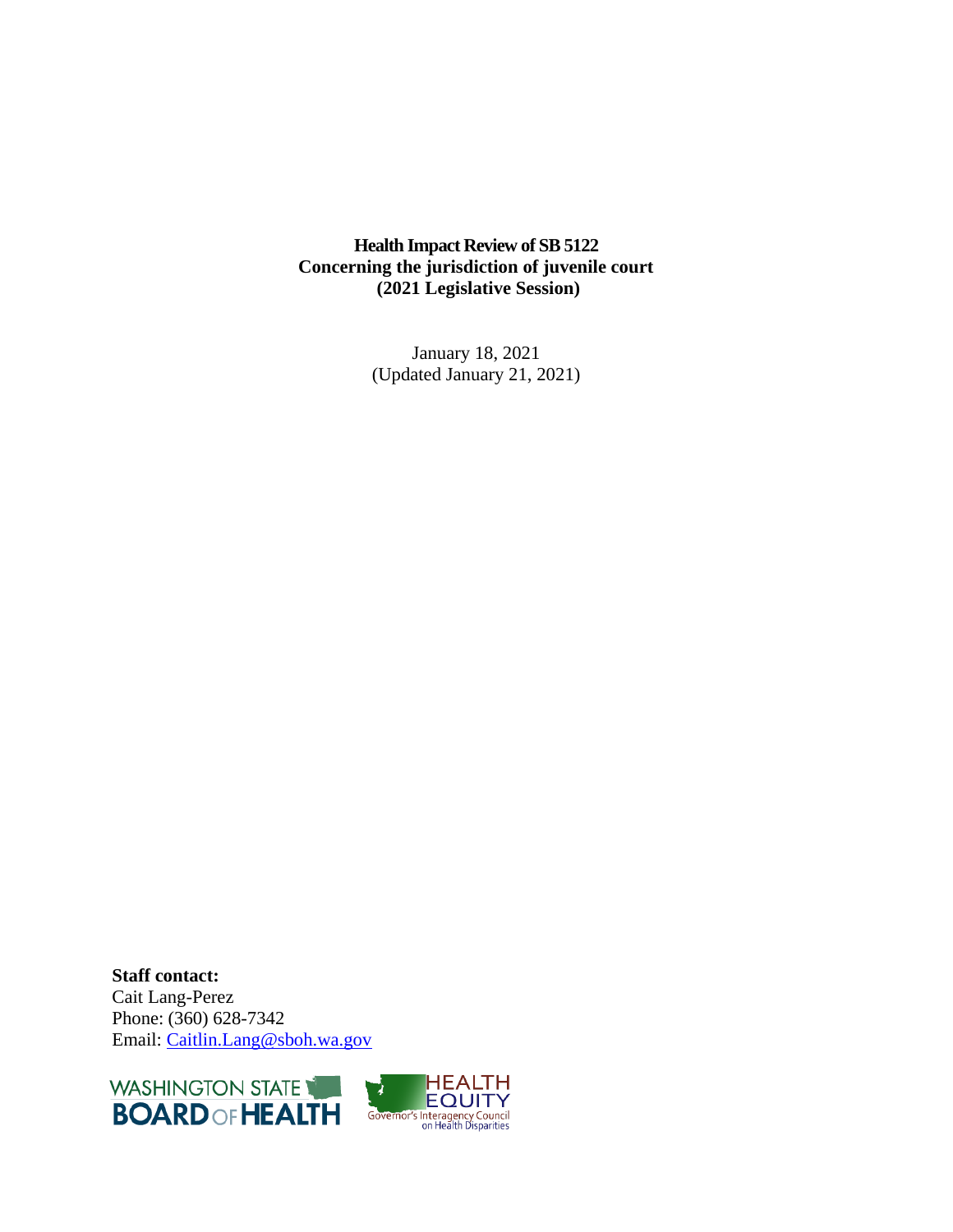#### **Full review**

The full Health Impact Review report is available at: <https://sboh.wa.gov/Portals/7/Doc/HealthImpactReviews/HIR-2021-04-SB5122..pdf>

#### **Acknowledgements**

We would like to thank the key informants who provided consultation and technical support during this Health Impact Review.

## **Contents**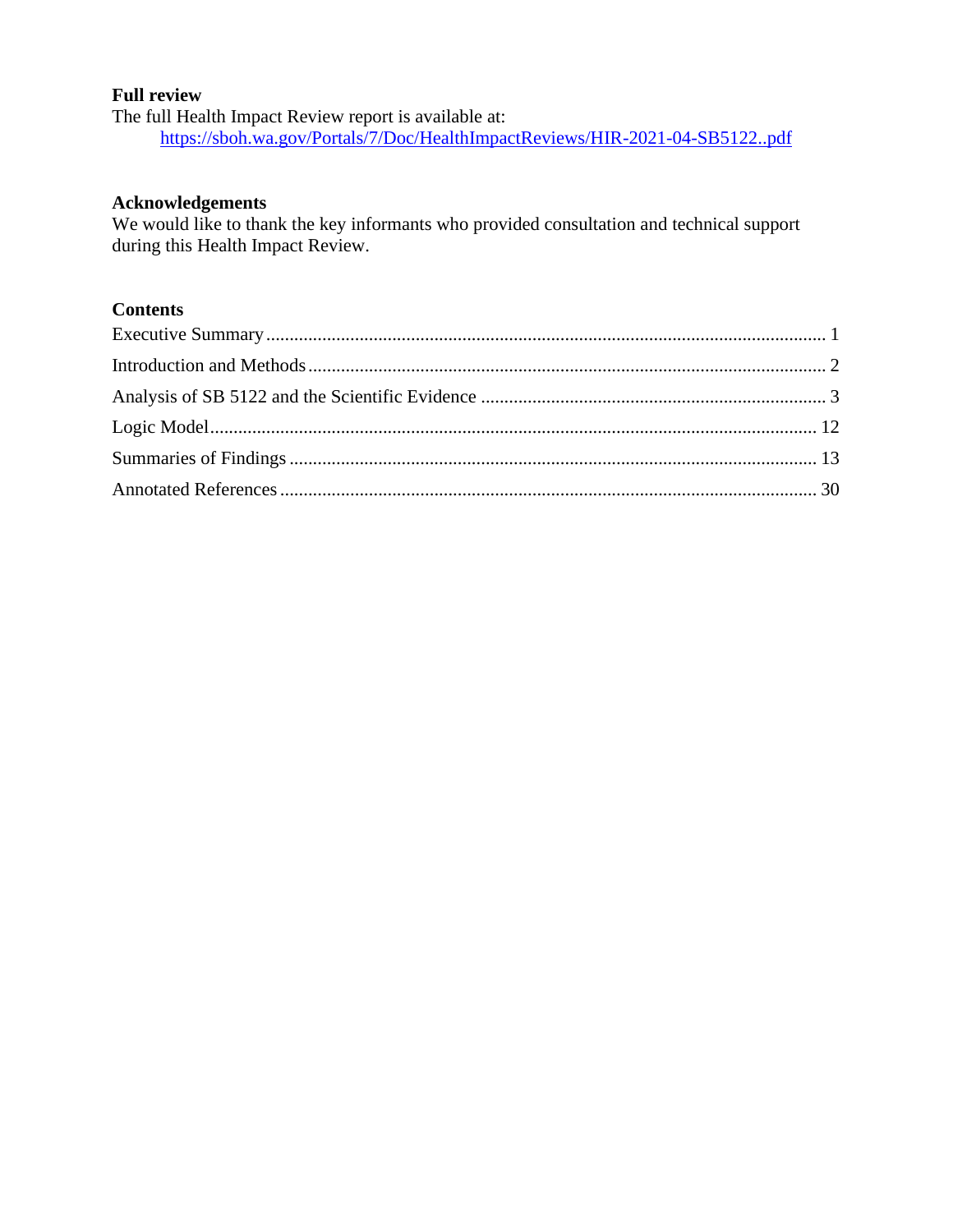## **Executive Summary SB 5122, Concerning the jurisdiction of juvenile court (2021 Legislative Session)**

**Evidence indicates that [SB 5122](http://lawfilesext.leg.wa.gov/biennium/2021-22/Pdf/Bills/Senate%20Bills/5122.pdf?q=20210115135717) would likely decrease criminal legal system involvement for some youth aged 8 through 12 years and for some emerging adults aged 18 and 19 years, which would likely improve health outcomes, reduce recidivism, and decrease penalties and collateral consequences. It is unclear how the bill would impact equity.**

## **BILL INFORMATION**

**Sponsors:** Darneille, Das, Hasegawa, Nguyen, Pedersen, Robinson, Saldaña, Wilson C.

### **Summary of Bill:**

Full details about the provisions of this bill can be found in the bill text linked above. Given the level of detail within provisions, the summary highlights sections most relevant to this review.

- Changes the procedural jurisdiction of Washington State juvenile courts from 8 through 17 years to 13 through 19 years such that:
	- o Juveniles under 13 years of age are considered legally incapable of committing a crime. Except, juveniles 8 through 12 years of age (i.e., under 13 years of age) may be prosecuted in cases where the juvenile is alleged of Murder 1 or Murder 2 and the prosecution can present proof and evidence that a juvenile has sufficient capacity to understand that the act or neglect was wrong. Juveniles under 13 years of age may not be prosecuted for other crimes.
	- o Juveniles aged 13 through 19 years (i.e., under 20 years of age) who are alleged of committing a crime are in the jurisdiction of juvenile court.
- Establishes a phased approach to change the definition of "juvenile". Effective July 1, 2022, a "juvenile" includes any individual under 19 years of age who is not subject to adult court. Effective July 1, 2024, a "juvenile" includes any individual under 20 years of age who is not subject to adult court.
- Retains legislation extending juvenile court jurisdiction to age 25 years for the purposes of sentencing, and raises the maximum age of confinement in Juvenile Rehabilitation through age 21 years for juveniles adjudicated in juvenile court for crimes committed at age 18 and through age 22 years for juveniles adjudicated in juvenile court for crimes committed at age 19.

# **HEALTH IMPACT REVIEW**

### **Summary of Findings:**

This Health Impact Review found the following evidence for relevant provisions in SB 5122:

**Informed assumptions** that changing the procedural jurisdiction of juvenile court to 13 through 19 years of age using a phased approach would likely decrease juvenile criminal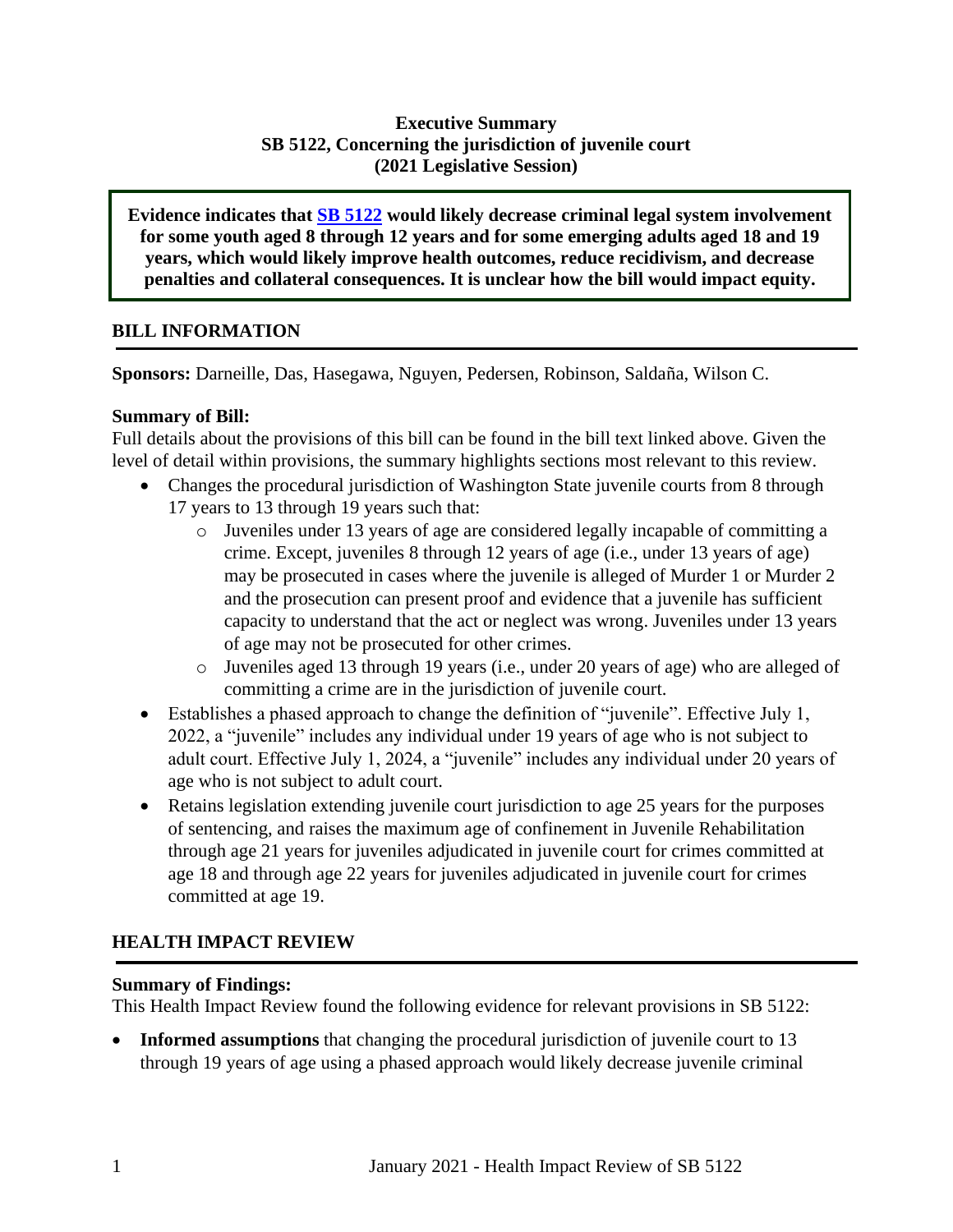legal system<sup>a</sup> involvement for some youth aged 8 through 12 years and would likely decrease adult criminal legal system involvement for some emerging adults aged 18 and 19 years. These assumptions are based on proposed changes to state law and information from key informants.

- **Very strong evidence** that decreased involvement in the criminal legal system would improve health outcomes across the life course.
- **Very strong evidence** that changing the procedural jurisdiction of juvenile court to 13 through 19 years of age will decrease juvenile recidivism.
- **Informed assumption** that decreasing adult criminal legal system involvement for emerging adults aged 18 and 19 years will decrease penalties and collateral consequences for these individuals charged with a crime. This assumption is based on current differences between the adult criminal legal system and juvenile criminal legal system in Washington State.
- **Very strong evidence** that decreased penalties and collateral consequences of conviction would likely improve access to employment opportunities, housing, and economic stability.
- **Very strong evidence** that improved access to employment opportunities, housing, and economic stability would improve health outcomes.
- **Unclear impact** on equity due to the intersectionality of overlapping identities, current inequities due to racism in the juvenile and adult criminal legal systems, and continued opportunities for involvement with the criminal legal systems for 8 through 19 year olds.

# <span id="page-3-0"></span>**\*UPDATE TO PREVIOUS HEALTH IMPACT REVIEW**

This review is an update to the Health Impact Review completed for S-6720.1, Concerning the jurisdiction of juvenile court (2021 Legislative Session) and reflects changes made to the draft bill. As part of this update, staff:

• Added language accounting for the phased implementation approach to extending juvenile court jurisdiction to including emerging adults aged 18 years and 19 years who are not subject to adult court.

<sup>&</sup>lt;sup>a</sup> To align with preferred language of the community, this analysis will use the phrases "juvenile criminal legal system" and "adult criminal legal system." In addition, the term "juvenile" will be used in relation to specific laws or rules governing individuals alleged of crimes through the juvenile criminal legal system. The term "youth" refers to individuals younger than 18 years of age and "emerging adults" refers to individuals 18 and 19 years of age.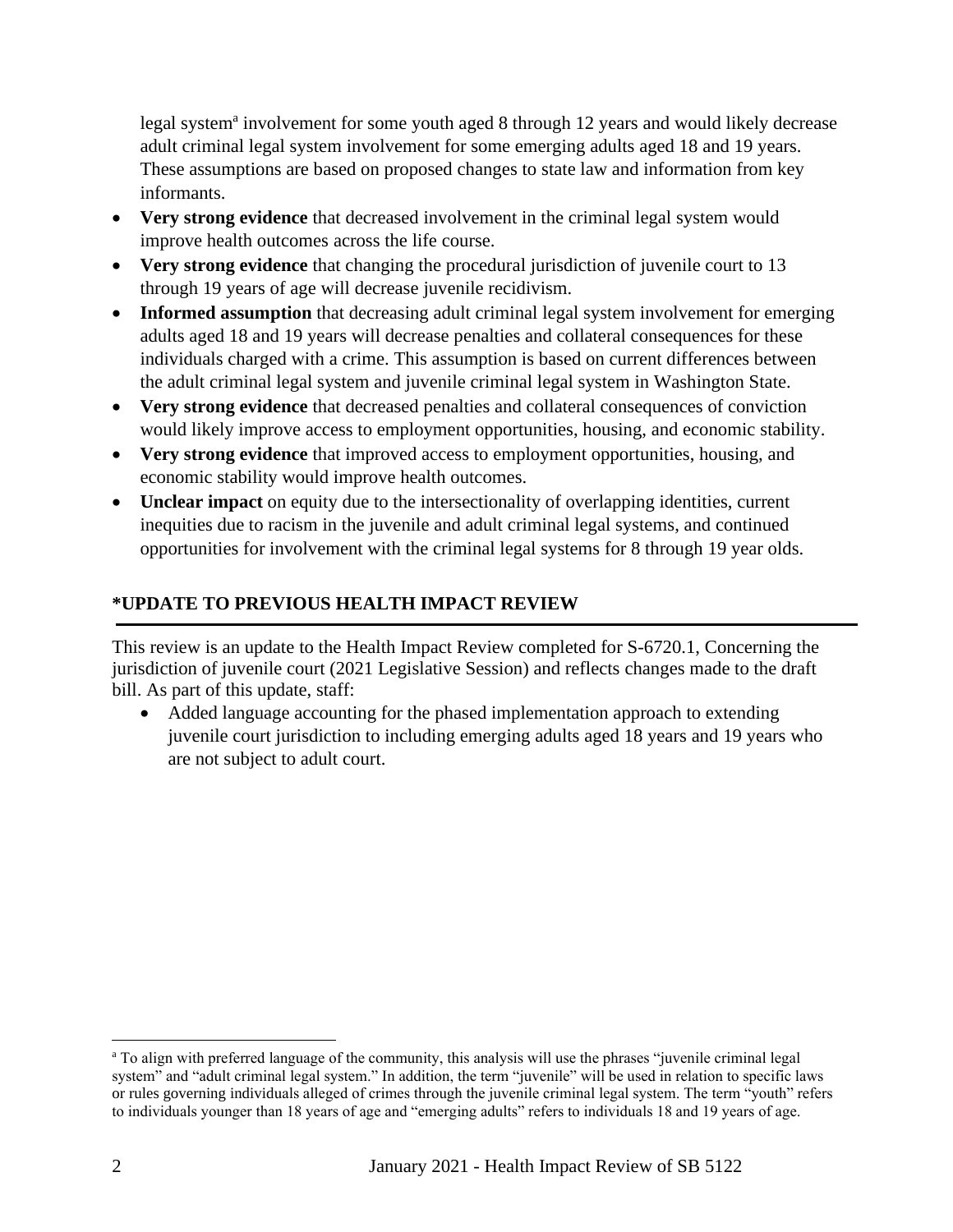#### **Introduction and Methods**

A Health Impact Review is an analysis of how a proposed legislative or budgetary change will likely impact health and health disparities in Washington State [\(RCW 43.20.285\)](https://apps.leg.wa.gov/rcw/default.aspx?cite=43.20.285). For the purpose of this review 'health disparities' have been defined as the differences in disease, death, and other adverse health conditions that exist between populations [\(RCW 43.20.270\)](http://apps.leg.wa.gov/rcw/default.aspx?cite=43.20.270). Differences in health conditions are not intrinsic to a population; rather, inequities are related to social determinants (e.g., access to healthcare, economic stability, racism). This document provides summaries of the evidence analyzed by State Board of Health staff during the Health Impact Review of Senate Bill 5122 [\(SB 5122\)](http://lawfilesext.leg.wa.gov/biennium/2021-22/Pdf/Bills/Senate%20Bills/5122.pdf?q=20210115075634).

Staff analyzed the content of SB 5122 and created a logic model depicting possible pathways leading from the provisions of the bill to health outcomes. We consulted with experts and contacted key informants about the provisions and potential impacts of the bill. We conducted an objective review of published literature for each pathway using databases including PubMed, Google Scholar, and University of Washington Libraries.

Staff also completed key informant interviews to gather additional supporting evidence. In total, we spoke with 20 key informant interviewees, including: 8 individuals representing three community organizations that work with youth involved in the criminal legal system; 4 state agency staff working with juveniles; 3 individuals representing prosecuting attorneys and public defenders working with juveniles; 3 researchers familiar with the juvenile criminal legal system; and 2 additional subject matter experts. More information about key informants and detailed methods are available upon request.

The following pages provide a detailed analysis of the bill including the logic model, summaries of evidence, and annotated references. The logic model is presented both in text and through a flowchart (Figure 1). The logic model includes information on the strength-of-evidence for each relationship. The strength-of-evidence has been defined using the following criteria:

- <span id="page-4-0"></span>• **Very strong evidence:** There is a very large body of robust, published evidence and some qualitative primary research with all or almost all evidence supporting the association. There is consensus between all data sources and types, indicating that the premise is well accepted by the scientific community.
- **Strong evidence:** There is a large body of published evidence and some qualitative primary research with the majority of evidence supporting the association, though some sources may have less robust study design or execution. There is consensus between data sources and types.
- A fair amount of evidence: There is some published evidence and some qualitative primary research with the majority of evidence supporting the association. The body of evidence may include sources with less robust design and execution and there may be some level of disagreement between data sources and types.
- **Expert opinion:** There is limited or no published evidence; however, rigorous qualitative primary research is available supporting the association, with an attempt to include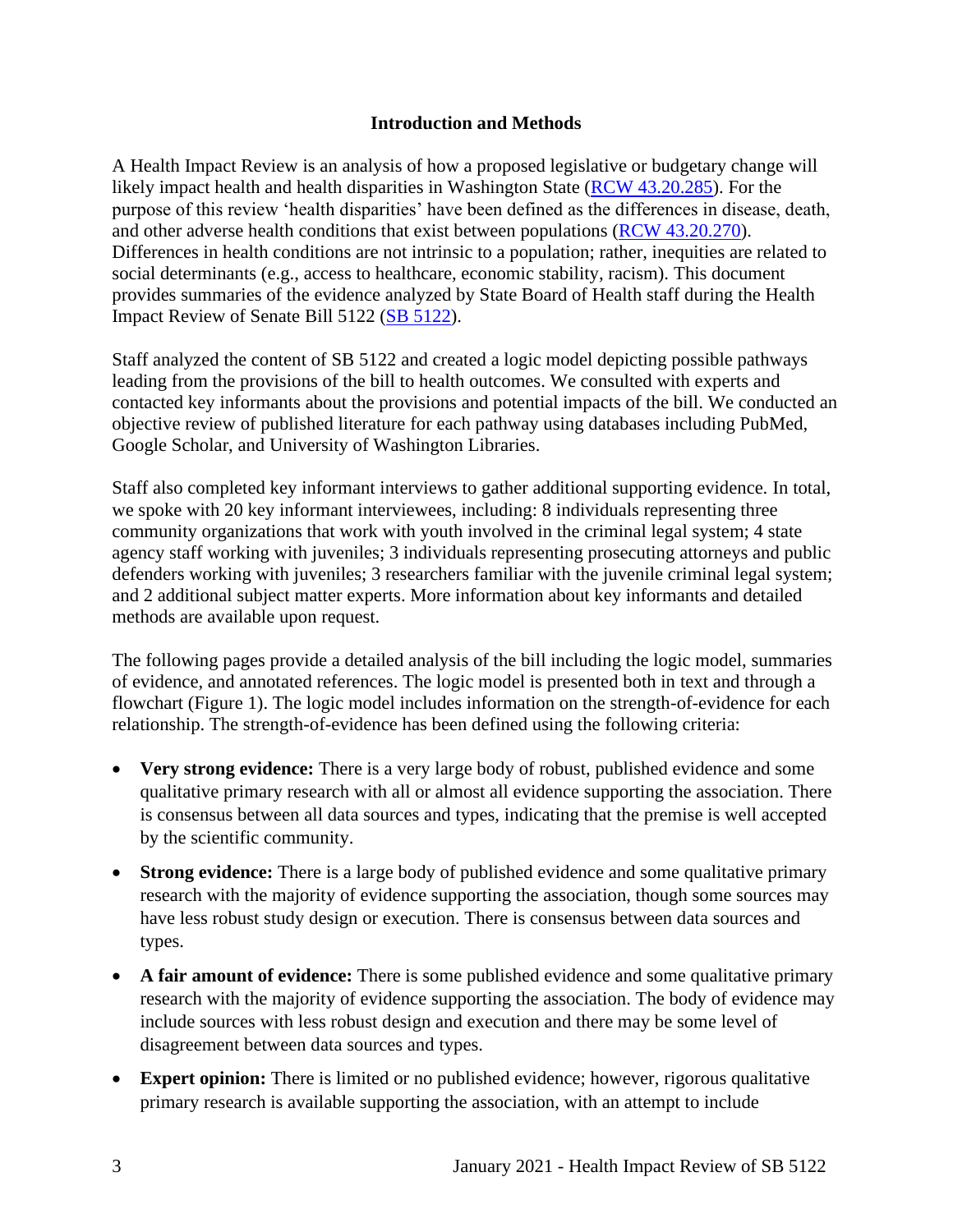viewpoints from multiple types of informants. There is consensus among the majority of informants.

- **Informed assumption:** There is limited or no published evidence; however, some qualitative primary research is available. Rigorous qualitative primary research was not possible due to time or other constraints. There is consensus among the majority of informants.
- **No association:** There is some published evidence and some qualitative primary research with the majority of evidence supporting no association or no relationship. The body of evidence may include sources with less robust design and execution and there may be some level of disagreement between data sources and types.
- **Not well researched:** There is limited or no published evidence and limited or no qualitative primary research and the body of evidence has inconsistent or mixed findings, with some supporting the association, some disagreeing, and some finding no connection. There is a lack of consensus between data sources and types.
- **Unclear:** There is a lack of consensus between data sources and types, and the directionality of the association is ambiguous due to potential unintended consequences or other variables.

This review was subject to time constraints, which influenced the scope of work for this review. The annotated references are only a representation of the evidence and provide examples of current research. In some cases, only a few review articles or meta-analyses are referenced. One article may cite or provide analysis of dozens of other articles. Therefore, the number of references included in the bibliography does not necessarily reflect the strength-of-evidence. In addition, some articles provide evidence for more than one research question, so are referenced multiple times.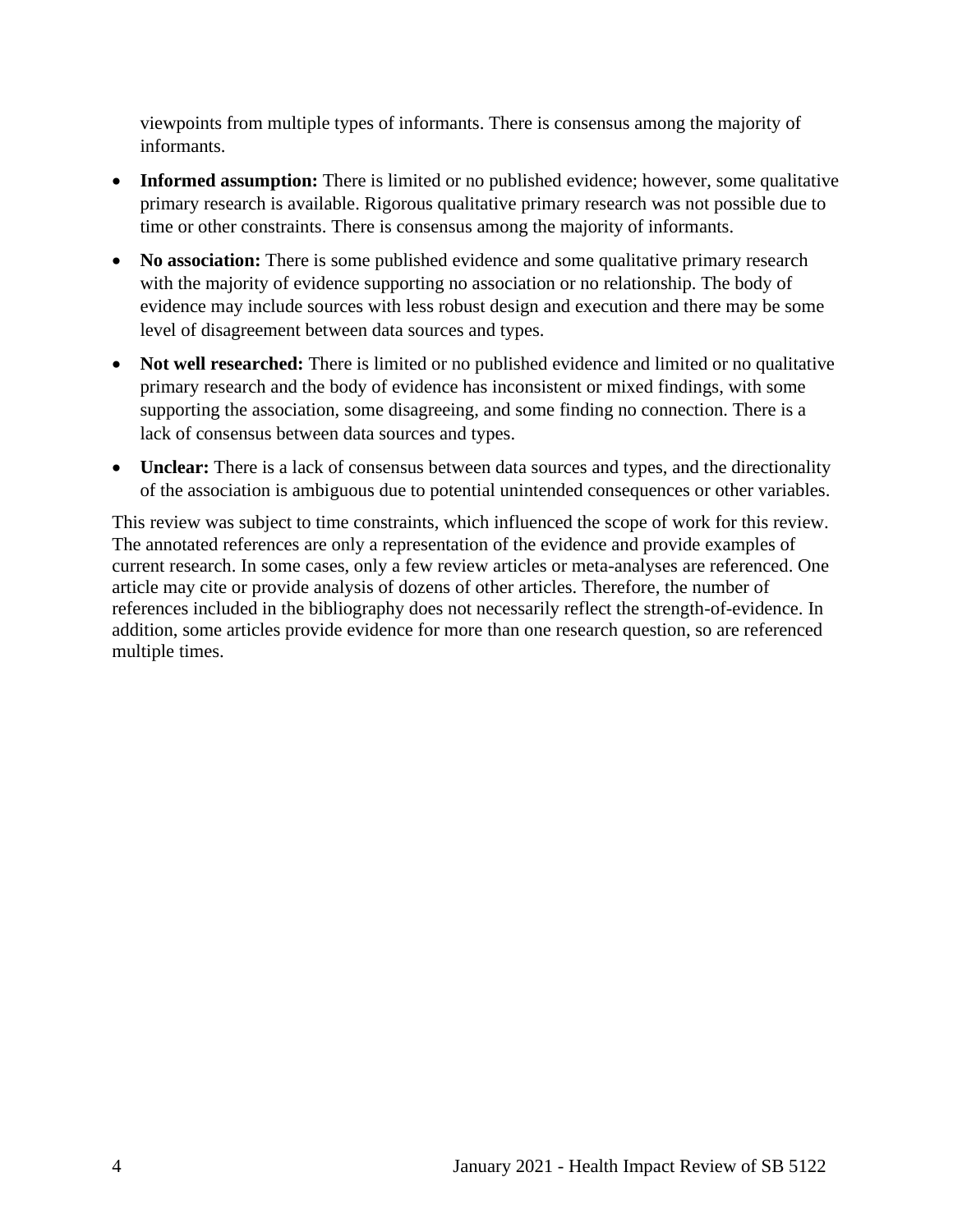### **Analysis of SB 5122 and the Scientific Evidence**

#### **Summary of relevant background information**

- The Juvenile Justice Act of 1977 [\(Chapter 13.40 RCW;](https://app.leg.wa.gov/RCW/default.aspx?cite=13.40) Title 13) established the Washington State juvenile criminal legal system.<sup>a,1</sup> The intent of this system is to focus equally on accountability and rehabilitation of juveniles to prepare youth for adulthood.<sup>1</sup>
- The Washington State constitution "grants general jurisdiction over the superior court to hear and determine cases regardless of age. On the other hand, the statutory 'exclusive original jurisdiction' and other portions of RCW Title 13 set forth a procedural scheme codifying the unique due process to which a 'juvenile' is entitled to receive in the juvenile court division of superior court."<sup>1</sup>
- "Juvenile" is defined as any individual under 18 years of age at the time of court proceedings (not at the time of the alleged crime) who is not subject to adult court.<sup>1</sup> At age 18, regardless of the age at which the alleged crime was committed, individuals are in the jurisdiction of adult court.<sup>1</sup>
- The Washington State juvenile court system, comprised of 33 courts, $2$  has jurisdiction over juveniles under the age of 18 who are alleged to have committed a crime.<sup>3</sup>
	- o Juveniles under 8 years of age are considered legally incapable of committing a crime and may not be prosecuted in either juvenile or adult court.<sup>4</sup>
	- o Juveniles 8 through 11 years of age are presumed incapable of committing a crime unless the prosecution can present proof and evidence that a juvenile has sufficient capacity to understand that the act or neglect was wrong.<sup>3,4</sup> At the discretion of the prosecutor, an evidentiary hearing to prove capacity may be held for any type of crime. $<sup>1</sup>$ </sup>
	- o Juveniles 12 through 17 years of age who are alleged of committing a crime are in the jurisdiction of juvenile court.
	- o Juveniles 16 and 17 years of age may be subject to adult court under three circumstances:<sup>1</sup>
		- Committing a non-felony licensing violation, such as a traffic, fish, boating, or game violation or a civil infraction.<sup>1</sup> These cases must be charged in district or municipal court.<sup>1</sup>
		- Committing a serious violent offense, violent offense with certain histories, or rape of a child in the first degree.<sup>1,3,4</sup> These cases are given "exclusive adult jurisdiction" and statutory provisions state these cases may be filed directly in adult court without determination or appearance in the juvenile criminal legal system (known as "auto-decline exclusive adult jurisdiction" cases).<sup>1</sup>
			- [RCW 9.94A.030](https://apps.leg.wa.gov/rcw/default.aspx?cite=9.94A.030) defines serious violent offenses to include murder in the first degree; homicide by abuse; murder in the second

<sup>&</sup>lt;sup>a</sup> To align with preferred language of the community, this analysis will use the phrases "juvenile criminal legal system" and "adult criminal legal system." In addition, the term "juvenile" will be used in relation to specific laws or rules governing individuals alleged of crimes through the juvenile criminal legal system. The term "youth" refers to individuals younger than 18 years of age and "emerging adults" refers to individuals 18 and 19 years of age.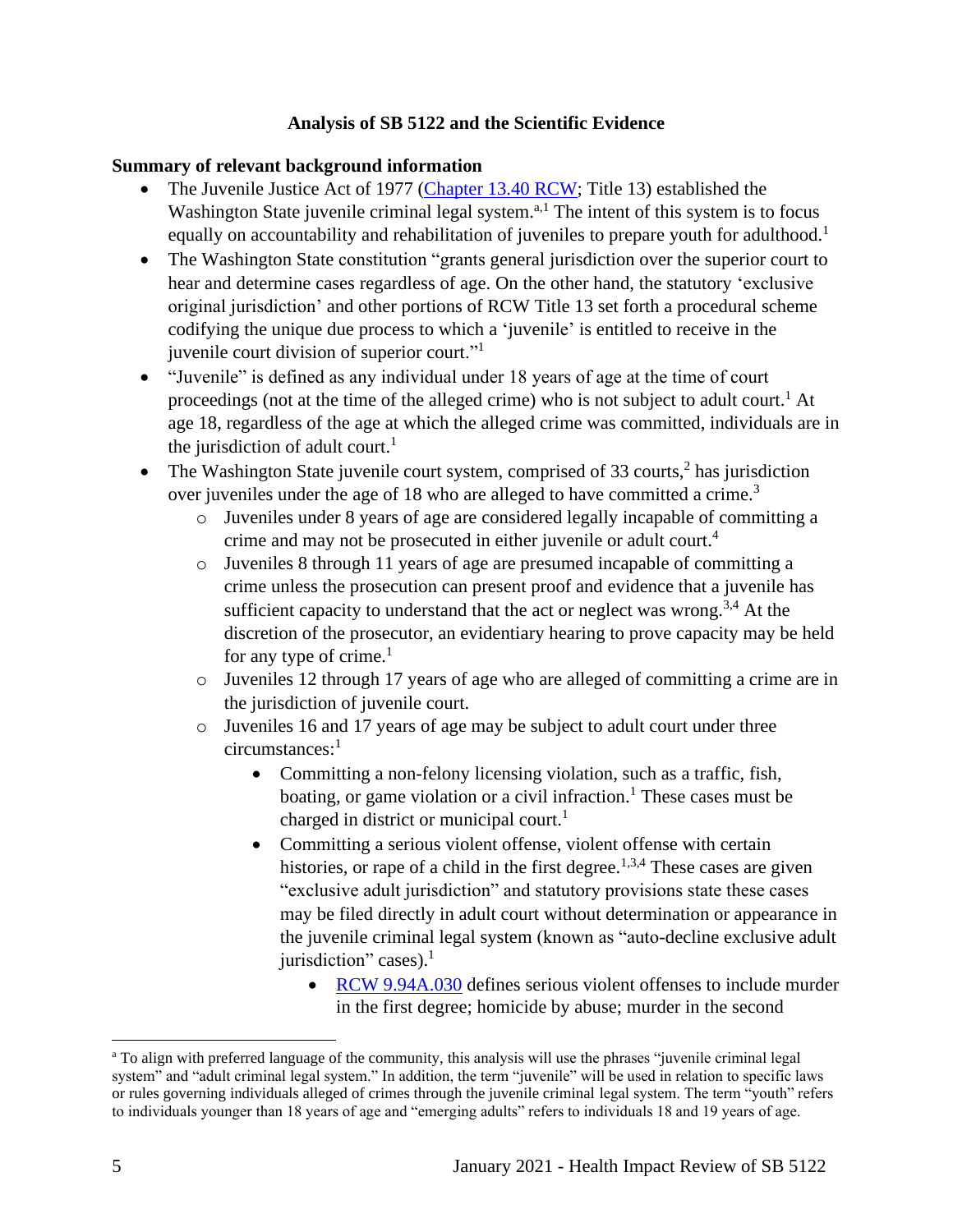degree; manslaughter in the first degree; assault in the first degree; kidnapping in the first degree; rape in the first degree; assault of a child in the first degree; an attempt, criminal solicitation, or criminal conspiracy to commit one of these felonies; or any federal or out-of-state conviction for an offense that would meet these classifications.<sup>5</sup>

- Legislation passed in 2018 removed the automatic requirement that juveniles aged 16 and 17 years be tried as an adult for Robbery 1 or Burglary 1. <sup>6</sup> Prosecutors reserve the option to try these juveniles as an adult or to retain these individuals in the juvenile system.<sup>6</sup>
- Receiving a judicial "decline" or "declination" hearing in which a "juvenile court judge may choose to waive juvenile jurisdiction in favor of transferring the juvenile to adult court for eventual adjudication."<sup>1</sup> These hearings may only occur for juveniles 15 through 17 years of age charged with a serious violent offense or for juveniles under 15 years of age charged with Murder 1 or Murder 2.<sup>1</sup>
- In 2019, the Washington State Legislature passed [House Bill 1646,](https://app.leg.wa.gov/billsummary?BillNumber=1646&Year=2019&Initiative=false) which stated that individuals older than 18 years of age who committed a crime when younger than 18 years of age could serve at a Department of Children, Youth, and Families (DCYF) juvenile rehabilitation facility until 25 years of age.<sup>7</sup>
- The majority of states do not specify a minimum age of juvenile court jurisdiction.<sup>8</sup> Of states that do set a minimum age, two states set a minimum age of 12 years; one state set a minimum age of 11; 14 states set a minimum age of 10; 1 state (Washington) set a minimum age of 8; two states set a minimum age of 7; and one state set a minimum age of 6.<sup>8</sup> Internationally, the most common minimum age of jurisdiction is 12 years, and in Europe it is 14 years (Columbia University Justice Lab, personal communication, August 2020).
- The majority of states (45 states), including Washington State have a maximum age of jurisdiction for juvenile court of 17 years of age; 5 states have a maximum age of 16 years of age.<sup>9</sup>
- Some states have considered raising the age of juvenile jurisdiction to include emerging adults up to 20 years of age.<sup>10</sup> In 2018, Vermont became the first state to raise the maximum age of juvenile jurisdiction.<sup>10</sup> The Vermont Legislature passed Act 201, which expanded the state's juvenile jurisdiction to include 18 and 19 year olds.<sup>11</sup> Using a phased approach, Vermont juvenile court will include 18 year olds in 2020 and 19 year olds in 2022.10,11
- Internationally, in 2003, the Committee of Ministers of the Council of Europe recommended emerging adults under 21 years of age be treated as juveniles.<sup>12</sup> There is a growing international trend toward agreement with and acceptance of this recommendation. For example, of 35 European countries surveyed in 2010:
	- o 20 countries (57%) "provide for either the application of educational measures of juvenile law, or special rules concerning specific sanctions for young adults in the general penal law;"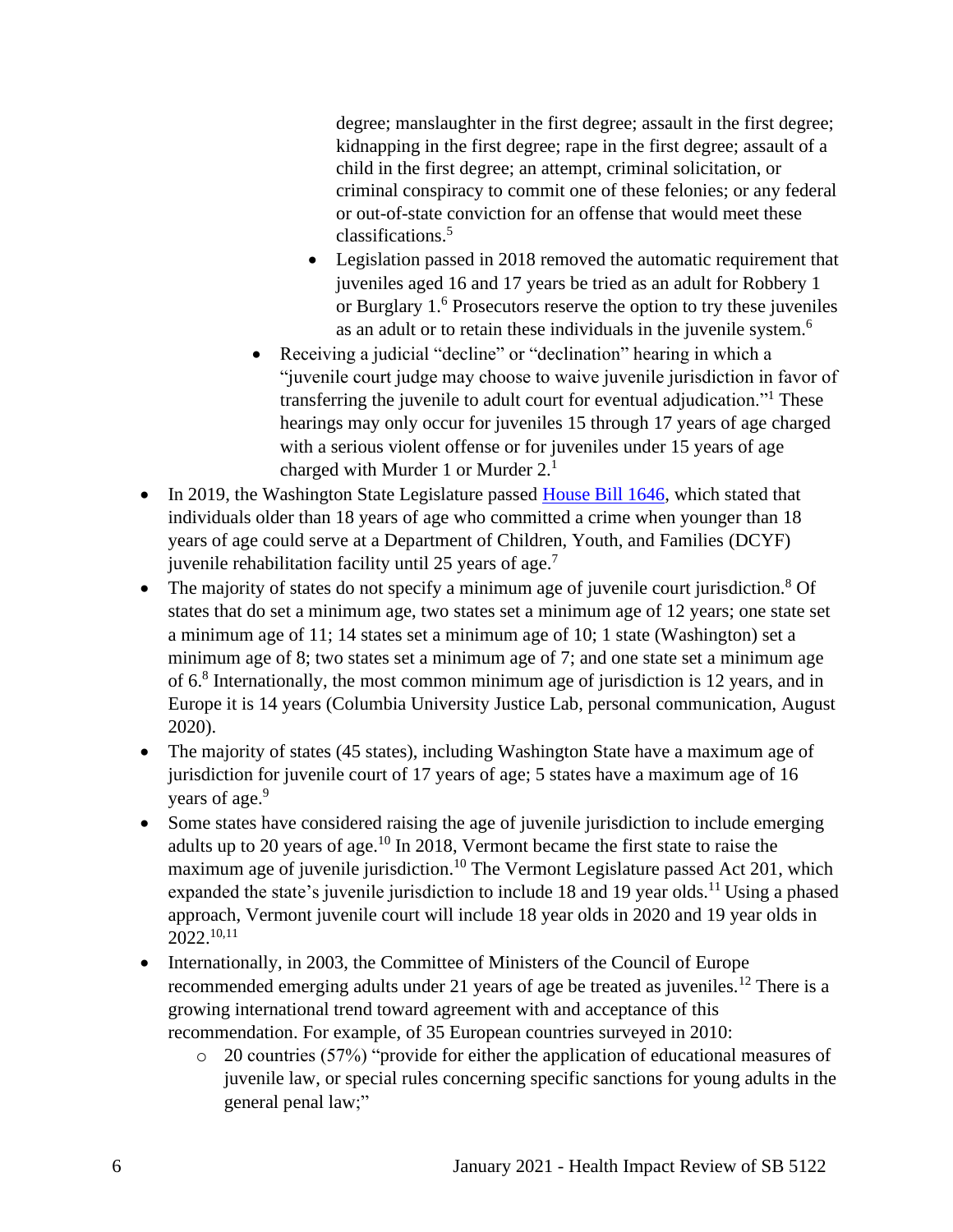- o 17 countries (49%) "have special rules in the adult criminal law concerning the mitigation of penalties for young adults;" and
- $\circ$  9 countries (26%) provide both of these types of measures and sanctions.<sup>12</sup>
- In Germany, emerging adults aged 18 through 20 years can receive a sentence according to juvenile law or a (mitigated) sentence according to adult criminal law.<sup>12</sup> In 2012, 67% of emerging adults were sentenced as juveniles,<sup>12</sup> and "over 90% of young adults were sentenced under the juvenile law for homicide, rape, and other serious bodily injury crimes, reflecting the confidence in the ability of the juvenile [criminal legal] system to appropriately handle the most serious offenses."<sup>12</sup>

### **Summary of SB 5122**

Full details about the provisions of this bill can be found in the bill text linked above. Given the level of detail within provisions, the summary highlights sections most relevant to this review.

- Changes the procedural jurisdiction of Washington State juvenile courts from 8 through 17 years to 13 through 19 years such that:
	- o Juveniles under 13 years of age are considered legally incapable of committing a crime. Except, juveniles 8 through 12 years of age (i.e., under 13 years of age) may be prosecuted in cases where the juvenile is alleged of Murder 1 or Murder 2 and the prosecution can present proof and evidence that a juvenile has sufficient capacity to understand that the act or neglect was wrong. Juveniles under 13 years of age may not be prosecuted for other crimes.
	- o Juveniles aged 13 through 19 years (i.e., under 20 years of age) who are alleged of committing a crime are in the jurisdiction of juvenile court.
- Establishes a phased approach to change the definition of "juvenile". Effective July 1, 2022, a "juvenile" includes any individual under 19 years of age who is not subject to adult court. Effective July 1, 2024, a "juvenile" includes any individual under 20 years of age who is not subject to adult court.
	- o Allows counties to increase the age of juvenile court jurisdiction sooner than the dates required if capacity exists to provide for adequate safety, rehabilitation programming, and efficient court processing for the affected persons during the transition period.
	- o Requires the Office of Juvenile Justice to monitor and report annually to the Governor and relevant legislative committees on counties' progress and readiness to move forward to full implementation.
- Retains legislation extending juvenile court jurisdiction to age 25 years for the purposes of sentencing, and raises the maximum age of confinement in Juvenile Rehabilitation through age 21 years for juveniles adjudicated in juvenile court for crimes committed at age 18 and through age 22 years for juveniles adjudicated in juvenile court for crimes committed at age 19.
	- o Establishes that once proceedings have been filed under the juvenile court's jurisdiction, the proceedings shall remain under the jurisdiction of the juvenile court or Department of Children, Youth, and Families until the judgment expires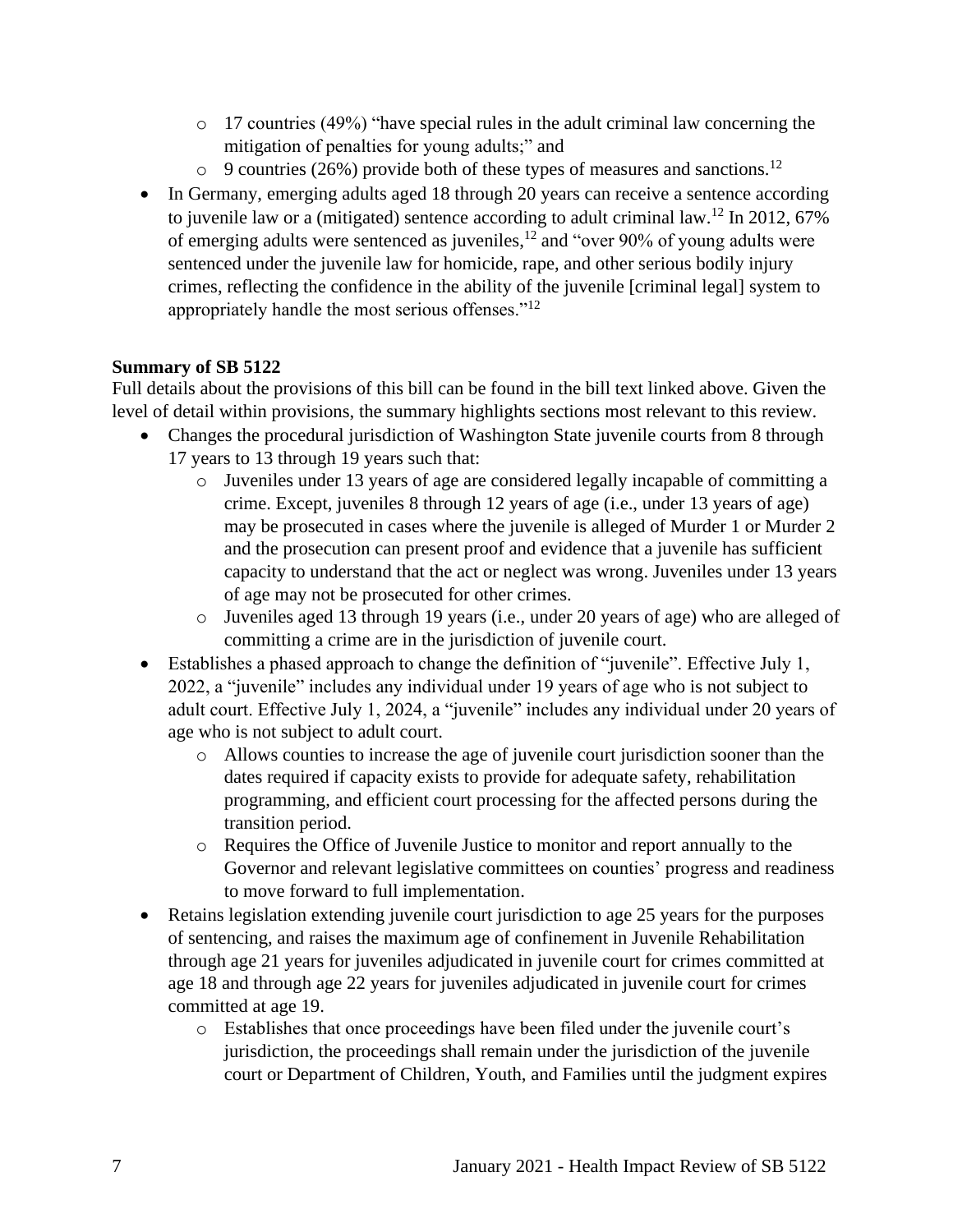or the juvenile reaches the maximum age of commitment, whichever is sooner, unless the juvenile court declines jurisdiction under RCW 13.40.100.

o Details instances in which the juvenile court may extend its jurisdiction beyond maximum date of commitment.

#### **Health impact of SB 5122**

Evidence indicates that SB 5122 would likely decrease criminal legal system involvement for some youth aged 8 through 12 years and for some emerging adults aged 18 and 19 years, which would likely improve health outcomes, reduce recidivism, and decrease penalties and collateral consequences. It is unclear how the bill would impact equity.

#### **Pathway to health impacts**

The potential pathways leading from the provisions of SB 5122 to decreased health inequities are depicted in Figure 1. This review made the informed assumptions that changing the procedural jurisdiction of juvenile court to 13 through 19 years of age using a phased approach would likely decrease juvenile criminal legal system involvement for some youth aged 8 through 12 years and would likely decrease adult criminal legal system involvement for some emerging adults aged 18 and 19 years. These assumptions are based on proposed changes to state law and information from key informants. There is very strong evidence that involvement in the criminal legal system generally is linked to poor health outcomes, $13-19$  and evidence suggests that youth involved at a younger age may be at particular risk for poor health across the life course.<sup>20-23</sup>

We also made an informed assumption that decreasing adult criminal legal system involvement for emerging adults aged 18 and 19 years using a phased approach will decrease penalties and collateral consequences for these individuals charged with a crime. This assumption is based on current differences between the adult criminal legal system and juvenile system in Washington State. There is very strong evidence that decreased penalties and collateral consequences of conviction would likely improve access to employment opportunities, housing, and economic stability, <sup>1,24-34</sup> which would improve health outcomes.<sup>35-39</sup>

There is also very strong evidence that changing the procedural jurisdiction of juvenile court to 13 through 19 years of age will decrease juvenile recidivism, which in turn will decrease criminal legal system involvement and improve health.40-48 Lastly, the impact on equity is unclear due to the intersectionality of overlapping identities,  $49,50$  current inequities due to racism in the juvenile and adult criminal legal systems,  $6,22,49-55$  and continued opportunities for involvement with the criminal legal systems for 8 through 19 year olds.

### **Scope**

Due to time limitations, we only researched the most direct connections between the provisions of the bill and decreased health inequities and did not explore the evidence for all possible pathways. For example, we did not evaluate potential impacts related to:

• Effects on families and communities of youth and emerging adults involved in the criminal legal system. Key informants noted that family and community members of youth involved with the criminal legal system also experience trauma related to necessary interactions with police officers, attorneys, judges, and other officials involved at each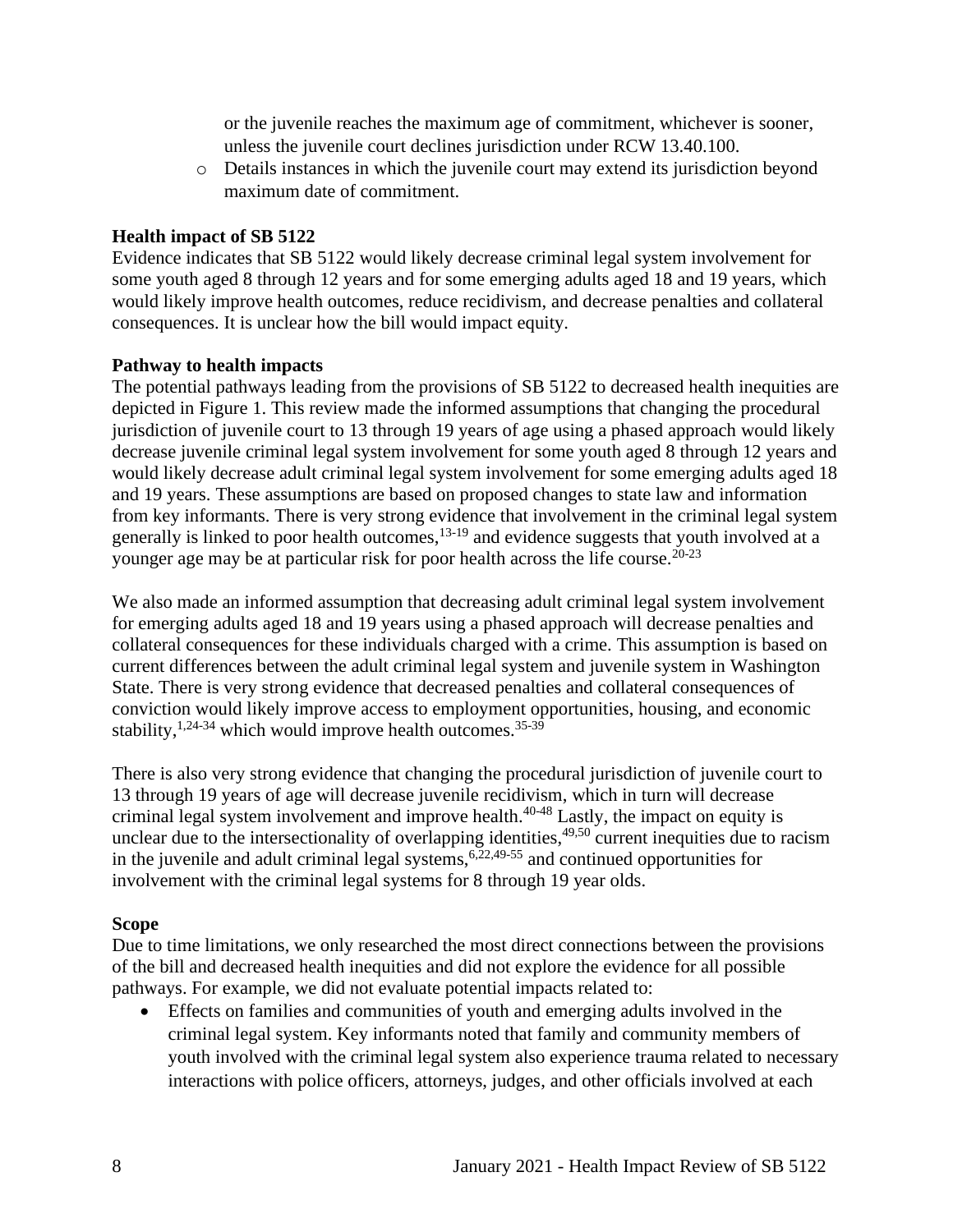stage of the criminal legal system as well as in response to the treatment of young people by these actors.

- Future generations. Evidence shows that involvement in the criminal legal system at a young age may increase recidivism and involvement later in life.<sup>40</sup> Research has also shown that parental incarceration can impact children's mental, emotional, and social health.<sup>18,56</sup> Therefore, criminal legal involvement for youth and emerging adults could perpetuate this cycle. For example, one researcher examining the role of age and race on criminal legal involvement stated that, "[B]lack youths' perceptions of law enforcement are shaped by the vicarious and collective experiences of their friends and family members<sup>"57</sup> and "[g]iven the frequent and disproportionate arrest of [B]lack Americans, it is hard to find a [B]lack child who does not have a friend or relative who has not been arrested or 'known to police."<sup>57</sup>
- Burden on the juvenile criminal legal system. Key informants shared that extending the age of juvenile court jurisdiction to include emerging adults aged 18 and 19 years may result in additional caseloads, potentially placing increased burden on the system. Vermont's 2018 legislation to expand juvenile court jurisdiction to include 18 and 19 year olds also included a phased approach based on the belief that incorporating emerging adults would "overwhelm the system unless it was accompanied by structural, programmatic, and resource allocation changes."<sup>11</sup> Key informants who work with youth involved in the criminal legal system also noted that other related services and programs may be impacted. For example, Department of Social and Health Services' (DSHS) Child Study and Treatment Center (CSTC), which is the state hospital designated for the sole care and treatment of persons under eighteen years of age [\(RCW 72.23.210\)](https://app.leg.wa.gov/rcw/default.aspx?cite=72.23.210), has two evaluators that work to determine whether juveniles are competent to stand trial (CSTC, personal communication, September 2020). They complete about 145 juvenile cases per year (CSTC, personal communication, September 2020). Competency evaluations were completed through the Office of Forensic Mental Health Services for 76 emerging adults aged 18 and 19 years in fiscal year (FY) 2019 and 74 emerging adults in FY 2020 (unpublished data, DSHS' Facilities, Finance and Analytics Administration, Research and Data Analysis, October 2020). At this time, CSTC has limited capacity for inpatient forensic mental health services, with one inpatient bed for competence restoration services for individuals under 18 years of age (CSTC, personal communication, September 2020). Expanding the juvenile court system to include 18 and 19 year olds would require additional funding to hire and train new staff to respond to the needs of emerging adults (CSTC, personal communication, September 2020). Staff at CSTC estimate an additional 75 to 90 referrals would require hiring at least two additional forensic psychologists and adding 8 to 9 beds for inpatient care (CSTC, personal communication, October 2020).

#### **Magnitude of impact**

Since SB 5122 would change the procedural jurisdiction of juvenile court using a phased approach to 13 through 19 years of age, if passed this bill would most likely impact youth aged 8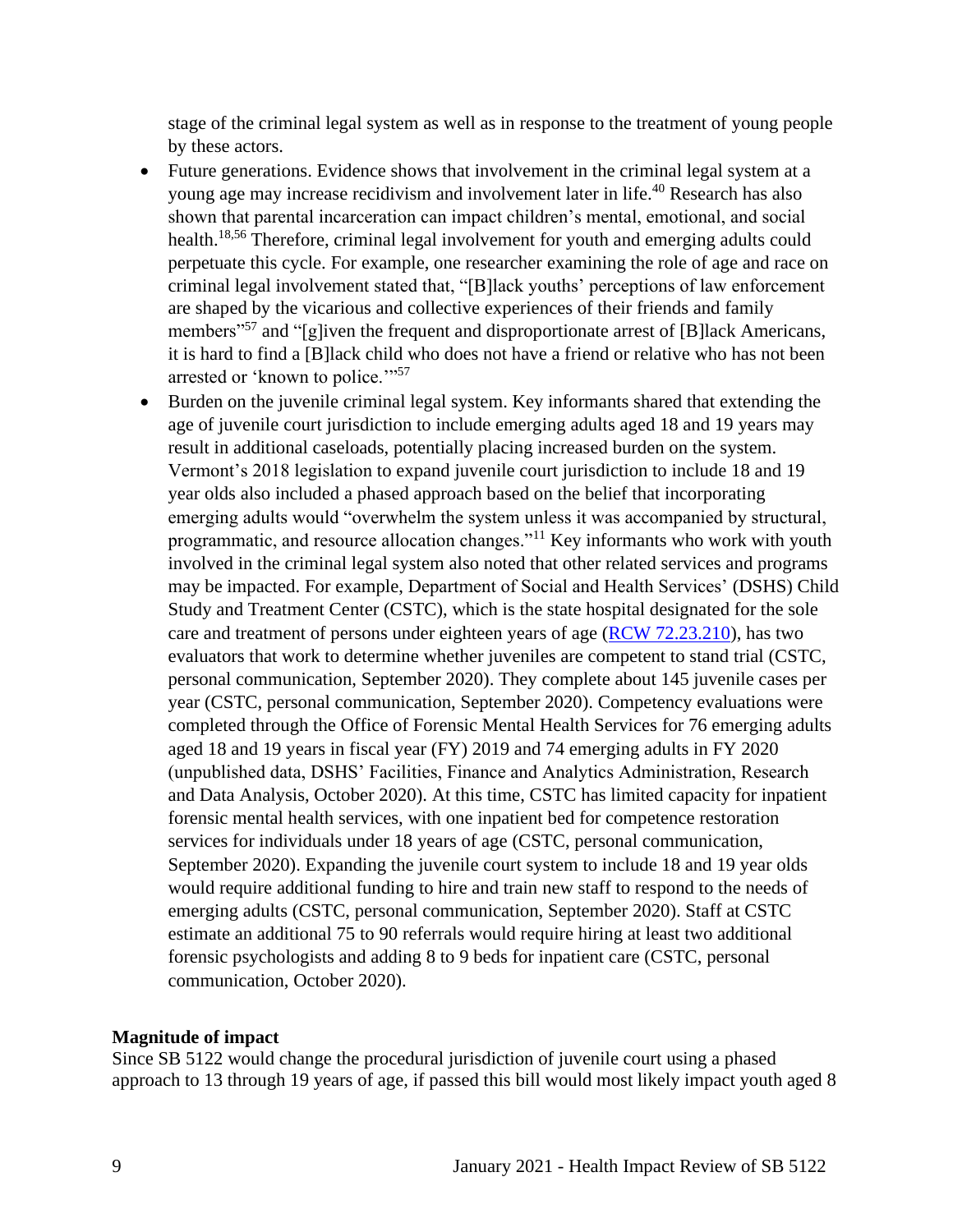through 12 years (effective 90 days after adjournment of the session) and emerging adults aged 18 years (effective July 1, 2022) and 19 years (effective July 1, 2024).

In Washington State, the juvenile court system has jurisdiction over youth aged 8 through 17 years who are alleged to have committed a crime.<sup>3</sup> Data from the Washington State Administrative Office of the Courts (AOC) found that, from 2009 through 2019, there were 301,757 referrals of youth to the juvenile criminal legal system, with an average of 27,432 referrals impacting 19,309 youth per year (unpublished data, AOC, 2020). On average, 21,796 referrals (79%) were diverted or filed in juvenile court, impacting 16,747 youth aged 8 through 17 per year (unpublished data, AOC, 2020).<sup>b</sup> Other cases may have been set for a declination hearing, scheduled for a competency hearing, filed in adult court, or dismissed.<sup>6</sup>

Referrals for youth aged 8 through 12 years make up 6% of referrals to the juvenile criminal legal system in Washington State (unpublished data, AOC, 2020). From 2009 through 2019, there were 18,082 referrals of youth aged 8 through 12 years to the juvenile system, with an average of 1,808 referrals impacting 1,400 youth per year (unpublished data, AOC, 2020). On average, 1,325 referrals (73%) were diverted or filed in juvenile court, impacting an average of 1,073 youth aged 8 through 12 years annually (unpublished data, AOC, 2020). As SB 5122 would raise the age of juvenile court jurisdiction to 13 years of age, there is the potential that most of these youth aged 8 through 12 years would no longer be referred to the juvenile criminal legal system.

In addition, most juvenile arrests are for non-violent, low-level, or non-criminal acts. $21,55$ Nationally, property crimes are the most common offenses for juveniles and account for 25% of arrests.<sup>55</sup> Violent crimes account for 5% of juvenile arrests.<sup>21,55</sup> This number is lower in Washington State. Based on data from AOC, from 2009 through 2019, 0.4% of referrals (101 referrals) among youth aged 8 through 17 years were made for violent crimes as defined in [RCW](https://apps.leg.wa.gov/rcw/default.aspx?cite=9.94A.030)  [9.94A.030](https://apps.leg.wa.gov/rcw/default.aspx?cite=9.94A.030) (unpublished data, AOC, 2020). Among 8 through 12 year olds, this percentage drops to 0.3% (50 referrals) for the same time period (unpublished data, AOC, 2020). In the past 10 years, 34 individuals aged 8 through 17 years were diverted or filed on a charge of Murder 1 or Murder 2 (unpublished data, AOC, 2020), with 1 or 2 cases occurring among the youngest age group (personal communications, August-September 2020).

Under current Washington State law, 18 and 19 year olds alleged to have committed a crime are under jurisdiction of the adult criminal legal system.<sup>1</sup> From 2018 to 2019, there were  $80,209$ individuals aged 18 and 19 years referred to the criminal legal system, including 36,871 individuals aged 18 years and 43,338 individuals aged 19 years (unpublished data, AOC, 2020). SB 5122 would extend juvenile court jurisdiction using a phased approach to include these emerging adults, and there is the potential that most of these individuals would instead be referred to the juvenile criminal legal system. Data from Vermont show that 18 and 19 year olds

b These numbers may be an undercount and may not be representative of all cases as Washington State has a nonunified court system and information and data are not consistently reported (personal communication, AOC, July 2020). In addition, demographic information (including age and race/ethnicity) is typically reported by law enforcement or court documents and may not be provided for every case (personal communication, AOC, July 2020).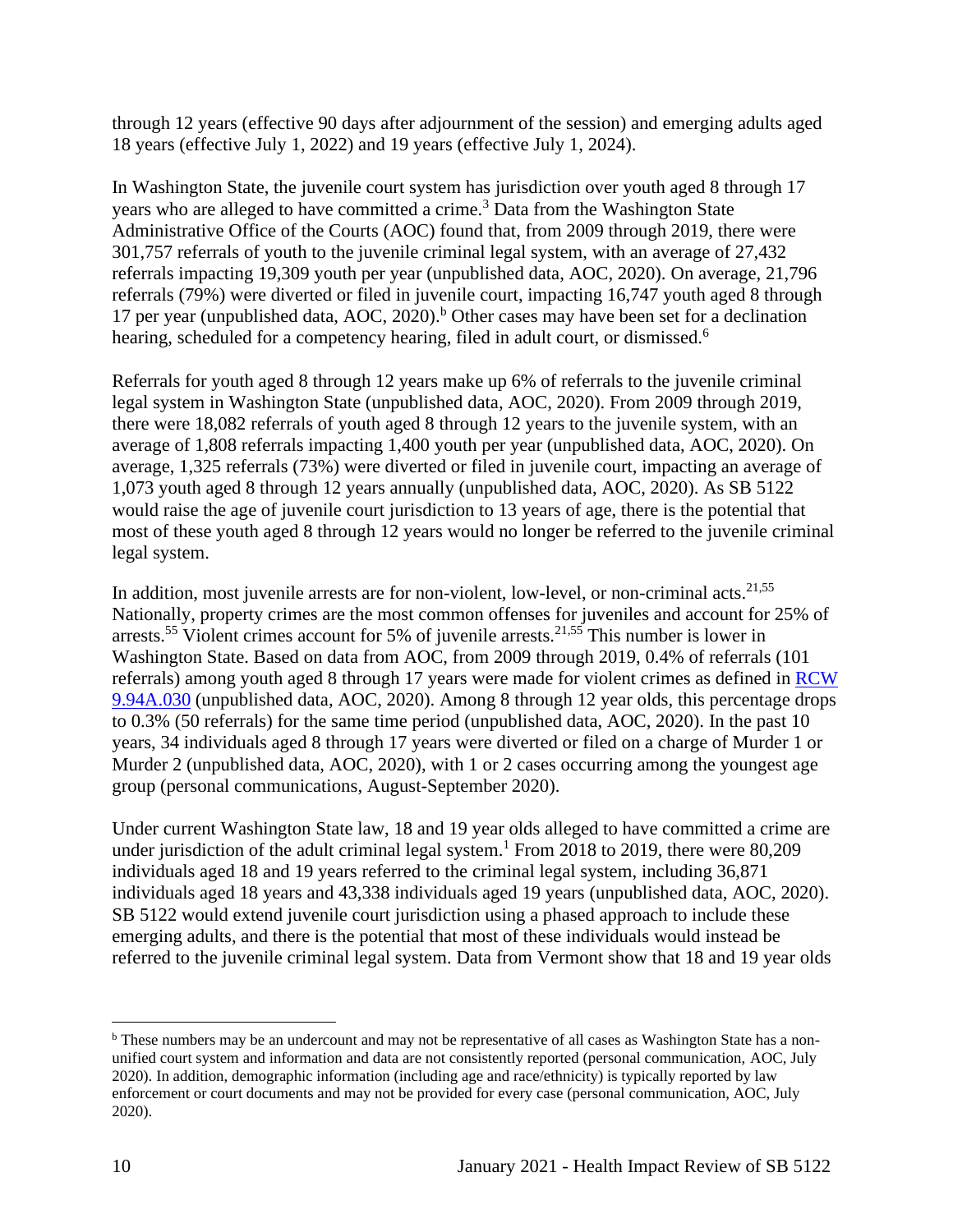commit similar offenses to younger juveniles, and that "80% of potential cases are low-level and should be considered for diversion from the system."<sup>29</sup>

Overall, SB 5122 would likely result in fewer youth aged 8 through 12 years involved with the juvenile criminal legal system and in fewer emerging adults aged 18 and 19 years involved with the adult criminal legal system.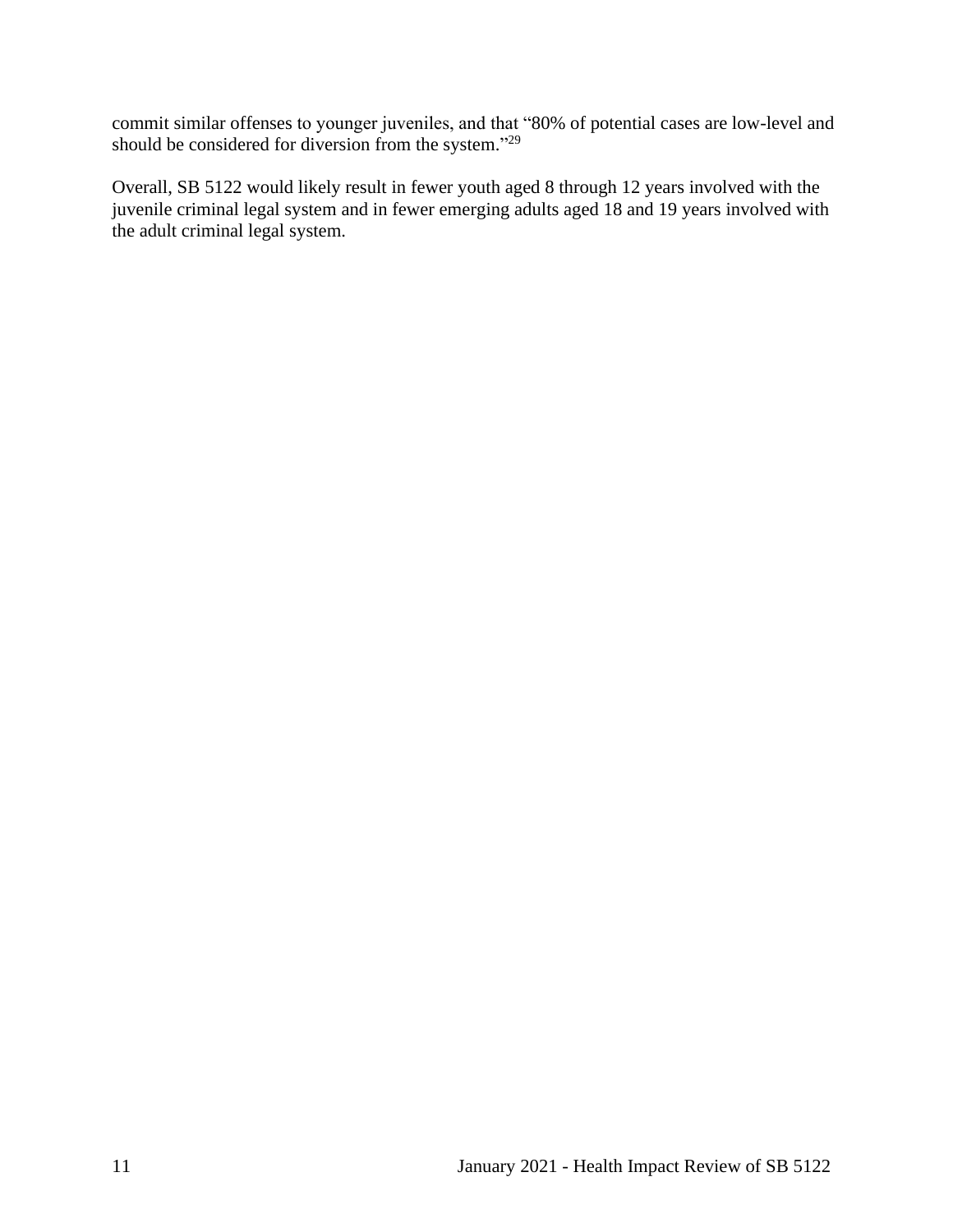### **Logic Model**

<span id="page-13-0"></span>

12 January 2021 - Health Impact Review of SB 5122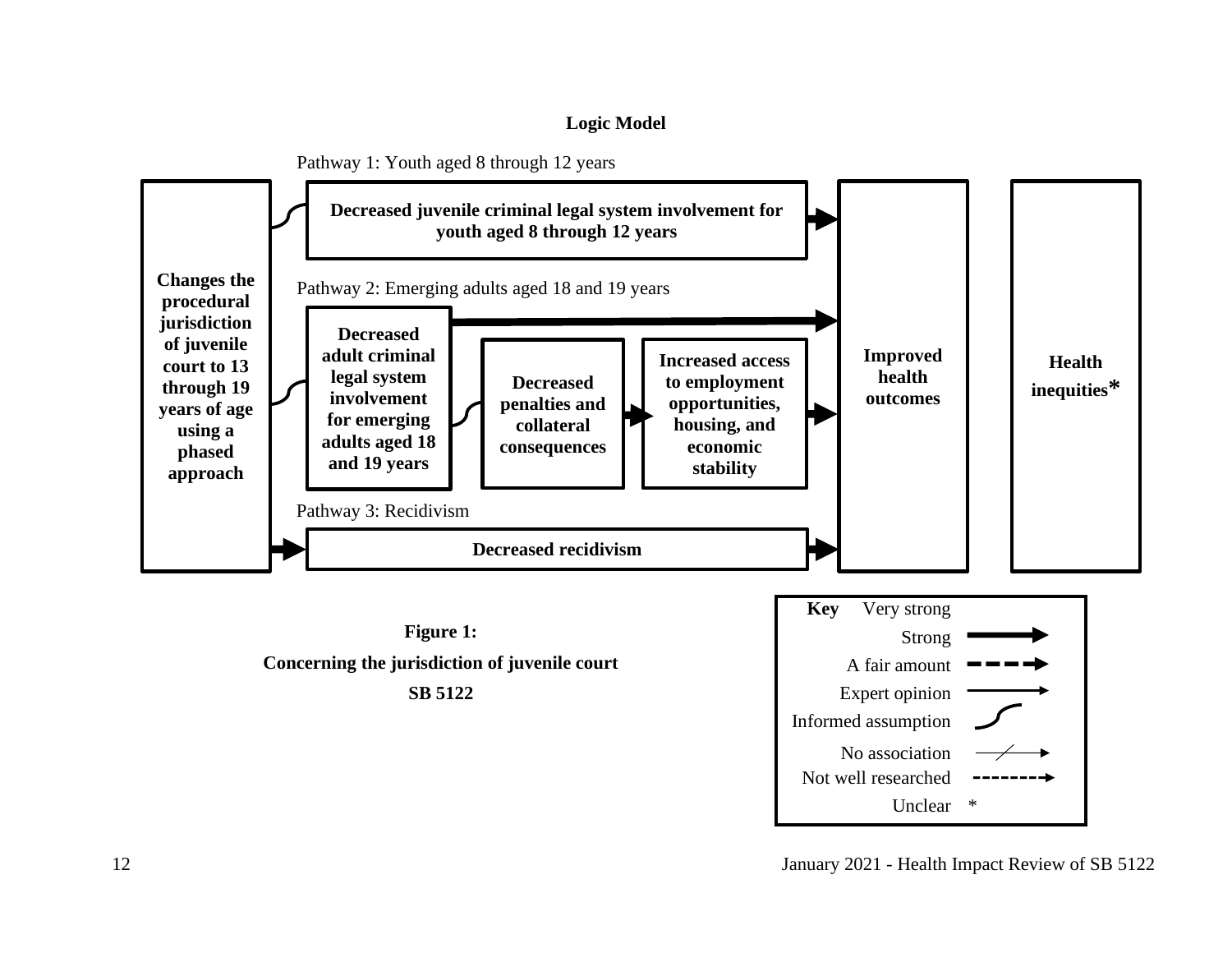#### **Summaries of Findings**

### <span id="page-14-0"></span>**Pathway 1: Youth aged 8 through 12 years**

### **Will changing the procedural jurisdiction of juvenile court to 13 through 19 years of age using a phased approach decrease juvenile criminal legal system involvement for youth aged 8 through 12 years?**

We have made the informed assumption that changing the procedural jurisdiction of juvenile court to 13 through 19 years of age using a phased approach would likely decrease juvenile criminal legal system involvement for some youth aged 8 through 12 years. This informed assumption is based on changes proposed in SB 5122 that would modify current Washington State law and on information from key informants.

Federally, juvenile criminal legal system contact is defined as, "arrest, referral to court, diversion, secure detention, petition (i.e., charges filed), delinquent findings (i.e., guilt), probation, confinement in secure correctional facilities, and/or transfer to criminal/adult jurisdiction."<sup>55</sup> Once youth are cited or arrested by police, they may be held in a local juvenile detention facility or released to the custody of their parent or legal guardian.<sup>1</sup> Cases may be referred to the county prosecutor and referred to diversion, assigned a capacity or competency hearing, assigned a decline or declination hearing, filed in adult court, or dismissed.<sup>6</sup>

Under current state law, youth under 8 years of age are considered legally incapable of committing a crime and may not be prosecuted in either juvenile or adult court.<sup>4</sup> Juveniles aged 8 through 11 years are presumed incapable of committing a crime unless the prosecution can present proof and evidence that a juvenile has sufficient capacity to understand that the act or neglect was wrong.<sup>3,4</sup> At the discretion of the prosecutor, these evidentiary hearings to prove capacity may be held for any type of crime.<sup>1</sup> From 2013 to 2018, an average of 314 annual law enforcement referrals and 143 prosecutor filings or diversions were made for youth aged 8 through 11 years.<sup>4</sup> The majority of youth referred by law enforcement or prosecutors are alleged of non-violent offenses.21,55 Based on data from AOC, from 2009 through 2019, 0.3% of referrals (50 referrals) among youth aged 8 through 12 years old were made for violent crimes as defined in [RCW 9.94A.030](https://apps.leg.wa.gov/rcw/default.aspx?cite=9.94A.030) (unpublished data, AOC, 2020). Over the same time period, 34 individuals aged 8 through 17 years were filed or diverted on an originating charge of Murder 1 or Murder 2 (unpublished data, AOC, 2020), with 1 or 2 cases occurring among the youngest age group (personal communications, August-September 2020).

In addition to capacity, prosecutors or judges may request a competency hearing.<sup>1</sup> These hearings are used to determine if any individual, regardless of age, can understand court proceedings and can assist a lawyer in their defense (personal communications, September  $2020$ <sup>1</sup>. Under Washington State law there is no juvenile competence statute (CSTC, personal communication, September 2020). Instead, [Chapter 10.77 RCW](https://apps.leg.wa.gov/rcw/default.aspx?cite=10.77) (Criminally Insane— Procedures) has been extended to juveniles via case law (CSTC, personal communication, September 2020). The legal meaning of 'incompetency' is that "a person lacks the capacity to understand the nature of the proceedings against [them] or to assist in [their] own defense as a result of mental disease or defect."<sup>58</sup> According to this legal definition, a competency evaluation assesses an individual's knowledge base as well as their capacity to understand information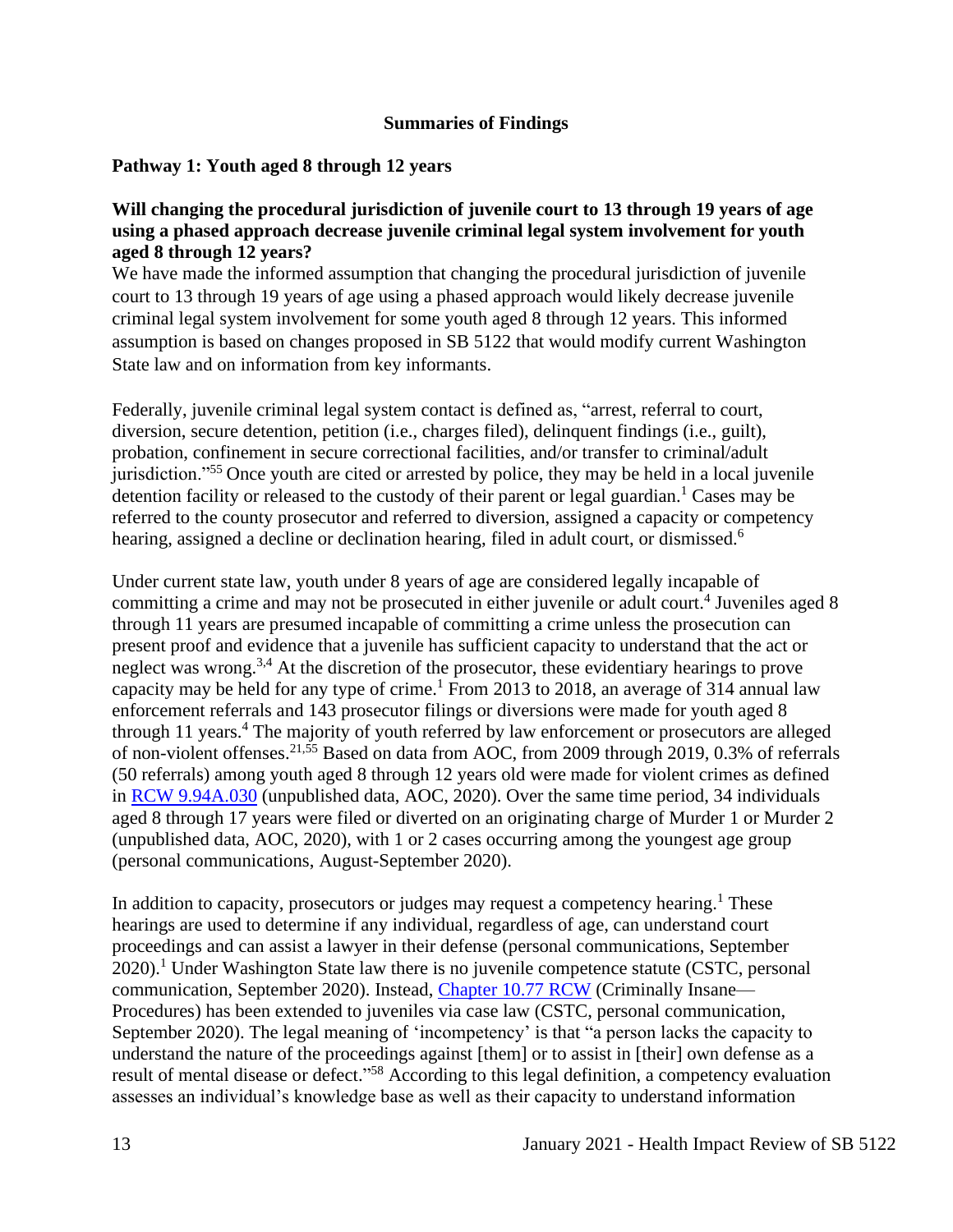when provided (CSTC, personal communication, September). Multiple key informants noted that competency hearings are rarely requested for juveniles, which may disadvantage youth (personal communication, September 2020). Additionally, key informants representing youth in court proceedings questioned the current approach to competency, noting their experiences in which youth often do not have the mental or emotional competency to understand court proceedings and that such cases would be better handled by the child welfare system (personal communications, September 2020).

SB 5122 would modify [RCW 9A.04.050](https://apps.leg.wa.gov/rcw/default.aspx?cite=9a.04.050) to raise the minimum age of capacity to commit a crime to 13 years of age and would restrict prosecution for youth aged 8 through 12 years to Murder 1 or Murder 2 and only if the prosecution can present proof and evidence that the juvenile has sufficient capacity to understand that the act or neglect was wrong.<sup>3,4</sup> Juveniles under 13 years of age could not be prosecuted for other crimes.

While SB 5122 restricts the types of crimes 8 through 12 year olds could be prosecuted for to Murder 1 or Murder 2, it does not make changes to declination hearing requirements [\(RCW](https://app.leg.wa.gov/rcw/default.aspx?cite=13.40.110)  [13.40.110\)](https://app.leg.wa.gov/rcw/default.aspx?cite=13.40.110). Prosecutors and judges would retain discretion to request a declination hearing, therefore individuals under 15 years of age could still be declined to adult court for Murder 1 or Murder 2 (personal communication, August 2020). In addition, changes in SB 5122 would make youth aged 8 through 12 years ineligible for conviction to a lesser charge (personal communication, September 2020). Therefore, youth aged 8 through 12 years charged with Murder 1 or Murder 2 would not be eligible to have their cases resolved by plea bargain to a lesser charge or to receive an adjudication that involves an acquittal of the higher charge but conviction of a lesser offense. Key informants shared that the unavailability of other criminal charges might influence charging decisions by law enforcement and prosecutors (personal communication, September 2020). They suggested this change may either result in fewer referrals for Murder 1 or Murder 2 unless there is substantial evidence or, without eligibility to plea to a lesser offense, it could result in strict sentencing standards for youth who are convicted.

Since youth aged 8 through 12 years alleged of Murder 1 or Murder 2 could still be involved in the juvenile criminal legal system or declined to adult court, SB 5122 would not eliminate juvenile system involvement for all youth under 13 years of age. However, as raising the minimum age of juvenile jurisdiction and restricting prosecution except in cases of Murder 1 or Murder 2 would likely result in fewer youth aged 8 through 12 years being involved in the juvenile criminal legal system, we made the informed assumption that changing the procedural jurisdiction of juvenile court to 13 through 19 years of age using a phased approach would likely decrease juvenile system involvement for some youth aged 8 through 12 years.

### **Will decreasing juvenile criminal legal system involvement for youth aged 8 through 12 years improve health outcomes?**

There is very strong evidence indicating that involvement in the criminal legal system generally is linked to poor health outcomes,  $^{13-19}$  including for youth.<sup>20-23</sup> Criminal legal system contact can be measured by a number of indicators including, but not limited to, arrest, conviction, and incarceration.<sup>59,60</sup> A large body of evidence supports the association between incarceration and poor health outcomes. Individuals who are incarcerated are more likely to experience chronic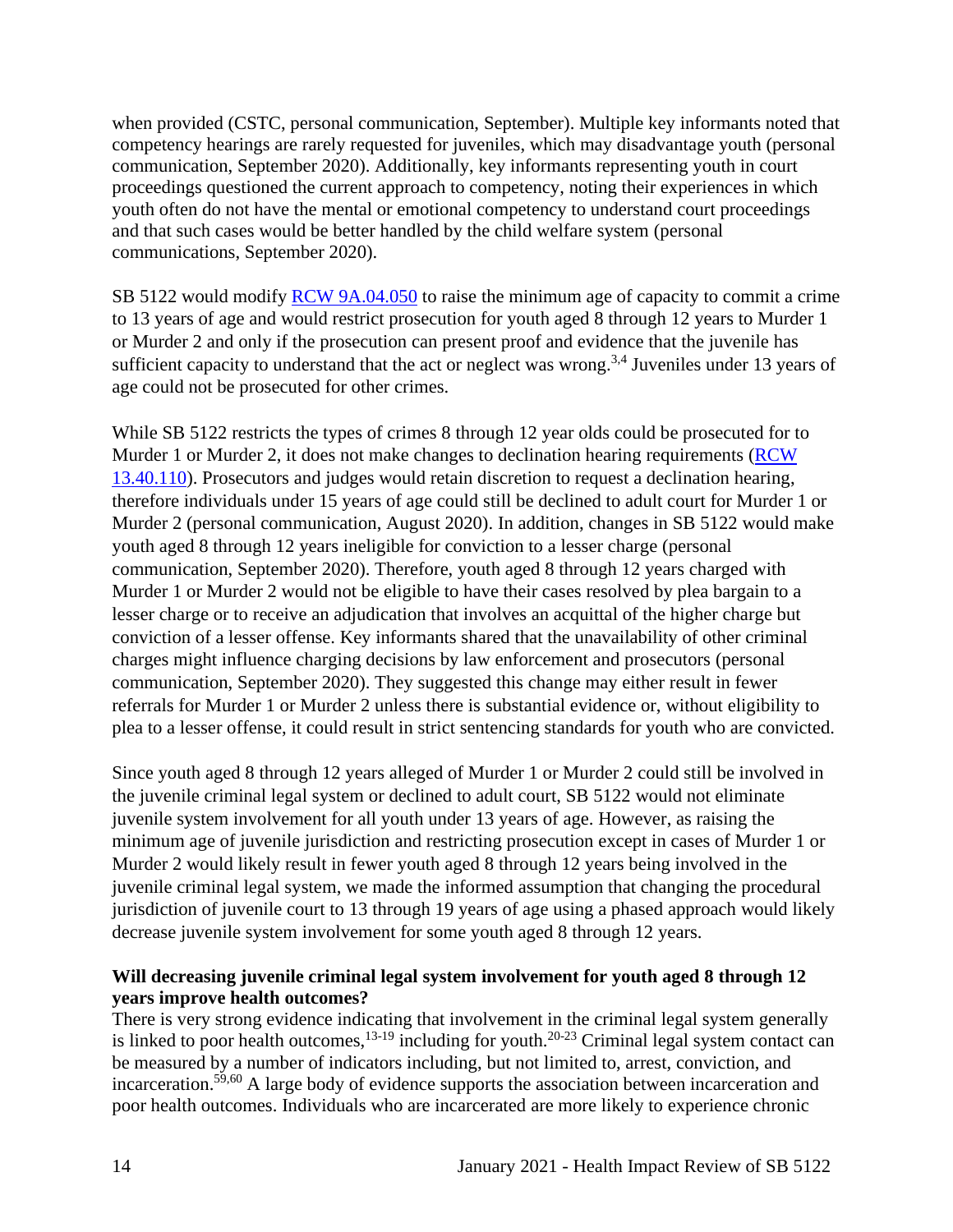medical conditions, infectious diseases, lower self-rated health, increased psychiatric disorders, and a greater risk of mortality upon release.<sup>56,60,61</sup> Research shows that those with a history of incarceration have a significantly greater likelihood of major depression, life dissatisfaction, and mood disorders when compared to individuals who do not have a history of incarceration<sup>59,61</sup> and that effects persist after release. Analysis of a contemporary cohort's criminal legal system contact and mental health over time found arrest and incarceration, but not conviction, are independently associated with poor mental health.<sup>59</sup>

While youth involved with the juvenile criminal legal system have similar health needs to peers in the community,  $20$  they are more likely to experience high-risk behaviors (e.g., violence, substance use and misuse, and sexual activity)<sup>20,21</sup> and adverse childhood experiences (ACEs) which may influence certain health outcomes.<sup>21</sup> Research has found that as many as 93% of youth involved with the juvenile criminal legal system have experienced at least one ACE.<sup>21</sup> For example, individuals in juvenile detention experienced sexual violence (10-24% of youth) and physical violence (11-58% of youth), with all forms of abuse more commonly experienced by girls.<sup>20</sup> Key informants also stressed that youth involved with the criminal legal system are more likely to experience trauma (personal communications, August-September 2020). Lastly, youth involved in the juvenile system also have higher rates of mental health concerns compared to their peers. $22$ 

Generally, youth who are incarcerated have higher morbidity and mortality compared to their counterparts who are not involved in the juvenile criminal legal system.<sup>21</sup> Youth who are incarcerated experience health inequities related to reproductive health, mental health, and exposure to violence and injury.<sup>21</sup> Specifically, youth who are incarcerated experience numerous health inequities, including "sexually transmitted infections; teenage pregnancy and parenthood; chronic conditions affecting [youth of color] and disadvantaged communities (e.g., asthma, type 2 diabetes, sickle cell disease); ADHD and learning disorders; behavioral problems (e.g., conduct disorder, anger management); posttraumatic stress disorder [PTSD]; mood disorders (e.g., depression); substance [use]; suicidality."<sup>21</sup> Youth who are detained are four times more likely to die by suicide than youth in the general population.<sup>21</sup> In addition, "juvenile incarceration itself is an important determinant of health…[and] correlates with worse health and social functioning across the life course."<sup>21</sup>

Long-term outcomes for girls involved in the juvenile criminal legal system "reveal greater persistence of emotional problems and worse outcomes complicated by relationship and parenting issues, drug problems, and suicidality."<sup>20</sup> Girls who are incarcerated have higher rates of reproductive health needs, sexually transmitted infections, pregnancy, anxiety, mood disorders, and history of physical and sexual abuse than boys who are incarcerated and girls in the general adolescent population. $21$ 

Generally, adults who were ever incarcerated as juveniles had worse health outcomes than adults who had never experienced incarceration as juveniles.<sup>23</sup> In the only study to examine the longitudinal impacts of youth incarceration on adult health, "history of child incarceration [at ages 7 through 13 years] was associated with the highest rates of subsequent poor adult health across all four health variables," including self-reported general health, physical function (e.g., ability to climb stairs), depression, and suicidality.<sup>23</sup> For example, 21.1% of adults who were aged 7 through 13 years at first incarceration reported poor general health, compared to 13% who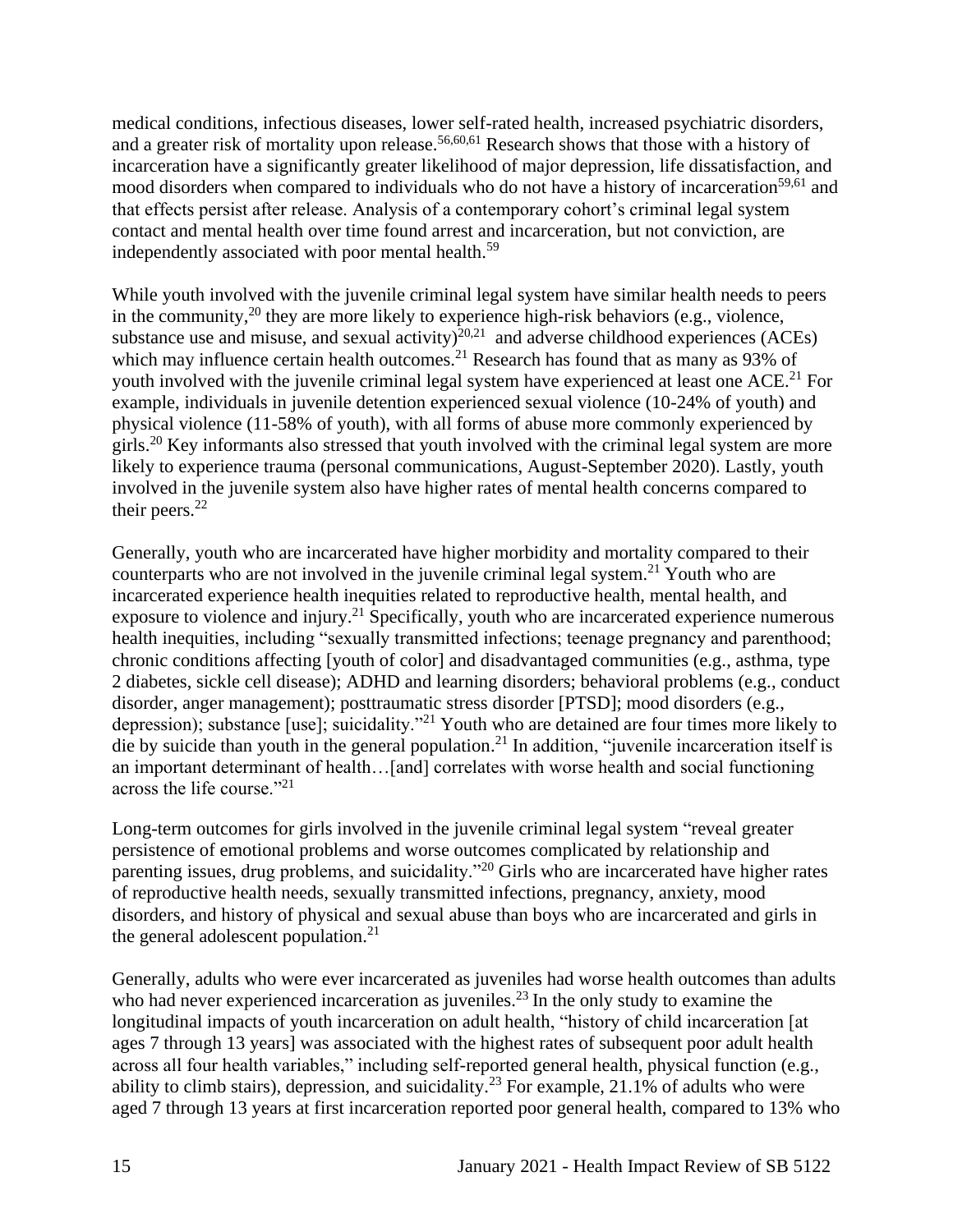were incarcerated at 14 years of age or older, and 8.4% who were never incarcerated.<sup>23</sup> Further analysis also found that rates of suicidality were more pronounced for adults who were incarcerated at 7 through 12 years of age than 13 and 14 years of age at first incarceration.<sup>23</sup>

Overall, there is very strong evidence that involvement in the criminal legal system is linked to poor health outcomes, and evidence suggests that youth involved at a younger age may be at particular risk for poor health across the life course.

## **Pathway 2: Emerging adults aged 18 and 19 years**

### **Will changing the procedural jurisdiction of juvenile court to 13 through 19 years of age using a phased approach decrease adult criminal legal system involvement for emerging adults aged 18 and 19 years?**

We have made the informed assumption that changing the procedural jurisdiction of juvenile court to 13 through 19 years of age using a phased approach would likely decrease adult criminal legal system involvement for some emerging adults aged 18 and 19 years. This assumption is based on changes proposed in SB 5122 that would modify current Washington State law and on information from key informants.

Under current Washington State law, 18 and 19 year olds alleged to have committed a crime are under jurisdiction of the adult criminal legal system.<sup>1</sup> From 2018 to 2019, there were  $107,174$ individuals referred to the criminal legal system, including 48,848 individuals aged 18 years and 58,326 individuals aged 19 years (unpublished data, AOC, 2020).

SB 5122 would extend juvenile court jurisdiction to include emerging adults aged 18 years (effective July 1, 2022) and aged 19 years (effective July 1, 2024). However, SB 5122 does not change the circumstances under which juveniles 16 to 19 years of age may be subject to adult court, including committing a licensing offense; committing a serious violent offense, violent offense with certain histories, or rape of a child in the first degree; or receiving a judicial decline or declination hearing. However, data from Vermont show that 18 and 19 year olds commit similar offenses to younger juveniles, and that "80% of potential cases are low-level and should be considered for diversion from the system."<sup>29</sup> Therefore, there is the potential that fewer emerging adults would be referred to the adult criminal legal system.

In addition, some evidence suggests that changing the maximum age of juvenile jurisdiction could change law enforcement behavior. Research prior to and after Connecticut raised the age of juvenile jurisdiction from 15 to 16 years found that "the arrest rate of 16 year-olds dropped significantly immediately after the change in legislation, which may imply police were less likely to arrest 16 year-olds when defined as juveniles.<sup>746</sup> However, the study found that arrest rates for felony charges did not change.<sup>46</sup> Key informants in Washington State also suggested that changing the age of statutory juvenile jurisdiction could change law enforcement behavior and patterns. Therefore, potential changes in law enforcement behavior or arrest rates as a result of SB 5122 may also decrease emerging adult involvement with the adult and/or juvenile criminal legal system.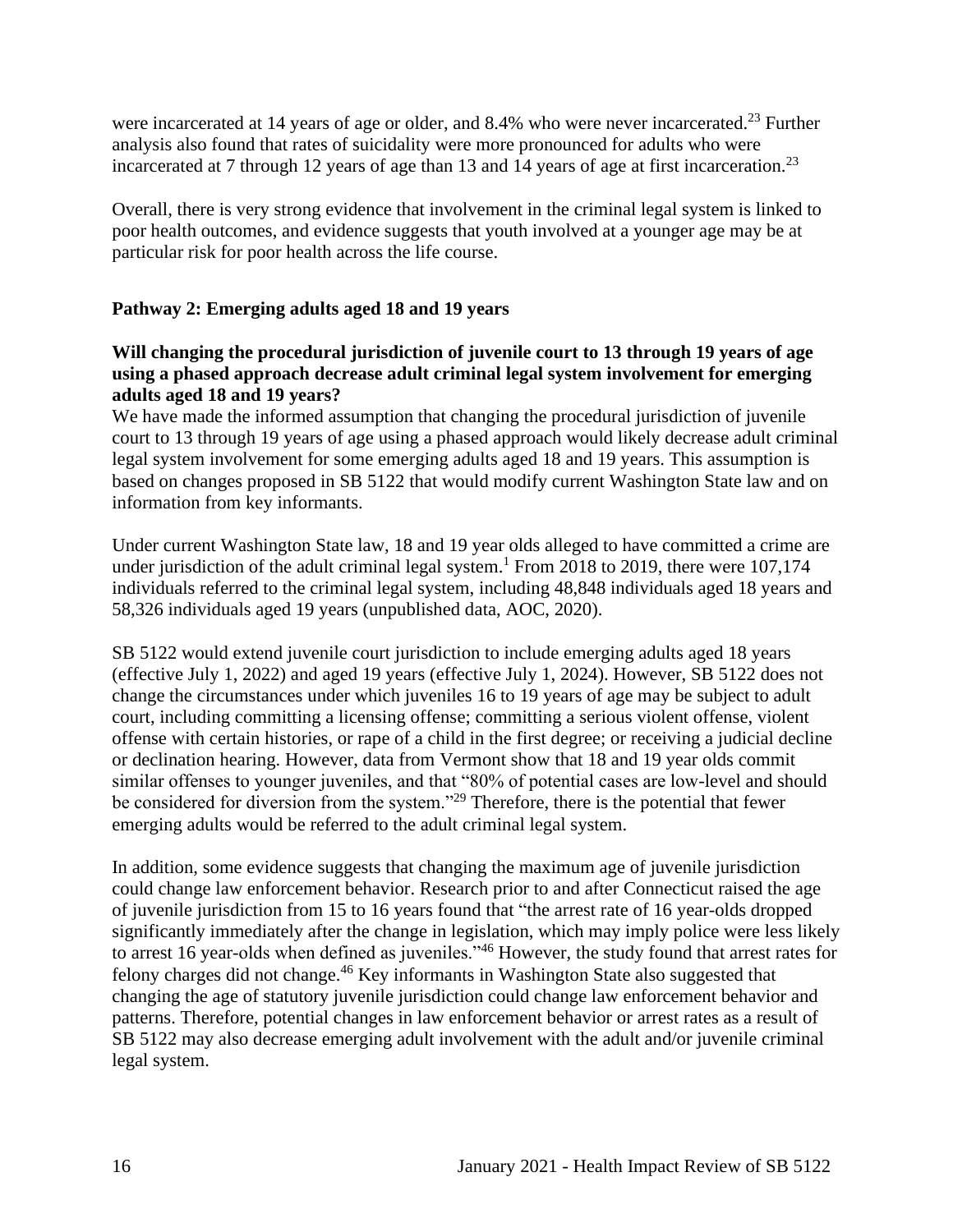Lastly, competency hearings could also be requested for 18 and 19 year olds to determine if they can understand court proceedings and can assist a lawyer in their defense (personal communications, September 2020).<sup>1</sup> Most competency evaluations for juveniles are completed by Department of Social and Health Services' Child Study and Treatment Center, which is the state hospital designated for the sole care and treatment of persons under eighteen years of age [\(RCW 72.23.210\)](https://app.leg.wa.gov/rcw/default.aspx?cite=72.23.210) (CSTC, personal communication, September 2020). In cases where individuals are determined to need mental health treatment, current state law (RCW 72.23.210) restricts mental health treatment facilities for youth to those under 18 years of age.<sup>62</sup> Therefore, under SB 5122, if an 18 or 19 year old needed to be seen in an inpatient setting for either a competence evaluation (15-days under RCW 10.77) or restoration (14, 45, or 90 days), CSTC would not be able to admit them to a youth facility (CSTC, personal communication, September 2020). At this time, there is no arrangement for juvenile court respondents older than 17 years of age who need inpatient competence evaluation or inpatient competence restoration to be admitted to Western State Hospital or Eastern State Hospital or otherwise served by the Office of Forensic Mental Health Services (CSTC, personal communication, September 2020). Therefore, arrangements would need to be made so that emerging adults under juvenile court jurisdiction who require inpatient services have a place to receive timely and age-appropriate care (CSTC, personal communication, September 2020).

SB 5122 would extend juvenile court jurisdiction to include emerging adults and, while SB 5122 would not eliminate adult criminal legal system involvement for all emerging adults, extending juvenile court jurisdiction using a phased approach would likely result in fewer emerging adults aged 18 and 19 years involved with the adult criminal legal system.

### **Will decreased adult criminal legal system involvement for emerging adults aged 18 and 19 years old improve health outcomes?**

There is very strong evidence indicating that involvement in the criminal legal system generally is linked to poor health outcomes,  $13-19$  including for emerging adults.  $20-23$  In addition, there is strong evidence that emerging adults experience better health outcomes when they are housed in juvenile facilities than when they are housed in adult correctional facilities. $63,64$  For example, evidence indicates that youth placed in adult facilities are more likely than those in juvenile facilities to be physically or sexually assaulted by other inmates and staff, to experience depression and suicide ideation, and to die by suicide.<sup>64</sup> Evidence also indicates that emerging adults in adult correctional facilities have the greatest risk of being assaulted with 18 through 24 year olds being the most at risk for victimization.<sup>63</sup> Key informants in Washington State confirmed that youth and emerging adults have experienced violence from other incarcerated individuals and guards while held in adult facilities (personal communication, September 2020). Research shows incarceration is associated with barriers to accessing a service provider, depression, involvement in jobs with high risk of injury or exposure to hazardous working conditions, divorce, and separation of families. $14,15$ 

There is also robust evidence to indicate that up to 70% of incarcerated juveniles meet the criteria for at least one mental health disorder.<sup> $42$ </sup> Research from the 1990s suggested that youth processed in adult courts "go on to become more criminal" than youth processed in juvenile court and that "in addition to simply shielding youths from the negative influence of older more hardened criminals, there is widespread belief that adult system processing is simply not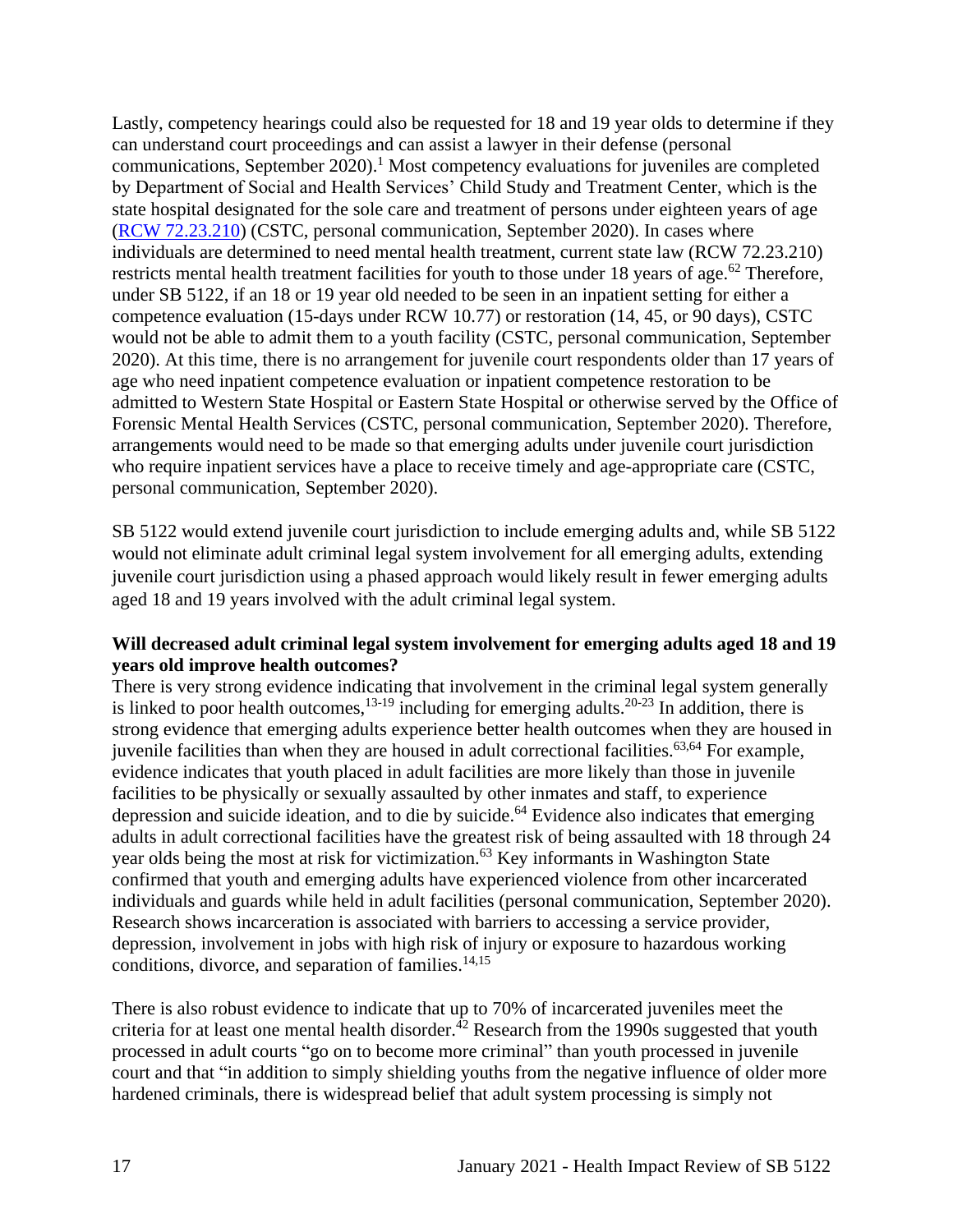appropriate for youths based on their mental maturity and cognitive abilities."<sup>46</sup> A large body of neuroscience literature has demonstrated that the human brain continues to develop well into an individual's 20's and that "adult-quality" decision-making ability, self-regulation, and impulse control continues to develop into adulthood.44,57 Researchers discuss what is known as the "maturity gap" in emerging adults aged 18 through 24 years where cognitive functioning develops faster than psychosocial capacities and because of this, emerging adults are more likely to engage in risk-seeking behavior, have difficulty moderating their responses to emotionally charged situations, have poor risk assessment skills, be more impulsive and emotional, and think about short-term rather than long-term consequences.  $41,57,65$  Key informants emphasized that these developmental qualities would apply to all juveniles and all types of crimes, including serious violent offenses (personal communication, September 2020). Additionally, psychosocial development is further disrupted by factors such as involvement in the criminal legal system, traumatic incidents, parental incarceration, poverty, foster care, substance abuse, mental health needs, and learning disabilities.<sup>44</sup> Allowing emerging adults to remain in juvenile court jurisdiction where they have access to developmentally appropriate treatment would likely improve mental health outcomes for these individuals.

Overall, since it is well-documented that involvement in the criminal legal system generally is linked to poor health outcomes, and since there is evidence that juvenile court may provide developmentally appropriate treatment for emerging adults, there is very strong evidence that decreased adult criminal legal system involvement for youth aged 18 and 19 years old would likely improve health outcomes.

### **Will decreased adult criminal legal system involvement for emerging adults aged 18 and 19 years decrease penalties and collateral consequences for those individuals charged with a crime?**

We have made the informed assumption that decreasing adult criminal justice involvement for emerging adults aged 18 and 19 years will decrease penalties and collateral consequences for those individuals charged with a crime. This assumption is based on current differences in maximum sentencing, alternative sentencing, legal financial obligations, and records between the adult criminal legal system and juvenile criminal legal system in Washington State and key informant interviews.

### Maximum sentencing

The intent of the Washington State juvenile criminal legal system is to focus equally on accountability and rehabilitation of juveniles to prepare youth for adulthood.<sup>1</sup> The focus of the adult criminal legal system is on punishment and "holding criminals accountable by punishing them, usually through more severe punishments than juveniles."<sup>1</sup> The juvenile criminal legal system considers age in determining capacity to commit a crime and sentencing for individuals charged of a crime based on the "fact children are less criminally culpable than adults. They lack maturity and have an underdeveloped sense of responsibility. They are deserved of less punishment than adults based on their distinct attributes."<sup>1</sup>

[RCW 13.40.0357](https://app.leg.wa.gov/rcw/default.aspx?cite=13.40.0357) provides standard sentencing ranges for juveniles charged of a crime based on the seriousness of the crime and a juvenile's past criminal history.<sup>1,66</sup> Standard ranges are typically below levels in the adult criminal legal system. For example, "even when tried as adults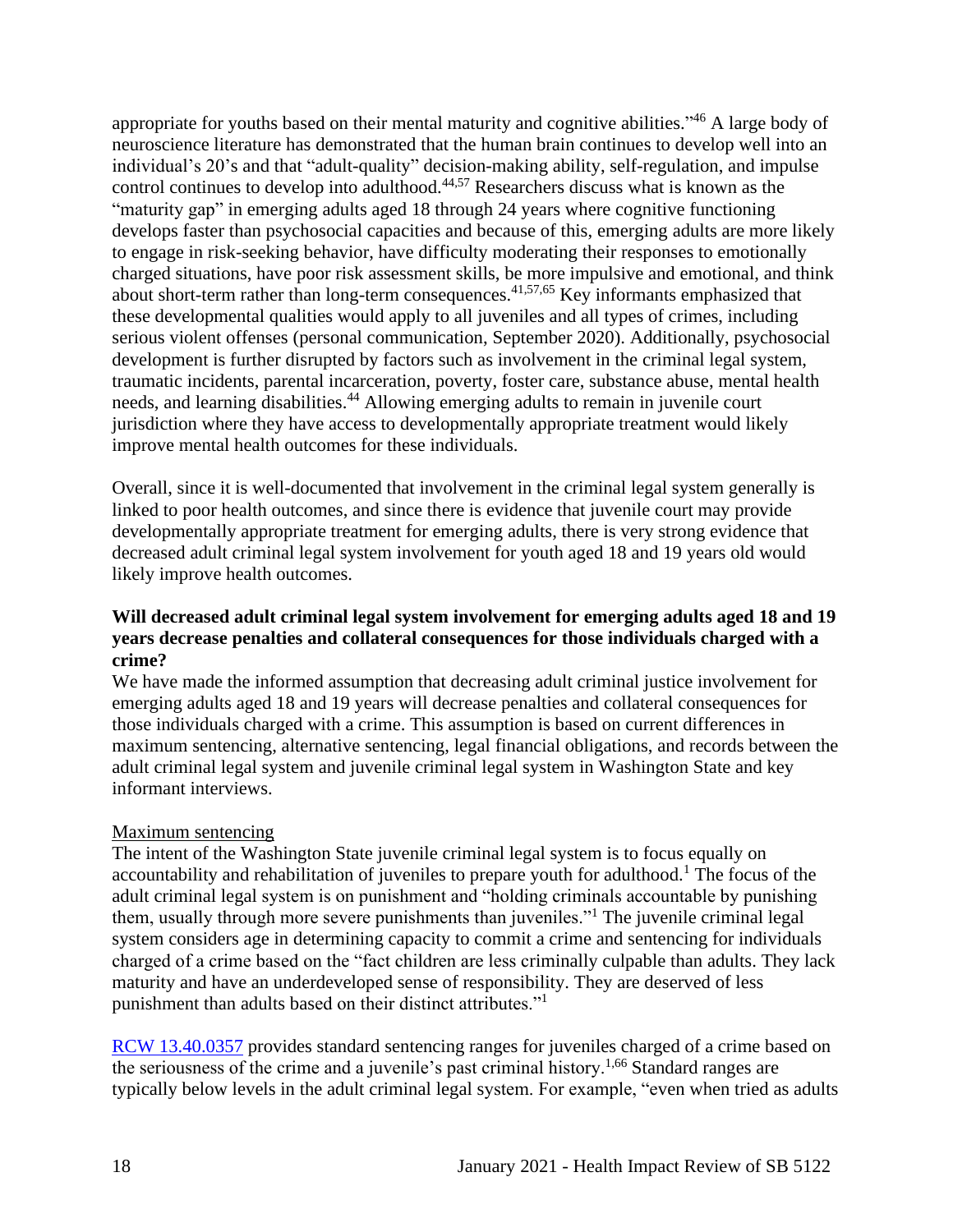for the most heinous crimes, including aggravated murder, children under the age of 18 cannot be sentenced to death, nor to life without the possibility of parole."<sup>1</sup> Juveniles charged of a crime may be sentenced to Local Sanctions, "which allows a court to keep the [juvenile] in the local community by imposing probation, community service, a fine, and local detention," or to "commitment to a secure rehabilitation facility operated by [DCYF] Rehabilitation which is the functional equivalent of a secure prison for youth."<sup>1</sup> Ranges for Local Sanctions include 0 to 12 months of Community Supervision (i.e., probation); 0 to 150 hours of Community Restitution (i.e., community service work); 0 to 30 days of detention in a local facility; and \$0.00 to \$500.00 fines.<sup>1</sup> The standard sentencing range for commitment to DCYF Rehabilitation is from 15 weeks to 260 weeks (5 years) for Drive-By Shooting and Robbery 1 at age 16 or 17 years.<sup>66</sup>

Therefore, extending juvenile court jurisdiction to include emerging adults using a phased approach would "allow judges to consider age as a mitigating factor in their sentencing decision, which encourages lesser sentences."<sup>10</sup> Under SB 5122, emerging adults aged 18 and 19 years charged with a crime would likely receive lesser maximum sentences in juvenile court than if they were sentenced in adult court.

#### Alternative sentencing

In addition to lesser standard sentencing ranges, juveniles charged of a crime may also receive alternative sentencing, including suspended disposition, manifest injustice, deferred disposition, and diversion.1,66

Suspended and manifest injustice dispositions use different mechanisms but allow a judge to sentence a juvenile outside the standard sentencing range. Under a suspended disposition, a juvenile receives a lesser, community-based sentence with the "knowledge any failure to comply could result in the suspended sentence imposed."<sup>1</sup> Judges may impose a suspended sentence only in certain circumstances, including when a juvenile is required to complete a research and evidenced-based chemical dependency or mental health treatment program.<sup>1</sup> Certain crimes are not eligible for suspended disposition, including serious violent offenses.<sup>66</sup> A manifest injustice disposition is one that, "if the standard sentencing guidelines yield a sentence that would be an injustice to the [juvenile] or risk the safety of the public, the judge can use [manifest injustice] to impose an alternative disposition" that results in either a shorter or longer sentencing range or in institutionalization to a residential detention facility."<sup>22</sup> Research examining the use of manifest injustice dispositions in Washington State stated that the intent of judges in using manifest injustice is unclear; it is uncertain whether they use it for punishment (i.e., increased or intensified sentencing) or rehabilitation (i.e., decreased sentencing).<sup>22</sup>

Juvenile diversion is a "statutorily authorized method of handling a minor juvenile offense without prosecution in juvenile court."<sup>1</sup> Diversion "is essentially a contract or agreement requiring a juvenile…fulfill certain community-based sanctions and conditions, usually in the form of community service work, counseling, and restitution. The diversion unit may also refer the juvenile to community-based programs, restorative justice programs, mediation, or victim offender reconciliation programs."<sup>1</sup> Diverting a case is at the discretion of the prosecuting attorney, and can be used in any case except sex offenses or violent offenses (Assault 2 and Robbery 2 are still eligible for diversion).<sup>1</sup> Diversion is not considered to be a conviction or adjudication.<sup>1</sup> Key informants noted that certain common community-based sanctions may be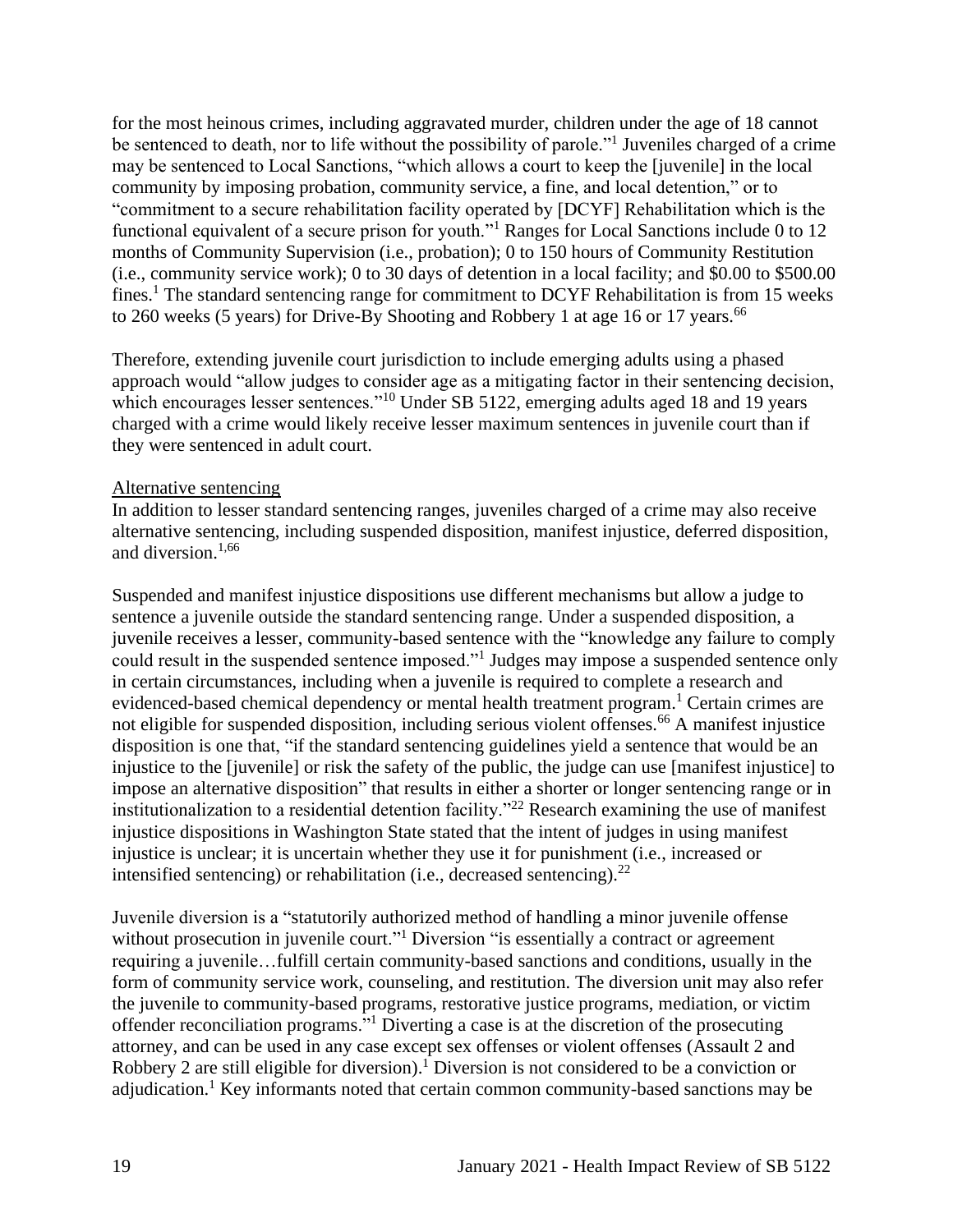difficult to use under the provisions of SB 5122. For example, sanctions requiring youth to follow the rules of the house, attend school, or abide by curfew laws that are often used for youth aged 8 through 17 may not be relevant for emerging adults aged 18 and 19 years (personal communication, August 2020). However, other key informants noted that a portion of emerging adults are still in high school and/or living with parents/guardians (personal communication, September 2020). Lastly, data from Vermont show that 18 and 19 year olds commit similar offenses to younger juveniles, and that "80% of potential cases are low-level and should be considered for diversion from the system."<sup>29</sup>

Overall, SB 5122 would allow emerging adults to be eligible for alternative sentencing and diversion programs that are not available in the adult criminal legal system.

#### Legal financial obligations

Juvenile sentencing and diversion can also reduce the consequences associated with legal financial obligations (LFOs). In adult cases, courts have the authority to order the payment of LFOs which may include fines, fees, and costs associated with an individual's conviction.<sup>25-27</sup> The Youth Equality and Reintegration Act of 2015 abolished most LFOs associated with juvenile offenses, including LFOs, fees, fines, or cost imposed at the city, town, or county level.<sup>28</sup> Juveniles offenses still generally require payment of the DNA Collection Fee (if not collected as the result of a previous offense), the Crime Victims Penalty Assessment (required when the offense is defined as a most serious offense [RCW 9.94A.030] or a sex offense [Chapter RCW 9A.44.128]), and Restitution to any persons who have suffered a loss or damage as a result of the offense committed by the juvenile.<sup>28</sup> Juvenile sentences may not include interest or fees for collecting LFOs.<sup>1</sup> Under Local Sanctions, fines may not exceed \$500.00.<sup>1</sup> In cases where a juvenile is required to pay restitution for a crime, "the diversion unit is allowed to convert the monetary amount to community service later…and, where the court later determines there is good cause, including a juvenile's inability to pay, the restitution amount ordered may be reduced or even eliminated altogether."<sup>1</sup>

Overall, since individuals tried in the juvenile court system are subject to fewer LFOs, fees, fines, and other costs than individuals tried in the adult court system, SB 5122 will likely decrease financial penalties for emerging adults charged with a crime.

#### Records

Extending juvenile court jurisdiction to include emerging adults also provides the potential for records to be sealed or destroyed, "which reduces the long-term challenges associated with criminal justice involvement."<sup>10</sup> Record sealing "means a file is removed from the record and all matters surrounding the sealed records must be treated as though the matter never occurred…destruction means the physical file and all records are destroyed permanently without ability to retrieve the material later."<sup>1</sup> In Washington State, "the purpose of the sealing laws is to allow [juveniles] to overcome prejudice resulting from their crimes and to reintegrate them back into society."<sup>1</sup>

[RCW 13.50.050](https://app.leg.wa.gov/RCW/default.aspx?cite=13.50.050) outlines the keeping, release, and destruction of records by the Washington State juvenile criminal legal system.<sup>52</sup> [RCW 13.50.050](https://app.leg.wa.gov/RCW/default.aspx?cite=13.50.050) stipulates that "all records other than the official juvenile court file are confidential and may be released only as provided in this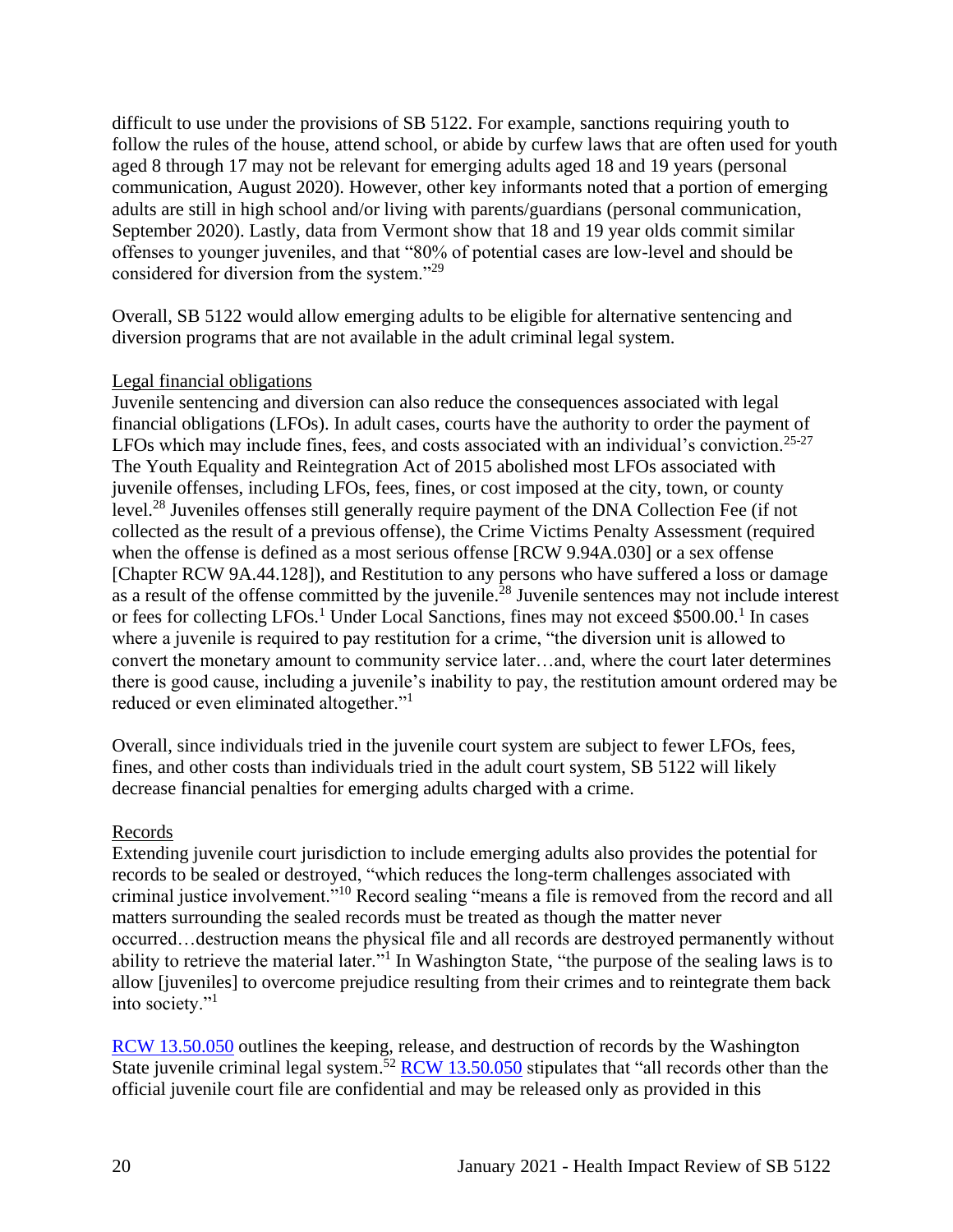chapter."<sup>52</sup> Further, "certain persons [have] the right to request their juvenile files be sealed or destroyed at some point provided they meet specified conditions in statute. In most cases, statute provides that most juvenile records may become eligible to be sealed and diversion records may become eligible for destruction."<sup>1</sup>

The current law provides that most juvenile records are sealed automatically. If no other crimes are committed and certain conditions are met, most juvenile cases may become eligible to be sealed after 2 years; serious violent offenses may become eligible after 5 years; and sex offenses may become eligible after an individual is no longer required to register as a sex offender.<sup>1</sup> Diversions are eligible to be sealed with other records, and completed diversions automatically become eligible for destruction when an individual turns  $18<sup>1</sup>$ 

Overall, since the juvenile criminal legal system allows for different maximum sentencing, alternative sentencing, legal financial obligations, and record sealing and destruction than the adult criminal legal system, SB 5122 would likely decrease penalties and other collateral consequences for emerging adults aged 18 and 19 years.

### **Will decreased penalties and collateral consequences for emerging adults aged 18 and 19 years charged with a crime increase access to employment opportunities, housing, and economic stability?**

There is very strong evidence that decreased penalties and collateral consequences of conviction would likely improve access to employment opportunities, housing, and economic stability for emerging adults aged 18 and 19 years.<sup>67</sup> Research has shown the long-term impacts of juvenile criminal legal system contact on youth include lower high school graduation rates, higher rates of unemployment, and higher rates of eviction and homelessness. <sup>49</sup> The U.S. Commission on Civil Rights 2019 Report "Collateral Consequences: The Crossroads of Punishment, Redemption, and the Effects on Communities," which cites 955 sources, found "alleviating collateral consequences can help formerly incarcerated individuals [including emerging adults] lead more productive lives, secure gainful employment, find housing, and obtain the resources they need to become self-sufficient."<sup>67</sup>

### Access to employment opportunities

Criminal background checks often act as barriers to employment for people previously involved with the criminal legal system, including emerging adults. The Director of the Collateral Consequences Resource Center explained, "[m]any [collateral consequences] consist of nothing more than a direction to an official decision-maker to conduct a criminal background check, frequently understood as an unspoken warning that it is safest to reject anyone with a criminal record."<sup>67</sup> For example, results of an audit study found that applicants with a criminal record are 50% less likely to receive a callback or job offer than applicants without criminal records.<sup>67</sup> Evidence also shows, "[t]he recidivism rate for people who are unemployed post-incarceration is nearly twice that of those who find employment."<sup>67</sup>

Licensing requirements also act as barriers for people previously involved with the criminal legal system, including emerging adults. About 30% of U.S. workers need licenses.<sup>67</sup> Nationally, about 8,000 documented state licensing restrictions apply to people convicted of any felony conviction and over 4,000 apply to people convicted of any misdemeanor.<sup>67</sup> In addition, "at least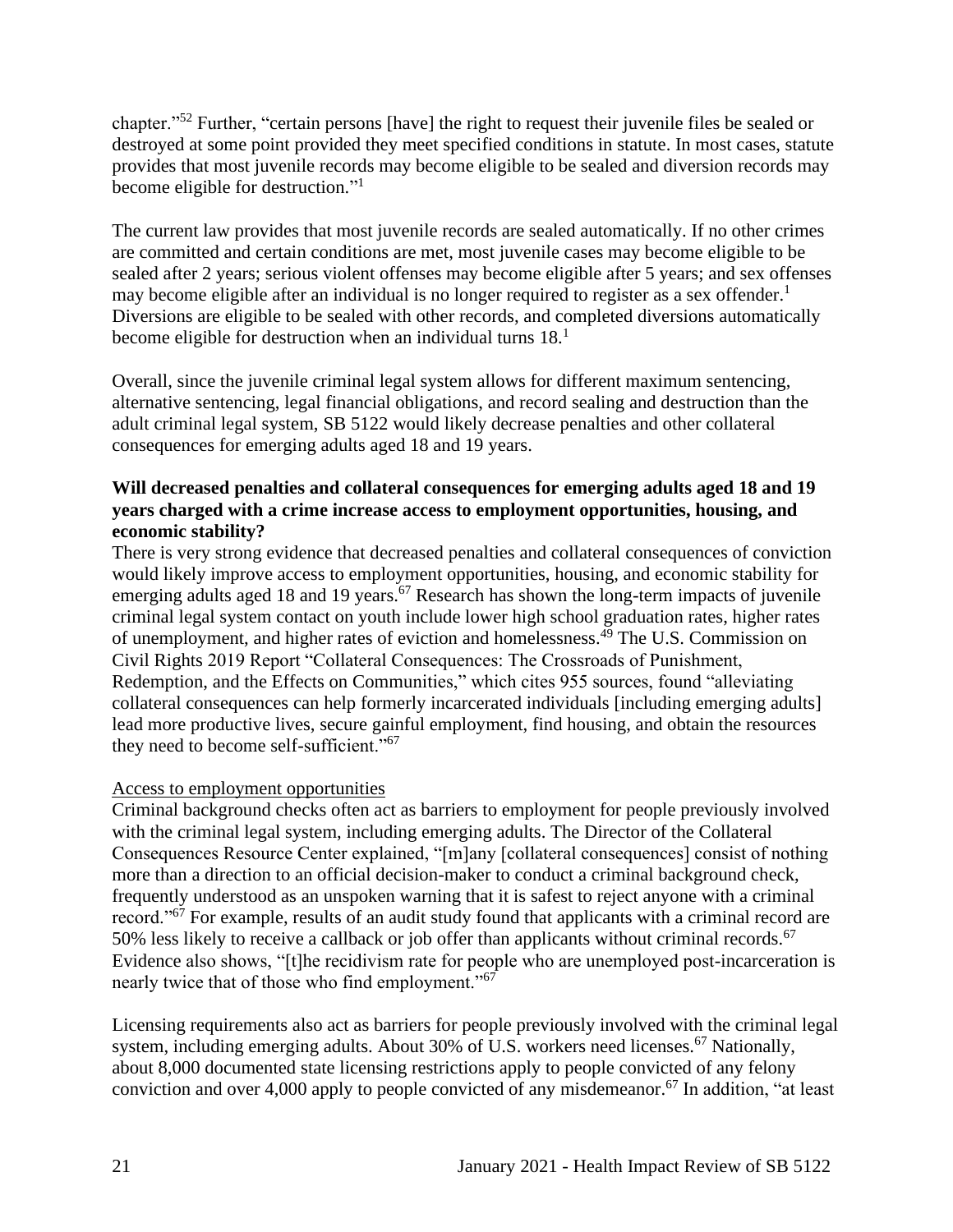9,000 state licensing disqualifications apply for an indefinite period and could last a lifetime, and more than 4,000 are mandatory disqualifications, for which licensing agencies have no choice but to deny a license."<sup>67</sup>

Because the juvenile criminal legal system allows for record sealing and destruction, extending juvenile court jurisdiction to include emerging adults aged 18 and 19 years would remove barriers to employment they would otherwise face with a permanent adult criminal legal record. However, if an individual is adjudicated of a new juvenile offense or convicted of a crime in the adult criminal legal system, the sealing order is nullified and the public may again access the juvenile court record.<sup>30</sup>

#### Access to housing

Individuals with previous criminal legal system involvement, including juvenile adjudications, face barriers to securing both public and private housing. As such, "[a]pproximately two-thirds of formerly incarcerated individuals rely on family members for housing."<sup>67</sup> However, housing restrictions can also limit the family support available to persons previously involved with the criminal legal system, including youth and emerging adults. There is a large body of evidence demonstrating the association between incarceration and homelessness as "prior incarceration has been identified as a risk factor for homelessness, and individuals experiencing homelessness are vulnerable to incarceration."<sup>67</sup> Evidence also indicates that "individuals who cannot secure adequate housing post-incarceration are twice as likely to recidivate."<sup>67</sup>

Federal law regulates admission and eviction from low-income housing programs funded through the U.S. Department of Housing and Urban Development (HUD).<sup>30</sup> While discretionary admission and eviction requirements vary by local Public Housing Authorities (PHAs), HUD requires landlords to deny housing for certain crimes, including those requiring registration under a state sex offender program.<sup>30,30,67</sup> Therefore, for families living in subsidized housing, the presence of a juvenile required to register as a sex offender would put all household members at risk for eviction.30,67 One study found that nearly 80% of individuals who were formerly incarcerated reported ineligibility or denial of housing because of their or a family members' conviction history.<sup>67</sup>

Because federal housing laws treat juvenile adjudications as convictions,  $30$  extending juvenile court jurisdiction to include emerging adults would not remove all barriers to public housing (personal communication, August to September 2020). However, as many evictions are discretionary, participation in rehabilitation efforts or treatment programs may be used to negotiate with housing authorities.<sup>30</sup> Because the juvenile criminal legal system focuses on accountability and rehabilitation, there are more programming options that may meet an emerging adult's needs (personal communication, September 2020) which may aid in negotiations with housing providers.

The private market also poses additional challenges (e.g., expensive rents, background and credit checks, and stigma associated with criminal legal records) to individuals with previous criminal legal system involvement, including for emerging adults.<sup>67</sup>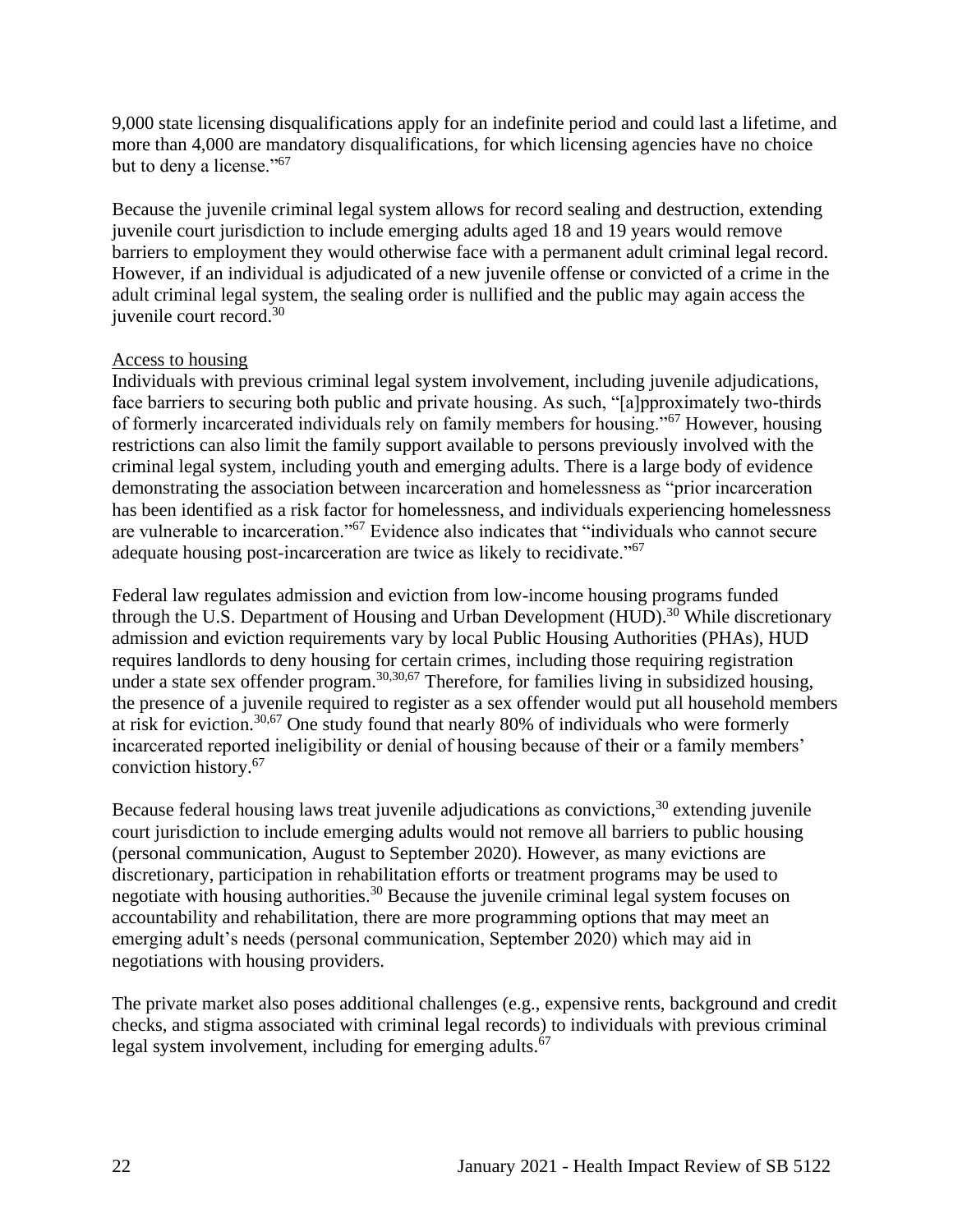Extending juvenile court jurisdiction to include emerging adults would allow for juvenile records to be sealed or destroyed, thereby removing barriers related to background checks that emerging adults would otherwise face when attempting to access public and private housing.

#### Access to economic stability

A number of studies have indicated that LFOs, and the interest on them, is one of the biggest barriers to successful re-entry into communities following conviction and perpetuate a cycle of poverty.24,25,31-33,68 In 2018, the Washington State Legislature passed Engrossed Second Substitute House Bill 1783 (Chapter 269, Laws of 2018), which eliminated the 12% interest accrual on the non-restitution portions of LFOs, and provided that a court may not impose costs on an adult defendant who is indigent at the time of sentencing, among other provisions. While these changes have generally reduced the burden of LFOs for individuals convicted as adults, the costs associated with adult convictions are generally greater than those faced by individuals tried in the juvenile criminal legal system. 1,25-28

Key informants shared that economic barriers associated with adult criminal legal system involvement pose significant challenges for emerging adults who are beginning or in the process of reaching key markers for independence (e.g., employment, stable housing) (personal communication, August to September 2020). Reducing financial penalties for emerging adults aged 18 and 19 years charged of a crime has the potential to improve their ability to pay rent, buy food and medicine, and financially support themselves and their families.<sup>24,34</sup>

The U.S. Commission on Civil Rights concluded, "evidence shows harsh collateral consequences unrelated to public safety increase recidivism […] by limiting or by completely barring formerly incarcerated persons' access to personal and family support."<sup>67</sup> Overall, there is very strong evidence that decreasing penalties and collateral consequences will likely improve access to employment opportunities, housing, and economic stability for emerging adults aged 18 and 19 years charged of a crime.

### **Will improved access to employment opportunities, housing, and economic stability for emerging adults aged 18 and 19 years result in improved health outcomes?**  There is very strong evidence that improved access to employment opportunities, 35,38,39,69 housing,  $36,37,70$  and economic stability will likely result in improved health outcomes, including for emerging adults. For example, results from an analysis of longitudinal studies demonstrated a relationship between losing a job and negative changes in mental health including indicators such as depression, anxiety, distress, and general well-being.<sup>39</sup> Data also suggested that returning to employment after a period of being unemployed is associated with an improvement in mental health indicators.<sup>39</sup> Specific to housing instability, evidence from a peer-reviewed literature review shows that "individuals under threat of eviction present negative health outcomes, both mental (e.g., depression, anxiety, psychological distress, and suicides) and physical (poor selfreported health, high blood pressure and child maltreatment)."<sup>36</sup> Since these connections are widely accepted, less time was dedicated to researching these relationships.

Overall, improved access to employment opportunities, housing, and economic stability will likely result in improved health outcomes for emerging adults aged 18 and 19 years.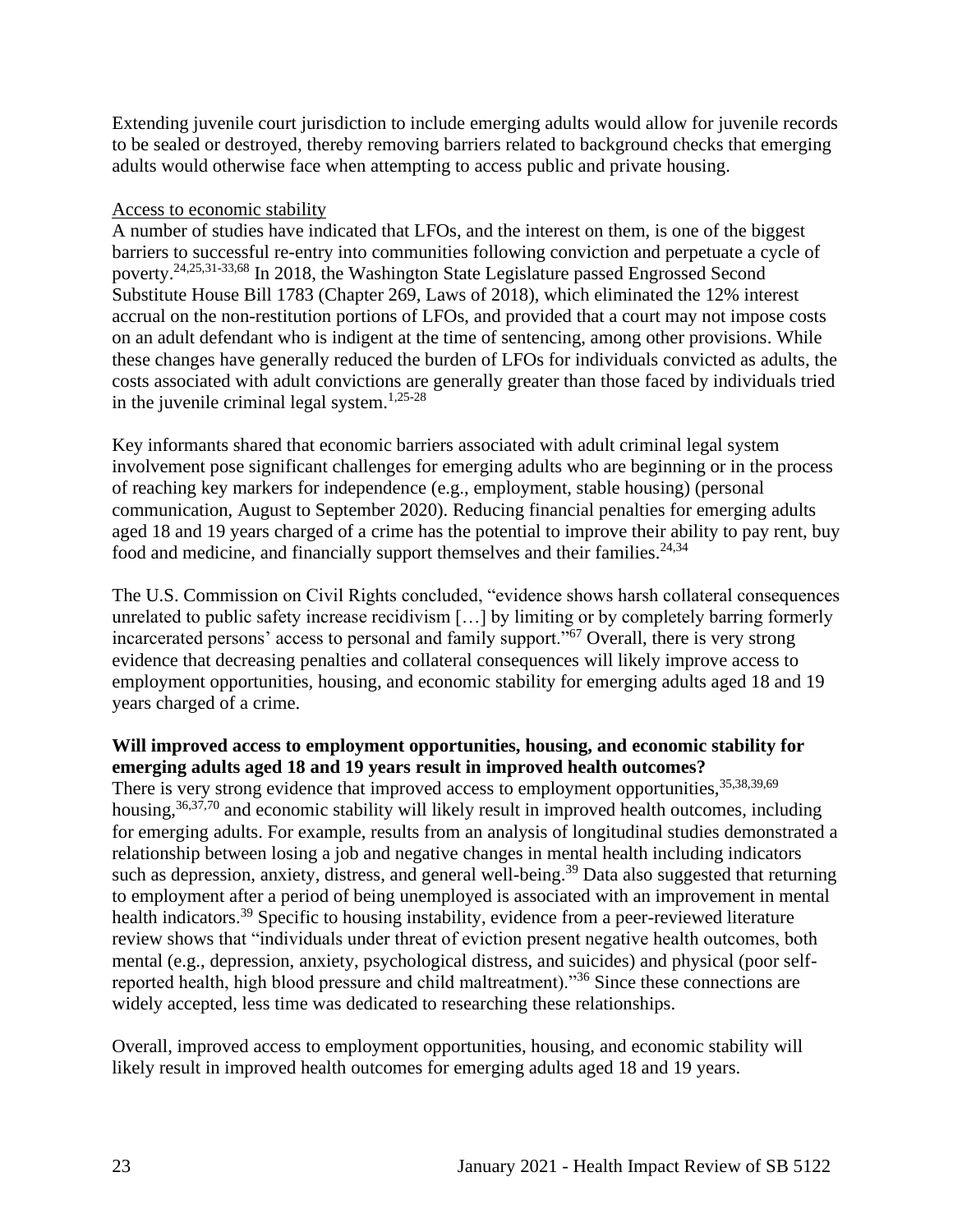#### **Pathway 3: Recidivism**

#### **Will changing the procedural jurisdiction of juvenile court to 13 through 19 years of age using a phased approach decrease juvenile recidivism?**

There is very strong evidence that changing the procedural jurisdiction of juvenile court to 13 through 19 years of age using a phased approach will decrease recidivism for youth and emerging adults. Data from DCYF showed that, in 2016, about 50% of juveniles were identified as low risk to recidivate.<sup>6</sup> In a 2020 report, the Washington State Center for Court Research provided a summary of juvenile recidivism for a 2014 court cohort and a 2015 Juvenile Rehabilitation cohort.<sup>40</sup> Overall, they found that 30.3% of juveniles in the court cohort recidivated and 49.6% of juveniles in the Juvenile Rehabilitation cohort recidivated, which was consistent with previous state data.<sup>40</sup> Recidivism rates were higher for "groups with more severe case dispositions and sanctions" such that youth released from Juvenile Rehabilitation recidivated at a rate of 49.6%, youth with adjudicated court cases at 44%, and youth with diverted cases at 21.7%.<sup>40</sup>

Notably, Washington State Center for Court Research found that recidivism rates varied by age, and "analysis of age at first disposition showed, generally, that the younger a person was at their first disposition, the more likely they were to recidivate."<sup>40</sup> Recidivism rates decreased from 57.7% for youth with age of first disposition of 11 years to 26.5% for youth with age of first disposition of 17 years.<sup>40</sup> They summarized that, "recidivism rates peak early (age 11 or 12) [years]) and are at half or less the peak rate for those whose first offense occurred at age 17 [years]."<sup>40</sup> While the recidivism rates for those released from Juvenile Rehabilitation do not decrease as dramatically by age, the rates "do substantially fall from peak rates for those that commit their first offense later in life."<sup>40</sup> Therefore, since SB 5122 has the potential to delay age at first disposition by raising the minimum age of juvenile court jurisdiction from 8 to 13 years of age, the bill may reduce juvenile recidivism.

Evidence also indicates that juveniles transferred to the adult system have recidivism rates that are higher than juveniles who are retained in the juvenile criminal legal system.<sup>41-44,71</sup> While some research has found mixed results,<sup>45</sup> generally evidence has shown that youth retained in juvenile court had lower rates of recidivism than youth transferred to adult court, and that youth transferred to adult court recidivated earlier, more frequently, and for more severe crimes.<sup>46</sup> For example, a natural experiment evaluating recidivism prior to and after Connecticut raised the age of juvenile jurisdiction from 15 to 16 years old found that "16 year-olds processed in juvenile courts [after the law change] had substantially reduced rates of recidivism" compared to 16 year olds processed in adult courts before the law change. <sup>46</sup> Overall, about 42% of 16 year olds processed as adults recidivated compared to 26% of 16 year olds processed as juveniles.<sup>46</sup> Another study found that 76% of emerging adults under the age of 25 years released from adult prisons were rearrested within 3 years and  $84\%$  were rearrested within 5 years.<sup>42</sup> The literature indicates that these higher rates may be a result of a number of factors including: less effective rehabilitation efforts for juveniles incarcerated in adult prisons; "stigmatization; humiliation; loss of self-respect; attenuation of guilt or shame; hardening of the delinquent self-concept; weakening of ties to families, prosocial peers, and community; and diminishment of job and educational prospects;" and youth attributing greater injustice to the court system.<sup>71</sup> In addition, research on juvenile delinquency found that "justice system involvement may increase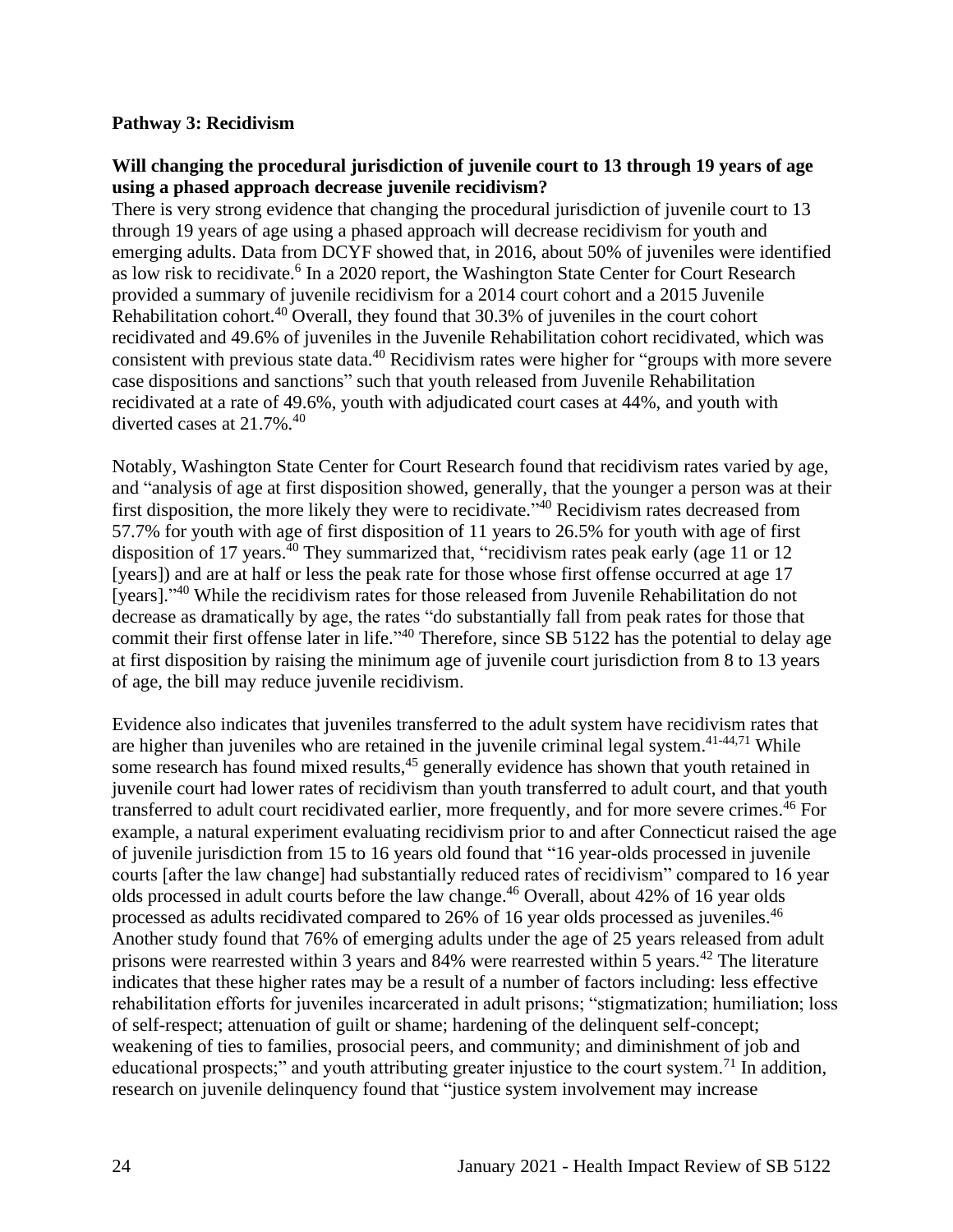delinquency through the stigmatization process that decreases positive social bonds and increases association with deviant others."<sup>46</sup> There is also strong evidence that juveniles who are placed in adult correctional facilities have higher rates of recidivism than juveniles placed in juvenile facilities.41-44,47,48,71

Overall, changing the procedural jurisdiction of juvenile court to 13 through 19 years of age using a phased approach will likely decrease recidivism for youth across the life course.

### **Will decreased juvenile recidivism improve health outcomes?**

There is very strong evidence indicating that involvement in the criminal legal system is linked to poor health outcomes,  $^{13-19}$  including for youth and emerging adults;  $^{20-23}$  therefore, decreasing recidivism and further involvement for juveniles has the potential to improve health outcomes for these youth and emerging adults. Pathway 1 and 2 provide more detailed discussion about how decreasing involvement in the criminal legal system for youth and young adults will improve health outcomes.

#### **Will improving health outcomes for youth aged 8 through 12 years and emerging adults aged 18 and 19 years decrease health inequities?**

The potential impact of SB 5122 on health inequities is unclear. Inequities in the juvenile criminal legal system exist by foster care status,<sup>72</sup> gender identity,<sup>73</sup> geography,<sup>6,22,55</sup> housing status,<sup>74</sup> indigeneity,<sup>53</sup> race/ethnicity,<sup>6,22,49,50,54,55</sup> sexual orientation,<sup>73</sup> and socioeconomic status.<sup>21,49</sup> It is well-documented that these youth experience worse health outcomes.<sup>12,21,75-77</sup> However, because of the intersectionality of overlapping identities, current inequities due to racism in the juvenile criminal legal system and adult criminal legal system, and continued opportunities for involvement with the criminal legal systems for youth aged 8 through 12 years and emerging adults aged 18 and 19 years, it is unclear how changing the age of statutory juvenile jurisdiction may impact equity for youth and emerging adults.

Many inequities in the juvenile criminal legal system are inter-related and exacerbated by the intersectionality with race/ethnicity.<sup>50</sup> Researchers have noted that, "the intricacies of racial disparities in the [juvenile criminal legal system] are difficult to study because of the close relationship between crime and many of the social factors affecting communities in which [youth of color] are likely to be raised."<sup>49</sup> Youth of color are more likely to experience higher financial poverty rates and lower socioeconomic status, to attend schools with zero-tolerance policies and law enforcement presence on campus, and to experience parental incarceration due to disparities in the larger criminal legal system.49,50 Similarly, a report by the Office of Juvenile Justice and Delinquency Prevention concluded that, "exacerbating the difficulty of addressing [disproportionality in the criminal legal system] is the fact that [racial/ethnic] disparities exist well before contact with the juvenile [criminal legal] system has occurred—in child welfare, the foster care system, school readiness, school performance, and school suspensions and expulsions."<sup>50</sup> Students who experience suspension or expulsion due to zero-tolerance or similar policies are "at higher risk for several negative outcomes, including academic failure, grade retention, negative school attitude, and, consequently, high school dropout, juvenile delinquency, and incarceration."<sup>39</sup> The evidence that Black and African American students are disproportionately suspended and expelled compared to students of any other race or ethnicity is well documented.<sup>78-89</sup> Washington State Board of Education's 2016 Biennial Report found that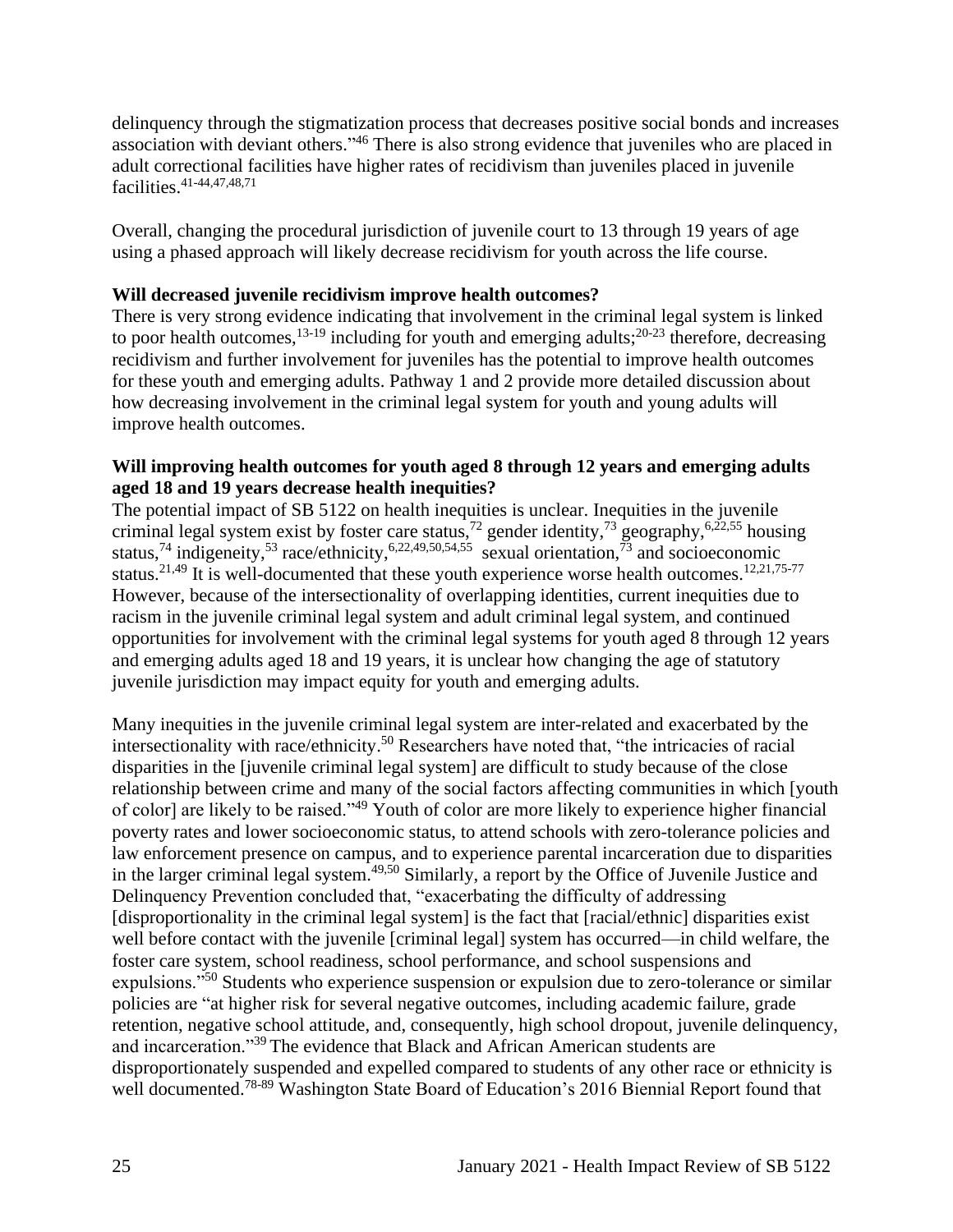Black students were twice as likely to be subject to exclusionary discipline in school when compared to all students in Washington State.<sup>81</sup>

In addition, rates of juvenile arrest and use of diversion and detention varied widely by court jurisdiction and "the large majority of [youth involved in the criminal legal system] are managed by local courts (94%) and there are large differences in court process, diversion options, and program availability across sites."<sup>6</sup> Inequities by geography are exacerbated by the intersectionality with race/ethnicity: "Given the realities of residential patterns by race, [differences in arrest rates by race for the same behaviors] may be reflected in higher arrest rates of [youth of color] than white youth for some offenses. As a result, juveniles behaving in the same way—for example, hanging out late at night—will be treated differently based on where they live, not on how they behave."<sup>55</sup> Research has shown that law enforcement practices may vary by jurisdiction.<sup>50</sup> Law enforcement "who interact with youth have little understanding of adolescent development and little training in appropriate strategies for interacting with youth,"<sup>57</sup> and "police tend to patrol urban [neighborhoods of color] more aggressively than suburban areas where few [youth of color] reside."<sup>50</sup>

The interplay of race and geography may also impact sentencing. Washington State Juvenile Code includes a "manifest injustice provision," which allows judges to sentence youth outside standard sentencing guidelines.<sup>22</sup> The provision states that, "if the standard sentencing guidelines yield a sentence that would be an injustice to the offender or risk the safety of the public, the judge can use [manifest injustice] to impose an alternative disposition" that results in either a shorter or longer sentencing range or in institutionalization to a residential detention facility.<sup>22</sup> A study of the use of "manifest injustice" in Washington State found that African American and multiracial youth were less likely to have manifest injustice used to increase their sentences than white youth (i.e., white youth were more likely to have their sentences increased or intensified than Black youth).<sup>22</sup> However, the authors hypothesized that this is likely due to the fact that "African American youth reside in urban and liberal parts of the state where judges may be more progressive and less likely to use [manifest injustice] to intensify sentences. More diversion programs targeting [youth of color] exist in urban areas of Washington, and more African American youth are transferred to adult court; both reduce the likelihood of [youth of color] receiving [manifest injustice]. Judges in rural areas of the state, which have fewer treatment resources, may be using [manifest injustice] to access services only available to court-involved youth."<sup>22</sup> Key informants confirmed that existing evidence-based programs are not accessible in all areas of the state, and that areas of the state with limited community resources may be more likely to refer youth to court (personal communication, September 2020).

A 2017 report by DCYF stated, "it is becoming increasingly clear that juvenile courts will not be able to reduce disparities through court policies alone."<sup>6</sup> Key informants in Washington State emphasized that communities need resources to improve inequities perpetuated throughout all stages of the juvenile criminal legal system, and that existing evidence-based programs are not. The Office of Juvenile Justice and Delinquency Prevention found that communities have differential access to prevention and treatment resources.<sup>50</sup> The report states that unequal access to community-based resources "creates a disadvantage for [youth of color]. For example, effective programs may be geographically inaccessible to [youth of color] in a jurisdiction, or existing programs may be designed for white, suburban youth. Thus, retention and outcomes for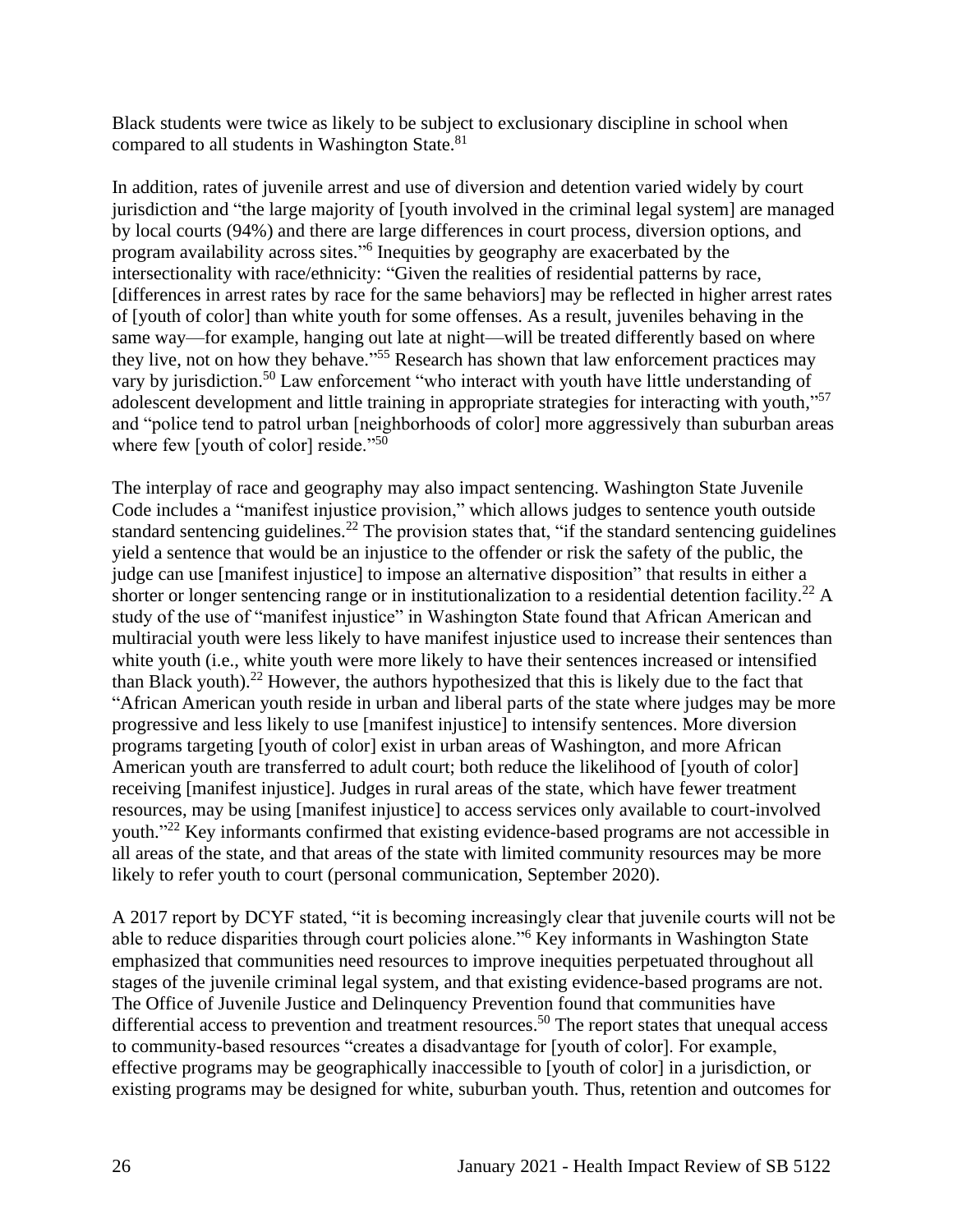[urban youth of color] are poor."<sup>50</sup> The report also states that overcoming these inequities requires efforts that promote direct services (e.g., early intervention services, diversion programs), training and technical assistance for juvenile system personnel and law enforcement (e.g., implicit bias training), and systems change (e.g., altering laws and policies that treat individuals differently based on their race/ethnicity).<sup>50,57</sup> Key informants also emphasized the importance of programs that involve families and communities of youth involved in the juvenile system to improve re-entry outcomes and reduce recidivism (personal communication, September 2020).

Overall, "youth of color are overrepresented at many stages of the juvenile [criminal legal] system as compared with their presence in the general population."<sup>55</sup> For example, nationally, African American youth comprise 14% of the general population, but account for 40% of youth placed in secure detention.<sup>55</sup> In Washington State, Black youth and American Indian/Alaska Native youth are disproportionately represented in the juvenile criminal legal population as compared to the state population. While 12% of youth referred to the juvenile criminal legal system were Black (unpublished data, AOC, 2020), these individuals constitute only 5% of the Washington State population under 20 years of age.<sup>90</sup>

It is also well-documented that individuals of color, particularly those who are Black and African American, experience disproportionate contact with the juvenile criminal legal system and adult criminal legal system across all age groups and at all stages of involvement. 22,49,50,55 "Disproportionate minority contact" is a measure required by the federal Juvenile Justice and Delinquency Prevention Act of 1974 and is defined as "rates of contact with the juvenile [criminal legal] system among juveniles of a specific minority group that are significantly different from rates of contact for white non-Hispanic juveniles."<sup>50</sup> The U.S. Justice Department has stated that juvenile disproportionate minority contact "is evident at nearly all contact points on the juvenile [criminal legal] system continuum"<sup>55</sup> including at arrest, referral, diversion, detention, filings, findings, probation, confinement, and transfer to adult court.<sup>6,49-51</sup> Nationally, Black youth are more likely to be arrested, referred to juvenile court, processed, sent to secure confinement, and transferred to adult facilities than white youth.<sup>55</sup> In addition, "national data indicate emerging adults have the most racially disparate [criminal legal] system outcomes of any age group."<sup>29</sup> One study found that in 2012, the rate of incarceration in either a state or federal prison among individuals aged 18 to 24 years was nine times greater for Black males than for white males.<sup>44</sup>

Consistent with these national findings, the Washington State juvenile criminal legal system has documented disproportionate minority contact for all non-white racial/ethnic groups, with Black and African American youth experiencing the greatest disproportionately.<sup>22,54</sup> For example, Black youth were three times as likely as white youth to be referred to juvenile court.<sup>6</sup> Black youth were seven times more likely to be in Juvenile Rehabilitation Administration custody than white youth.<sup>22</sup> Black youth were also less likely to receive a diversion or deferred disposition and less likely to receive an evidence-based program.<sup>6</sup> Lastly, Black youth were significantly more likely to be tried as adults compared to white youth.<sup>6,51-53</sup>

Some evidence suggests that inequities due to racism persist even after changes in these systems. While juvenile arrests, referrals to court services, and detention use declined by 55% in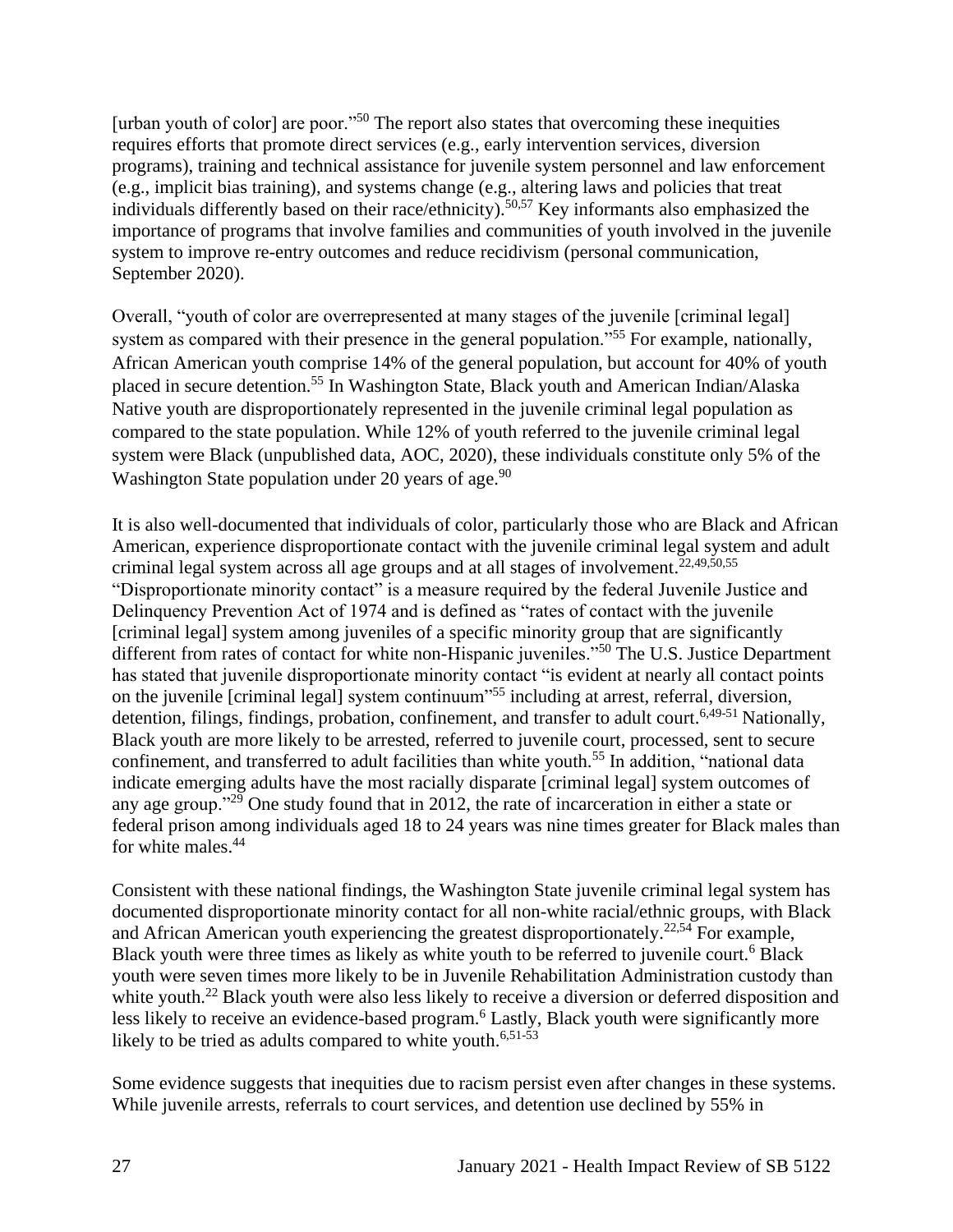Washington State from 2007 to 2015, these declines did not happen proportionally.<sup>6</sup> Rather, contact for youth of color increased over the same time period, with data showing that disparities in juvenile court referrals doubled in six years. 6 In a 2012 report, the Research Working Group, Task Force on Race and the Criminal Justice System, convened to address racial inequities in Washington's criminal legal system concluded that, "Washington State criminal justice practices and institutions find that race and ethnicity influence criminal justice outcomes over and above [crime] commission rates."<sup>54</sup> The Task Force found "that racial and ethnic bias distorts decisionmaking at various stages in the criminal [legal] system, contributing to disparities."<sup>54</sup>

The finding that implicit racial bias impacts all steps of the juvenile criminal legal system<sup>57</sup> has potential ramifications for the implementation of SB 5122. While the bill will likely reduce criminal legal system involvement for youth, the provisions of SB 5122 will not eliminate all potential for involvement. For example, youth aged 8 through 12 years alleged of Murder 1 or Murder 2 could still be involved in the juvenile criminal legal system or declined to adult court, and emerging adults aged 18 and 19 years could still be involved in the adult criminal legal system for certain crimes. Evidence suggests that youth of color and other marginalized youth may continue to be disproportionately involved in these stipulations. For example, evidence from Washington State shows that Black youth were significantly more likely to be tried as adults compared to white youth.<sup>6,51-53</sup>

Research on the adultification of Black and African American youth has found that youth are more likely to be viewed as violent and as older than they are by law enforcement, legal representation, and judges.<sup>57</sup> For example, a study that "showed police officers a series of photographs of young white, [B]lack, and Latino males, advised them that the children in the photographs were accused of either a misdemeanor or a felony, and asked them to estimate the age of each child. While the officers overestimated the age of adolescent [B]lack felony suspects by five years, they underestimated the age of adolescent white felony suspects by one year. Moreover, the older an officer thought a child was, the more culpable the officer perceived the child to be of the suspected crime."<sup>57</sup> Findings from similar studies showed that Black youth are "more likely to be treated as adults much earlier than other youth and less likely than white youth to receive the benefits and special considerations of adolescence."<sup>57</sup> Therefore, youth of color, particularly Black youth, may continue to be disproportionately involved in the juvenile and adult criminal legal systems even as overall youth involvement may decrease.

Lastly, communities of color experience worse health outcomes than their white counterparts for many health measures. Poor health outcomes are not inherent to an individual's race/ethnicity, rather they are influenced by determinants of health like racism, which "contributes to social inequities (e.g., poverty) that shape health behaviors, access to healthcare, and interactions with medical professionals."<sup>77</sup> Institutionalized racism results in differential access to resources, services, and opportunities, including access to healthcare, by race.<sup>91</sup> In Washington State, data indicate that American Indian/Alaska Natives and Black individuals had some of the highest ageadjusted death rates and shortest life expectancies at birth compared to other groups in the state.<sup>92</sup> Further, communities of color also have higher rates of current tobacco use, diabetes, obesity, and poorer self-reported overall health and mental health.<sup>92-100</sup> Similar patterns are seen among youth as data also demonstrates that youth of color have worse health outcomes for many health measures compared to white youth.<sup>12,75,76</sup>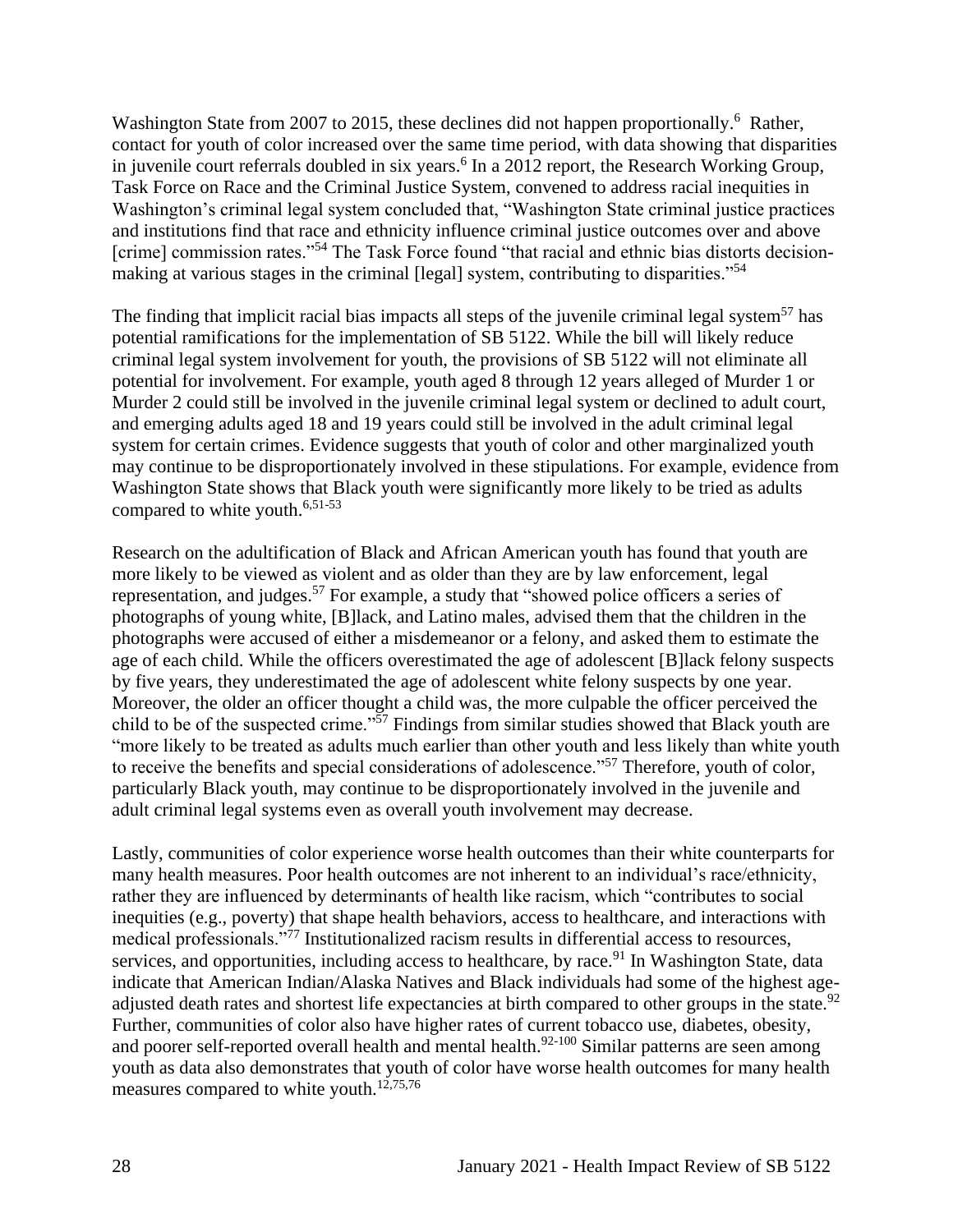<span id="page-30-0"></span>Therefore, because of the intersectionality of overlapping identities, current inequities due to racism in the juvenile criminal legal system and adult criminal legal system, and continued opportunities for involvement with the criminal legal systems for youth aged 8 through 12 years and emerging adults aged 18 and 19 years (during the transition and after full implementation), it is unclear how changing the age of statutory juvenile jurisdiction may impact equity for youth and emerging adults.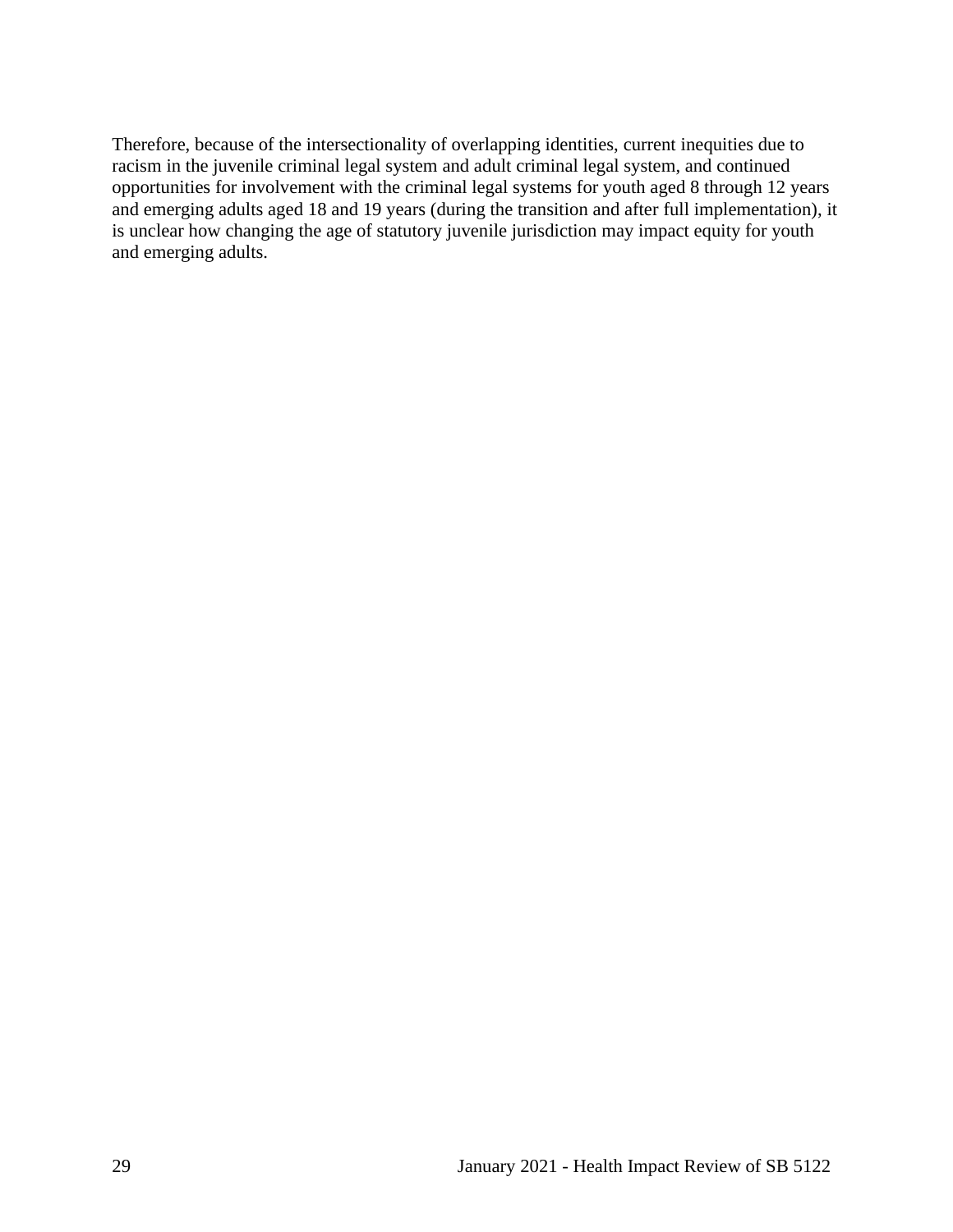#### **Annotated References**

1. **Dowell T. The Juvenile Offender System in Washington State, 2020 Edition. 2020.** Todd Dowell, Deputy Prosecuting Attorney, Kitsap County is a foremost expert in Washington State juvenile law. The intent of this resource is to provide an overview and explanation of the juvenile justice system in Washington State, and to serve as a resource and teaching tool for prosecuters, defenders, judges, students and others. This resouces details the history of the Washington State juvenile justice system, describes how a juvenile may be brought to court, explains juvenile jurisdiction, defines a "juvenile," describes juvenile capacity and competency, outlines juvenile court arraingnment, and describes adjudication, disposition, and postdisposition.

#### 2. **Knoth L. , Drake E. , Wanner P. , et al. Washington State's Juvenile Justice System: Evolution of Policies, Populations, and Practical Research. Olympia: Washington State Institute for Public Policy; 2020.**

This report from the Washington State Institute for Public Policy reviews the last 20 years of investments and change in Washington State's juvenile justice system. It provides "an overview of major legislative changes to the juvenile justice system and a review of juvenile justiceinvolved practices and populations over time." Authors also discussed WSIPP's role in juvenile justice research; the challenges researchers and policymakers face; and potential pathways forward for juvenile justice research and reform. The report defines justice-involved youth as "youth processed through any stage of the juvenile justice system" including youth who are arrested, diverted, charged, adjudicated, on probation or formal supervision, and confined. In 1977, Washington became the first state to adopt sentencing guidelines for juveniles. The state employs a presumptive sentencing structure, which presumes that judges will sentence youth within the established range. Data show 95% of all sentences in Fiscal Year 2018 fell within the standard range. Previously, the decision to intervene with youth was at the discretion of the probation staff and the juvenile courts. In 1997, the Legislature passed the Community Juvenile Accountability Act (CJAA) with bipartisan support. The legislation created alternate dispositions that offered judges with additional sentencing options for youth in need of treatment (e.g., substance abuse, mental health, or sexual offending). Additionally, it "required that state-funded programs implemented by the local courts must be "cost-effective" while also reducing recidivism." Washington became the first state to mandate the creation of an evidence-based juvenile justice system. WSIPP is charged with evaluating the costs and benefits of programs under the CJAA. In 2018 and 2019, the Legislature further has continued to reform the juvenile justice system and to prioritize rehabilitative services for justice-involved youth. In regards to how the populations of justice-involved youth have changed, WSIPP reports, "Data and methodological differences in reports published by different agencies over time make it impossible to establish a comprehensive understanding of how populations have changed over time." Additionally, there is a lack of data related to: the use of diversion dispositions; the percentage of youth eligible for an EBP who are placed in an EBP; the use of different dispositions by demographics over time; and changes in profiles of risk and needs in the courtinvolved youth population. Due to incomplete data, WSIPP found that available reports "do not allow for a holistic understanding of how the system has changed over time." Finally, authors state that WSIPP studies, "both outcome evaluations and systematic reviews, have shown that some programs are effective at reducing recidivism, while others are not." Moreover, they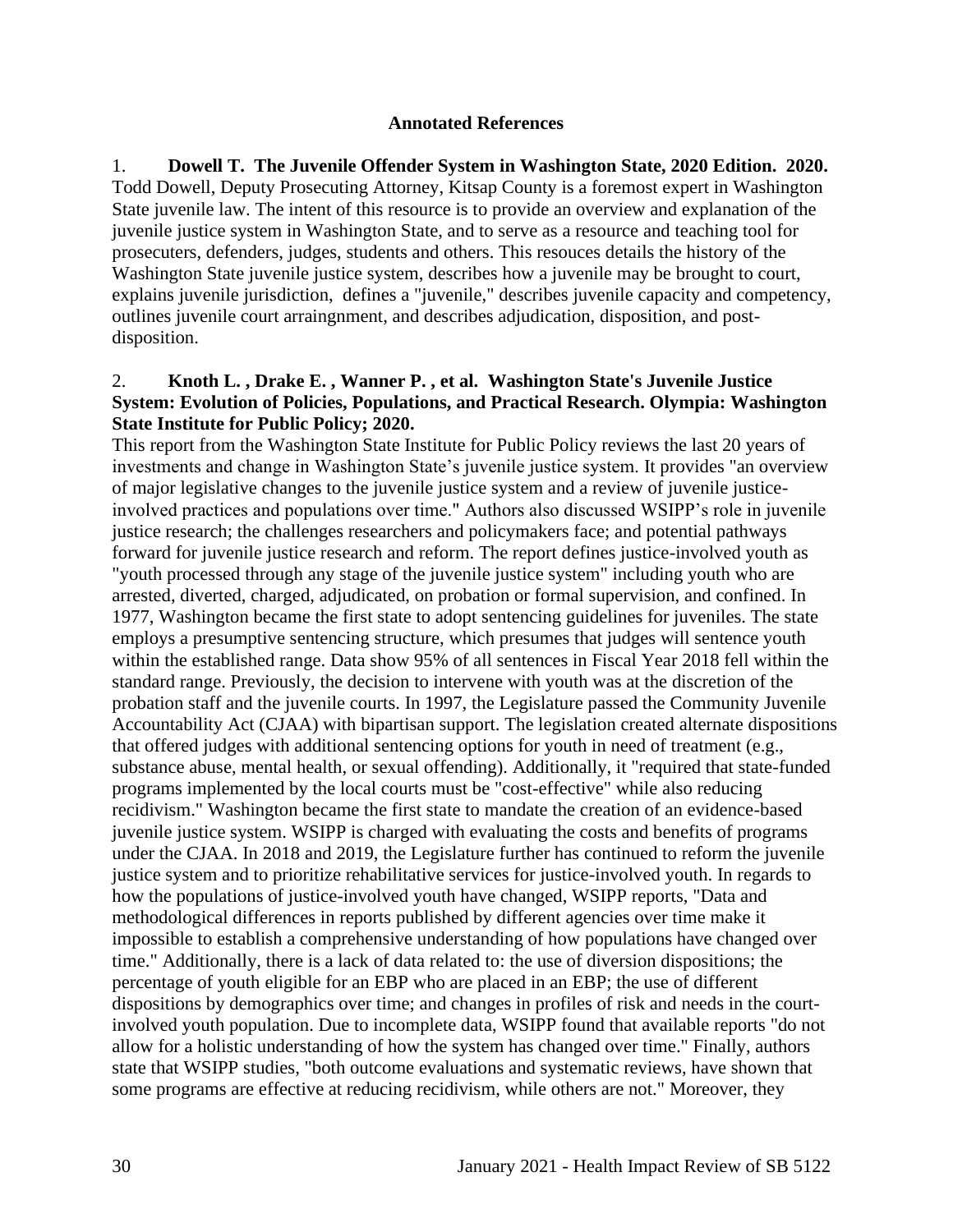underscore the need to consider for whom programs work. While researchers have systematically reviewed 58 juvenile justice interventions and conducted outcome evaluations on several of the programs offered, many programs offered in Washington's juvenile justice system have not been evaluated. Therefore, authors recommend further studies evaluating outcomes as well as comprehensive systems.

## 3. **House of Representatives Office of Progam Research. House Bill Analysis, Substitute Senate Bill 5735, An act relating to the appropriate age for juvenile court adjudication. 2019.**

This House Bill Analysis provides background and bill overview information for Substitute Senate Bill 5735 (SSB 5735) (original sponsor, Senator Darneille) (2019-2020 Legislative Session). SSB 5735, Concerning the appropriate age for juvenile court adjudication would raise the age of capacity to commit a crime from age 8 to age 12 and older for crimes that are not serious violent offenses (i.e. murder 1 or 2, homicide by abuse, manslaughter 1, assult 1, kidnapping 1, rape 1, assualt of a child 1, or an attempt or conspiracy to committ one of these offenses). The analysis states that, in Washington State, the juvenile court system has jurisdiction over youth under the age of 18 who are alleged to have committed a crime. There are exceptions to jurisdiction where state law requires youth to be tried in adult courts. Adult criminal courts have jurisdiction over youth aged 16 or 17 for serious violent offenses. The bill analysis also provides an overview of sentencing guidelines for juvenile court dispositions.

## 4. **Services Senate Committee. Senate Bill Report, Substitute Senate Bill 5735, An act relating to the appropriate age for juvenile court adjudication. Washington State Legislature; 2019.**

This Senate Bill Report provides background and bill overview information for Substitute Senate Bill 5735 (SSB 5735) (original sponsor, Senator Darneille) (2019-2020 Legislative Session). SSB 5735, An act relating to the appropriate age for juvenile court adjudication would immunize children aged 8 to 11 from prosecution for a crime that is not a serious violent offense (i.e. murder 1 or 2, homicide by abuse, manslaughter 1, assult 1, kidnapping 1, rape 1, assualt of a child 1, or an attempt or conspiracy to committ one of these offenses). The report explains that, in Washington State, children under 8 years of age are legally incapable of committing a crime and may not be prosecuted in either juvenile or adult court. Children ages 8 to 11 years old are presumed incapable of committing a crime unless a prosecutor can present proof and evidence that the youth has sufficient capacity to understand that the act or neglect was wrong. Data from the Washington State Administrative Office of the Courts, Washington State Center for Court Research found an average of 9,334 annual law enforcement referrals for youth ages 8 to 17 from 2013 to 2018. Of law enforcement referrals, 37.7% of referrals are for youth aged 8 to 14 and 62.3% are for youth aged 15 to 17. Referrals for youth aged 8 to 11 make up 3.4% (314 average referrals) of law enforcement referrals. Over the same time period, an average of 7,648 annual prosecutor filings or diversions are made for youth aged 8 to 17. Of these referrals, 36.4 percent of prosecutor referrals or diversions are for youth aged 8 to 14 and 63.6% are for youth aged 15 5o 17. Referrals for youth aged 8 to 11 make up 1.9% (143 average referrals) of prosecutor filings or diversions. The Senate Bill Report also provided summary of pro and con public testimony on SB 7535.

# 5. **Legislature Washington State. RCW 9.94A.030: Definitions. 2020.**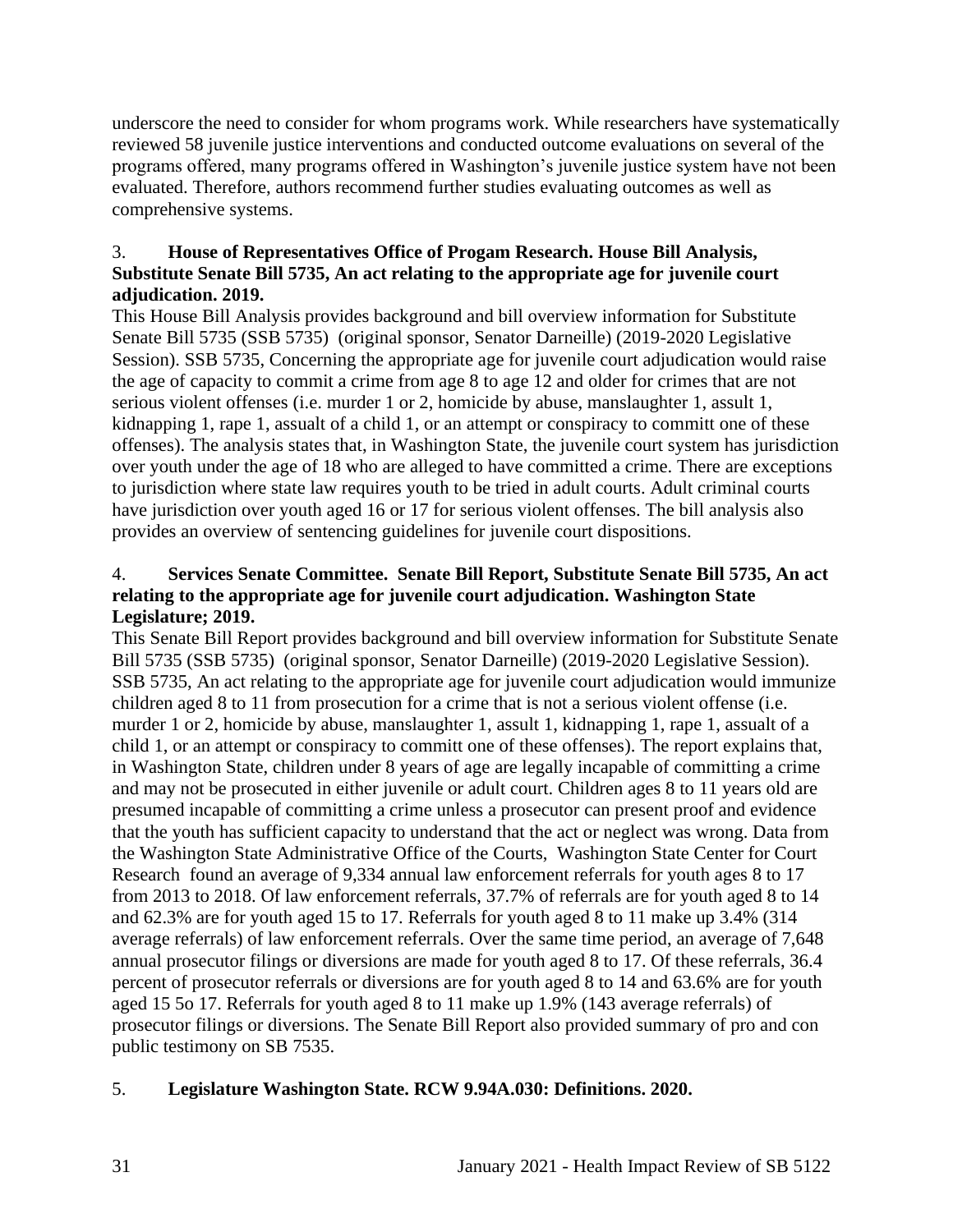RCW 9.94A.030 defines serious violent offenses to include murder in the first degree; homicide by abuse; murder in the second degree; manslaughter in the first degree; assault in the first degree; kidnapping in the first degree; rape in the first degree; assault of a child in the first degree; an attempt, criminal solicitation, or criminal conspiracy to commit one of these felonies; or any federal or out-of-state conviction for an offense that would meet these classifications.

### 6. **Services Washington State Department of Social and Health, Justice Washington State Partnership Council on Juvenile. Washington State Partnership on Juvenile Justice 2017 Annual Report to the Governor and State Legislature. 2017.**

The Washington State Partnership Council on Juvenile Justice, the Office of Juvenile Justice (Department of Children, Youth, and Families), and the Center for the Study and Advancement of Justice Effectiveness provided an annual report to the Governor and Legislature. In this 2017 Annual Report, they highlighted major accomplishments, summarized key findings of the juvenile justice system, and provided recommendations. The report found that, from 2007 to 2015, juvenile arrests, referrals to court services, and detention use declined by 55% in Washington State, and the juvenile arrest rate in Washington State (23 per 1000 youth aged 12 to 17) was lower than the national average (28 per 1000 youth aged 12 to 17). However, these declines did not happen proportionally and contact for youth of color increased over the same time period, with data showing that disparities have doubled in the last six years. Black youth were 3 times as likely and American Indian/Alaskan Native youth were 4 times as likely to be referred to juvenile court as white youth. These disparities were greatest at arrest and referral. The report notes, "while disparities in [juvenile justice system] contact are the highest at the point of referral, they also persist at each decision point of system involvement." For example, Black youth are 40% less likely to recieve a diversion or deferred disposition as white youth; Black youth are less likely to recieve an evidence-based pratice program; and Black and African American youth are significantly more likely to be tried as adults compared to white youth. In addtion, rates of juvenile arrest and use of diversion and detention varied widely by court jurisdiction and "the large majority of [youth involved in the criminal justice system] are managed by local courts (94%) and there are large differences in court process, diversion options, and program availability across sites." The report notes, "a fundamental attribute of the juvenile justice system in Washington State is the division of responsibility between the countyrun system of juvenile courts and the state-run system intended to serve higher risk youth who have been found responsible for more serious offending behavior. There are 35 indepent, locally funded and locally administered juvenile courts serving Washington's 39 counties." The report notes that, in 2016, there were 19,234 misdemeanor and felony referrals to juvenile courts and 12,131 juvenile court dispositions involving 10,553 youth. Of these youth, 647 (6%) were admitted to Juvenile Rehabilitation. Once youth are cited or arrested by police, they may be referred to the county prosecutor and may then be referred to diversion, be assigned to a capacity or competency hearing, have their case filed in adult court, or be dismissed. The rate of juvenile violent index offenses (i.e. murder, non-negligent homicide, rape, robbery, aggrevated assault) was approximately 1.5 per 1000 in 2015. In 2016, approximately 70% of juvenile court referrals were for males and 30% for females. By race/ethnicity, 51% of juvenile court referrals were for white youth, 24.8% for Hispanic youth, 14.8% for Black youth, 4% for American Indian/Alaskan Native youth, 3.4% for Asian/Pacific Islander youth. and 1.8% for youth whose race/ethnicity is other or unknown.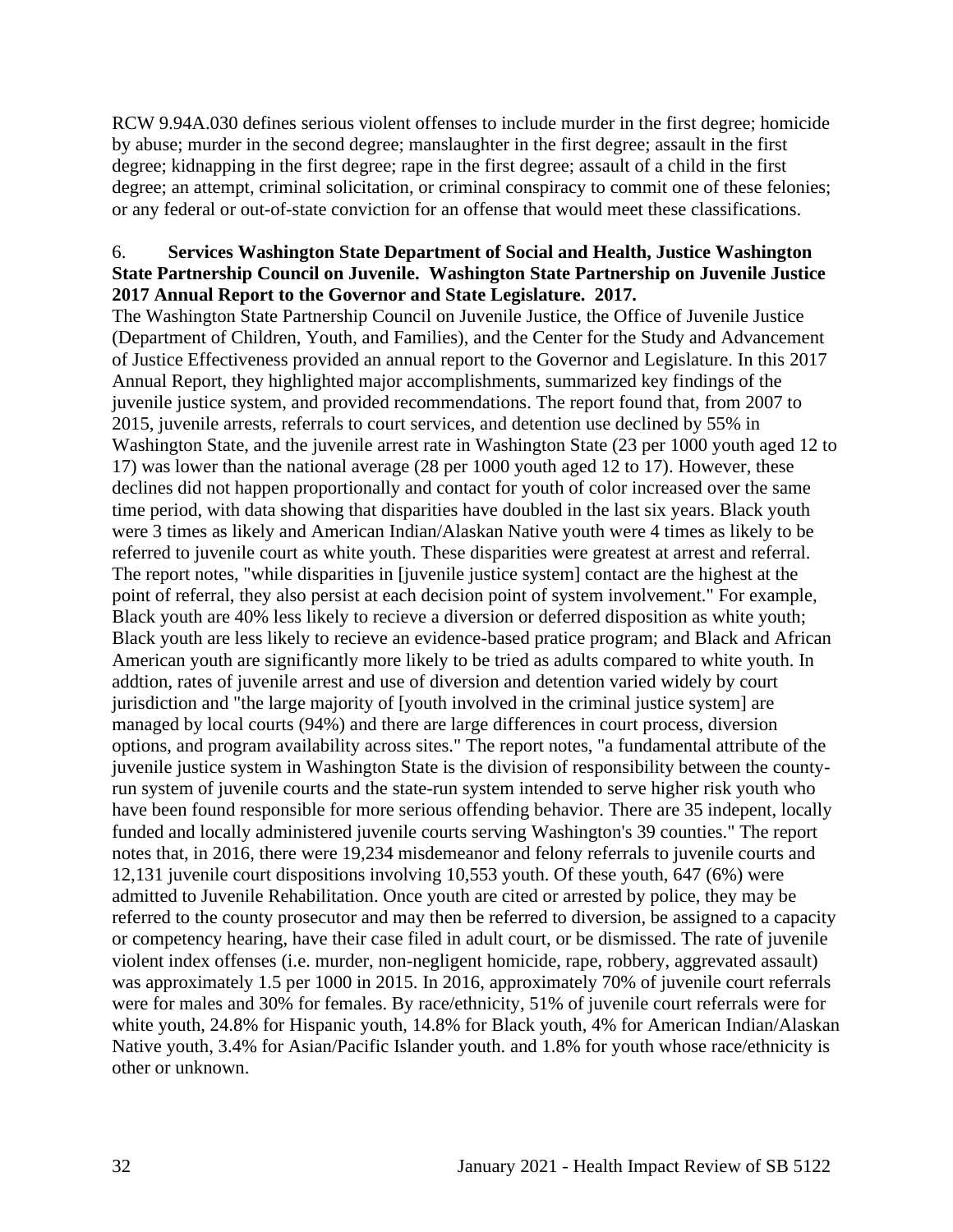### 7. **JR to 25 Youth Transfer Update. 2020; Available at: [https://dcyf.wa.gov/news/jr-25](https://dcyf.wa.gov/news/jr-25-youth-transfer-update) [youth-transfer-update.](https://dcyf.wa.gov/news/jr-25-youth-transfer-update) Accessed.**

This Department of Children, Youth, and Families webpage provides information about juvenile rehabilitation to age 25.

8. **Minimum Age for Delinquency Adjudication--Multi-Jurisdiction Survey. 2020; Available at: [https://njdc.info/practice-policy-resources/state-profiles/multi-jurisdiction](https://njdc.info/practice-policy-resources/state-profiles/multi-jurisdiction-data/minimum-age-for-delinquency-adjudication-multi-jurisdiction-survey/)[data/minimum-age-for-delinquency-adjudication-multi-jurisdiction-survey/.](https://njdc.info/practice-policy-resources/state-profiles/multi-jurisdiction-data/minimum-age-for-delinquency-adjudication-multi-jurisdiction-survey/) Accessed.**

The National Juvenile Defender Center found that the majority of states do not specify a minimum age of juvenile court jurisdiction. Of states that do set a minimum age, two states set a minimum age of 12; one state set a minimum age of 11; 14 states set a minimum age of 10; 1 state (Washington) set a minimum age of 8; two states set a minimum age of 7; and one state set a minimum age of 6.

### 9. **Juvenile Age of Jurisdiction and Transfer to Adult Court Laws. 2020; Available at: [https://www.ncsl.org/research/civil-and-criminal-justice/juvenile-justice-reports](https://www.ncsl.org/research/civil-and-criminal-justice/juvenile-justice-reports-publications-and-meetings.aspx)[publications-and-meetings.aspx.](https://www.ncsl.org/research/civil-and-criminal-justice/juvenile-justice-reports-publications-and-meetings.aspx) Accessed 6/9/2020.**

The National Conference of State Legislatures provides summary information about juvenile age of jurisdiction laws for each state. In 2020, the majority of states (45 states) had a maximum age of jurisdiction for juvenile court at 17 years of age. Five states had a maximum age of jurisdiction at 16 years of age.

# 10. **Emerging Adult Justice Project. 2020; Available at:**

# **[https://www.eajustice.org/recent-reforms.](https://www.eajustice.org/recent-reforms) Accessed 6/9/2020.**

The Columbia University Justice Lab, Emerging Adult Justice Project is a clearinghouse of research, news, and information related to raising the age of juvenile jurisdiction.

### 11. **Vastine K. Report to the Vermont Legislature: Report on the Expansion of Juvenile Jurisdiction. Vermont Agency of Human Services, Department for Children and Families; 2018.**

In 2018, the Vermont Legislature passed Act 201, which expanded the state's juvenile justice jurisdiction to include 18 and 19 year olds. Raising the age of juvenile jurisdiction will go into effect for 18 year olds in 2020 and 19 year olds in 2022. The phased in approach accounts for an anticipated increase in volume in the system and necessary changes related to structure, programs, and resource allocation.

### 12. **Matthews S. , Schiraldi V. , Chester L. Youth Justice in Europe: Experience of Germany, the Netherlands, and Croatia in Providing Developmentally Appropriate Responses to Emerging Adults in the Criminal Justice System.** *Justice Evaluation Journal.*  **2018;1(1).**

Multiple U.S. states are considering extending juvenile courts' jurisdiction beyond age 18 years. This article explores three European examples of nations (i.e., Germany, the Netherlands, and Croatia) which allow youth over age 18 years "to be sanctioned in the same manner as younger youth in the juvenile justice system." In contrast to the United States, European countries generally have a history and practice of providing more developmentally appropriate responses to emerging adults involved in the justice system. Twenty-eight of 35 European countries have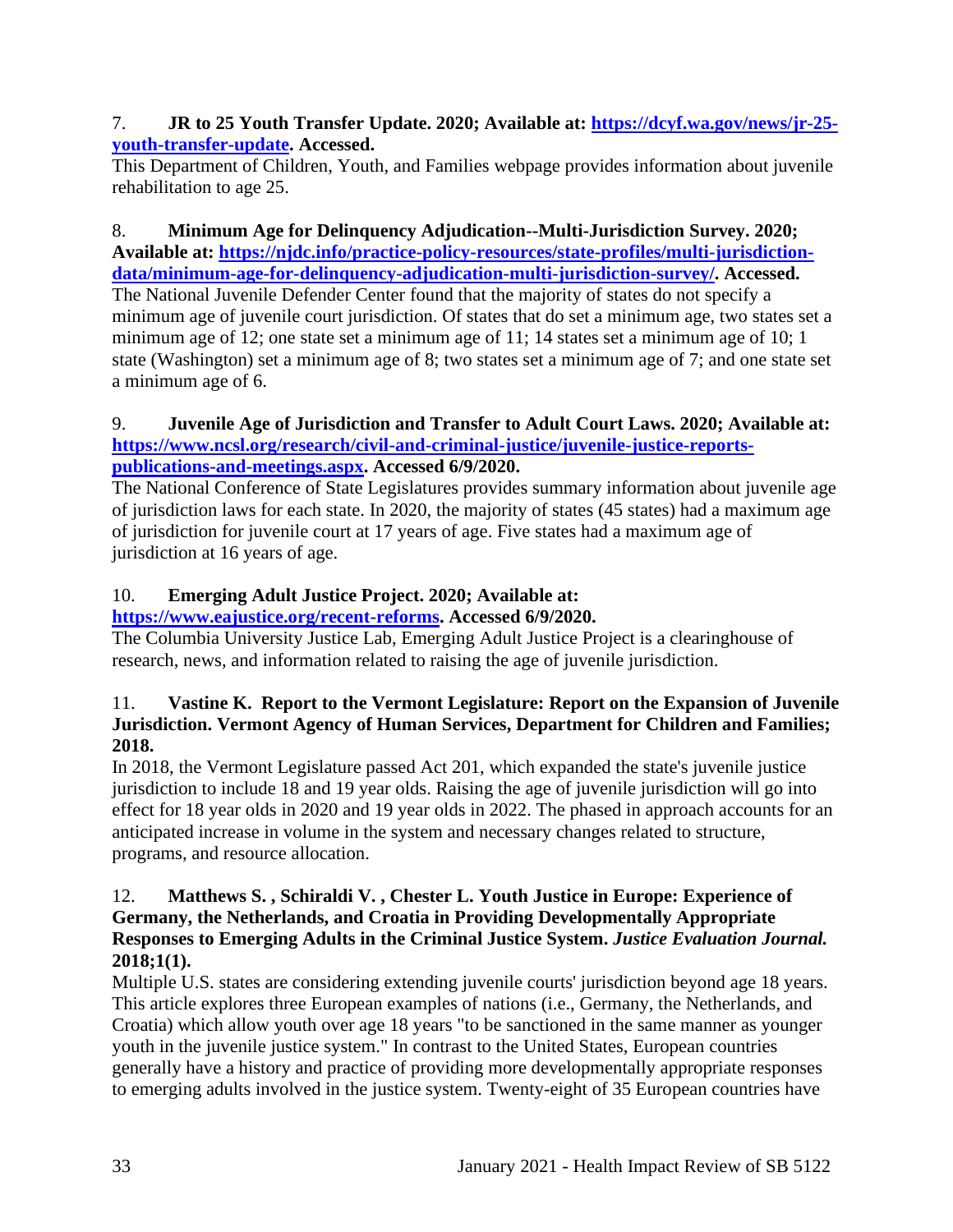special legal provisions for youth over age 18 years. Common policies include: "(1) greater reliance on informal approaches to offending by juveniles and emerging adults; (2) higher minimum ages at which juvenile laws can be applied to children; (3) greater reliance on "educational" – or rehabilitative – approaches to youth found involved in delinquent or criminal behavior; (4) greater confidentiality protections for youth and young adults; and (5) less reliance on incarceration, either in adult or juvenile facilities, as a sanction for criminal behavior." For example, Germany's youth justice system prioritizes diversion and nonpunitive and rehabilitative responses, referred to in Europe as "educational measures." Under Germany's strict model, juveniles under 18 years of age cannot be prosecuted in the adult criminal court or receive adult criminal sanctions, even in the case of very serious offenses. Reforms in 1953 allowed sanctions in Youth Court Law to apply to 18-, 19-, and 20-year old young adults in place of the general criminal law. Germany's specialized youth court has jurisdiction over juveniles between the ages of 14 and 21 years. "Young adults from 18 up to (but not including) 21 can receive a sentence according to juvenile law or a (mitigated) sentence according to adult criminal law." The judge is required to apply a juvenile sanction to young adults up to age 21 if 1) "the moral psychological, and social maturity of the offender is that of a juvenile" or 2) "the type, circumstances, or motives of the offense were typical of juvenile misconduct." In 2012, two-thirds of young adults were sentenced as juveniles across Germany. Generally, more serious cases are retained by the juvenile jurisdiction, and minor offenses that require less justice-involvement (e.g., traffic infractions) are handled by the adult courts. For example, in 2012, "over 90% of young adults were sentenced under the juvenile law for homicide, rape, and other serious bodily injury crimes, reflecting the confidence in the ability of the juvenile system to appropriately hand the most serious offenses." More than one-third of juvenile and young adult cases are disposed of using restorative sanctions (e.g., victim-offender-reconciliation or community service). The German youth court system uses imprisonment as a last resort—"approximately 70% of the juvenile and system-involved youth adults are diverted, with youth imprisonment used only rarely (2% of all cases involving juveniles and young adults)." Youth imprisonment requires "one of two preconditions be met: either the 'dangerous tendencies' of the youth exclude community sanctions as appropriate or there is 'gravity of guilt' concerning particularly serious crimes such as murder or aggravated robbery." For those who are incarcerated, the sentence is served in a juvenile facility for every young adult up to age 24 years of age who receives a juvenile sentence. Conditions of confinement are focused on building a youth's sense of self respect, providing educational opportunities, and developing the youth's ability to overcome difficulties which contributed to the criminal offense. Therefore, youth prisons offer extensive vocational programs (e.g., professional wood-working, culinary instruction, farming), "with no use of solitary confinement or strip searching." Authors recommend U.S. states learn from European approaches that recognize sanctioning youth and emerging adults like fully mature adults can have life-long consequences that harm the youth, communities, and public safety.

#### 13. **London A, Myers N. Race, incarceration, and health.** *Research on Aging.*  **2006;28(3):409-422.**

London and Myers conducted a review of the literature around health and other outcomes for incarcerated individuals. They highlighted research that indicates that black Americans have worse health outcomes than other racial/ethnic groups, and also are disproportionately represented in the justice system. The authors also outlined data indicating the high rates of injury in jails and prison as well as the high rates of communicable disease among incarcerated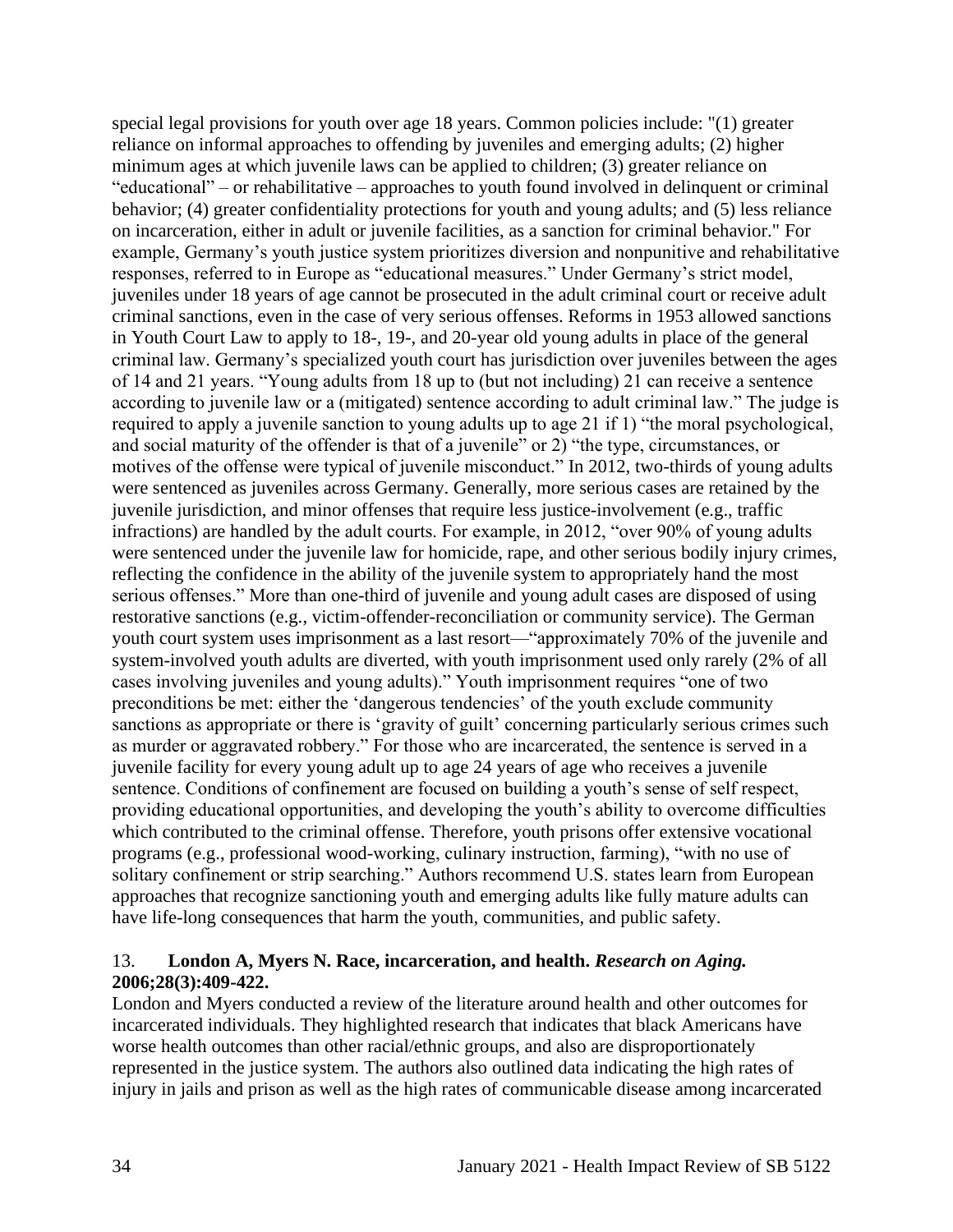and formerly incarcerated individuals. In addition, they highlight research that indicates that incarceration is associated with lower educational attainment, lower income, higher rates of unemployment, and higher involvement in jobs with high risk of injury or exposure to hazardous working conditions. Evidence also indicates that incarceration is associated with divorce and separation of families.

# 14. **Turney K, Wildeman C, Schnittker J. As fathers and felons: Explaining the effects of current and recent incarceration on major depression** *Journal of Health and Social Behavior.* **2012;53(4):465-481.**

Turney et al. analyzed data from the longitudinal Fragile Families and Child Wellbeing study. The researchers found that currently and recently incarcerated fathers are more likely to report a change in employment status, separation from a child's mother, a change in relationship quality, and depression. The association between incarceration and depression remained significant even after controlling for variables such as demographic characteristics and history of depression.

#### 15. **Wu E, El-Bassel N, Gilbert L. Prior incarceration and barriers to receipt of services among entrants to alternative incarceration programs: A gender-based disparity.** *Journal of Urban Health: Bulletin of the New York Academy of Medicine.* **2012;89(2):384-395.**

Wu et al. collected data from a random sample of adults (N=322; 83 women and 239 men) entering alternative to incarceration programs in New York City. Researchers collected data though structured interviews including information on sociodemographics, substance use, prior incarcerations, and barriers that had prevented a participant from visiting or returning to a service provider. Less than half of the participants had earned a high school diploma or GED. When analyzing collapsed data for male and female participants, they found that a greater number of prior incarcerations were significantly associated with a greater number of barriers that prevented accessing a service provider. When they analyzed the data disaggregated by sex and controlling for sociodemographic and substance use indicators, researchers found that the relationship between a greater number of prior incarcerations and greater number of service barriers experienced remained significant only for men.

### 16. **Esposito Michael, Lee Hedwig, Hicken Margart, et al. The Consequences of Contact with the Criminal Justice System for Health in the Transition to Adulthood.** *Longit Life Course Stud.* **2017;8(1):57-74.**

Esposito et al. examine the association between incarceration and health in the United States during the transition to adulthood. They applied the Bayesian Additive Regression Trees (BART) to data from The National Longitudinal Study of Adolescent to Adult Health dataset  $(n=10,785)$  to model incarceration's effect on health controlling for confounding variables (93) variables, and 36 covariates categorized as: demographic characteristics, prior health status behaviors, engagement in risky behavior, social connectedness, disposition characteristics, parental characteristics, and contextual residential characteristics). Authors examined three health outcomes: 1) an indicator for cardiovascular health (i.e. hypertension or raised blood pressure), 2) a measure of general health status (i.e. excellent/very good self-reported status), and 3) a measure of mental health status (i.e. depression). The analysis of two separate samples found individuals who had been incarcerated were more likely to suffer from depression, less likely to report being in excellent or very good health, and more likely to have hypertension than their peers with no history of incarceration. To examine if the health inequalities between previously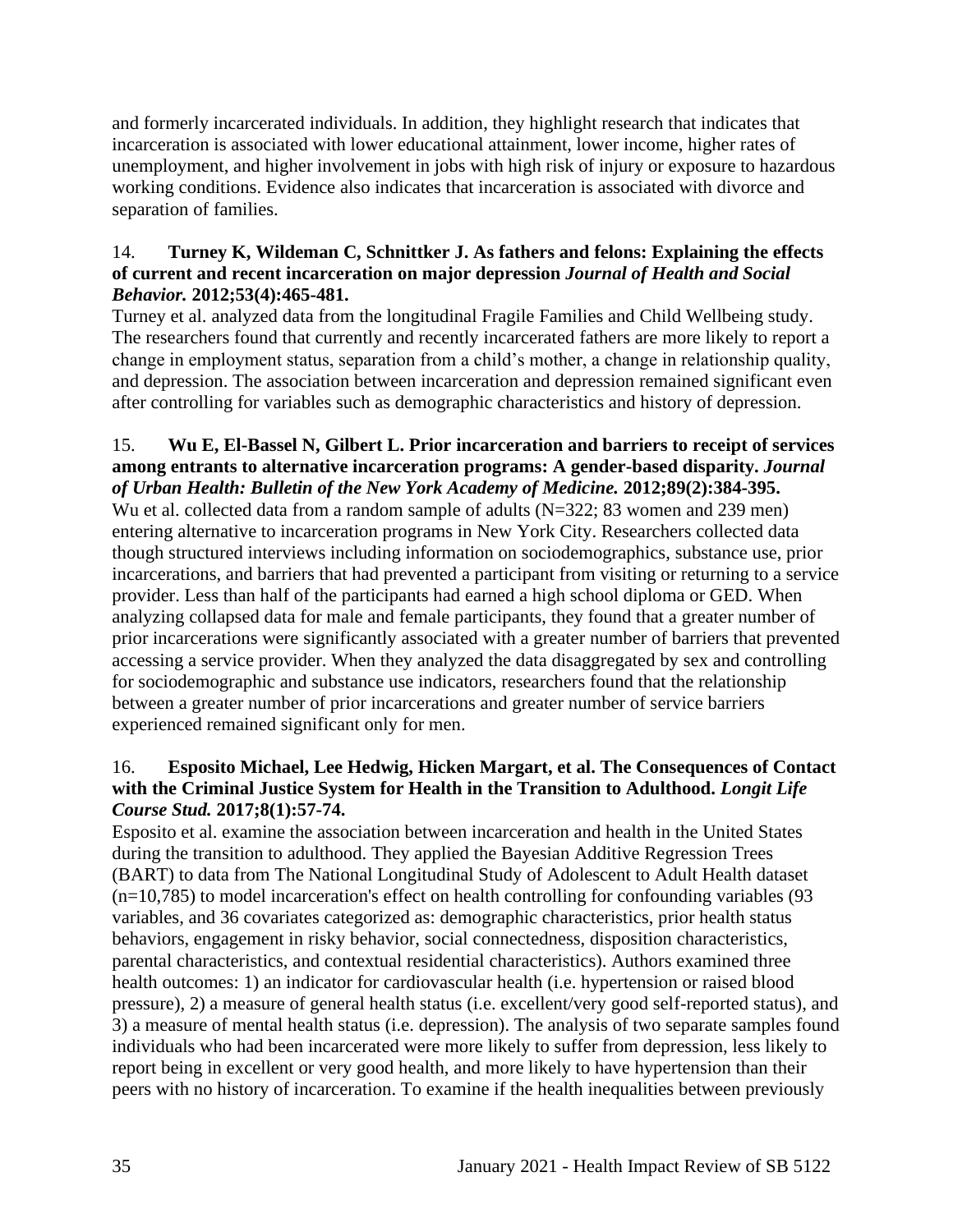incarcerated and never incarcerated individuals was a product of incarceration rather than a product of features that occurred prior to incarceration, they used the BART methodology to estimate how different the health of individuals who had experienced incarceration would be had they actually never experienced incarceration. Results suggest that elevated risk of depression among incarcerated individuals is largely a consequence of their incarceration (~5% both before and after accounting for confounders). Similarly, a prior history of incarceration appears to decrease the probability of reporting excellent/very good health (~10%), roughly half of the decrease in probability before accounting for confounders. Results show no adverse effects of incarceration on hypertension.

# 17. **Massoglia M., Pridemore W.A. Incarceration and Health.** *Annual Reviews of Sociology.* **2015;41:291-310.**

Massoglia and Pridemore conducted a review of literature to evaluate the impact of incarceration on a range of health outcomes, including chronic health conditions and mortality, for individuals who are incarcerated, family members, and communities. Specific to length of incarceration, the authors cite previous research suggesting that "the impact of the length of incarceration on health appears to be less important than the fact of incarceration itself." As part of their agenda for future research, the authors state that more research should be done related to the "different types and lengths of correctional confinement."

#### 18. **Murray J, Farrington DP, Sekol I. Children's antisocial behavior, mental health, drug use, and educational performance after parental incarceration: A systematic review and meta-analysis.** *Psychological Bulletin.* **2012;138(2):175-210.**

Murray et al. conducted a systematic review and meta-analysis of the literature on parental incarceration and impacts on children's later mental, emotional, and social health. They identified 40 studies that met their strict inclusion criteria. The researchers pooled the odds ratios across all samples in order to determine if children with incarcerated parents had a greater risk of each outcome than children in the control group who did not have an incarcerated parent or parents. These pooled odds ratios indicated that parental incarceration was significantly associated with antisocial behavior among their children even after controlling for covariates. In some subpopulations parental incarceration was significantly associated with children's poor academic performance, poor mental health, and drug use, but this association was not significant for every subpopulation and did not always remain significant after controlling for covariates.

# 19. **Swisher RR, Roettger ME. Father's incarceration and youth delinquency and depression: Examining differences by race and ethnicity.** *Journal of Research on Adolescence.* **2012;22(4):597-603.**

Swisher and Roettger analyzed data from the in-home portion of the National Longitudinal Study of Adolescent Health. Due to insufficient sample size for other racial/ethnic groups, only white, black, and Hispanic respondents were included in this study. The researchers found that among all racial/ethnic groups father's incarceration is associated with increased depression and delinquency for the children, even after controlling for other variables such as demographics and family background measures. In addition, when considering these results by race/ethnicity, the data indicate that among Hispanic respondents, having their father incarcerated is associated with a higher propensity for delinquency than among white and black respondents.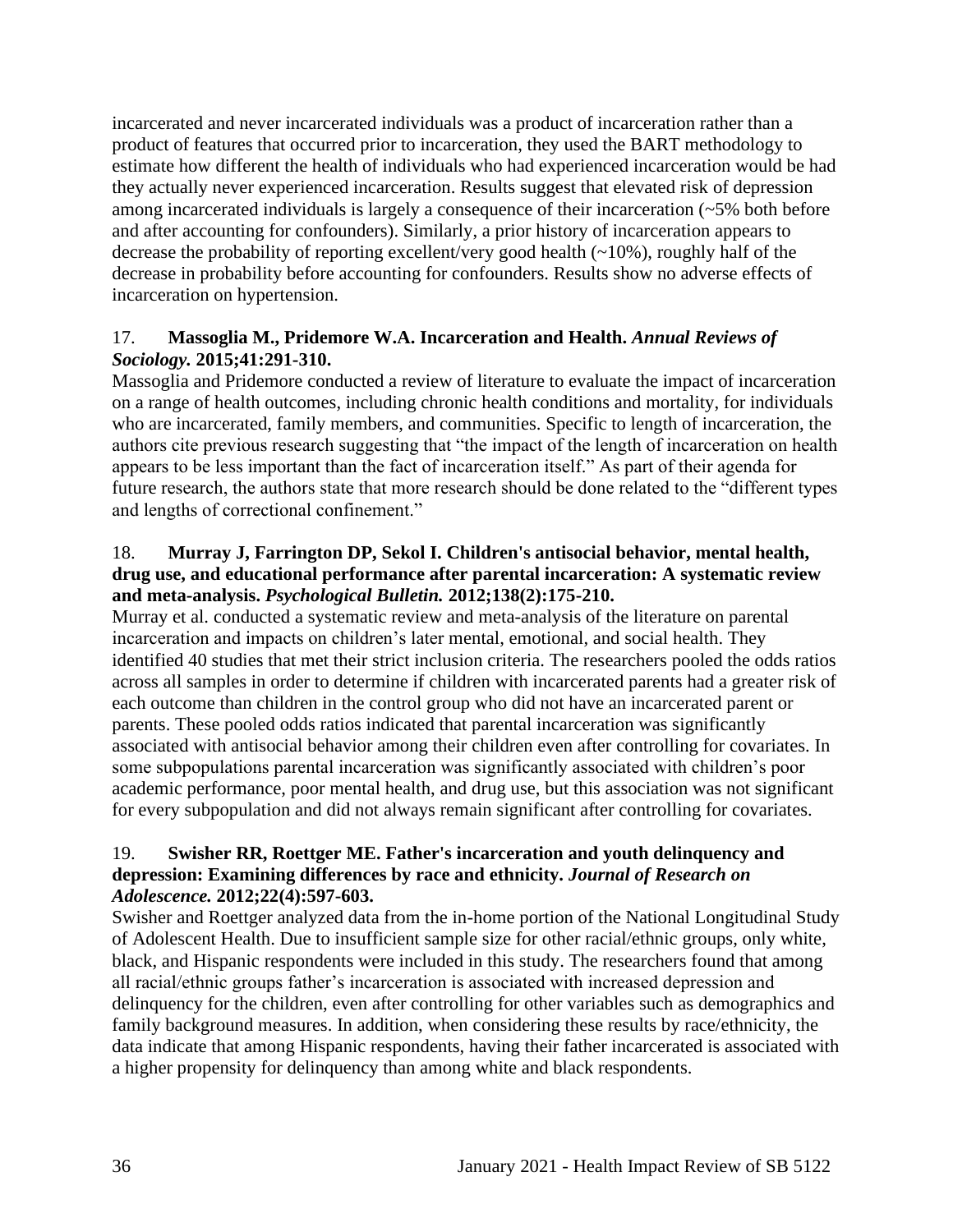#### 20. **Pediatrics American Academy of. Health Care for Youth in Juvenile Justice System.**  *Pediatrics.* **2011;128(6):1219-1235.**

This policy statement from the American Academy of Pediatrics identified youth in the juvenile correctional system as a high-risk population, many of whom, "have unmet physical developmental, and mental health needs." Data from 2008 indicate that females comprise about one-third of juvenile arrests in the U.S. Additionally, "although minority youth represent only 39% of the US juvenile population, they represented 65% of the national juvenile custody population in 2006." Authors cite evidence that "overall, poverty is likely to be the underlying factor that most influences trends in juvenile crime." Moreover, "poorer health status is related to lower [socioeconomic status] SES, and lower SES is more likely to be found among minority youth." While AAP reported the categories of health needs are similar for both youth in the correctional system and their peers in the community, they note that "high-risk behaviors such as violence, substance abuse, and sexual activity, which may be more prevalent than those of their peers in the general population" influence certain health categories. Authors cited a 1991 study by the National Commission on Correctional Health Care (NCCHC). "The study included 1801 youth from 39 short-term or long-term correctional facilities in the United States. These youth had higher rates of substance abuse, trauma, unprotected sexual activity, history of sexually transmitted infections (STIs), suicidal ideation, and reported violence than those in a general high school population." As of 2012, the NCCHC study remained one of the best nationally representative samples evaluating sexual activity and contraceptive use among incarcerated youth. Overall, incarcerated youth reported higher rates of sexual activity, were more likely to report 4 or more lifetime sexual partners, and had much lower self-reported use of contraception or condoms at their most recent sexual intercourse. Data from the Centers for Disease Control and Prevention's (CDC) 2009 Sexually Transmitted Disease Surveillance Report demonstrated that youth ages 12 to 18 years in juvenile detention have high rates of STIs (e.g., Chlamydia: 14.8% of females and 6.6% of males; Gonorrhea: 3.9% of females and 1.0% of males). Additionally, the 2003 Survey of Youth in Residential Placement (SYRP) found that one-fifth of incarcerated youth were currently a parent (14%) or expecting a child (12%). "Males (15%) were more likely to have father a child compared with 9% of females who reported having a child." These rates are disproportionately higher than those of the general population of 12- to 20-yearolds, "in which 2% of males and 6% of females have children." Additionally, national data show incarcerated teens "report higher pregnancy rates than those in the general adolescent population; more than one-third of females report ever having been pregnant." The statement also discusses general physical health issues (i.e., dental, injury, and tuberculosis), mental health, and behavioral health issues. For example, "although [males and females] experience sexual (10- 24%) and physical (11-58%) abuse, all forms of abuse, including emotional abuse, are more common in girls." Such abuse contributes to diagnoses of posttraumatic stress disorder in females, more common than males. Longterm outcomes for judicially-involved adolescent females "reveal greater persistence of emotional problems and worse outcomes complicated by relationship and parenting issues, drug problems, and suicidality." SYRP results show that about 20% of youth surveyed reported that they were not enrolled in school at the time they entered custody, which is 4 times higher than the rate for the general population. AAP provided recommendations to address the needs of youth in juvenile detention settings.

#### 21. **Barnert E. S., Perry R., Morris R. E. Juvenile Incarceration and Health.** *Academic Pediatrics.* **2016;16(2):99-109.**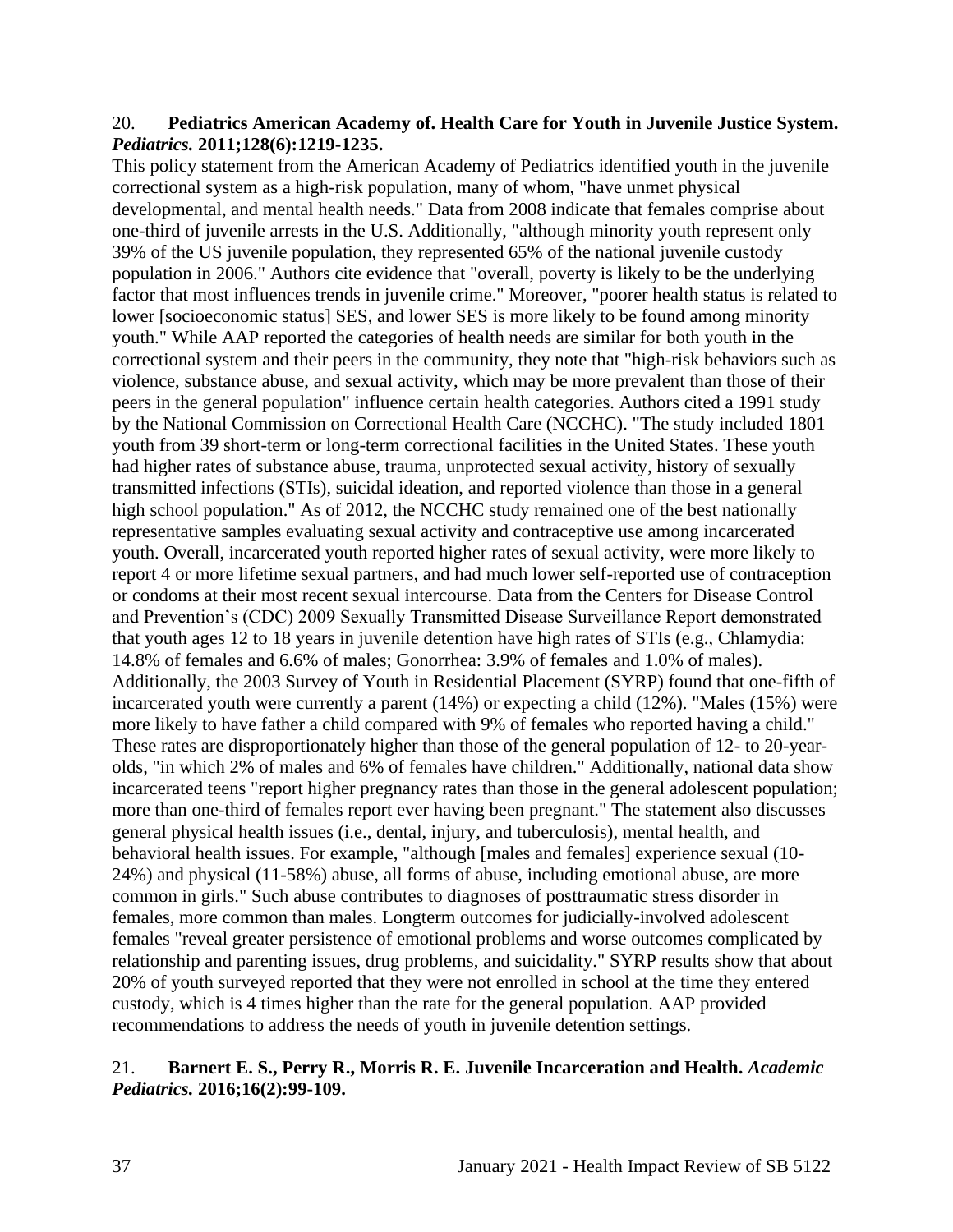Barnert et al. provide an overview of the health and healthcare needs of youth who are incarcerated. The authors summarize trends in juvenile justice involvement showing that 5% of juvenile arrests are for violent crimes, 22% are for non-violent property crimes, and the majority of others are for low-level, non-violent crimes (e.g. marijuana use). Youth of color are more likely to be arrested than white youth, and 38% of youth who are detained are Black. Youth who are incarcerated have higher morbidity and mortality compared to their counterparts who are not justice-involved. About 93% of youth involved with the juvenile justice system have experienced at least one adverse childhood experience (ACES). Youth who are incarcerated experience health inequities related to reproductive health, mental health, and exposure to violence and injury. In addition, "juvenile incarceration itself is an important determinant of health…[and] correlates with worse health and social functioning across the life course." Youth incarceration has also been associated with worse adult health outcomes, including worse general health and functional limitations. The authors note a number of health disparities affected youth who are incarcerated, including "sexually transmitted infections; teenage pregnancy and parenthood; chronic conditions affecting [youth of color] and disadvantaged communities (e.g. asthma, type 2 diabetes, sickle cell disease); ADHD and learning disorders; behavioral problems (e.g. conduct disorder, anger management); posttraumatic stress disorder; mood disorders (e.g. depression); substance [use]; suicidality." For example, "detained youth commit suicide at a rate more than 4 times greater than the general adolescent population." They note that community, neighborhood, and familial situations play a large role in the health of youth who are incarcerated, including exposure to ACES, limited access to healthcare and information, low socioeconomic status, and familial experiences with incarceration. In addition to these general disparities, further health inequities by sex, sexual orientation, gender identity, youth involved in the foster care system, and youth who experience violence. Girls who are incarcerated have higher rates of reproductive health needs, sexually transmitted infections, pregnancy, anxiety, mood disorders, and history of physical and sexual abuse than boys who are incarcerated and than girls in the general adolescent population. Youth who identify as lesbian, gay, bisexual, or transgender have higher rates of depression, suicidality, substance use, other mental health concerns, and sexual abuse. For example, 12.5% of LGBT youth reported sexual victimization compared to 1.3% of heterosexual youth. Youth experiencing violence, including commercial sexual exploitation and child sex trafficking are more likely to experience violence-related injuries, physical violence, sexually transmitted infections, pregnancy, and mental health concerns, and suicidality. Youth who are also involved in the foster care system also face high rates of physical and mental health concerns. The authors also outline existing health care services available to youth who are incarcerated and provide recommendations for clinical care providers.

#### 22. **Sussman N. I., Lee T.G., Hallgren K.A. Use of Manifest Injustice in the Washington State Juvenile Rehabilitation Administration.** *Journal of the American Academy of Psychiatry and the Law.* **2019;47:42-47.**

Sussman, Lee, and Hallgren examine the use of manifest injustice in the Washington State Juvenile Rehabilitation Administration, for youth aged 15-19 years old and in custody as of January 2016. The Washington State juvenile justice system has disproportionate minority contact for all minority groups, which is consistent with previous and national research. For example, African American youth were seven times more likely, multi-racial youth were three times more likely, and Hispanic youth were 1.5 times more likely to be in Juvenile Rehabilitation Administration custody than white youth in the state. Washington State Juvenile Code includes a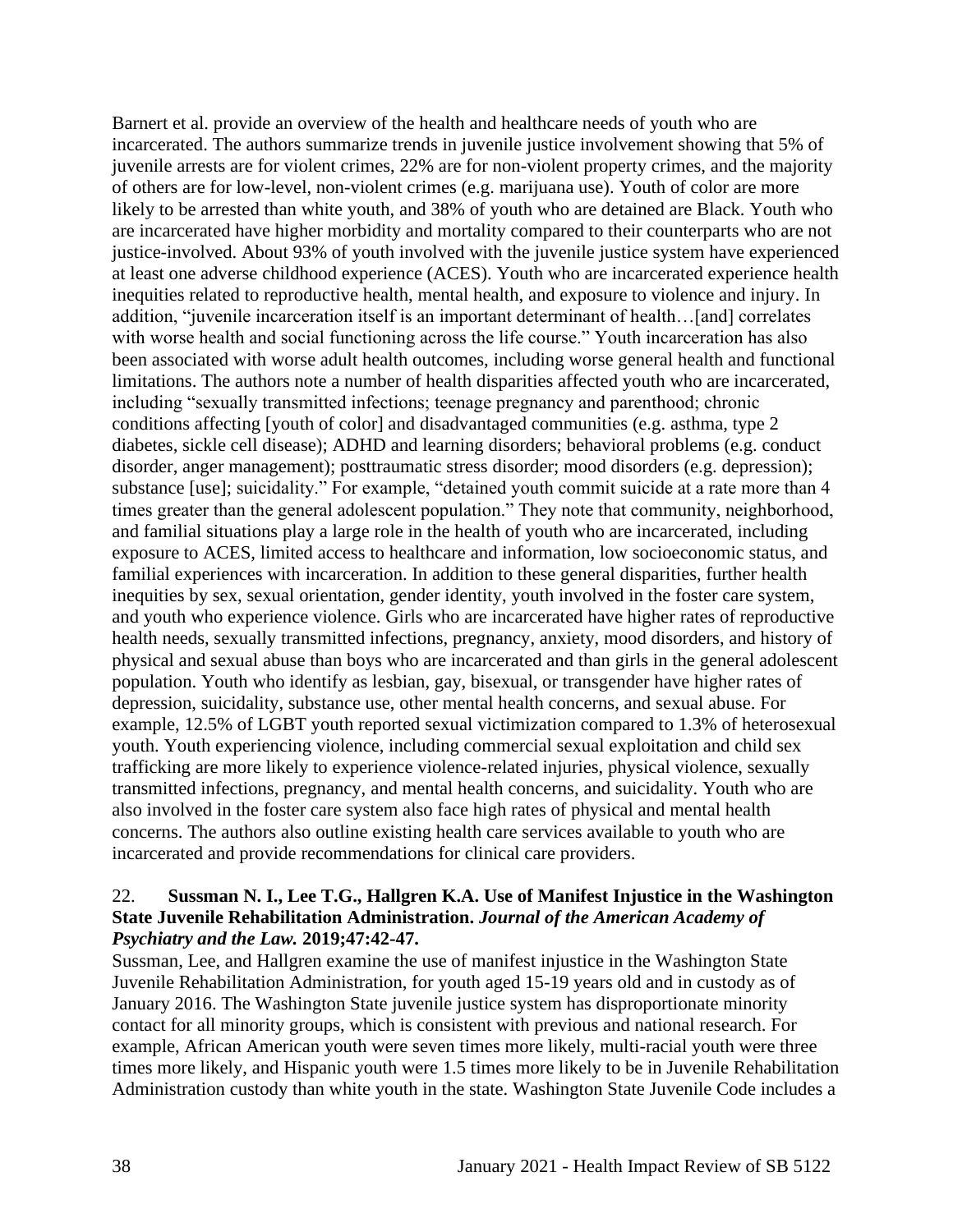"manifest injustice provision" allows judges to sentence youth outside standard sentencing guidelines. The provision states that, "if the standard sentencing guidelines yield a sentence that would be an injustice to the offender or risk the safety of the public, the judge can use [manifest injustice] to impose an alternative disposition" that results in either a shorter or longer sentencing range or in institutionalization to a residential detention facility. The authors hypothesized that judges would be more likely to use the provision to decrease sentences of white youth and to increase sentences of minority youth. The authors note that low numbers decreased the statistical power of their analyses, and required that they examine the impacts across five racial/ethnic groups: Caucasian, African American, Hispanic, multiracial, and "all minorities." Although not statistically significant, the authors found that African American youth had manifest injustice used less frequently to decrease their sentences than white youth. However, the authors also found that African American and multiracial youth were less likely to have manifest injustice used to increase their sentences than white youth (i.e. white youth were more likely to have their sentences increased or intensified than minority youth). The authors hypothesize that this is likely due to the fact that "African American youth reside in urban and liberal parts of the state where judges may be more progressive and less likely to use [manifest injustice] to intensify sentences. More diversion programs targetting minority youth exist in urban areas of Washington, and more African American youth are transferred to adult court; both reduce the likelihood of minority youth recieving [manifest injustice]. Judges in rural areas of the state, which have fewer treatment resources, may be using [manifest injustice] to access services only available to court-involved youth." The authors noted that 71.2 percent of the African American population in Washington State reside in King and Pierce Counties. They note that the King County Juvenile Detention Alternative Initiative has also focused efforts to reduce racial disparities by implementing restorative principles and expanding diversion programs. The authors also state that, [Manifest injustice up or manifest injustice institutionalization] are used more often with Caucasion youth, which effectively means they have services in the community for longer periods of time or their placements at residential facilities are extended. These outcomes both restrict freedom while also allowing for critical interventions." The authors also state that it the intent of judges in using manifest injustice is unclear; it is uncertain whether they use it for punishment or rehabilitation. However, when the authors looked at all youth residing in Washington State (including those not residing in juvenile justice facilities), "each of the minority gruops had an increased risk of being adjudicated with [manifest injustice] to increase or intensify their sentence...This finding was greatest for African American youth, who were almost four times more likely than Caucasion youth to be sentenced with [manifest injustice intensified or manifest injustice institutinalization]." The article also notes that youth involved in the juvenile justice system have higher rates of mental illnesss compared to their peers.

#### 23. **Barnert E. S., Abrams L. S., Tesema L., et al. Child incarceration and long-term adult health outcomes: a longitudinal study.** *International Journal of Prison Health.*  **2018;14(1):26-33.**

Barnert et al. conducted a longitudinal study to determine the impacts of youth incarceration on adult health outcomes. Using data from the National Longitudinal Study of Adolescent to Adult Health, they compared the health outcomes of youth incarcerated between 7 and 13 years of age; youth incarcerated at 14 years of age or older; and youth who were never incarcerated. The study included 14,689 individuals. Four waves of data were collected between 1994 and 2008, including Wave I with youth in grades 7-12 and Wave IV with adults aged 24-34 years. Survey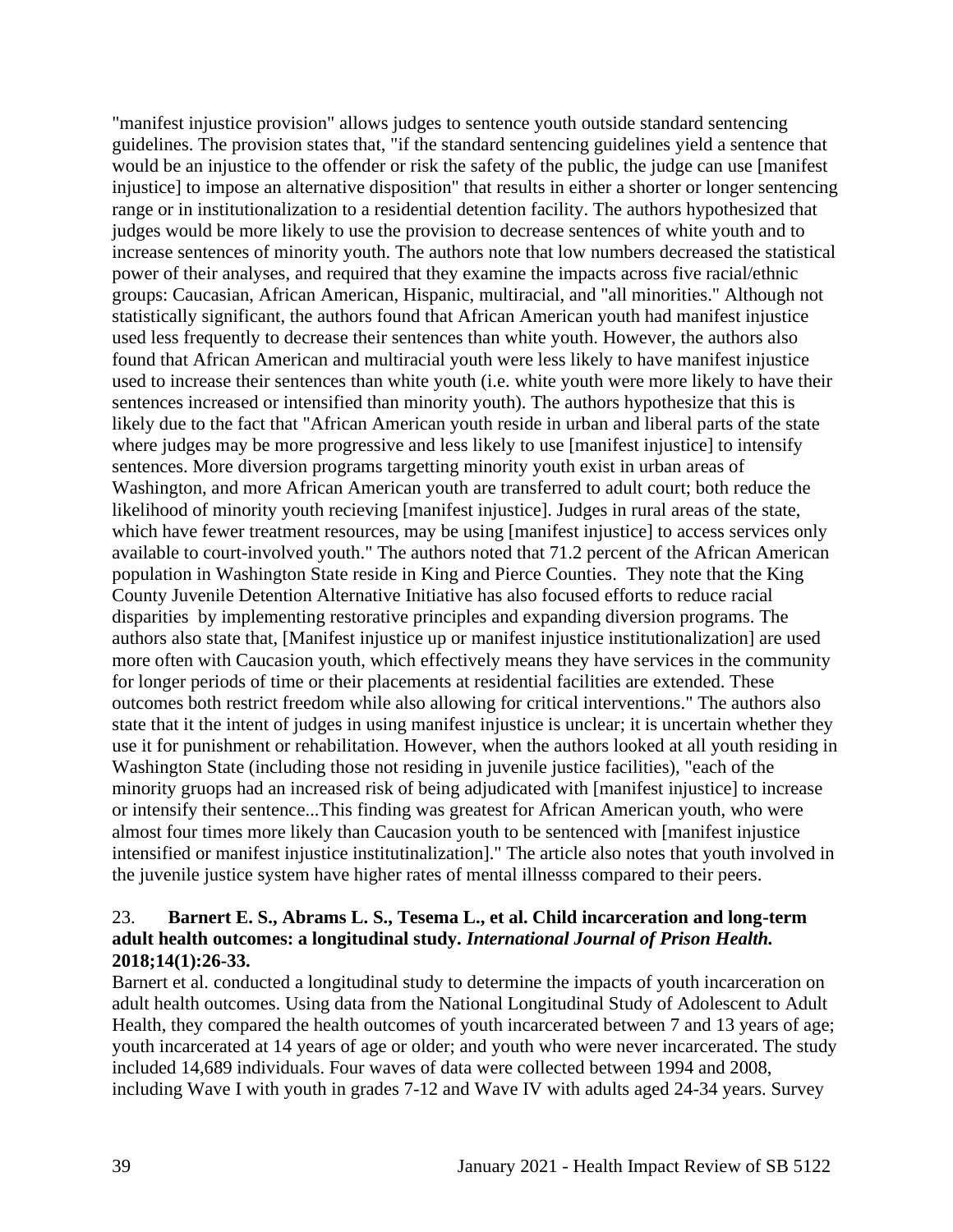questions included demographic information, experience with the juvenile justice system, and adult health outcomes, including self-reported general health, ability to climb stairs, depression, and suicidality. Approximately 16% of the sample identified as ever being incarcerated, with 0.5% (56 individuals) being 7 to 13 years of age at first incarceration. Individuals who were 7 to 13 years of age at first incarceration were disproportionately male (84.3%), Black (33.1%) or Hispanic (22.4%) compared to individuals incarcerated at an older age. These youth were also more likely to be from families of lower socioeconomic status (48%) or raised in a single parent household (35.8%). Overall, they found that individuals who were ever incarcerated had worse health outcomes than individuals who had not experienced incarceration. In addition, "history of child incarceration [at ages 7 to 13 years] was associated with the highest rates of subsequent poor adult health across all four health variables." These differences were significantly significant. For example, 21.1% of individuals aged 7 to 13 years at first incarceration reported poor general health, compared to 13% at 14 years of age or older and 8.4% never incarcerated. Further analysis also found that rates of suicidality were more pronounced for children 7 to 12 than for children 13 to 14 at age of first incarceration. The authors noted that this is the first study to examine the longitudinal health impacts of youth incarceration on adults, especially for youth with an age of first arrest younger than 14 years.

#### 24. **Harris Alexes, Evans Heather, Beckett Katherine. Drawing blood from stones: Legal debt and social inequality in the contemporary United States.** *American Journal of Sociology.* **2010;115 (6):1753-1799.**

Harris et al. analyze national and Washington state-level data to better understand the social and legal consequences of legal financial obligations (LFOs). The authors present a brief history of the use of monetary sanctions and the ways that they have changed over time. Findings show that the use of monetary sanctions is growing in the U.S. and that the dollar value assessed is substantial compared to expected earnings, which is something courts are supposed to consider when assessing LFOs but rarely do. These sanctions create long-term debt that has negative consequences such as: loss of income and heightened stress; constraint on opportunities for growth such as housing, education, and employment; and potential for further warrants, arrest, and reincarceration as a result of nonpayment. The authors conclude that additional research is necessary to better understand the magnitude of the legal debt that is created by the entire criminal justice system.

### 25. **Beckett Katherine, Harris Alexes, Evans Heather. The Assessment and Consequences of Legal Financial Obligations in Washington State. Washington State Minority and Justice Commission; 2008.**

In this report, Beckett et al. examine the assessment and consequences of legal financial obligations (LFOs) assessed by the Washington State Superior Court. The authors use two sources of data including 3,366 Washington State Superior Court cases from January and February 2004 as well as qualitative interviews with fifty Washington residents who were assessed LFOs in one of four selected counties. Data from court records indicate that Hispanic defendants, male defendants, and persons convicted of drug crimes have significantly higher fees and fines than their counterparts, including those convicted for violent crimes. Further, there is significant variation of median LFO by county, even among cases where the charges and prior criminal histories are identical. The authors found that counties with, "...smaller populations, higher drug arrest and violent crime rates, and/or comparatively small proportions of their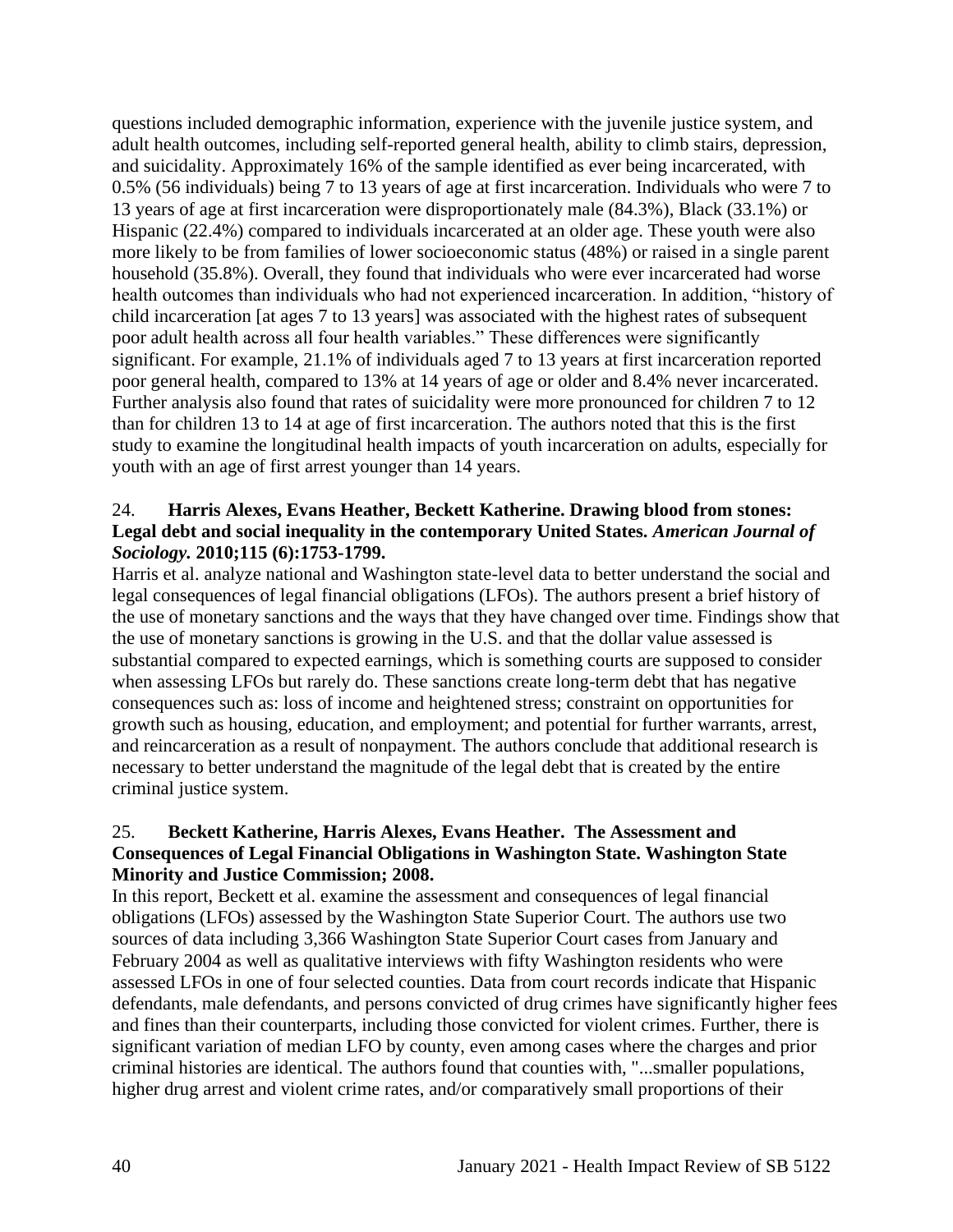budgets devoted to law and justice assess significantly higher fees and fines." Findings from interview data demonstrate that LFOs exacerbate many difficulties that individuals face when trying to reintegrate into their community following a criminal conviction. Examples of some of these added difficulties due to LFOs include reducing income and worsening credit scores, hindering efforts to pursue education, training, and employment, and reducing eligibility for federal benefits. The authors conclude by presenting a number of recommendations that would reform the current LFO practices in Washington.

### 26. **Commission Washington State Supreme Court Minority and Justice. WA State Superior Courts: 2018 Reference Guide on Legal Financial Obligations (LFOs). Olympia, Washington2018.**

This Washington State Superior Courts document serves as a reference guide on legal financial obligations (LFOs) imposed as part of a criminal judgment upon conviction in adult criminal court. LFOs include restitution, fees, fines, assessments, and costs imposed. Some LFOs are mandatory while others are discretionary. Statutes may differ in setting standards for imposition and waiver of associated LFOs. Mandatory LFOs (i.e., Victim Penalty Assessment: \$500 for cases involving one or more felony or gross misdemeanor conviction or \$250 for case including misdemeanor convictions; DNA Collection Fee: \$100; Restitution required for felony offenses unless extraordinary circumstances, discretionary for misdemeanors; and Crime-Specific LFOs) "shall be imposed in every case or for every conviction for a certain type of offense regardless of the defendant's ability to pay ([...]some can be partially waived)." Meanwhile, discretionary LFOs may be imposed or waived at the court's discretion. Discretionary costs are those expenses incurred by the state prosecuting the defendant or administering pretrial supervision (e.g., jury fees and costs of incarceration). Note, the court "shall not impose costs, including the cost of incarceration, if the defendant is indigent at the time of sentencing. RCW 10.01.160(3); 9.94A.760(3)." For defendants with a mental health condition, before a court can impose any LFOs beyond restitution or the Victim Penalty Assessment it must find the defendant has the means to pay the additional sums. The document goes on to outline collection, sanctions for nonpayment, right to counsel, factors the court must consider before jailing a defendant for failure to pay (e.g., only willful noncomplaint; defendants who are homeless or mentally ill cannot be sanctioned for willful noncompliance), burden of proof, and incarceration for failure to pay. Additionally, as of June 7, 2019, interest shall not accrue on non-restitution LFOs (RCW 10.82.090(1). Upon release from confinement, adults defendants may petition for non-restitution interest accrued before the effective date to be waived, and the court shall grant the motion. Finally, after release, a defendant who is not in contumacious default may petition for remission of costs. If the court finds that payment would "impose manifest hardship on the defendant or the defendant's immediate family, the court may remit all or part of the costs, modify the method of payment under RCW 10.01.170, or convert unpaid costs to community restitution hours [...] at no less than the state minimum wage for each hour of community restitution."

### 27. **Commission Washington State Supreme Court Minority and Justice. WA State Courts of Limited Jurisdiction (CLJs): 2018 Reference Guide on Legal Financial Obligations (LFOs) in Criminal Cases. Olympia, Washington2018.**

This Washington State Supreme Court Minority and Justice Commission document details the legal financial obligations (LFOs) in the state's Courts of Limited Jurisdiction (CLJs). Mandatory LFOs in CLJs include the DNA Collection Fee (\$100, limited to specified crimes and imposed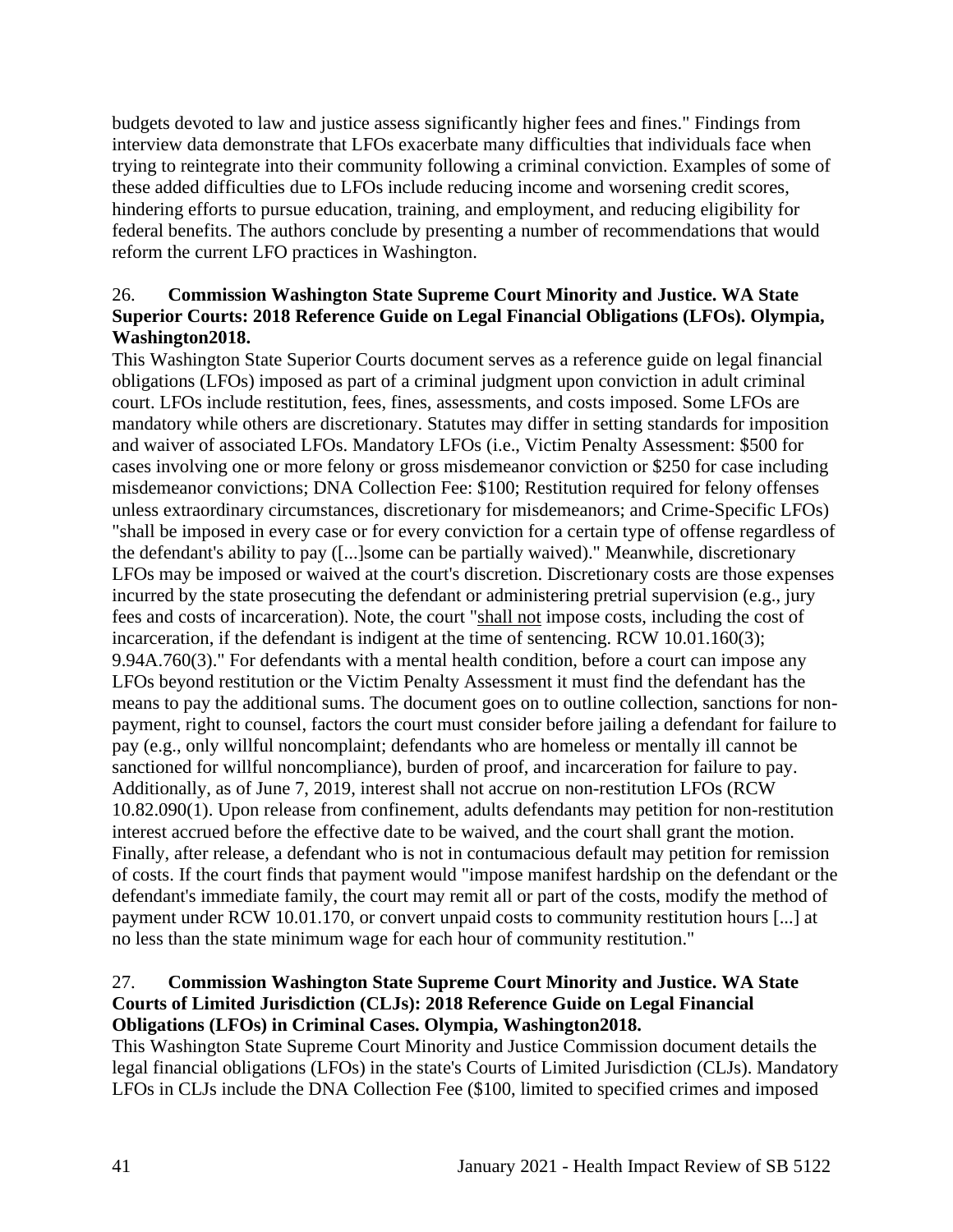once in a lifetime); Public Safety & Educational Assessments; and offense-specific fines. Discretionary LFOs in CLJs include fines; restitution (permitted but not mandatory for nonfelony offenses); Criminal Conviction Fee (\$43, which may not be imposed on indigent defendants); DUI fines, fees, and costs; and criminal justice funding penalty (\$50 on Title 46 crimes related to motor vehicles, which can be waived in cases of indigency). Costs, fees, fines, forfeitures, and penalties imposed by CLJs for criminal offenses do not accrue interest. Before sanctioning an individual for non-payment, the court must inquire to learn if the defendant is willfully refusing to pay or if they are indigent. A court cannot jail a defendant for failure to pay if it finds them indigent. "As an alternative to incarceration, the court can reduce the amount of LFOs, modify its previous orders regarding payment of LFOs, or convert LFOs to community restitution at a rate of no less than the state minimum wage. RCW 10.01.180(5)." The document also details post-sentencing LFO relief options.

#### 28. **Commission Washington State Supreme Court Minority and Justice. Reference Guide: Legal Financial Obligations (LFOs) Dispositional Orders. Olympia, Washington2015.**

This document from the Washington State Supreme Court Minority and Justice Commission serves as a reference guide for legal financial obligations (LFOs) that apply to juvenile offenses. It provides information about imposing LFOs, collecting LFOs, and granting relief from LFOs. The Youth Equality and Reintegration Act of 2015 abolished most LFOs associated with juvenile offenses, including LFOs, fees, fines, or costs imposed at the city, town, or county level. Exceptions include the DNA Collection Fee (if not previously collected as the result of a prior offense), the Crime Victims Penalty Assessment (required when the offense is defined as a most serious offense [RCW 9.94A.030] or a sex offense [Chapter RCW 9A.44.128]), and Restitution (to any persons who have suffered loss or damage as a result of the offense committed by the respondent). Specific to restitution, "the court must consider [the] respondent's ability to pay and is afforded the discretion to determine (1) the conditions of payment, (2) whether to impose joint and several liability, (3) the practicability of community restitution, and (4) whether to relieve [the] respondent of the requirement to pay restitution to an insureance company" (RCW 13.40.190). In cases of nonpayment of restitution, "the respondent is entitled to the same due process of law as an adult probationer," and the court must inquire into their ability to pay. "If the court finds youth cannot pay, the court may convert certain debts into community service" (RCW 13.40.200). The document notes that in some instances the court may relieve respondents of the requirement to pay LFOs for good cause (e.g., inability to pay), the DNA Collection Fee, and/or Crime Victims Penalty Assessment (full or partial). Superior Court Clerks may not add a fee for collection efforts on juvenile LFOs.

### 29. **Vastine K., Chester L. Act 201 Implementation: Vermont's Raise the Age Initiative- - Joint Justice Oversight Presentation. 2019.**

This presentation summarizes the background, findings, and recommendations related to implementing Vermont's Raise the Age Initiative. In 2018, the Vermont Legislature passed Act 201, which raised the age of juvenile jurisdiction to include 18 and 19 year olds. The presentation provides background information on merging adults and states that 18-25 year olds experience a distinct developmental stage marked by over-motivation to reward-seeking behavior, susceptability to peer influence, and propensity toward risk-taking and impulsive behavior. The presentation notes that, "nearly all youth will mature and age out of crime." Data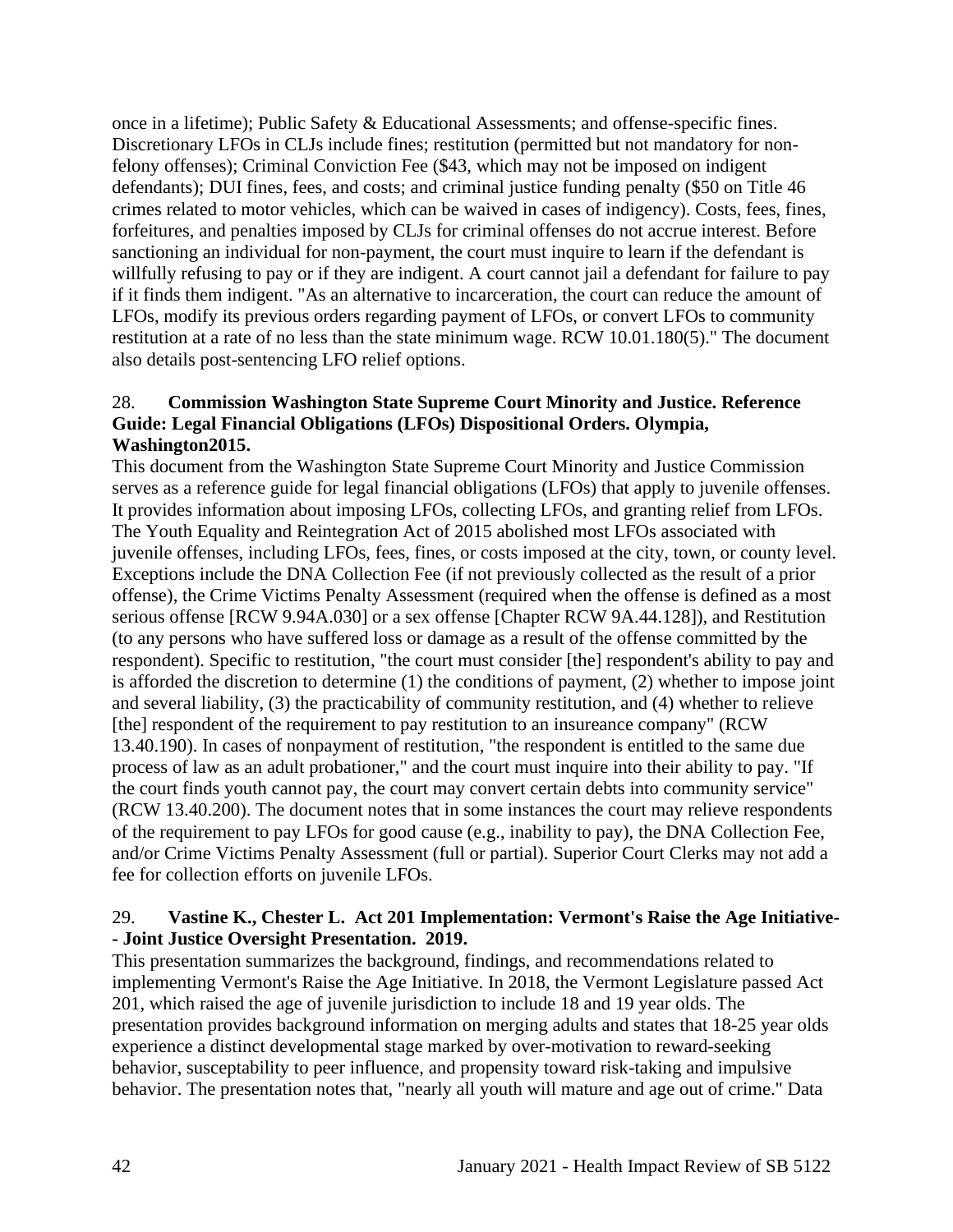showed that 18 to 19 year olds commit simlar offenses to younger juveniles, and that "80% of potential cases are low-level and should be considered for diversion from the system." The presentation also states, "national data indicate emerging adults have the most racially disparate justice system outcomes of any age group."

### 30. **Ambrose Kim; Millikan, Alison. Beyond Juvenile Court: Long-Term Impacts of a Juvenile Record. In: Erickson JS, Travis; Yeanakkis, George, ed.** *What Defense Attorneys Need to Know About Collateral and Other Non-confinement Consequences of Juvenile Adjudications***. 2nd ed. Washington2013.**

In this manual, created for Washington State defense attorneys, their juvenile clients, and their clients' parents, Ambrose details many of the hidden penalties that may occur after juvenile court adjudications. For example, like adults, juvenile respondents are required to pay legal financial obligations including, restitution, fines, crime victim penalty assessments, court costs, and court appointed attorneys fees and costs of defense. Restitution cannot be waived, reduced or converted, and is enforceable up to 10 years after an individual's 18th birthday, and can be extended another 10 years. Fines may be converted into 'community restitution'; enforceable up to 20 years after 18th birthday). Crime victim penalty assessments cannot be waived and must be ordered in every juvenile disposition, regardless of whether there is a 'victim', and are enforceable for up to 20 years. Court costs and court appointed attorneys fees and costs of defense can be ordered against a youth, parent, or other legally obligated person and must be paid for up to 10 years. Unlike in adult court, such costs do not accrue interest for juvenile adjudications. Juvenile adjudications also have consequences for a youth's ability to keep or obtain a driver's license (specifically offfenses related to drugs, alcohol, firearms, and driving), which in turn can affect their ability to access employment opportunities (e.g., license requirement). Juvenile adjudications can also result in ineligibility for a variety of jobs and occupational licenses. "Unless they have been sealed, juvenile adjudications are accessible to employers through the Washington State Patrol, the courts, and private companies that collect information from public databases." Moreover, "a juvenile's criminal history can discredit their entire household from housing [...] For federal housing laws, juvenile adjudications will be treated as convictions." Some bans are mandatory (e.g., lifetime ban of households with a registered sex offender [adult or juvenile], 3-year ban from the date of eviction against any household with an individual who was evicted from federal assisted housing for drug related activity). Others bans on admission or evictions are discretionary. Juvenile court adjudications can also affect schooling, immigration decisions, eligibility for military service.

#### 31. **Bannon Alicia, Nagrecha Mitali, Diller Rebekah. Criminal Justice Debt: A Barrier to Reentry. New York University School of Law: Brennan Center for Justice; 2010.**

In this report, the authors examine criminal justice fees in the fifteen states (Washington was not one of the fifteen) with the highest prison populations, which account for over 60% of all state criminal filings in the United States. Evidence indicates that across the board, states included in this analysis are adding new fees, raising existing fee amounts, and intensifying their efforts to collect outstanding fees, fines, and restitution. One important finding noted that a defendant's inability to pay their debt leads to an endless cycle of additional late fees and interest that perpetuates poverty. Further, criminal justice debt in many states is associated with a loss of voting and/or driving privileges. The authors also found that at least some jurisdictions in all the included states have arrested offenders who failed to pay their debt or did not appear for a debt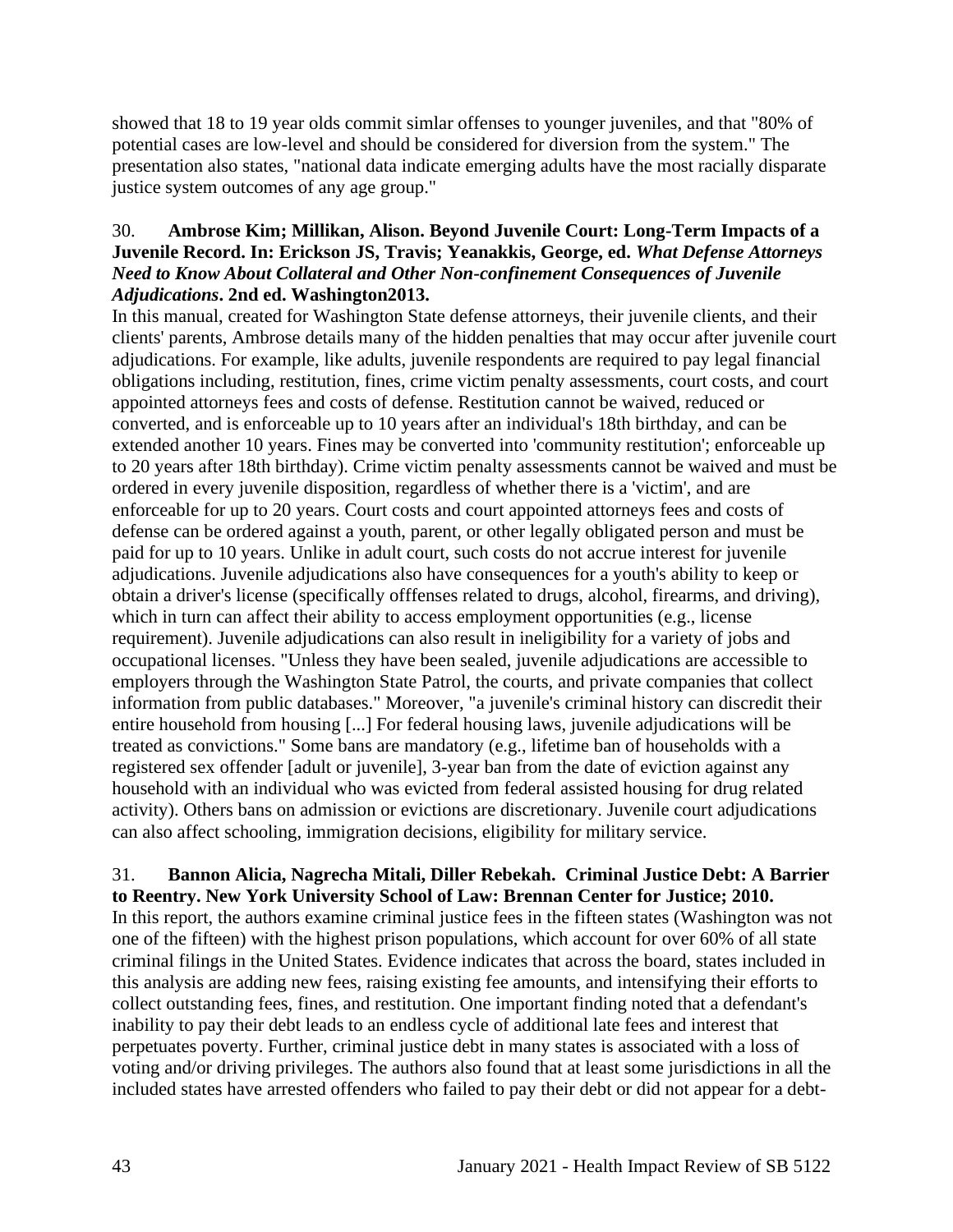related hearing. They also indicated that many states use threat of probation or parole revocations as a tactic for collecting debts. Given the findings, the authors propose recommendations for reforming the use of fees in the criminal justice system including: exempting indigent defendants from user fees and allowing for payment plans; eliminating penalties for individuals who are unable to pay debt all at once; eliminating the ability for a person to be incarcerated for inability to pay debt; and offering community service programs as an alternative to repaying debt.

#### 32. **Vander Giessen M.L. Legislative Reforms for Washington State's Criminal Monetary Penalties.** *Gonzaga Law Review.* **2011;47.**

Vander Giessen describes Washington's legal financial obligation (LFO) system and the ways in which the assessment of LFOs disproportionately impacts racial and ethnic minorities. The author presents current Washington law surrounding LFOs and the way these laws create barriers for criminal offenders and their families. Evidence suggests that a large percentage of offenders have outstanding LFOs to pay and that the interest on these LFOs is one of the biggest impediments to successful re-entry into their community because it turns a seemingly modest obligation into an overwhelming financial burden. The interest, more so than the LFO itself at times, can exacerbate poverty for those who are already in vulnerable financial situations. The author goes on to present a summary of the historical responses to LFOs as well as potential legislative reforms that the state should consider.

# 33. **Modern-Day Debtors Prisons: The Ways Court-Imposed Debts Punish People for Being Poor. American Civil Liberties Union of Washington, and Columbia Legal Services; 2014.**

This report focuses on four counties in Washington state to highlight the legal financial obligation (LFO) practices used in the courts with the goal that this information will drive the legislature to reexamine and reform current policies. The authors observed court proceedings; reviewed court records; and interviewed debtors, attorneys, and community members in each of the four selected counties, which were Benton, Clark, Clallam, and Thurston counties. The findings show that many courts are not properly considering a defendant's ability to pay when imposing discretionary LFOs and this often then requires people to chose between buying basic necessities and paying off their debt. Further, the state's 12% interest rate continues to create insurmountable debt for individuals who are already living in poverty. In this way, LFOs are a barrier for successful re-entry into communities upon release from custody. The authors conclude by presenting a number of recommendations that will help relieve the burden of LFOs on indigent persons as well as save resources for counties who put tremendous effort into collecting debts.

### 34. **Harris Alexes. A Pound of Flesh: Monetary Sanctions as Punishment for the Poor. New York: Russell Sage Foundation; 2016.**

The focus of this book, written by sociologist Alexes Harris, is the rise of monetary sanctions as a tool of the criminal justice system and the ways in which these sanctions marginalize and penalize the poor. While Harris presents data from across the United States, she focuses her analysis on the court practices of five counties in Washington State. In order to illustrate how these monetary sanctions are perpetuating inequality, Harris draws conclusions from quantitative and qualitative data including sentencing data, legal documents, court hearing observations, and eighty-nine interviews with judges, clerks, attorneys, and defendants. Harris further uses this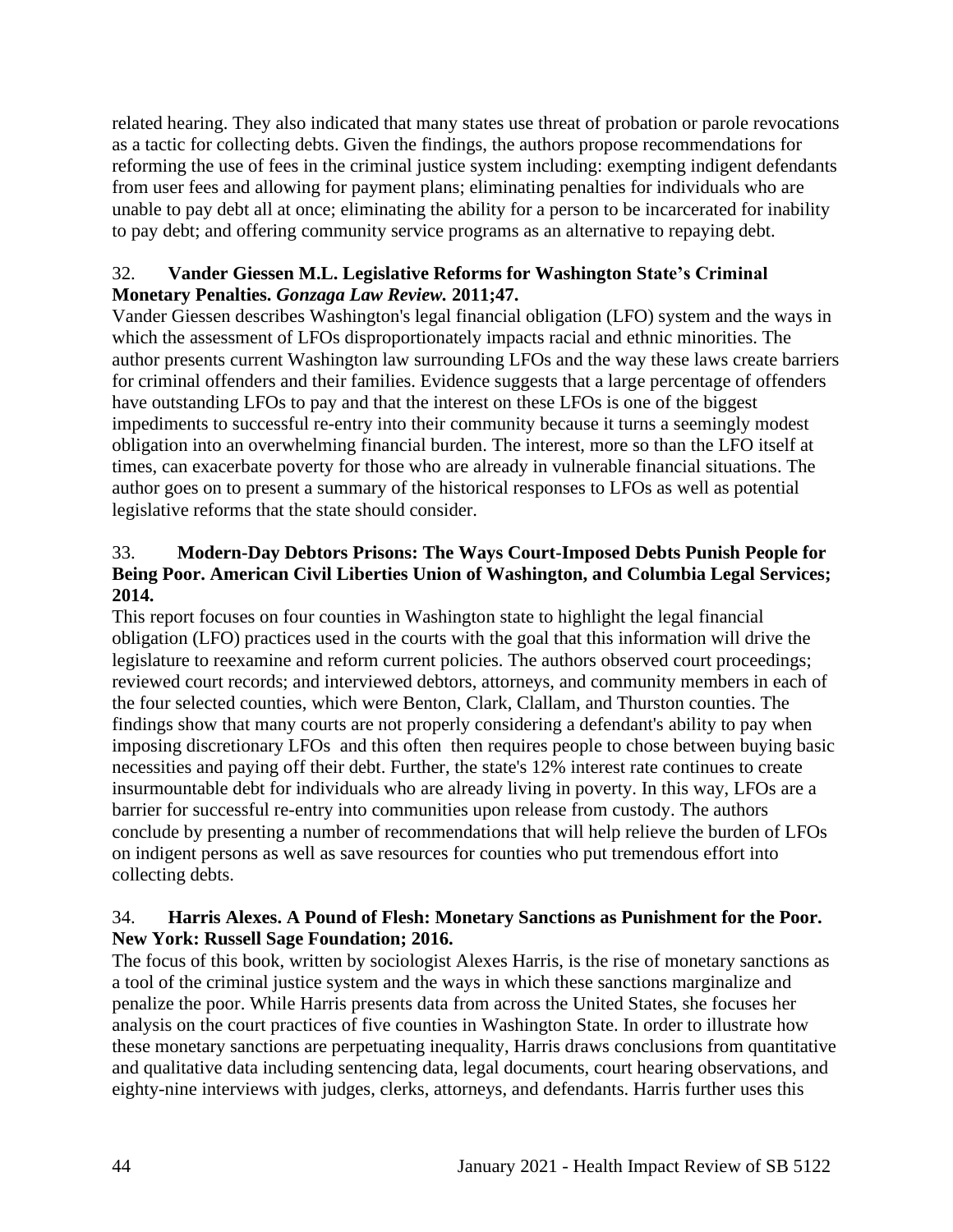evidence to support two main arguments throughout the book: "(1) monetary sanctions imposed by the criminal justice system create and sustain inequality in the United States and, (2) the system of monetary sanctions is enforced by criminal justice bureaucrats whose discretion is shaped by a culture of accountability."

# 35. **Bartelink V., Zay Ya K. , Gouldbrandsson K. , et al. Unemployment among young people and mental health: A systematic review.** *Scandinavian Journal of Public Health*  **2020;48:544-558.**

This systematic review examined the association between unemployment among young people and mental health. The initial publication search resulted in 794 articles, of which 52 articles were read in full post screening. Twenty reviews met inclusion criteria and were assessed on methodological quality by two reviewers. A total fo 17 articles (5 cross-sectional studies and 12 cohort studies) were included in the systematic review. Authors concluded this review showed an association between unemployment among young peopel and mental health, but whether a causal relationship exists is less clear. For example, "when taking mental health at baseline into account as one of hte confounders, only a minority of [cohort] studies (3/8) found a significant effect of unemployment on mental health." Thus, additional evidence from "natural experiments and longitudinal studies that control for confounding variables, especially mental health at baseline, is requried to better understand the association and potential causation between unemployment among young poeple and mental health."

# 36. **Vasquez-Vera H, Palencia L, Magna I, et al. The threat of home eviction and its effects on health through the equity lens: A systematic review.** *Social Science & Medicine.*  **2017;175:199-208.**

This systematic review examined the evidence available (March 2016) on the effects of the threat of eviction on health and social equity. The literature review search yielded 2,208 articles which were reviewed by three independent pairs of researchers. Ultimately, 47 articles were reviewed, of which 86% were from Anglo-Saxon countries, mainly the U.S., and 75% were published after 2009. Most studies used either a cross-sectional (32%), cohort (28%), or qualitative (17%) design. Fifty-five percent assessed mental health as a key health indicator, 38% evaluated physical health, and 19% looked at health-related behaviors. Authors reported, "Evidence from these selected articles revealed a general consensus that individuals under threat of eviction present negative health outcomes, both mental (e.g. depression, anxiety, psychological distress, and suicides) and physical (poor self-reported health, high blood pressure and child maltreatment)."

### 37. **Bharel M, Creaven B, Morris G, et al. Health Care Delivery Strategies: Addressing Key Preventive Health Measures in Homeless Health Care Settings. Nashville: Health Care for the Homeless Clinicians' Network, National Health Care for the Homeless Council, Inc.; 2011.**

Bahrel et al. present data and evidence-based recommendations in regards to clinical practices for preventive care for individuals who are homeless or marginalized. To create this report, clinicians from the Health Care for the Homeless (HCH) Clinicians' Network created a Preventive Medicine Task Force (PMTF). This task force conducted a literature review and further evaluated the U.S. Preventive Services Task Force (USPSTF) recommendations for their potential impacts and barriers for persons experiencing homelessness. Evidence from the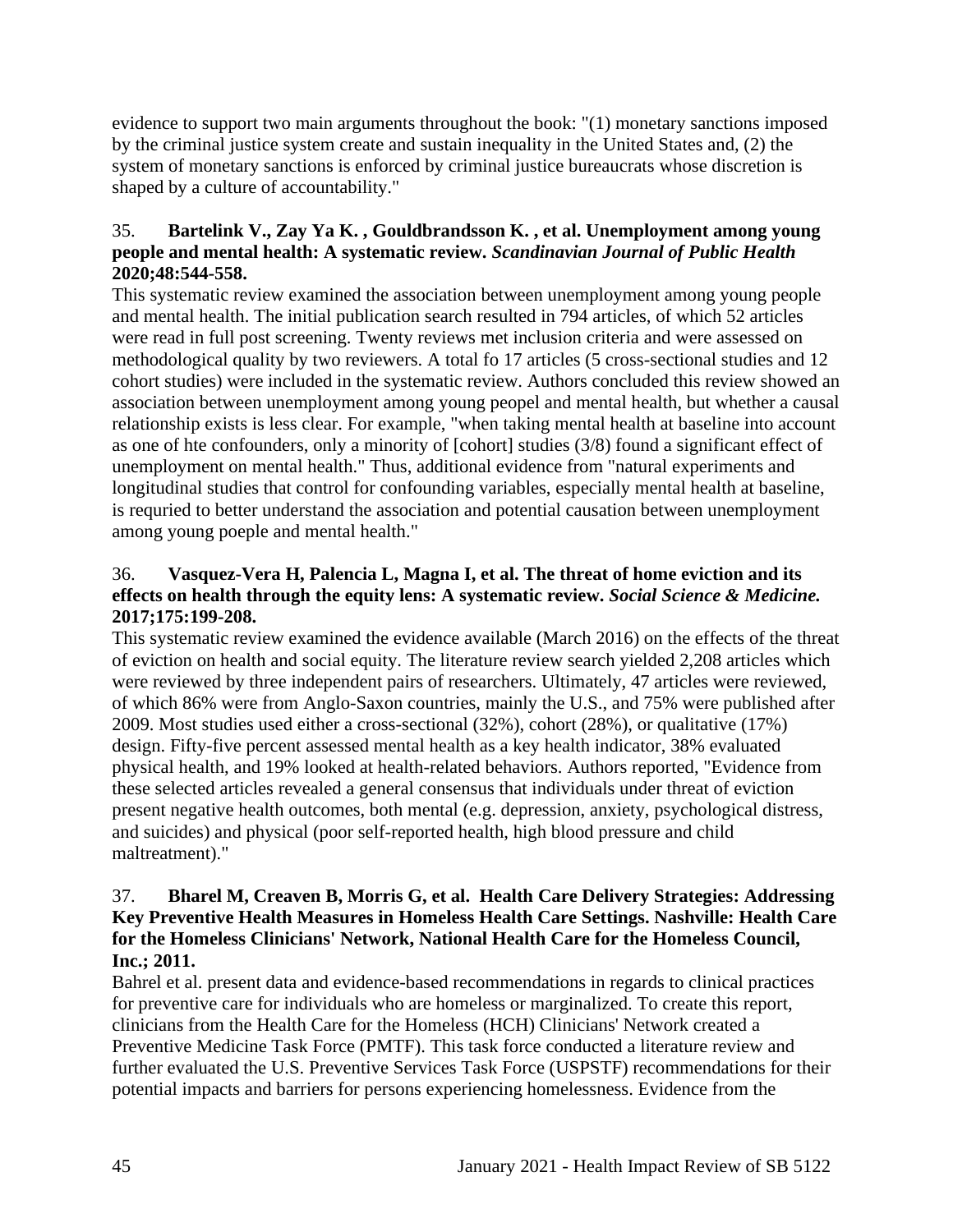literature review shows that in addition to health issues such as nutrition disorders, higher rates of respiratory disorders, skin and dental problems, infectious diseases, and injuries due to environmental exposure, accident and violence, individuals experiencing homelessness also have high rates of mental illness. The National Alliance to End Homelessness estimates that, "approximately 50% of individuals experiencing homelessness have mental health issues, of which approximately 25% have serious mental disorders, including chronic depression, bipolar disorder and schizophrenia." Further, due to inadequate access to health care services, many individuals experiencing homelessness do not receive proper preventive care such as screening and treatment for chronic illness. Finally, based on the USPSTF recommendations and data from the literature, the authors put forth their own set of recommendations that they believe will contribute to the highest impact of care within homeless health care settings.

### 38. **Health Policy Snapshot: How Does Employment- Or Unemployment- Affect Health? : Robert Wood Johnson Foundation; 2013.**

This Health Policy Snapshot by the Robert Wood Johnson Foundation highlights research related to employment and health outcomes. Most notably, research indicates that, "[l]aid off workers are 54 percent more likely than those continuously employed to have fair or poor health, and 83 percent more likely to develop a stress-related condition, such as stroke, heart attack, heart disease, or arthritis." Further, unemployed Americans are more likely to be diagnosed with depression and report feelings of sadness and worry compared to their employed counterparts. The policy brief concludes with recommendations for employers about ways to be proactive in promoting health and safety on the job as a way to increase general well-being and retention of workers.

### 39. **Paul Karsten I., Moser Klaus. Unemployment impairs mental health: Metaanalyses.** *Journal of Vocational Behavior.* **2009;74(3):264-282.**

This meta-analysis by Paul and Moser aimed to understand the effect that unemployment has on mental health using existing data from published literature. After applying strict inclusion criteria, the literature search yielded 237 cross-sectional studies and 87 longitudinal studies. The main finding from the meta-analysis was that, "the negative effect of unemployment on mental health has an effect size of  $d = 0.51$ , meaning that the health level of unemployed persons is half a standard deviation below the health level of employed persons." Results from the analysis of longitudinal studies demonstrated a relationship between losing a job and negative changes in mental health including indicators such as depression, anxiety, distress, and general well-being. Data also suggest that returning to employment after a period of being unemployed is associated with an improvement in mental health indicators. The authors noted that gender, occupational status, and unemployment duration were found to be significant moderators meaning that the effect sizes were larger among men, blue-collar workers and those experiencing short-term unemployment.

#### 40. **Research Washington State Center for Court. Juvenile Recidivism in Washington State: A 2014 Court Cohort and 2015 Juvenile Rehabilitation Release Cohort. 2020.**

In this 2020 report, the Washington State Center for Court Research provides a summary of juvenile recidivism for a court and Juvenile Rehabilitation cohort. This is the second report on juvenile recidivism in Washington State. Overall, they found that 30.3% of juveniles in the court cohort recidivated and 49.6% of juveniles in the Juvenile Rehabilitation cohort recidivated.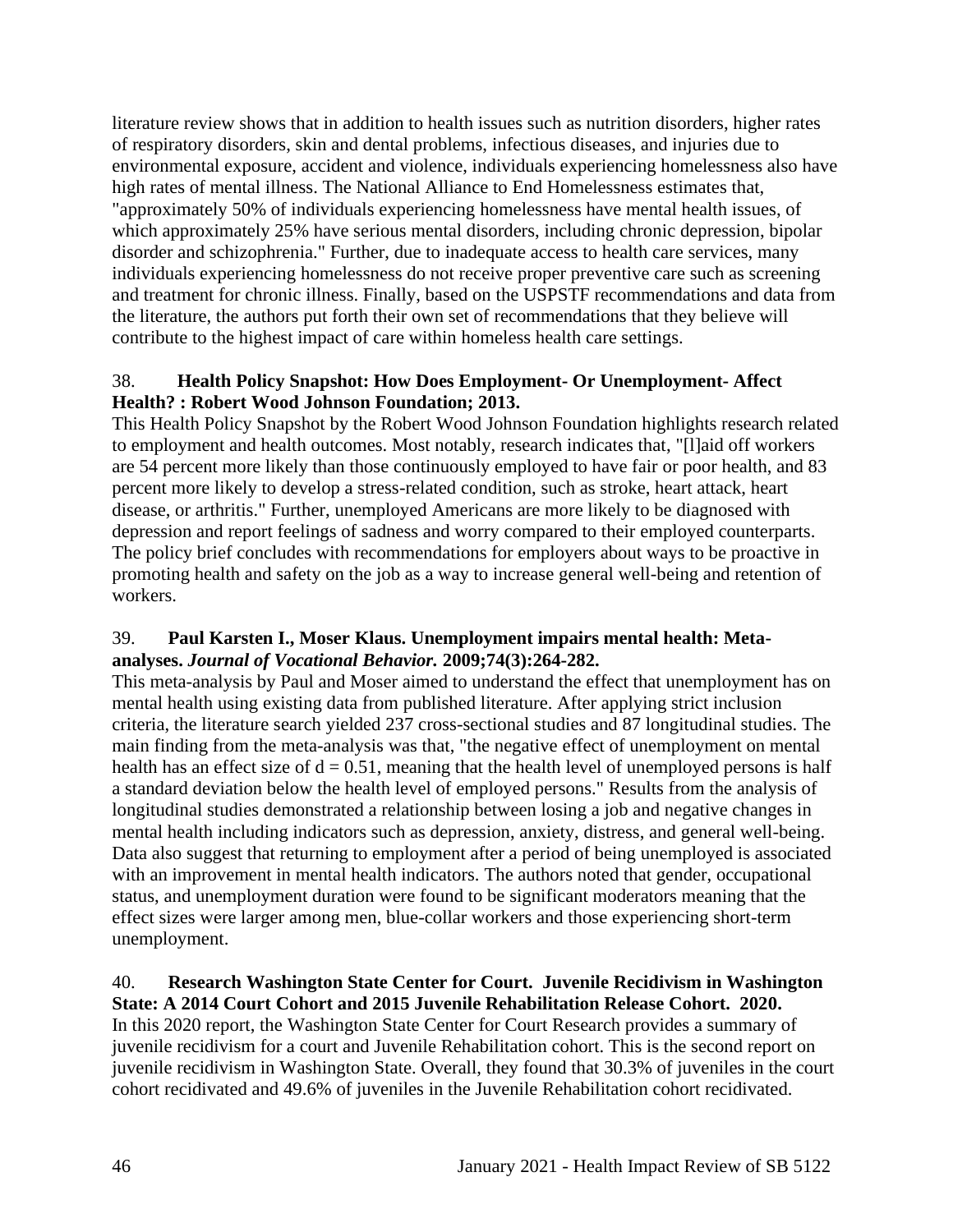Recidivism rates are higher for "groups with more severe case dispositions and sanctions" such that youth released from Juvenile Rehabilitation recidivate at a rate of 49.6%, youth with adjudicated court cases at 44% and youth that were diverted at 21.7%. These findings are consistent with research that has shown that "those who have committed serious offenses or have a record of prior crimes are more likely to receive more severe case dispositions and then are more likely to commit future offenses." Other demographic factors also make recidivism more likely; youth are more likely to recidiviate if they are male, Black, and younger. Of note, "analysis of age at first disposition showed, generally, that the younger a person was at their first disposition, the more likely they were to recidivate." The report states that, "this observation is consistent with expected findings. Several criminological studies have identified a relationship between early age of onset for criminal behavior and longer and more severe criminal acts and careers." The report found that recidivism rates were highest among younger age groups such that recidivism decreased from 57.7% for youth with age of first disposition of 11 years old to 26.5% for youth with age of first disposition of 17 years old. They summarized that, "recidivism rates peak early (age 11 or 12) and are at half or less the peak rate for those whose first offense occurerd at age 17." While the recidivism rates for those released from Juvenile Rehabilitation do not decrease as dramatically by age, the rates "do substantially fall from peak rates for those that commit their first offense later in life."

#### 41. **Legislators National Conference of State. Juvenile Justice Guide Book for Legislators. 2011.**

This report presents an overview of the state and federal landscape surrounding juvenile rehabilitation as well as the current research that demonstrates areas for improvement within the juvenile justice system. The authors discuss neuroscience research that demonstrates that the average human brain is not fully developed until age 25, which means that young adults tend to have poor risk assessment skills, are vulnerable to peer influence, are more impulsive and emotional, and think about short-term rather than long-term consequences. The authors also report that young adults who were adjudicated as adults in New York were more likely to be rearrested more often and for more serious offenses than those they were compared to in neighboring states.

### 42. **Reducing Recidivism and Improving Other Outcomes for Young Adults in the Juvenile and Adult Criminal Justice Systems. New York: The Council of State Governments Justice Center; 2015.**

In this report, the authors present a literature review about young adults in the justice system, research on brain and adolescent development and the impacts this has on education, employment, mental health, substance use, child welfare, and reentry. The literature review focused on young adults aged 18-24. Only the most relevant conclusions are discussed here. Data presented show that in 2013, 10% of the United States population was aged 18-24 but this age group accounted for nearly 30% of arrests for serious and non-serious crimes. Further, black males in this age category comprised nearly 40% of all young adults admitted to an adult state or federal prison in 2012. One study that the authors reported on found that 76% of young adults under the age of 25 released from prison were rearrested within 3 years and 84% were rearrested within 5 years. The authors recommend that the juvenile justice system should focus on tailoring services to address the needs of young adults and reduce barriers across service systems.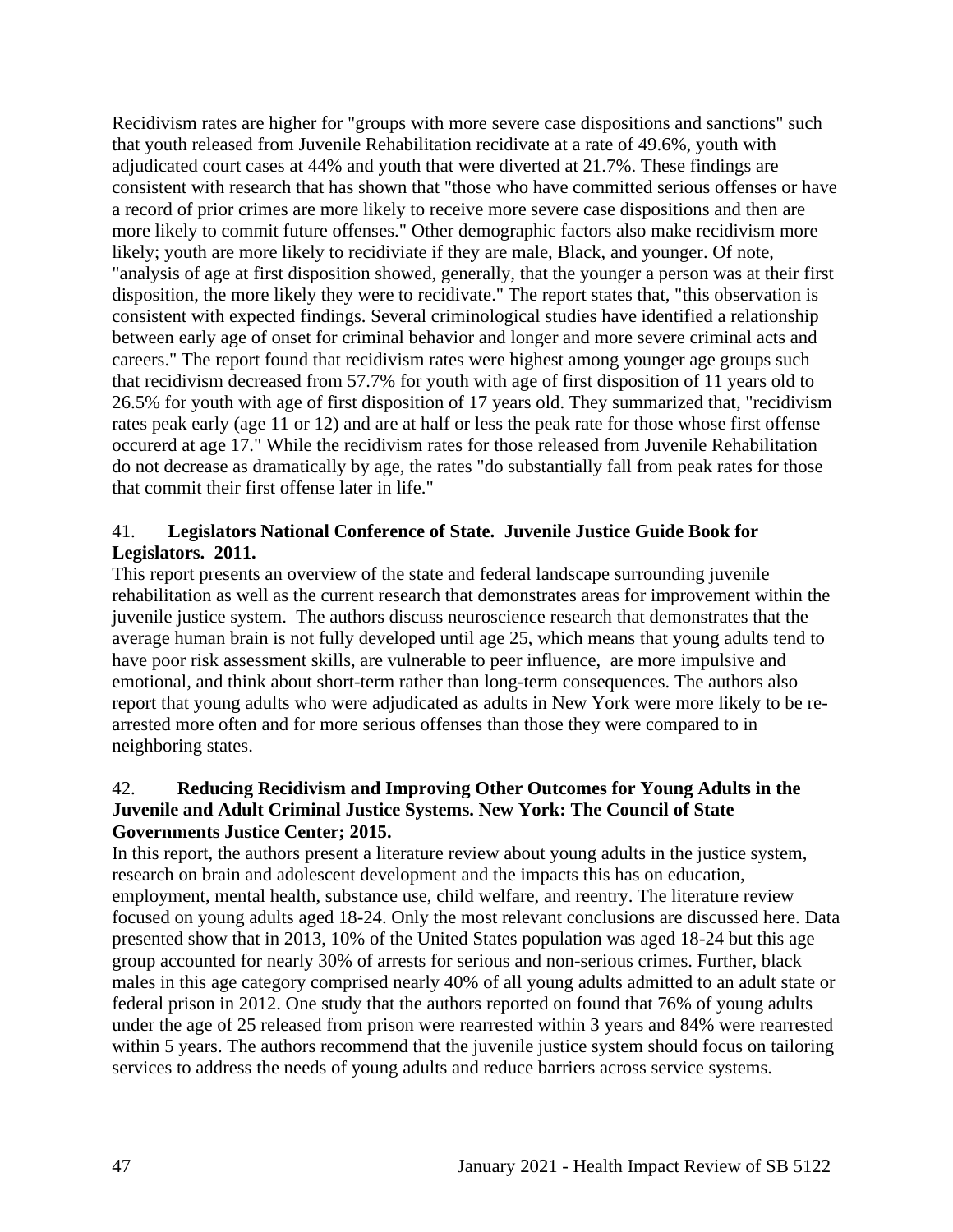#### 43. **Holman B, Ziedenberg J. The Dangers of Detention: The Impact of Incarcerating Youth in Detention and Other Secure Facilities. Justice Policy Institute; 2011.**

This report focuses on the consequences of juvenile detention in the United States on young people, their families, and their communities. The authors cite a number of studies that have examined the impacts of prior incarceration on recidivism and all of the studies found that prior incarceration was the most significant predictor of rearrest. The authors also discuss the idea that the majority of youth will "age out" of crime on their own. Data from the Federal Bureau of Investigation demonstrates that a large number of crimes are committed by those between 16-18 years of age but after this, the rates of arrest dramatically start to decrease through the early 20's.

# 44. **V Schiraldi, B Western, K Bradner. Community-Based Responses to Justice-**

**Involved Young Adults. Harvard Kennedy School and National Institute of Justice; 2015.** This report aimed to present research in the area of criminal justice and young adult development as well as to present recommendations that focus on making the criminal justice system more developmentally appropriate for young adults. The authors refer to "young adults" as those ages 18-24. A robust body of evidence has suggest that the human brain continues to develop well into a person's 20's and that "adult-quality" decision-making ability continues to develop into adulthood. Researchers discuss what is known as the "maturity gap" where cognitive functioning develops faster than psychosocial capacities and because of this, young adults are more likely to, "...engage in risk-seeking behavior, have difficulty moderating their responses to emotionally charged situations, or have not developed a future-oriented method of decision-making." The authors further discuss that psychosocial development is further disrupted by additional factors such as involvement in the justice system, traumatic incidents, parental incarceration, poverty, foster care, substance abuse, mental health needs, and learning disabilities. Next, the authors present data regarding the current landscape in the United States for young adults in the justice system. In 2012, about 130,000 young adults were admitted to a state or federal prison (21% of all admissions) and another 97,500 were released back to their communities (15% of all releases). Among this population of young adults released from prison, rates of recidivism were significantly higher than the total prison releasee population and researchers estimate that 78% of young adults released will be rearrested within 3 years.

#### 45. **Zane S.N., Welsh B.C., Mears D.P. Juvenile Transfer and the Specific Deterrence Hypothests: Systematic Review and Meta-Analysis.** *Criminology & Public Policy.*  **2016;15(3):901-925.**

Zane, Welsh, and Mears conducted a systematic review of research looking at the impact of juvenile transfer to adult court on recidivism rates. They identified 9 studies meeting inclusion criteria, and conducted a meta-analysis. They found that, "juvenile transfer had no statistically significant effect on recidivism. However, the distribution of effect size was highly heterogeneous and, given the strength of the research designs, suggests that in some instances transfer may decrease recidivism and in others may increase it."

### 46. **Fowler Eric, Kurlychek Megan C. Drawing the Line: Empirical recidivism results from a natural experiment raising the age of criminal responsibility.** *Youth Violence and Juvenile Justice.* **2018;16(3):263-278.**

Fowler and Kurlychek assessed differences in youth recidivism rates prior to and after Connecticut raised the age of juvenile jurisdiction from 15 to 16 years old on January 1, 2010.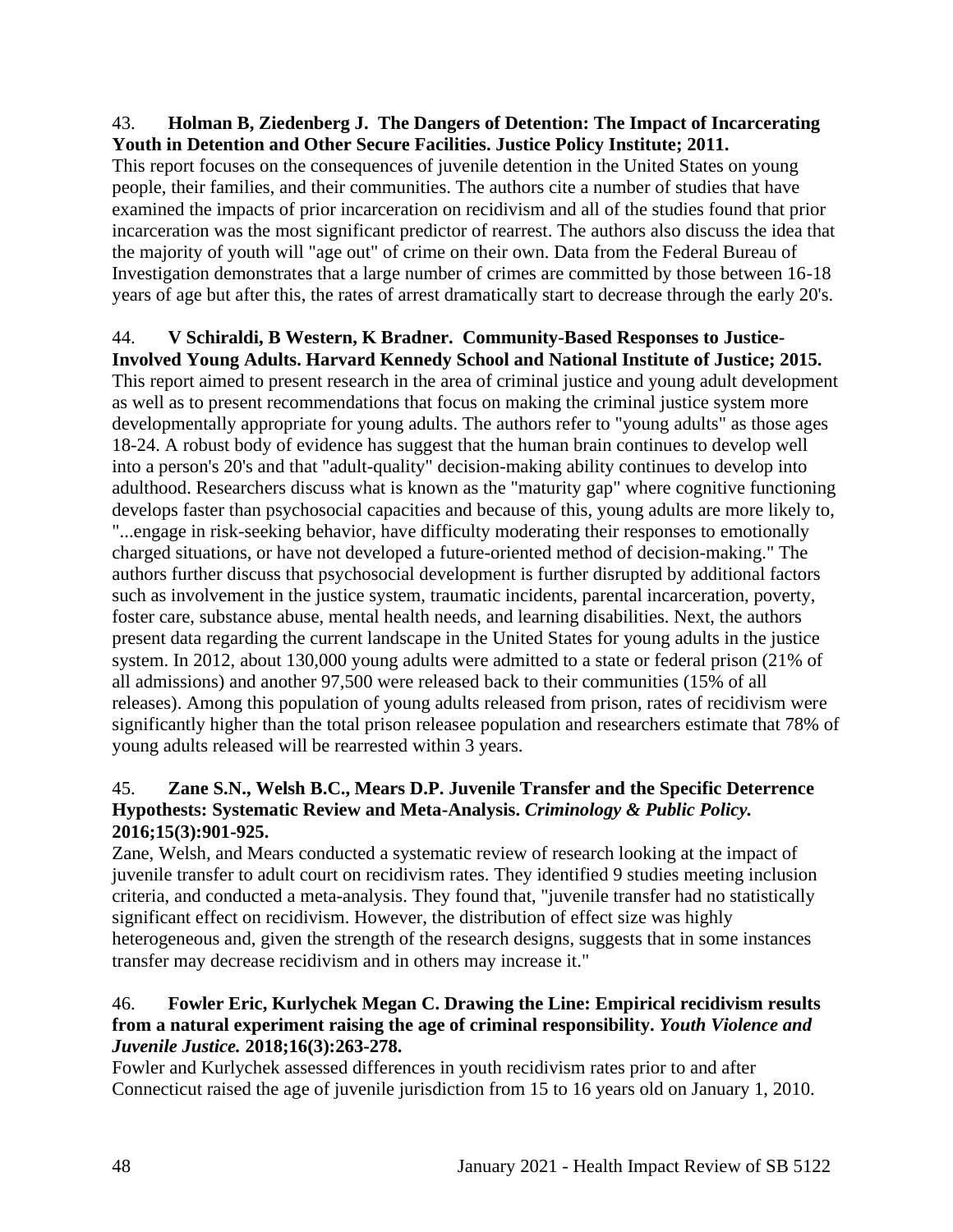This "natural experiment" allowed researchers to compare the outcomes of all 16 year olds tried as adults prior to 2010 to all 16 year olds tried as juveniles after 2010. Overall, they found that "16 year-olds processed in juvenile courts had substantially reduced rates of recidivism with odds of rearrest that were between 0.462 and 0.630 less than 16 year-olds processed in adult courts." Research from the 1990s suggested that youth processed in adult courts "go on to become more criminal" than youth processed in juvenile court. They authors explained that, "in addition to simply shielding youths from the negative influence of older more hardened criminals, there is widespread belief that adult system processing is simply not appropriate for youths based on their mental maturity and cognitive abilities." More rescent research has found that the brain does not fully develop until age 21 for females and 24 for males. Noteably, the left frontal cortex, responsible for rational decision-making and impulse control, is not fully developed in emerging adults "making them less likely to understand long-term consequences such as lengthy prison sentences...they are more likely to act on impulse than reason and to be highly influenced by their peers and social circumstances." The authors also presented information on delinquency and explain that "justice system involvement may increase delinquency through the stigmatization process that decreases positive social bonds and increases association with deviant others." Prior research on youth recidivism has had mixed results. Evidence has generally suggested that youth retained in juvenile court had lower rates of recidivism than youth transfered to adult court, and that youth transfered to adult court recidivated earlier, more frequently, and for more severe crimes. However, many of these early studies may not have adequately controlled for selection bias as youth that are transferred to adult court are typically those with the most violent or serious offenses. A 2016 meta-analysis of youth residivism found, "that transfer to adult court has a small but statistically insigificant impact on recidivism" and may depend on state transfer laws. This study eliminated selection bias by using the natural experiment created by policy change in Connecticut. The authors evaluated immediate and 2-year outcomes for all 16 year olds processed as adults in 2009 and all 16 year olds processed as juveniles in 2010. The study used a dicotomous, categorical independent variable (i.e., adult; juvenile) and a dicotomous, categorical dependent variable of recidivism within 2 years of initial arrest (i.e. rearrest; no new arrest). The analysis controlled for type of offense, seriousness of prior offenses, conviction, sex, and race/ethnicity. Overall, about 42% of 16 year olds processed as adults recidivated compared to 26% of 16 year olds proccessed as juveniles. Controlling for variables, "youths processed as juveniles had an odds of rearrest that is about half the odds of youths processed as adults (coefficient =  $-0.758$ ; odds ration = 0.469)." Moreover, "regardless of whether the juvenile penetrated the system after arrest, youths processed as a juvenile did indeed have significantly lower rates of recidivism." Their analysis also found that, "the arrest rate of 16 year-olds dropped significantly immediately after the change in legislation, which may imply police were less likely to arrest 16 year-olds when defined as juveniles." After accounting for differences in police behavior, the authors found that the relationship between youth processed as juveniles and recidivism remained. The authors also found that arrest rates for felony charges did not change, even as arrest rates for 16 year olds decreased following the policy change. The authors noted that the generalizability of their study may be limited for other jurisdictions.

#### 47. **Drake E. The Effectiveness of Declining Juvenile Court Jurisdiction of Youthful Offenders. Olympia, WA: Washington State Institute for Public Policy; 2013.**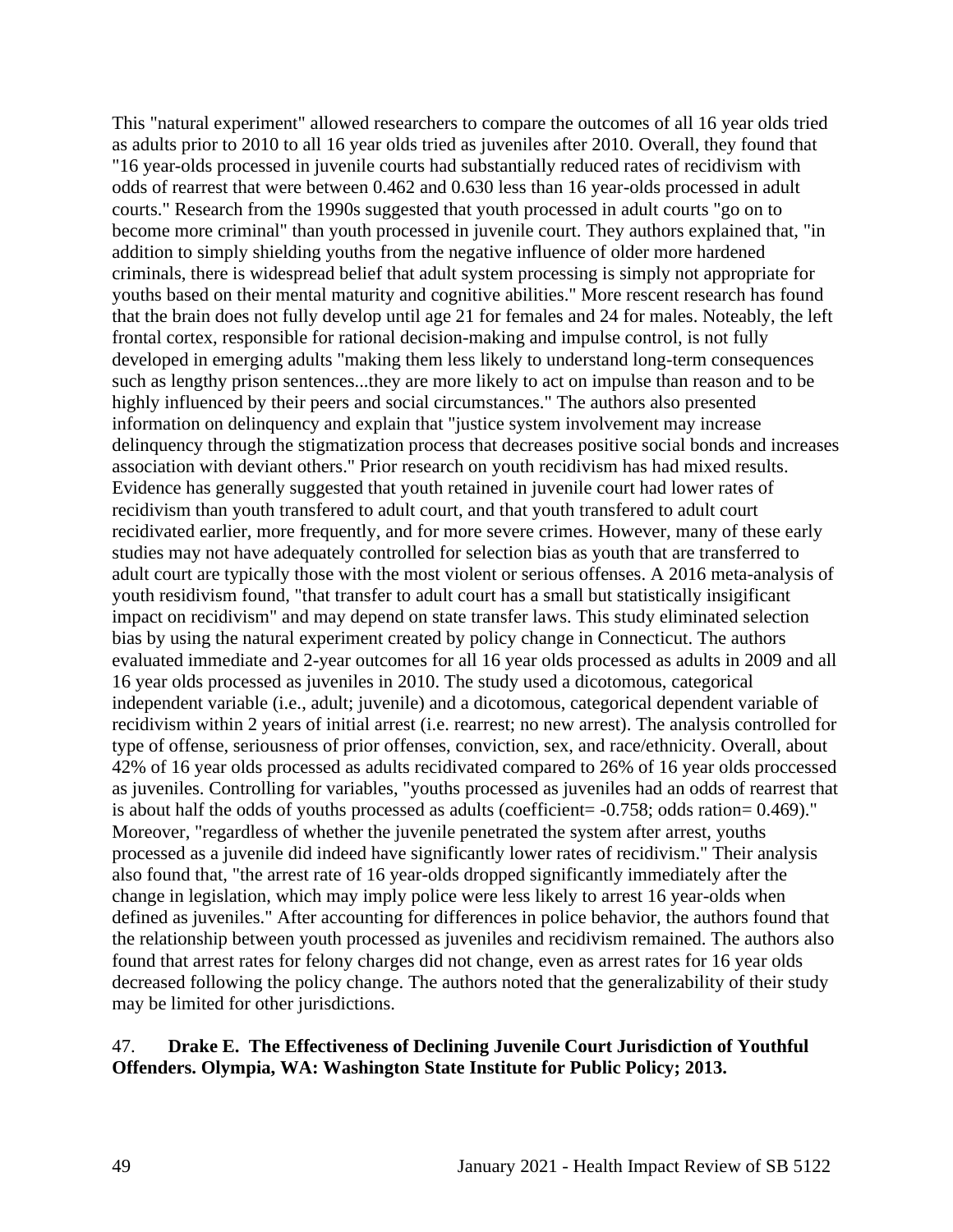In 1994 the Washington State Legislature passed the Youth Violence Reduction Act which established an "automatic decline," automatically transferring certain youth (based on the charge and their prior criminal history) from the juvenile system to the adult court. In 1997 the Legislature directed the Washington State Institute for Public Policy (WSIPP) to evaluate the 11 February 2017 - Health Impact Review of HB 1743 impacts of automatic transfers. WSIPP published this original report in 2003 with inconclusive results due to the short time between implantation of the law and the analysis of the data. Drake compared the recidivism rates of youth who offended prior to the 1994 law (between 1993 and 1994) who would have been automatically declined had the law been in place (control group) to the rates of youth who were automatically declined after 1994. The author used WSIPP's criminal history database and specific eligibility criteria. Follow-up continued through 2009 and included 446 youth in the control group and 770 youth in the automatic decline group. The author found some differences in the control and intervention groups, namely the youth who were automatically declined had lower criminal history scores than the control group indicating that they had lower risk of recidivating. The authors controlled for these factors during analysis. These data indicate that the automatic decline group had higher recidivism rates than the control group for all analyzed measures of recidivism; however none of these measures reached statistical significance. The author indicates that from the available data it is not clear if the higher recidivism rates are a result of youth being processed through the adult court, youth being housed in the adult system, or some other unknown factors. The report notes that the majority of automatically declined youth in the study period were physically housed at the Department of Corrections, but that in 2013 the majority of declined youth were housed in JR facilities. Drake also conducted a metaanalysis of the national literature on the impacts of transferring youth to adult court on recidivism. Three studies (including the WSIPP analysis of Washington data and two studies unique from those referenced in Redding et al.) met the strict inclusion criteria. All three studies found that declining youth to adult court is associated with in increase in recidivism. The weighted average effect size is statistically significant.

#### 48. **K Johnson, L Lanza-Kaduce, J Woolard. Disregarding graduated treatment: Why transfer aggravates recidivism.** *Crime & Delinquency.* **2011;57(5):756-777.**

Johnson et al. analyzed 1995-1996 data from the Client Information System maintained by the Florida Department of Health and Rehabilitative Services (which include information on referrals to the juvenile justice system) and 2002 data from the Florida Department of Juvenile Justice which was used to measure recidivism after age 18. These data included 693 cases and integrated both youth who had been transferred to the adult system and youth who were retained in the juvenile justice system. The authors found that youth transferred to the adult system had nearly 1.6 times higher odds of re-offending than their counterparts who remained in the juvenile justice system even after controlling for the severity of the offense, the number of prior referrals, sex, race, age at the time of offense, and the risk of recidivism (OR 1.557 95% CI 1.384-1.730). Risk of recidivism was calculated using a risk prediction scale that took a number of factors into account such as prior mental health, drug, or alcohol treatment; indication of fleeing from arrest; where offense occurred; and if the youth was represented by a public defender. The authors also found that youth who were "leapfrogged" (skipped over progressive steps in intervention intensiveness to deep-end placements) were significantly more likely to reoffend then their counterparts who were given graduated sentencing (OR 1.458 95% CI 1.226-1.690). Once leapfrogging was controlled for, transfer was not associated with increased recidivism. However,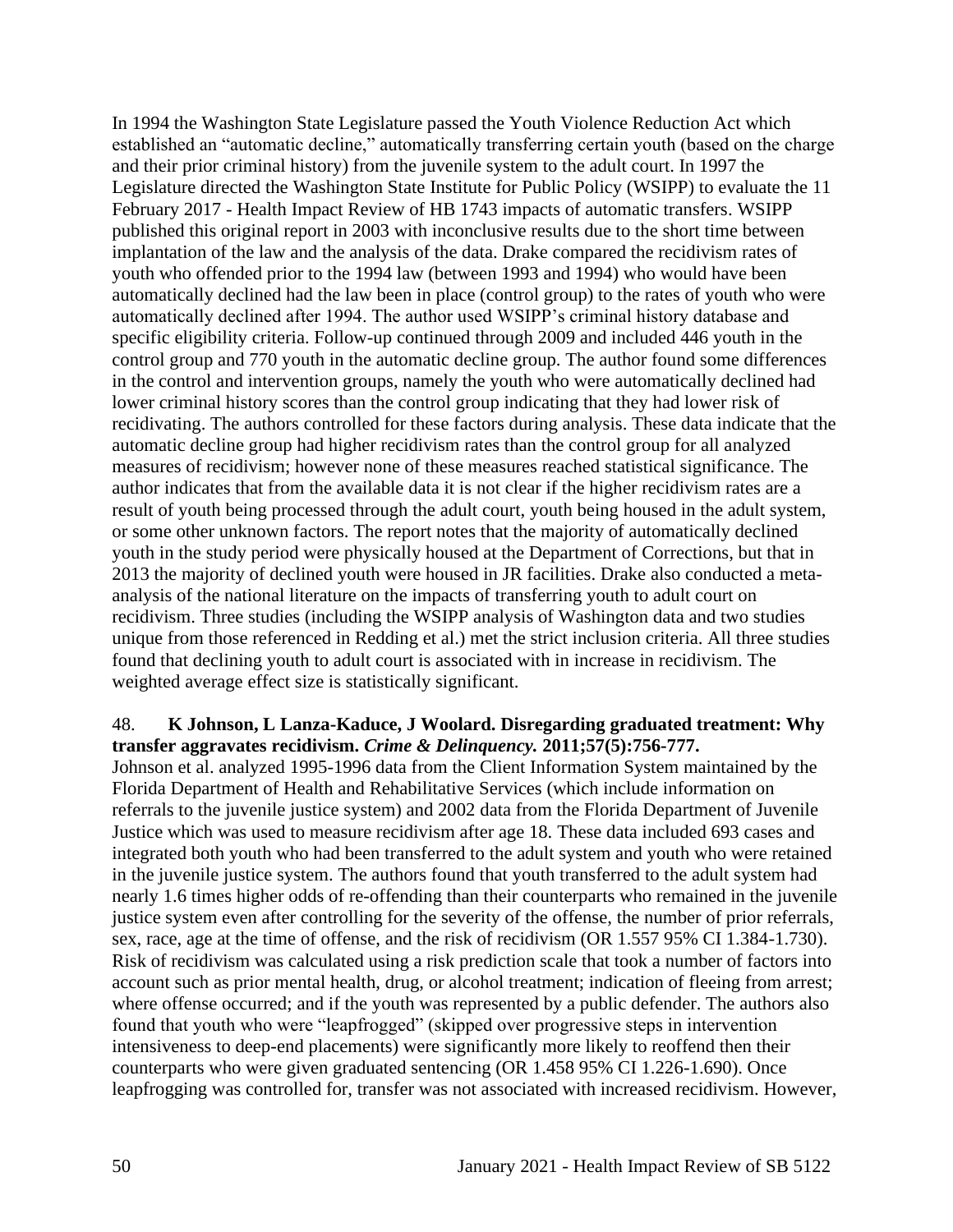the authors found that the majority of youth (60.2%) transferred to the adult system were leapfrogged.

49. **Robles-Ramamurthy B., Watson C. Examining Racial Disparities in Juvenile Justice.** *Journal of American Academy of Psychiatry and the Law.* **2019;47(1):48-52.** Robles-Ramamurthy and Watson provided commentary on research focusing on racial inequities in the juvenile justice system. Disproportionate minority contact and racial disparities are present at every level of processing within the juvenile justice system, including at arrest, referral, diversion, detention, filings, findings, probation, confinement, and transfer to adult court. The authors summarize data from Washington State, as well as provide discussion of theories used to explain racial disparities within the criminal justice selection. The "differential offending" theory suggests that minority youth commit crimes at greater rates than white youth. However, studies have found that "this difference would not explain the full picture of minority overrepresentation throughout the justice system." The "selection" theory suggests differential contact. For example, the National Longitudinal Survey of Youth found that Black youth were more likely to be arrested and arrested multiple times compared to white youth. The authors also cite evidence from a systematic review of 72 studies that found differential treatment of minority youth in 82% of studies and at 9 different decision points in the juvenile justice system. They summarize that, "evidence of a race effect was greater at the earlier stages of the process, including arrest, referral to court, and placement in secure detention." Robles-Ramamurthy and Watson state that, "the intricacies of racial disparities in the juvenile justice system are difficult to study because of the close relationship between crime and many of the social factors affecting communities in which minority youth are likely to be raised." Youth of color are more likely to experience higher poverty rates and lower socioeconomic status, to attend schools with zerotolerance policies and law enforcement presence on campus, and to experience parental incarceration due to disparities in the larger criminal justice system. The authors also summarized long-term impacts of juvenile justice contact on youth, including lower high school graduation rates, higher rates of unemployment, higher rates of eviction and homelessness, and increased rates of recidivism. Overall, the authors concluded that, "addressing social factors that are at the root of disproportionate minority contact will result in significant benefit in reducing racial disparities within the juvenile justice system."

### 50. **Prevention Office of Juvenile Justice and Deliquency. Disproportionate Minority Contact: Literature Review, A product of the Model Programs Guide. 2014.**

The Office of Juvenile Justice and Deliquency Prevention published definitions and a summary of literature related to "Disproportionate Minority Contact" in the juvenile criminal legal system. Amendments to the Juvenile Justice and Deliquency Program Acy of 1974 defined "Disproportionate Minority Contact" as "the rates of contact with the juvenile justice system among juveniles of a specific minority group that are signfiicantly different from rates of contact for white non-Hispanic juveniles." States that recieve federal funding from the Office must present data by the following race/ethnicities: white (non-Hispanic), Black and African American (non-Hispanic), Hispanic or Latinx, Asian (non-Hispanic), Native Hawaiian or other Pacific Islander (non-Hispanic), American Indian/Alaska Native (non-Hispanic), and Other/Multi-racial. They define "'minority' as youth who are American Indian/Alaska Native, Asian, Black or AFrican American, Hispanic or Latino, or Native Hawaiian or other Pacific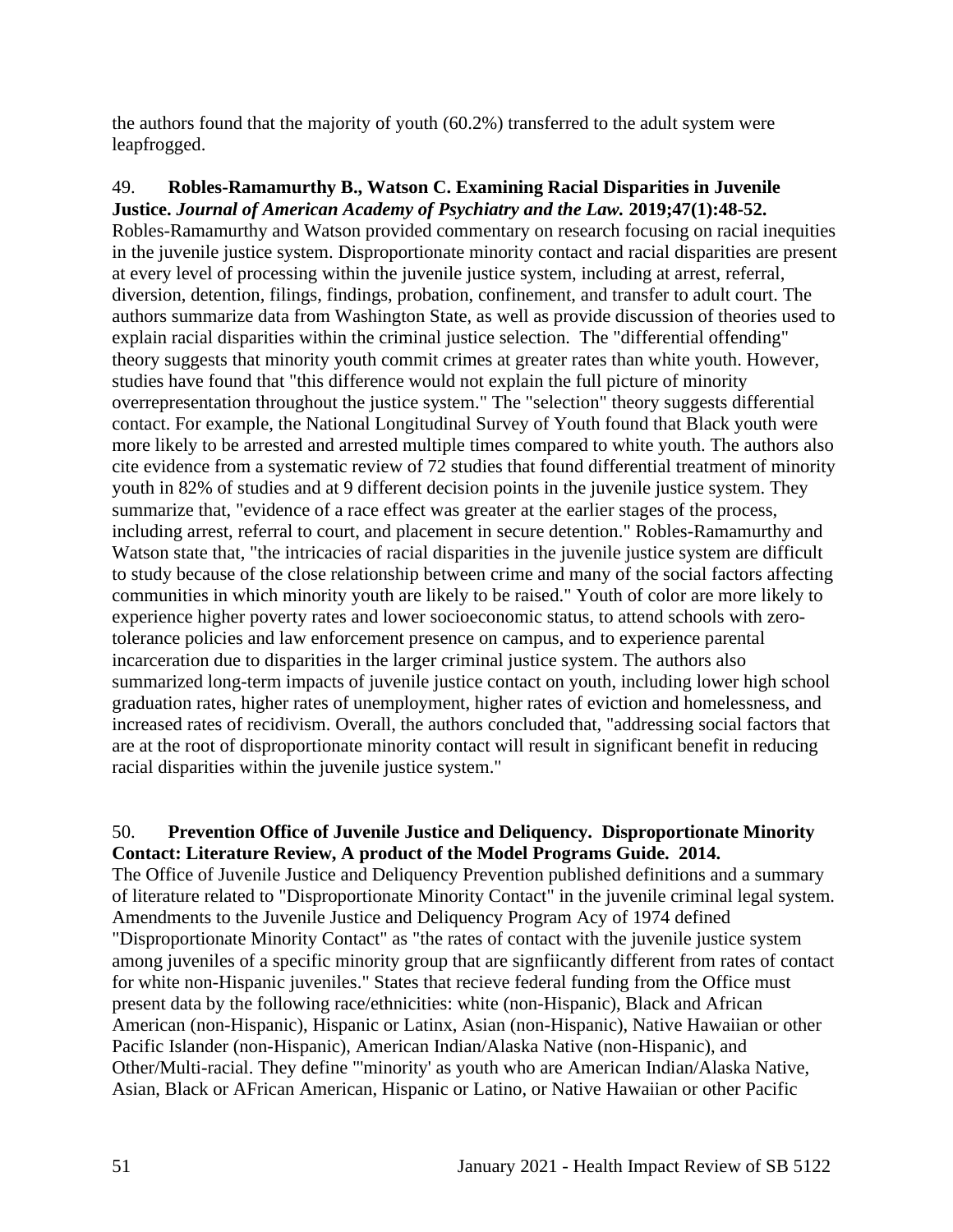Islander." Disproportionality must be reported for nine points of contact, including arrest, referral to court, diversion, secure detention, charges, adjudication, probation supervision, secure confinement, and transfer to adult court. They state that youth of color are more likely to have contact with the juvenile system than white, non-Hispanic youth. There are two main theories for disproportionate contact, including differential offending/involvement (e.g. differences in youth behavior, neighborhood factors) and differential treatment/selection (e.g. structure of criminal legal system decision-making). The report provides an overview of reasons for disproportionate contact and discusses differential opportunities available for prevention and treatment.

### 51. **Juvenile Justice and Racial Disproportionality. Washington State: The Task Force on Race and the Criminal Justice System; 2012.**

This report by Washington's Task Force on Race and the Criminal Justice System highlights data which indicate that youth of color in Washington are over-represented at every stage of the juvenile justice system. For example, youth of color are more likely than their white peers to be arrested, referred to court, prosecuted, adjudicated guilty, incarcerated, and transferred to the adult system. Further, data from statewide court records for 2009 show that with the exception of Asian/Pacific Islander youth, youth of color are less likely to receive a diversion, such as a Special Sex Offender Disposition Alternative (SSODA), relative to White youth.

### 52. **Legislature Washington State. Chapter 13.50.050 RCW: Records relating to commission of juvenile offenses-- Maintenance of, access to, and destruction. 2014.** RCW 13.50.050 outlines the keeping, release, and destruction of records by the Washington State juvenile justice system.

# 53. **Puzzanchera C., Sladky A., Kang W. Easy access to juvenile populations: 1990- 2015. 2016.**

Washington state data indicate that about 20% of the population ages 18-24 in Washington were Native Americans and youth of color in 2015. These data indicate that in 2015 the age 12-20 population was 6.8.% black, 2.9% Native American, and 10.3% Asian. These figures are derived from data collected by the U.S. Census Bureau and modified by the National Centers for Health Statistics.

# 54. **Research Working Group Task Force on Race and the Criminal Justice System. Preliminary Report on Race and Washington's Criminal Justice System.** *Washington Law Review.* **2012;87(1).**

The Research Working Group, Task Force on Race and Criminal Justice System was Research Working Group, Task Force on Race and the Criminal Justice System convened in 2010 to address racial inequities in Washington's criminal legal system. The creation of the group was prompted by remarks of justices on the Washington Supreme Court that there was racial bias in the state's criminal legal system. Members of the Research Working Group include individuals from Washington State's schools of law. The larger Task Force includes representatives from a range of professional, legal, and community associations (e.g., Bar Association, Washington State Commission on Minority and Justice, prosecuting attorneys, advocacy organizations, etc.). In this report, the Research Working Group, Task Force on Race and the Criminal Justice System reports on disproportionality in Washington State's court, prison, and jail populations by race/ethnicity. The report concluded that, "Washington State criminal justice pratices and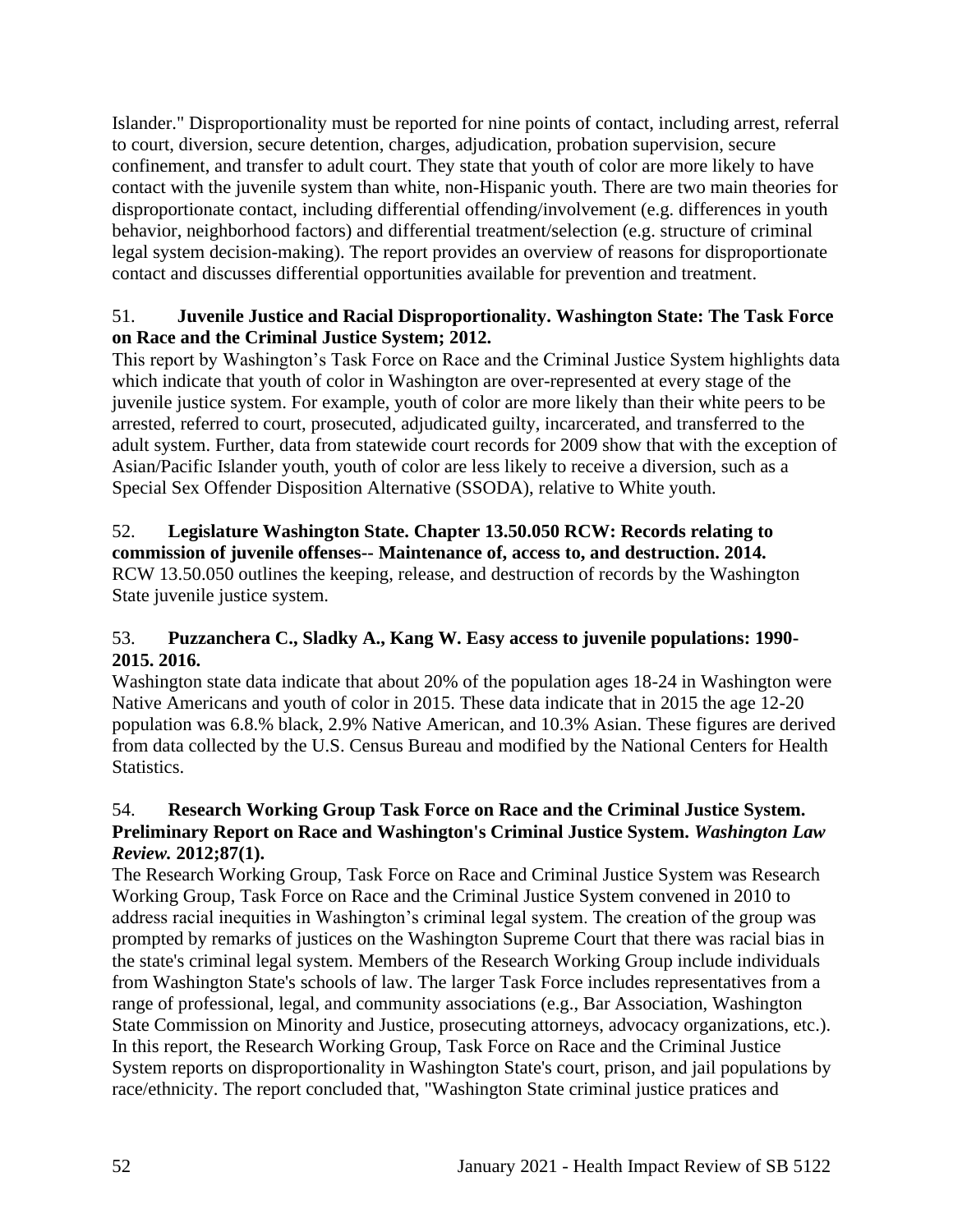institutions find that race and ethnicity influence criminal justice outcomes over and above [crime] commission rates." The Task Force found that the disproportinality in Washington State's criminal justice system, "is explained by facially neutral policies that have racially disparate effects...facially race-neutral policies that have a disparate impact on people of color contribute significantly to disparities in the criminal justice system. We find that racial and ethnic bias distorts decision-mkaing at various stages in the criminal justice system, contributing to disparities." Lastly, "race and racial bias matter in ways that are not fair, that do not advance legitimate public safety objectives, and that undermine public confidence in our legal system."

#### 55. **Project The Sentencing. Policy Brief: Disproportionate Minority Contact in the Juvenile Justice System. 2018.**

This policy brief discusses Disproportionate Minority Contact, which "reflects both racial biases woven into the justice system ("differential selection") and differences in the actual offending patterns among [racial/ethnic] groups ("differential involvement")." Federally, juvenile justice system contact is defined as, "arrest, referral to court, diversion, secure detention, petition (i.e. charges filed), delinquient findings (i.e. guilt), probation, confiement in secure correctional facilities, and/or transfer to criminal/adult jurisdiction." The authors noted that disproportionate minority contact in the juvenile justice system is well-documented and the U.S. Justice Department has stated that juvenile disproportionate minority contact "is evident at nearly all contact points on the juvenile justice system continuum." Black youth are more likely to be arrested, referred to juvenile court, processed, sent to secure confinement, and transferred to adult facilities than white youth. Nationally, African American youth are twice as likely to be arrested than white youth. However, this disproportionality changes depending on the crime. For example, in 2011, Black youth were 269 percent more likely to be arrested for violating curfew laws than white youth. This disproportionality has also grown for some crimes (e.g. property crimes). In addition, "youth of color are overrepresented at many stages of the juvenile justice system as compared with their presence in the general population." For example, African-American youth comprise 14% of the general population, but account for 40% of secure placement. The authors also present data showing that most juvenile arrests are for non-violent, low- level, or non-criminal acts. Violent crimes account for only 5% of juvenile arrests. Property crimes are the most common offenses for juveniles, and account for 25% of arrests. The authors also note the intersectionality with geography. They state that, "given the realities of residential patterns by race, [differences in arrest rates by race for the same behaviors] may be reflected in higher arrest rates of minority youth than white youth for some offenses. As a result, juveniles behaving in the same way- for example, hanging out late at night- will be treated differently based on where they live, not on how they behave." This brief also outlines how policy choices can worse disparities, including police presence in schools and the "criminalization of misbehavior," valid court orders that lead to detention, and policies impacting popluation density and segregated housing.

# 56. **Turney Kristin. Stress Proliferation across Generations? Examining the Relationship between Parental Incarceration and Childhood Health.** *Journal of Health and Social Behavior.* **2014;55(3):302-319.**

Turney conducted a multivariate analysis that incorporates children into the stress process paradigm to examine the relationship between parental incarceration and children's health. The author used data collected through the 2011-2012 National Survey of Children's Health (NSCH),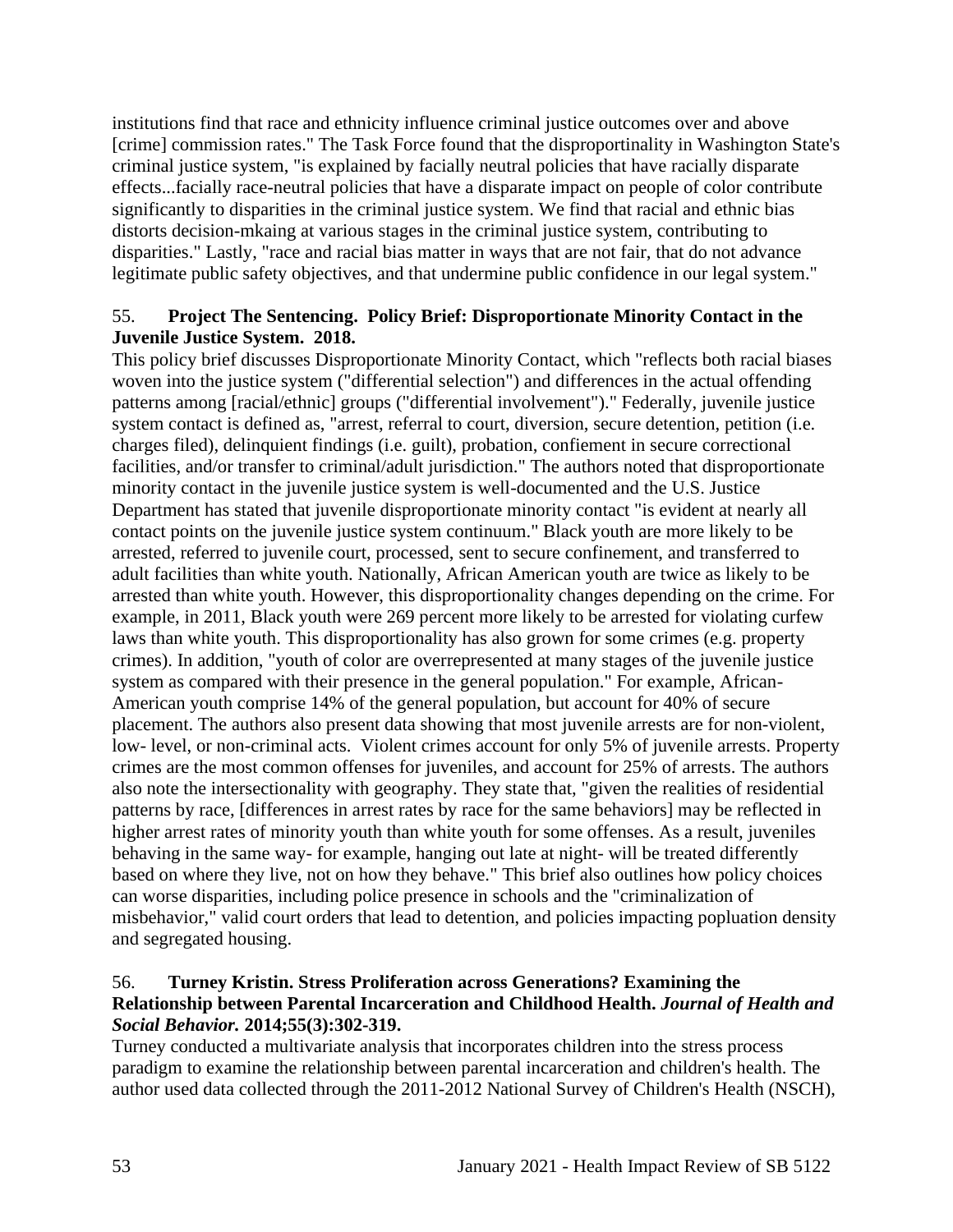a cross-sectional probability sample of non-institutionalized children ages 0-17 years in the U.S. Adjusted for demographic, socioeconomic, and familial characteristics, the analyses show parental incarceration is independently associated with 5 of 19 health conditions considered: learning disabilities, Attention Deficit Disorder/Attention Deficit Hyperactivity Disorder, behavioral or conduct problems, developmental delays, and speech or language problems. Results suggest parental incarceration is more detrimental to behavioral or conduct problems and developmental delays than parental divorce or separations. Findings add to the literature that children's health disadvantages may be an unintended consequence of mass incarceration. In addition, household member mental health problems are associated with 15 of 19 indicators of children's health. The use of a cross-sectional dataset made it impossible to determine whether the association is due to shared genetics, shared environments, or some combination of the two. Further research is needed to determine how mental health, incarceration, and children's mental health are associated.

#### 57. **Henning K. The Reasonable Black Child: Race, Adolescence, and the Fourth Amendment.** *American University Law Review.* **2018;67(5):1513-1576.**

In this law review, Henning presented arguments that the juvenile court system should modify the standard of "reasonable juvenile" that determines when law enforcement are justified to arrest youth under Fourth Amendment jurisprudence (search and seizure doctrine). The author argues that racial inequities in the criminal legal system, implicit racial bias, adolescent brain development, and current relationships between youth and law enforcement requires changes in the "reasonable juvenile" standard. They argue that there is a unique interplay between race and adolescence and that "race and age affect every critical decision in the Fourth Amendment inquiry." The article examines, "To what extent does the child's race affect the objective assessment of whether a police-youth encounter ventures from a 'contact' to a seizure? To what extent does the child's race affect the voluntariness of consent? To what extent shuld the child's race affect the officer's interpretation of a child's behavior in the reasonable articulate suspicion or probable cause analysis?" The article summarizes research and court case law for each of these sections.

### 58. **Legislative Washington State. Chapter 10.77 RCW: Criminally insane- Procedures. 2015.**

This RCW addresses competency to stand trial.

### 59. **Sugie Naomi F., Turney Kristin. Beyond Incarceration: Criminal Justice Contact and Mental Health.** *American Sociological Review.* **2017;82(4):719-743.**

The authors examined associations between criminal justice contact and mental health using data from the National Longitudinal Survey of Youth (NLSY97). The nationally representative survey of a contemporary cohort includes information about criminal justice contact (including arrest, conviction, and incarceration) and mental health over time. Analysis showed arrest and incarceration—but not conviction—are independently associated with poor mental health. Arrests accounted for nearly half of the association between incarceration and mental health. Authors propose uncertainty and anticipatory stress are primary mechanisms that worsen mental health and deserve further study. Researchers document that criminal justice contact is socially patterned and is more common among non-Hispanic Blacks than non-Hispanic whites and Hispanics. However, the associations between criminal justice contact and mental health are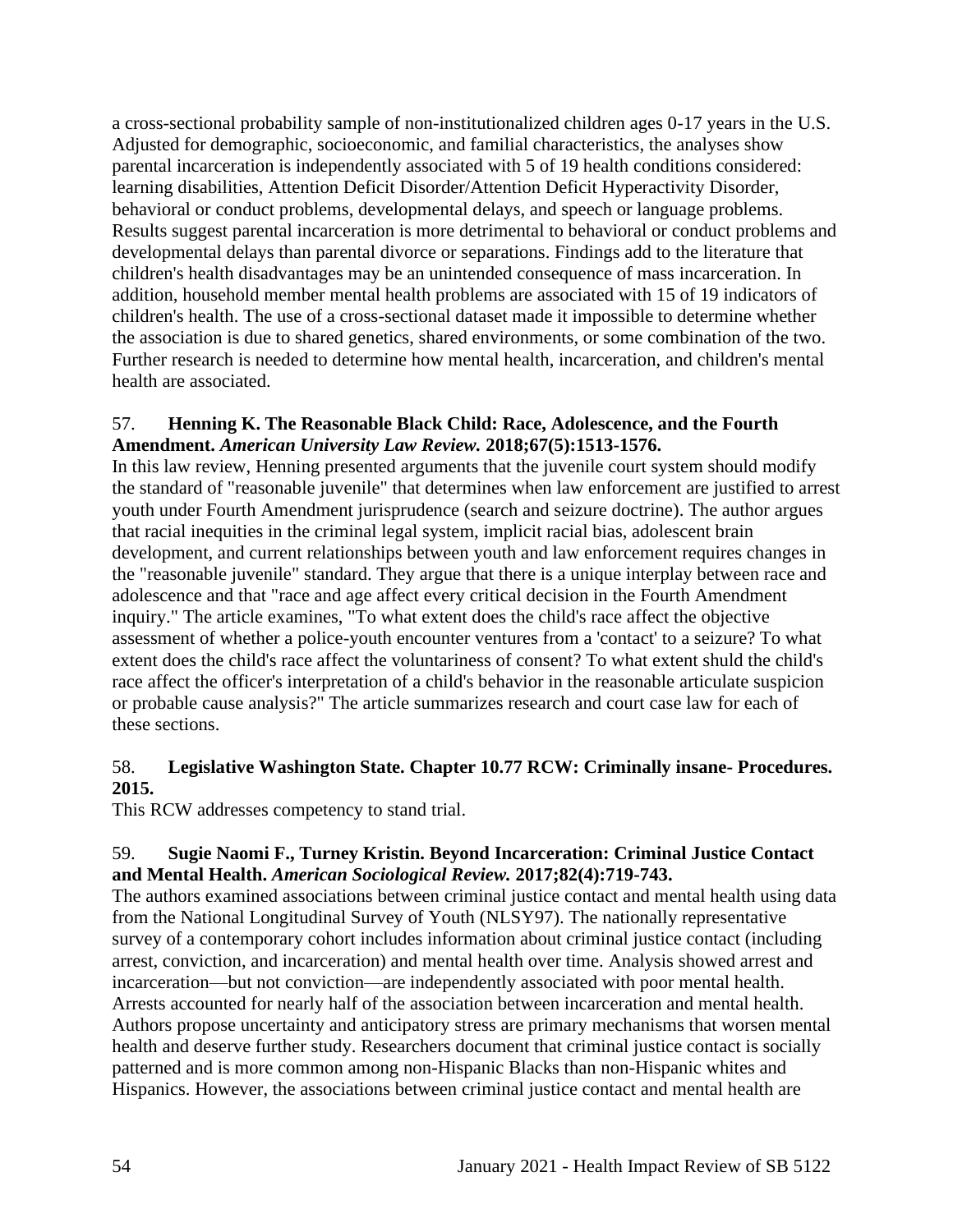similar across racial/ethnic groups. Researchers found respondents' previous exposure to disadvantaged ecological contexts (i.e. counties with high proportions of residents with incomes below the poverty, unemployed civilians, female-headed households, and households receiving public assistance income) had negative consequences for mental health. The authors asserts the importance of mental health for other life course outcomes (e.g. physical health, socioeconomic status, children's wellbeing) and conclude that the consequences of criminal justice contact may extend beyond mental health and have broad intra- and inter-generational consequences.

# 60. **Natapoff Alexandra. Misdemeanor Decriminalization.** *Vanderbilt Law Review.*  **2015;68(4):63.**

This law review found that full decriminalization, defined as reclassification of misdemeanors as civil infractions, of non-violent offences may reduce arrests, days of incarceration, and fines associated with offenses like driving while license suspended in the third degree (DWLS 3). However, Natapoff noted outcomes may vary dependent on how local jurisdictions apply the provisions. Defendants with the resources to pay fines can terminate contact with criminal justice system quickly and without the lasting effects of a criminal record. However, because Washington State incarcerates defendants for failure to pay fines, a fine-only model may translate into jail time for indigent individuals through the use of contempt proceedings (pay or appear). Incarceration due to failure to appear may exacerbate disparities in incarceration rates by disproportionately affecting people with low-incomes and people of color who may be less likely to find the time and transportation required to appear than offenders with more time and resources. Failure to pay may also negatively impact an individual's credit rating and their ability to rent an apartment, buy a car, or secure employment. An individual's records (arrest and criminal) and/or inability to reinstate their driver's license may also negatively affect employment (current and future prospects). Jurisdictional use of citations to measure performance or fines to fund the criminal justice systems and general budgets could exacerbate disparities by further racializing enforcement and serving as a regressive tax.

# 61. **Yi Youngmin, Turney Kristin, Wildeman Christopher. Mental Health Among Jail and Prison Inmates.** *American Journal of Men's Health.* **2017;11(4):900-910.**

Yi et al. analyzed a sample  $(n = 3,139)$  from the Fragile Families and Child Wellbeing Study (FFCWS), a longitudinal survey commonly used to study the individual and spillover consequences of incarceration, to assess how the relationship between current incarceration and self-reported mental health varies across jail incarceration and prison incarceration. Researchers found fathers incarcerated in jails "...have higher odds of depression (OR=5.06), life dissatisfaction ( $OR = 3.59$ ), and recent illicit drug use ( $OR = 4.03$ )" compared to those not incarcerated. While fathers incarcerated in prisons "...have higher odds of life dissatisfaction (OR=3.88) and lower odds of heavy drinking (OR=0.32) compared with those not incarcerated." Results confirm the negative associations between incarceration and mental health and provide new insight into between-facility differences in mental health of currently incarcerated fathers. Authors conclude that further research is needed to better understand the effects of incarceration in jails and the implications for the well-being of current and former inmates' children and families.

### 62. **Legislature Washington State. RCW 72.23.210: Persons under eighteen--Special wards and attendants.**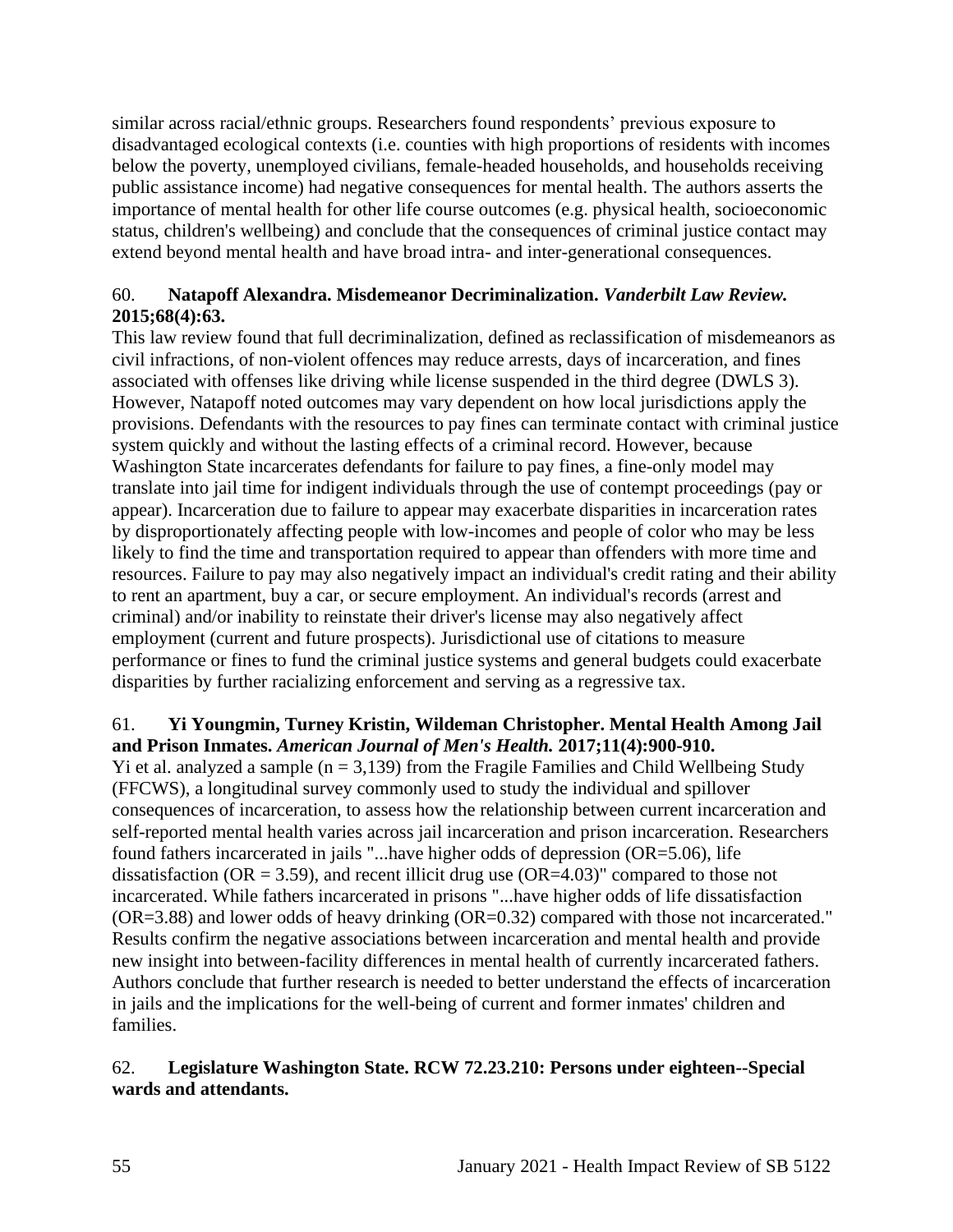This RCW outlines mental health treatment options for individuals under 18 years of age.

### 63. **Felson RB, Cundiff P, Painter-Davis N. Age and sexual assult in correctional facilites: A blocked opportunity approach.** *Criminology.* **2012;50(4):887-911.**

Felson et al. cite five studies which indicate that younger inmates in adult facilities are at greater risk than older inmates in these facilities of being sexually assaulted by staff and other inmates. The authors evaluated how age impacted the risk of being a victim of sexual and physical assaults in prisons and jails using 2000 to 2007 National Incident Based Reporting System (NIBRS) data. NIBRS data is compiled by multiple law enforcement agencies across the nation and only captures crimes reported by prison authorities. The authors only included male-on-male offenses in their analysis. The analysis included 12,188 incidents of assault, 674 of which were sexual assaults. The authors found that teenagers had the greatest risk of being assaulted with 18- 19 year olds being 7.7 times more likely to be victimized than 30-34 year olds. The age category with the second highest risk of being a victim of sexual assualt is ages 20-24. When considering sexual assault only, the data also show that offenders of all ages target young victims (under age 25). Assaults involving victims younger than 25 (particularly teenage victims) are the most likely to be sexual assaults. The odds that an assault is sexual is 390% higher for teenage assault victims than victims over 40. Assaults committed by older perpetrators are also more likely to be sexual than those committed by younger perpetrators.

# 64. **Ng IY, Shen X, Sim H, et al. Incarcerating juveniles in adult prisons as a factor in depression.** *Criminal Behavior and Mental Health.* **2011;21(1):21-34.**

Ng et al. compared rates of depression among four groups in Michigan: youth incarcerated for serious offenses in adult facilities (n=47), those incarcerated for serious offenses in juvenile facilities (n=45), youth incarcerated for less serious offences (n=69), and non-incarcerated and non-offending youth (n=676). They controlled for nature of the offence, public assistance history, caregiver incarceration, sex, age, and race/ethnicity. The authors analyzed interview data from a previous study and longitudinal data from the Panel Study of Income Dynamics. Ng et al. found that youth who had been placed in adult facilities were significantly more likely to be depressed than youth incarcerated in juvenile facilities or youth in the community after controlling for confounding factors. For example youth in adult facilities had 64 times higher odds of being depressed than youth in the community, 22 times higher odds than minor offenders, and 37 times higher odds than serious offenders placed in juvenile facilities.

# 65. **Serafin M. Health of Washington State Report: Self-reported Health Status. Data Update 2016. Washington State Department of Health; 2016.**

Serafin presents data from Washington state on self-reported health status. The data show that after accounting for age, education, race and ethnicity, household income was a strong predictor of self-reported health status. Health status varied by race and ethnicity, with close to 35% of Hispanics, 30% of American Indian/Alaska Natives, and 20% of Native Hawaiian/Other Pacific Islander reporting fair or poor health. Washington Behavioral Risk Factor Surveillance System (BRFSS) data from 2012-2014 also show that education was a strong predictor of self-reported fair or poor health after adjusting for age.

# 66. **Legislature Washington State. RCW 13.40.0357: Juvenile offender sentencing standards. 2020.**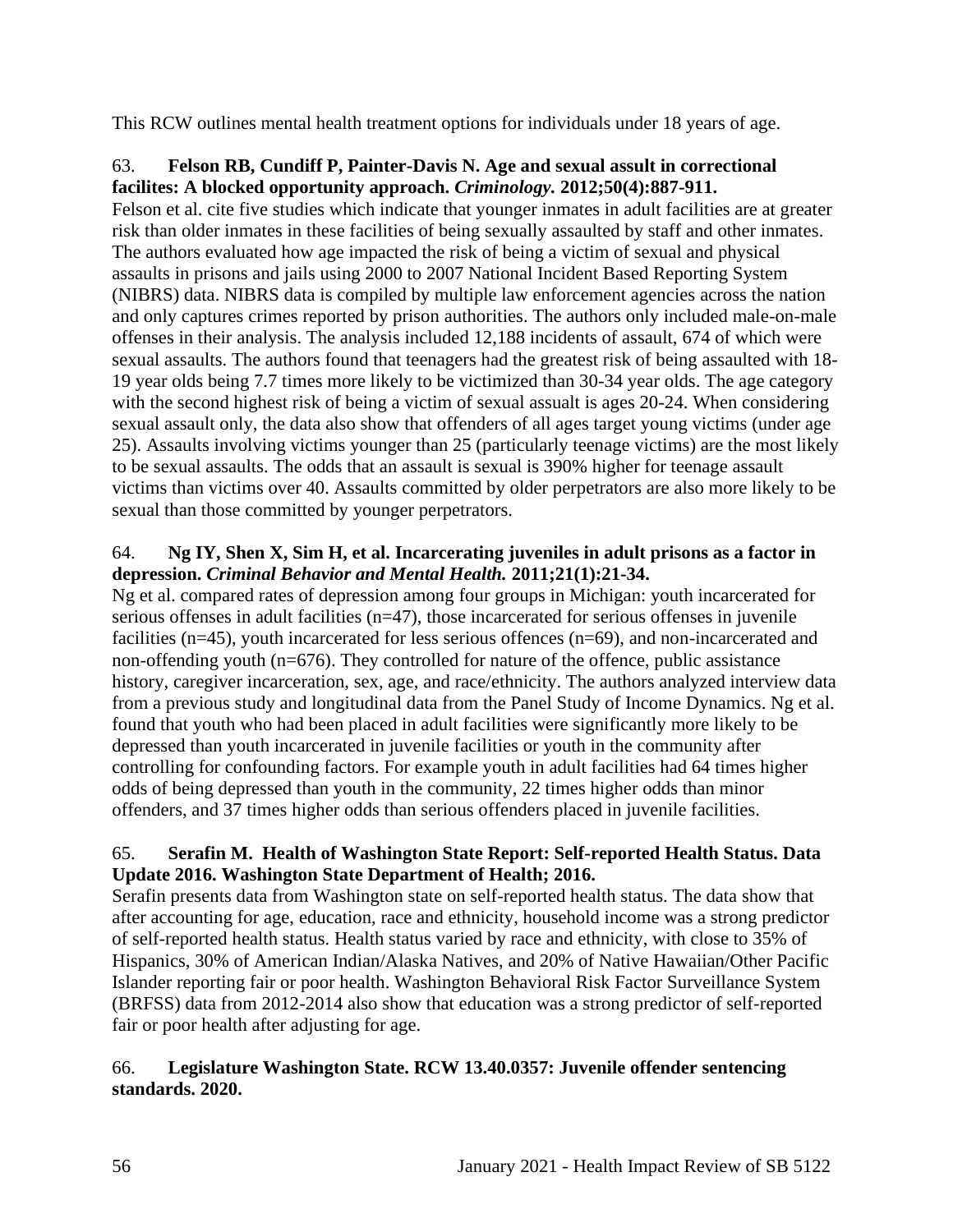RCW 13.40.0357 provides standard sentencing ranges for juveniles charged of a crime.

#### 67. **Rights USCoC. Collateral Consequences: The Crossroads of Punishment, Redemption, and the Effects on Communities. Washington, DC: United States Commission on Civil Rights; June 2019 2019.**

This briefing report from the U.S. Commission on Civil Rights (The Commission) "provides an overview of the relevant data and arguments for and against the imposition of collateral consequences on people with criminal records." It defines the collateral consequences as "sanctions, restrictions, or disqualifications that attach to a person because of the person's criminal history." Of particular relevance to this Health Impact Review, it discusses barriers to securing employment, obtaining housing, and receiving public assistance faced by formerly incarcerated persons. It also discusses disproportionality and how collateral consequences inequitably impact those with intersectional identities that are marginalized and oppressed. The Commission also provides recommendations based on its findings to address collateral consequences that "do not serve public safety, bear no rational relationship to the offense committed, and impede people convicted of crimes from safely reentering and becoming contributing members of society."

# 68. **Collateral Costs: Incarceration's Effect on Economic Mobility. Washington, DC: The Pew Charitable Trusts; 2010.**

This report by the Pew Charitable Trusts is an analysis of the impacts of incarceration on economic mobility. The authors utilized a diverse array of data sources to compile this analysis including data from the Bureau of Justice Statistics, National Longitudinal Survey of Youth, and March Current Population Survey. Data show that in the United States, the criminal justice system has a particularly high overrepresentation of men, young people, people with low education levels, and racial/ethnic minorities. Further, incarceration has a negative impact on a former inmate's economic prospects and these individuals experience less upward economic mobility in their lifetime than those who are never incarcerated. Data show that being incarcerated reduces the total earnings of males by 2%, 6% and 9% for white, Hispanic, and black males respectively. Recommendations from the authors include strategies such as connecting former inmates with the labor market to increase job training and employment, and capping the percent of a previous offender's income that can be subject to deduction for unpaid financial obligations.

# 69. **Strully Kate W. Job Loss and Health in the U.S. Labor Market.** *Demography.*  **2009;46(2):221-246.**

Strully used data from the U.S. Panel Study of Income Dynamics (PSID) to "estimate the effects of job loss on health, reducing the risk of selection bias by first isolating job losses that resulted from establishment closures, and then focusing on specific health conditions that should be the most sensitive to a recent stressor like job loss." Data analyzed in the study were from the 1999, 2001, and 2003 waves of the PSID, a nationally representative longitudinal survey of American families. The dataset is "well-suited to this analysis because it provides detailed employment information and regularly collects data on health." The author also considered potential differences across occupations (i.e., blue-collar jobs vs. white-collar jobs). "Isolating respondents who held blue-collar (i.e., operative or labor) or white-collar (i.e., professional or managerial) jobs in January of the year prior yields 3,359 white-collar respondents (5,954 person-years) and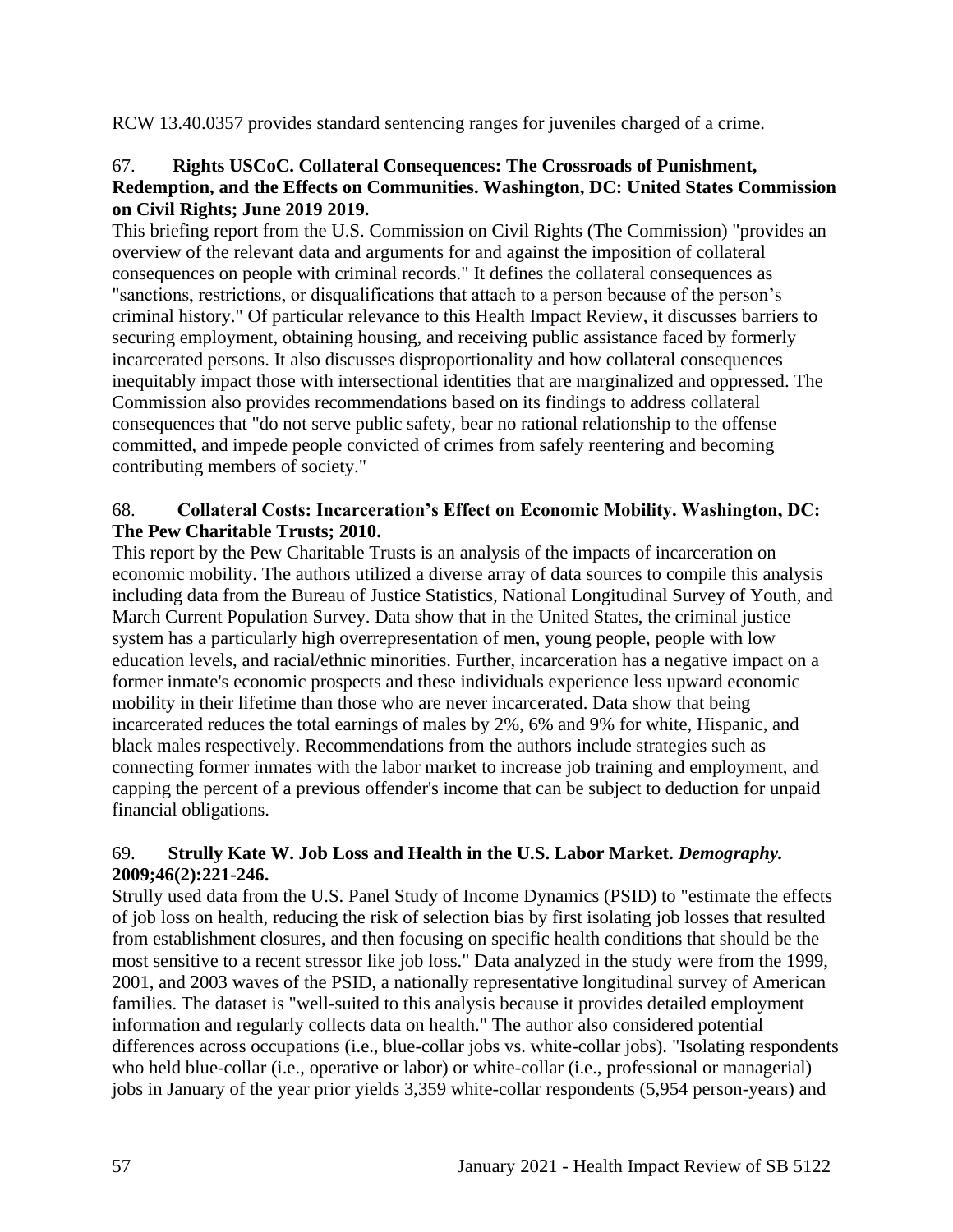1,851 blue-collar respondents (2,870 person-years)." The author used 4 mutually exclusive categories for job losses/separations (i.e., no-fault job loss; fired/laid off; voluntary job separation; and miscellaneous job separation). Health measures included 3 variables: fair/poor health, likely health conditions (i.e., stroke, hypertension, heart disease, heart attack, arthritis, diabetes, and emotional/psychiatric problems should all be sensitive to recent job losses), and unlikely health conditions (i.e., lung disease, cancer, and loss of memory or mental ability should not be sensitive to a recent event like job loss). The author controlled for: age, gender, race, education, family income, health insurance, and occupational category. Changes in marital/relationship status and moving to a new residence were more challenging to control for within the analysis. Modeling results showed, "Losing a job because of an establishment closure increased the odds of fair or poor health by 54%, and among respondents with no preexisting health conditions, it increased the odds of a new likely health condition by 83%." The author noted, results suggest "there are true health costs to job loss, beyond sicker people being more likely to lose their jobs." For respondents who "lost jobs because of establishment closures but were reemployed by the survey do not appear to have assessed their health in worse terms than their stably employed counterparts; however, they do appear to have faced an increased risk of new likely health conditions." Additionally, the analysis provides "no evidence that job loss effects differ for white- and blue-collar workers."

#### 70. **Aidala Angela A. , Wilson Michael G. , Shubert Virginia , et al. Housing Status, Medical Care, and Health Outcomes Among People Living With HIV/AIDS: A Systematic Review.** *The American Journal of Public Health* **106(1).**

Aidala et al. conducted a systematic review to examine available evidence on "the association between housing status (broadly defined), medical care, and health outcomes among people with HIV and analyzed results to inform future research, program development, and policy implementation." Authors searched 8 electronic health and social science databases from January 1996 through March 2014 using search terms related to housing, dwelling, and living arrangements and HIV and AIDS. Searches yielded 5,528 references, and authors included 152 quantitative studies (2 randomized controlled trial housing interventions, 64 cohort or casecontrol studies, and 86 cross-sectional studies; representing 139,757 HIV-positive participants). The majority of studies occurred in the United States ( $n = 112$ ) or Canada ( $n = 27$ ). Study populations included a mix of general samples of people living with HIV as well as studies with substance using, recently incarcerated, or other socially marginalized HIV-positive people. Studies examined "access and utilization of HIV medical care  $[n = 35$  studies], adherence to antiretroviral medications  $[n = 30]$ , HIV clinical outcomes  $[n = 27]$ , other health outcomes  $[n = 10]$ 27], emergency department and inpatient utilization  $[n = 13]$ , and sex and drug risk behaviors  $[n]$ = 22]." Authors rated studies as "poor" for undefined or ill-defined housing status or for lack of adjustment for confounders. Studies that were not rated as "good" or "fair" on all criteria were excluded. "Overall, findings from included studies [n=111] show that worse housing (i.e., stability, structure, or quality of housing) is associated with poorer access to and engagement in health care and treatments, lower adherence to ARV therapy, worse health outcomes, and higher rates of HIV risk behaviors." Of the 35 studies that examined housing status and HIV healthcare access or utilization, 29 studies (82.9%) reported statistically significant associations between unstable housing and not receiving appropriate HIV care. Of the 30 studies that examined housing status and antiretroviral (ARV) adherence, 24 studies (80%) reported statistically lower ARV adherence among those who were homeless or unstably housed. Of the 27 studies that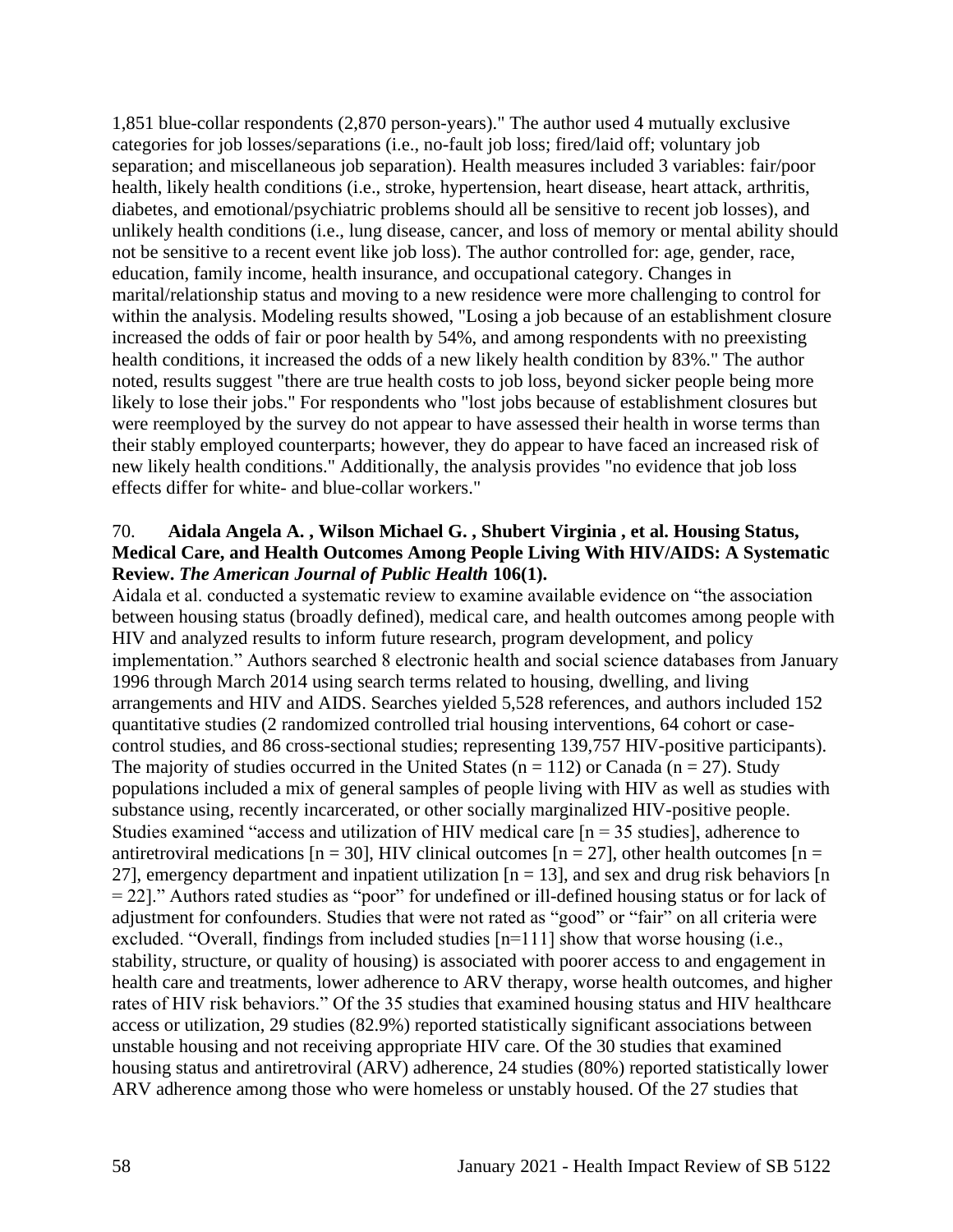examined housing status and HIV clinical health outcomes, 20 studies (74.1%) reported worse housing status was statistically significantly associated with worse health outcomes for people with HIV. Of the 27 studies that examined housing status and other health outcomes, 25 studies (92.6%) reported that homelessness or unstable or inadequate housing was associated with "statistically significantly poorer outcomes on 1 or more indicators of physical or mental health functioning and quality of life, mental health symptoms or diagnoses, or diagnosed with physical health comorbidities" (e.g., hepatitis C and tuberculosis). Of the 13 studies that examined housing status and ED visits or inpatient stay, 12 studies (92.3%) reported that people with HIV in unstable living arrangements or who were homeless had statistically significantly higher utilizations of hospital based ED or inpatient care than did those with HIV who were stably housed. Of the 22 studies that examined housing status and HIV risk behavior, 18 studies (81.8%) reported statistically significant associations between housing need (homelessness or unstable or inadequate housing) and risk behaviors for forward transmission of infection. Authors noted, "Poor health, loss of income, stigma, and policy restrictions on housing assistance for people with drug use or incarceration histories, as well as preexisting social disadvantage, make it difficult if not impossible for many people with HIV to secure or maintain adequate housing." Authors conclude, "Evidence supports considering housing status as a contextual factor that influences consistent, appropriate HIV medical care, adherent antiretroviral medications use, and sustained viral suppression."

#### 71. **RE Redding. The effects of adjudicating and sentencing juveniles as adults: Research and policy implications.** *Youth Violence and Juvenile Justice.* **2003;1(2):128-155.**

Redding conducted a review of the literature on the impacts of sentencing youth as adults including the impact on recidivism rates. The author cites seven studies conducted across varying jurisdictions between 1996 and 2001 and concludes that the evidence indicates that juveniles tried in criminal courts have higher recidivism rates after release than juveniles tried in juvenile courts. Two of these studies found that this trend was not true for all offenses (e.g. burglary). Several of these publications also found that even among those that did reoffend, youth who had been transferred to the adult system reoffended more quickly after release than their counterparts. Many of these studies controlled for potential confounding factors such as prior offenses, current offense severity, prior offense severity, race, gender, age at first and current offense, use of a fire arm, age of onset of offending, and detention status. The author notes some of the potential limitations of these studies including that they did not control for every potential confounding factor such as family background, drug use history, mental health status, and personality characteristics. Several of these studies found that being tried in the adult system versus the juvenile justice system was associated with a range of 11 to 18% higher recidivism rates. Other studies reported that recidivism rates ranged from 1.5-4.9 times higher for youth transferred to the adult system than those retained in the juvenile justice system. Redding summarizes the evidence in a discussion of why recidivism rates may be higher for these youth and indicates that this trend me be a result of less effective rehabilitation efforts for youth incarcerated in adult prisons; "stigmatization; humiliation; loss of self-respect; attenuation of guilt or shame; hardening of the delinquent self-concept; weakening of ties to families, prosocial peers, and community; and diminishment of job and educational prospects;" and youth to attributing greater injustice to the court system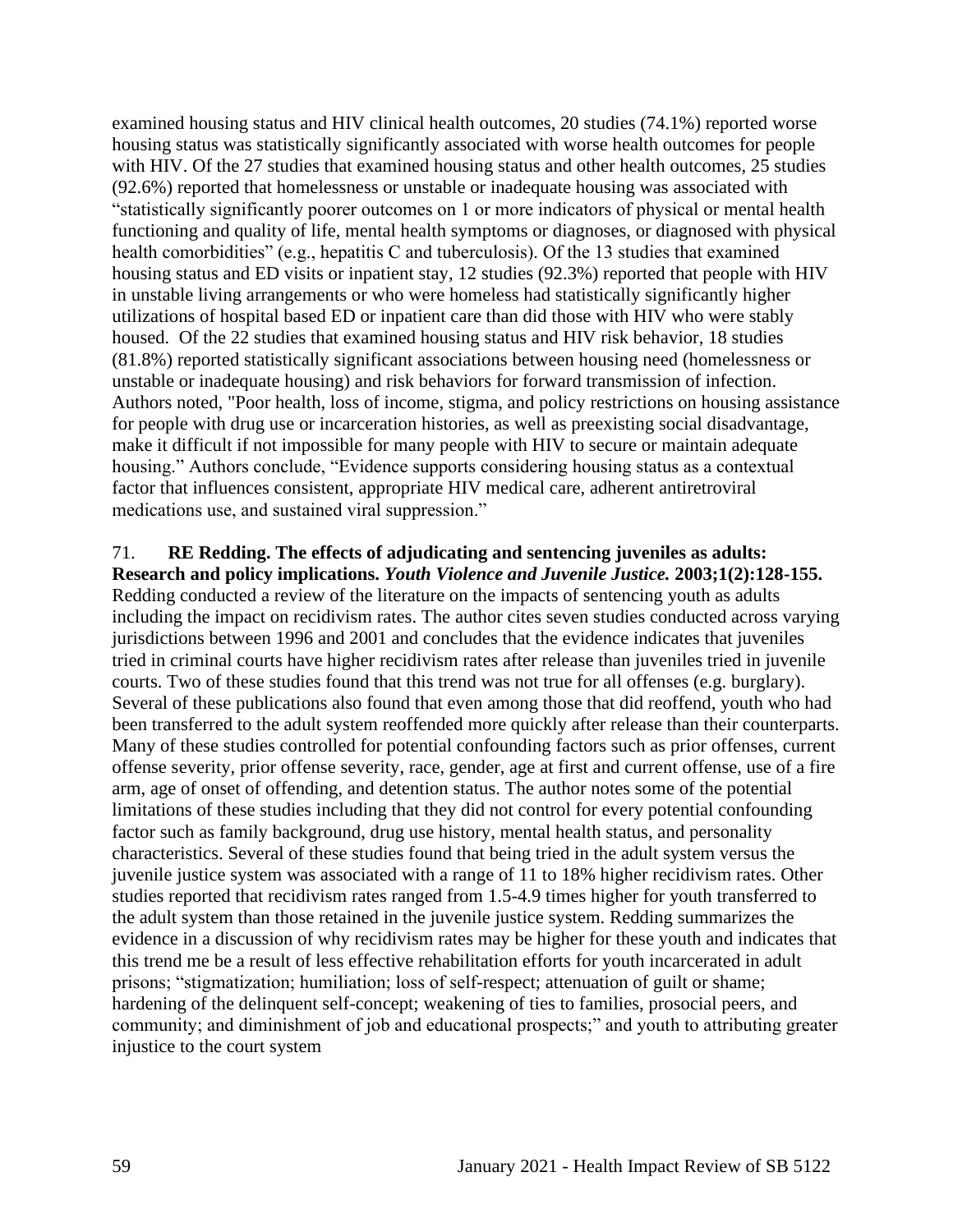#### 72. **Cutuli J. J., Goerge Robert M., Coulton Claudia, et al. From foster care to juvenile justice: Exploring characteristics of youth in three cities.** *Children and Youth Services Review.* **2016;67:84-94.**

Cutuli et. al. conducted a prospective, longitudinal cohort study to estimate the rate of criminal legal system involvement for youth involved in foster care. They estimated that 7% to 24% of youth involved in the foster care system are dually-involved in the juvenile criminal legal system.

# 73. **Prevention Office of Juvenile Justice and Delinquency. LGBTQ Youths in the Juvenile Justice System: Literature Review, A product of the Model Programs Guide. 2014.**

The Office of Juvenile Justice and Delinquency Prevention summarized literature pertaining to youth who identify as LGBTQ and the juvenile criminal legal system. They found that youth who identify as LGBTQ are twice as likely to be arrested and detained for status offenses compared to youth who identify as heterosexual. The report noted that, "available research has estimated that LGBT youths represent 5 percent to 7 percent of the nation's overall youth population, but they compose 13 percent to 15 percent of those currently in the juvenile [criminal legal] system."

# 74. **Justice Coalition for Juvenile. Youth Homelessness and Juvenile Justice: Opportunities for Collaboration and Impact. Issue Brief. 2016.**

This report cites research finding that 44% of youth experiencing homelessness had "stayed in a jail, prison, or juvenile detention center, nearly 78% have had at least one interaction with police, and nearly 62% hadd been arrested at some point in their lives." These interactions may be due to the criminalization of homelessness. In addition, youth who have been involved with the juvenile system are at greater risk of homelessness as "families [may be] unwilling to let young peopke return due to family dischord or because of restrictions imposed by landlords or public housing authorities."

#### 75. **Centers for Disease Control and Prevention. Behavioral Risk Factor Surveillance System Prevalence And Trends Data: Washington-2014. 2014; Available at: [http://apps.nccd.cdc.gov/brfss/page.asp?cat=XX&yr=2014&state=WA#XX.](http://apps.nccd.cdc.gov/brfss/page.asp?cat=XX&yr=2014&state=WA#XX) Accessed**

# **August 16, 2016.**

Behavioral Risk Factor Surveillance System data from 2011 indicate that young adults of color experience worse health outcomes than their white counterparts on a number of health indicators. While there were too few respondents in this age category to report rates at the state level, nationally these data indicate that black respondents between the ages of 18 and 24 were significantly more likely than white respondents to report that frequent poor physical or mental health prevented them from doing their usual activities. These rates were also higher for Native Hawaiian and other Pacific Islander, American Indian/Alaska Native (AI/AN), and Hispanic participants as well as those that reported multiple races or "other race," however these differences did not reach statistical significance using one year of data.

# 76. **QxQ Analysis. 2016. [http://www.askhys.net/Analyzer.](http://www.askhys.net/Analyzer) Accessed January 18, 2018.**

Washington State Healthy Youth Survey data from 2016 indicate that youth of color experience worse health outcomes than their peers. Data suggest that in Washington State, American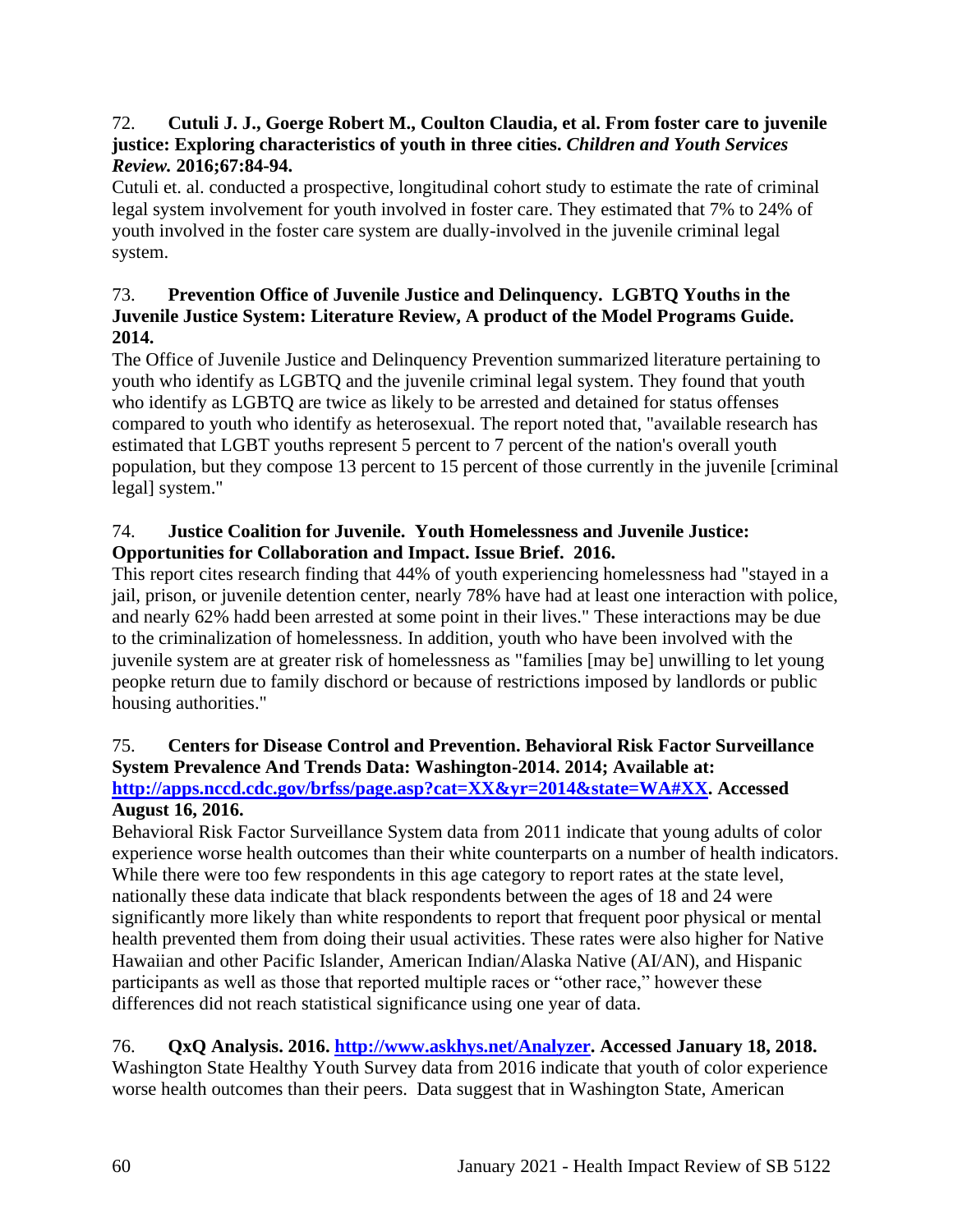Indian/Alaska Native and Black youth have disparately high rates of cigarette use across all grades. For example, among 12th graders, AI/AN youth (18.3% [95% CI 12-24.6%]) and Black youth (15% [95% CI 8.9-21.1%]) reported higher smoking rates than their peers with 11.9% (95% CI 10-13.8%) of White youth smoking. Data also show that 8th, 10th, and 12th graders who identified as AI/AN or Hispanic were also significantly more likely than their White peers to report symptoms of depression.

### 77. **Prather Cynthia, Fuller Taleria R., William L. Jeffries IV, et al. Racism, African American Women, and Their Sexual and Reproductive Health: A Review of Historical and Contemporary Evidence and Implications for Health Equity.** *Health Equity.* **2018;2.1:249- 259.**

Prather et al. examined how historical racism negatively influences present-day health outcomes of African American women. racism is a fundamental determinant of health status, contributing to "social inequalities (e.g., poverty) that shape health behavior, access to healthcare, and interactions with medical professionals." Authors conducted a literature review of peer-reviewed sources and books (English only) to characterize the link between historical and current experiences of racism and sexual and reproductive health outcomes. Specifically, authors looked at Slavery (1619-1865), Black Codes/Jim Crow (1865-1965), Civil Rights (1955-1975), and Post-Civil Rights (1975-2018) eras. Results indicate "[t]he legacy of medical experimentation and inadequate healthcare coupled with social determinants has exacerbated African American women's complex relationship with healthcare systems." Additionally, authors found social determinants of health associated with institutionalized and interpersonal racism "may make African American women more vulnerable to disparate sexual and reproductive health outcomes." They conclude that historical and enduring legacy of racism in the U.S. should inform the development of culturally appropriate programs, research, and treatment efforts to achieve health equity.

# 78. **US Department of Education Office for Civil Rights. Civil Rights Data Collection Data Snapshot: School Discipline, Restraint, & Seculsion Highlights. 2014.**

A report from the U.S. Department of Education (2014) found that Black children and boys were more likely to be expelled from preschool than other students. For example, Black children represent 18% of preschool enrollment, but 48% of preschool children receiving more than one out-of-school suspension. Conversely, white students represent 43% of preschool enrollment but 26% of preschool children receiving more than one out-of-school suspension. Overall, students of color and students with disabilities are more likely to be suspended from school. With the exception of Latino and Asian-American students with disabilities, children of color with disabilities experience higher rates of out-of-school suspensions (more than one out of four boys and nearly one in five girls). However, preschool students with limited English proficiency do not receive out-of-school suspensions at disproportionately high rates.

# 79. **Gilliam Walter S. Prekindergarteners Left Behind: Expulsion rates in state prekindergarten systems. Yale University Child Study Center; 2005.**

Gilliam analyzed data from a study of 3,898 prekindergarten classrooms across the United States. These classrooms represent 81% of all 52 state-funded prekindergarten systems operating across 40 different states. This study found that 6.67 preschoolers per 1,000 prekindergarten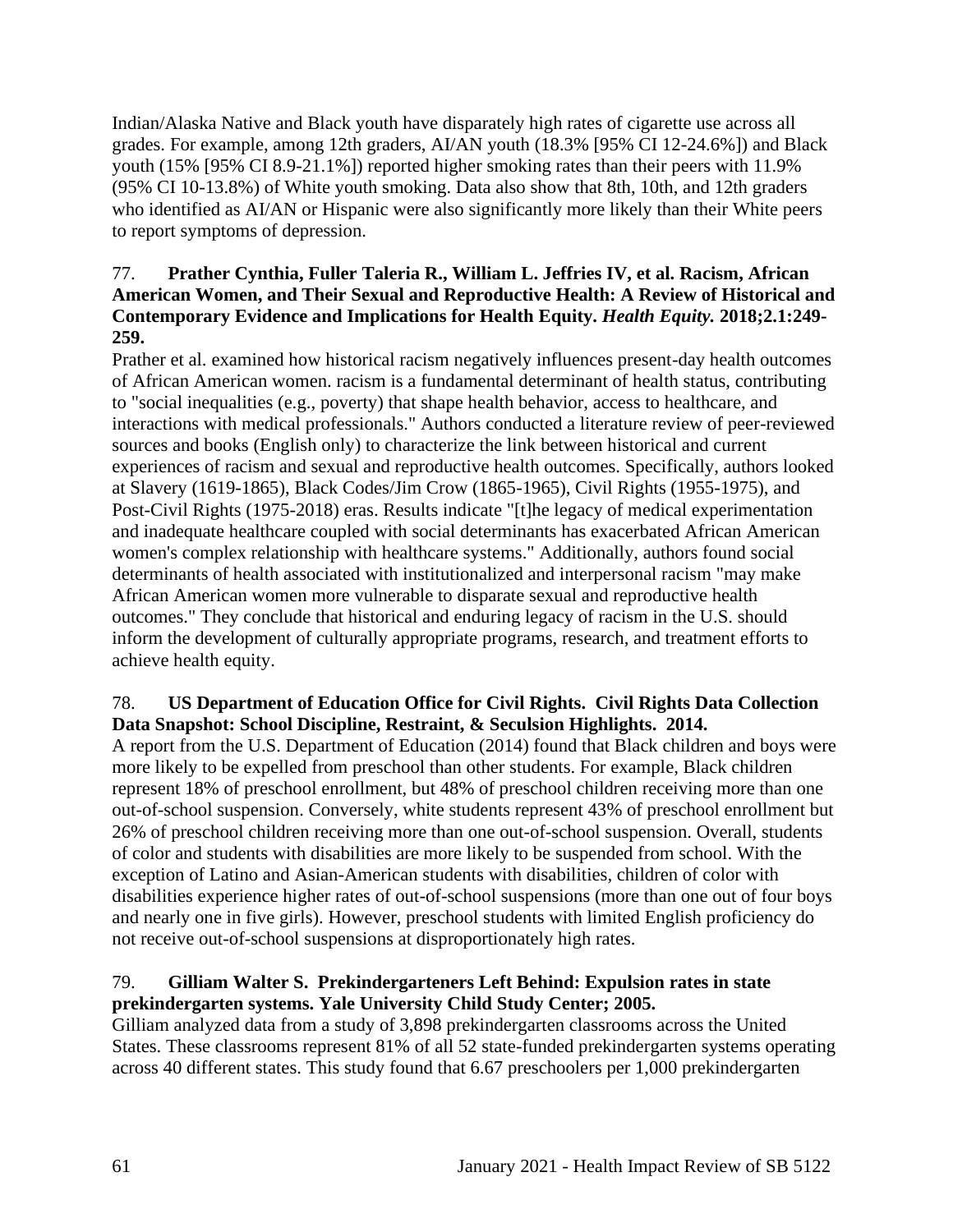students were expelled, which is 3.2 times the rate of expulsion for all students in grades K-12. Rates of expulsion were highest for African American students and boys.

#### 80. **Iselin Anne-Marie. Research on School Suspension. Duke University, Center for Child and Family Policy; No date.**

This research brief was prepared by Duke University's Center for Child and Family Policy as part of the 2010 North Carolina Family Impact Seminar, which provides educational briefings for state policymakers. The brief summarizes the research on school suspension, the impact of suspension on students, and the effectiveness of alternatives to suspension. Based on a review of available literature, the author states that suspension may be effective in removing a problematic student from school, providing temporary relief to frustrated school personnel, and raising parental attention about student misconduct. However, zero-tolerance policies do not improve overall school safety and are associated with lower academic performance, higher dropout rates, decreased likelihood of graduating on time, and further disciplinary action. Male students, students with disabilities, and Black or African American students are more likely to be suspended than other students.

### 81. **Education The Washington State Board of. Statewide Indicators of Education System Health. 2016.**

In this 2016 Biennial Report the Washington State Board of Education (Board) recommends the Legislature add exclusionary discipline rates to the list of indicators evaluated to determine the system's health. The recommended indicator addresses disproportionality in discipline practices. The report states, "[t]his indicator focuses on the lost educational opportunity caused by exclusionary discipline practices, which likely contributes to opportunity and achievement gaps." According to the SBE, the goal for this indicator would be the "alignment of discipline events and rates and enrollment rates for each student group." The Board indicates that it will continue to engage the Accountability and Achievement Workgroup (AAW) to determine whether of Office of Superintendent of Public Instruction's (OSPI) Disproportionality Composition Index (CI) is the most appropriate indicator measure. CI is a measure of whether students assigned to a student group are suspended at a rate proportionate to their representation in the total student population. A [CI] greater than 1.00 indicates the group makes up more of the suspensions and expulsions than their representation in the student population generally. Conversely, a CI less than 1.00 indicates the group makes up less of the suspensions and expulsions than their representation in the population generally. A CI of 1.00 for all student groups means that "no group is being subjected to suspensions and expulsions at a disproportionately high or low rate. Authors cite OSPI data from the three most recent years ending with the 2014-15 school year, which show Black/African American, Native American/Alaskan, Hispanic/Latino, Hawaiian/Pacific Islander, and Two or More Races students experience disproportionally high suspension and expulsion rates. Additionally, students with a disability and students participating in the Free and Reduced Price Lunch program are also experiencing disproportionally high suspension and expulsion rates. For example, Black students and students with a disability are more than twice as likely to be subject to exclusionary disciple in school when compared to all students in Washington State.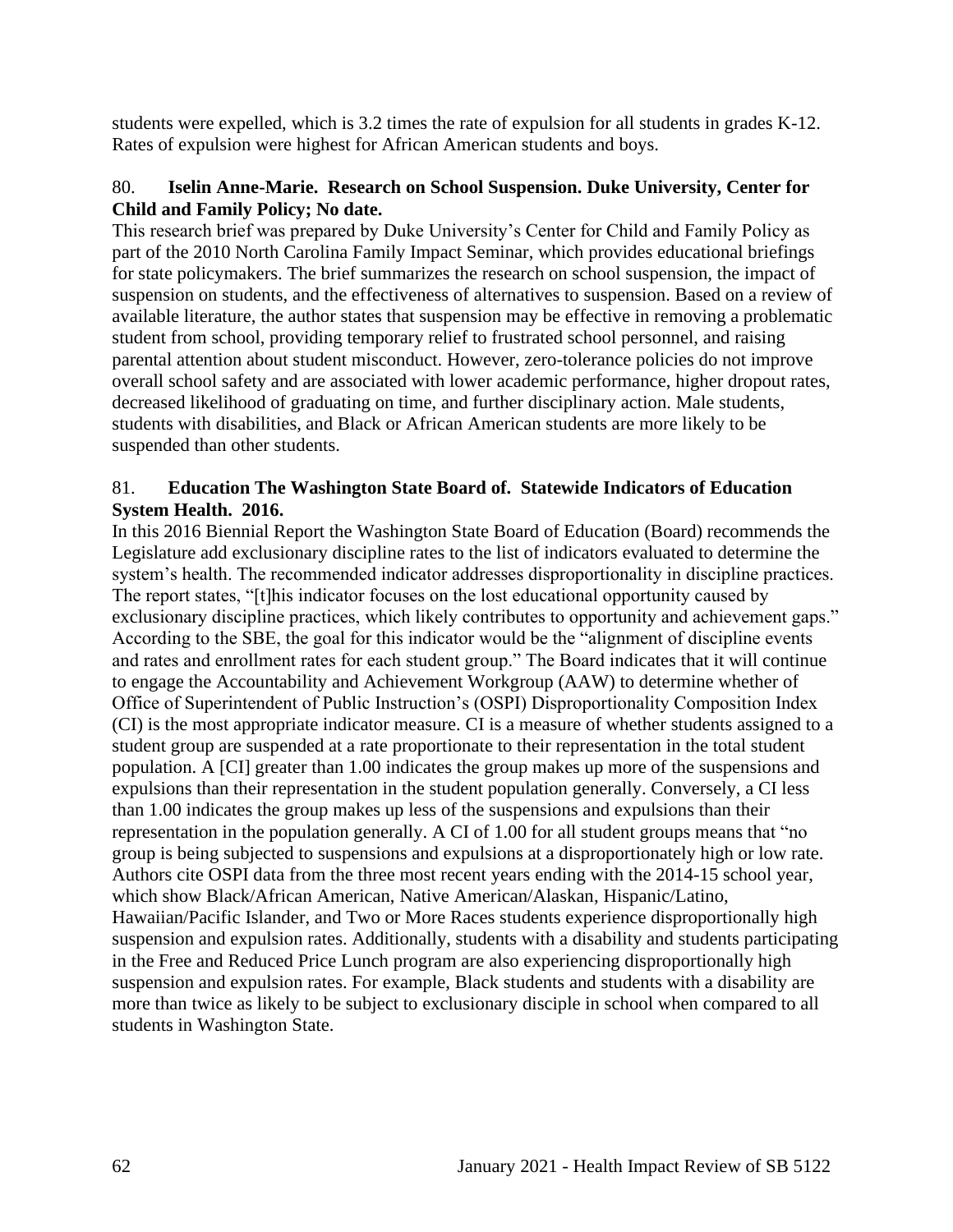#### 82. **Noltemeyer A.L., Mcloughlin C.S. Patterns of Exclusionary Discipline by School Typology, Ethnicity, and their Interaction.** *Perspectives on Urban Education.*  **2010;Summer:27.**

This study used 2007-2008 school year data (disciplinary incidents) from 326 Ohio school districts (55% of all school districts in the state) to examine patterns of exclusionary discipline by school typology (i.e., urban, suburban, rural) , student ethnicity, and their interaction. Analyses revealed significant differences in the use of exclusionary discipline (i.e., suspensions, expulsions, and other disciplinary actions) based on ethnicity. The average rate of both suspension and expulsion was over two and a half times greater among African American students as compared to white students. Researchers found that ethnicity accounted for 16.6% of the variability in disciplinary actions. Meanwhile, school typology accounted for 4% of the variability in exlusionary discipline. Researchers found the mean number of expulsions per 100 students was significantly greater among Major Urban—Very-high-poverty schools than that for all other school types. Results indicate that when controlling for student poverty level (an identified covariate): "(a) African American students are disproportionately represented as recipients of exclusionary discipline; (b) major urban very-high-poverty schools utilize these practices most frequently; and (c) disciplinary disproportionality was most evident in major urban districts with very-high-poverty and was least evident in rural districts with a small student population and low poverty."

#### 83. **Force American Psychological Association Zero Tolerance Task. Are Zero Tolerance Policies Effective in the Schools? : 2008.**

The American Psychological Association convened a Zero Tolerance Task Force to examine the effectiveness of zero tolerance policies on school discipline. They looked at 20 years worth of literature, and provided recommendations for future policy directions. They explain that zero tolerance policies gained widespread use in schools in the 1990s with the assumption that removing disruptive students from classrooms would improve the overall learning environment. They state that the policies were "intended to be applied regardless of the gravity of behavior, mitigating circumstances, or situational context. The task force found that zero tolerance policies disproportionately impact students of color and students with disabilities. They state, "overrepresentation in suspension and expulsion has been found consistently for African American students...The evidence shows that such disproportionatlity is not due entirely to economic disadvantage, nor are there any data supporting the assumption that African American students exhibit higher rates of disruption or violance that would warrent higher rates of discipline." The task force also found that zero tolerance in schools resulted in more referrals to the juvenile justice system, and that policies do not align with best practices for adolescent development.

### 84. **Achilles Georgianna M., McLaughlin Margaret J., Croninger Robert G. Sociocultural Correlates of Disciplinary Exclusion Among Students With Emotional, Behavioral, and Learning Disabilities in the SEELS National Dataset.** *Journal of Emotional and Behavioral Disorders.* **2007;15(1):33-45.**

Researchers analyzed selected participant data (n=1,824) from the Special Education Elementary Longitudinal Study (SEELS) to identy factors associated with higher likelihood of eclusion (HLE) among students (ages 7 to 14 years) in three high-exclusion disability groups: emotiona/behavioral disorders (EBD), other health impairment (OHI) with a diagnosis of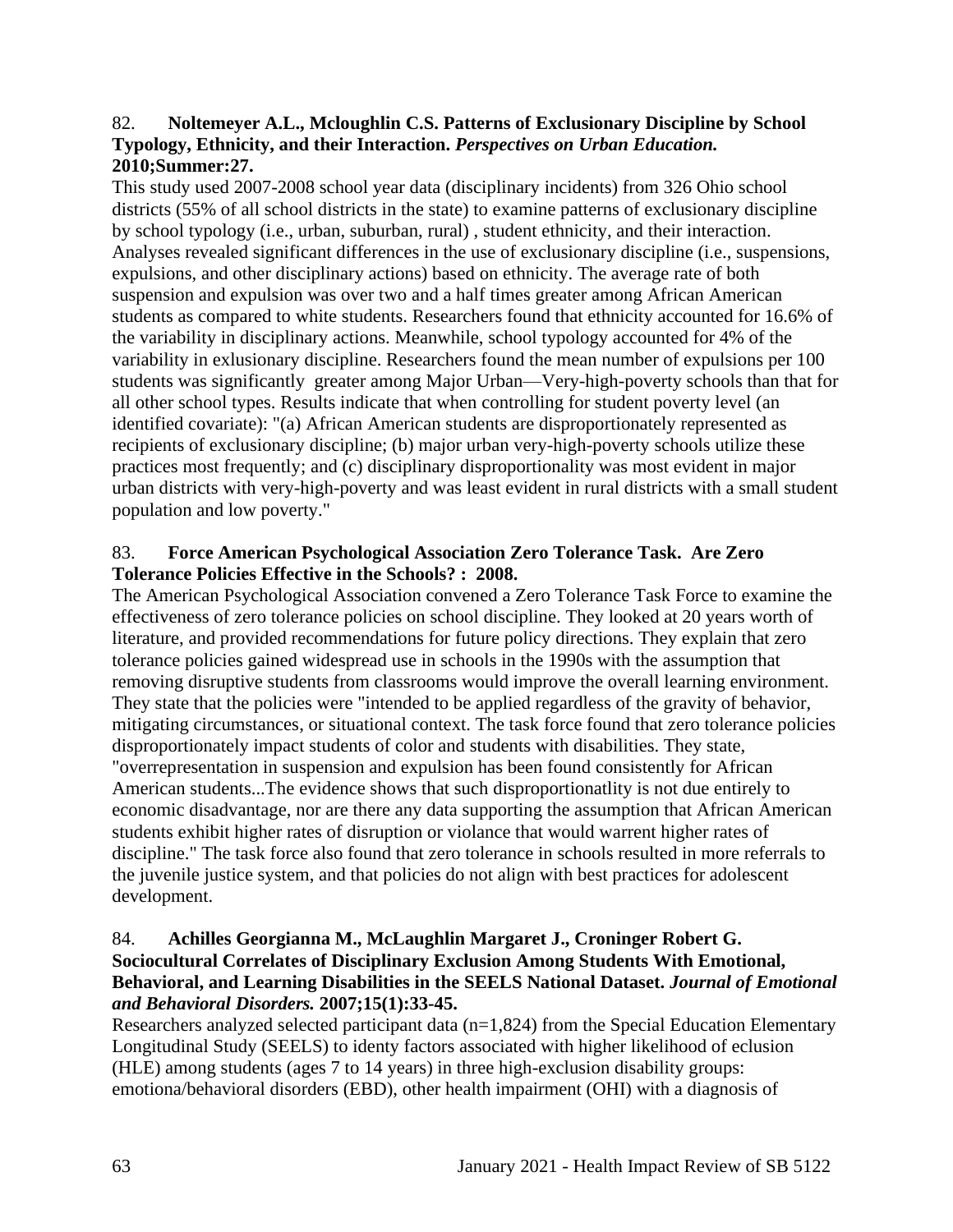attention-deficit/hyperactivity disorder (ADHD), and learning disability (LD). Researcher cite evidence that diciplinary exclusion disproportionately affects students with disabilities despite protections afforded students with disabilities under the Individuals with Disabilities Education Improvement Act (IDEIA; 1997 and 2004). One study reported suspension rates of approximately 20% for special education students compared to 10% for the overall student population. State and national studies indicate that "students with EBD and LD are suspended or expelled at rates that double or even triple rates for the school population as a whole." Authors found HLE was more likely among students with EBD and ADHD compared to students with LD. HLE was also associated with African American ethnicity, older age, male gender, lower socioeconomic status, multiple school changes, urban schooling, and having parents who expressed low satisfaction. When socioeconomic status and family-structure (i.e., lived with two parents or did not) were controlled for, Hispanic ethnicity was no longer a statistically significant predictor of HLE. Researchers found that "later age of disability onset, shorter lapse in time from disability onset to service initiation, and receipt of early intervention or Head Start were unrelated to exclusion history."

#### 85. **Lamont J. H., Devore C. D., Allison M., et al. Out-of-school suspension and expulsion.** *American Academy of Pediatrics.* **2013;131(3):e1000-e1007.**

This Policy Statement from the American Academy of Pediatrics (AAP) examines the rationale for out-of-school suspension and expulsion, discusses prevention strategies and alternatives to such exclusionary forms of discipline, and recommends physicians play a role in guiding school districts to find more effective and appropriate alternatives to these policies. Traditionally, the goals for out-of-school suspension and expulsion were to promote a safe environment for students and discourage inappropriate, violent behavior by removing those who participated in such behavior. However, research has demonstrated that "schools with higher rates of out-ofschool suspension and expulsion are not safer for students or faculty." AAP notes that zerotolerance policies gained recognition with the passage of the *Gun-Free Schools Act* (1994), which was "prompted by violent acts perpetrated by white students." Yet, many school districts use these policies to address a variety of infractions, including nonviolent offenses, and the vast majority of out-of-school suspensions and expulsions involve black or Hispanic students. Authors cite data that suggest that "students who are involved in the juvenile justice system are likely to have been suspended or expelled." Additionally, students who experience out-of-school suspension and expulsion are as much as 10 times more likely to drop out of high school than those who do not. Dropping out of high school can have lasting consequences for an individual's earning potential (reduce lifetime earnings by an average \$400,000 females and \$485,000 for males). Compared to the average high school graduate, the average high school dropout experiences worse health outcomes and has a life expectancy that is 6 to 9 years shorter. Furthermore, exclusionary discipline policies have collateral consequences beyond those students suspended. "Research indicates a negative relationship between the use of suspension and expulsion and school-wide academic achievement, even when controlling for demographics such as socioeconomic status." Authors conclude that research demonstrates that out-of-school suspension and expulsion are used too readily, are ineffective deterrants to inappropriate behavior, and are harmful and counter productive to the student, the family, the school district, and the community as a whole, both short- and long-term. AAP maintains that these exclusionary disciplinary practices "should not be considered as appropriate discipline in any but the most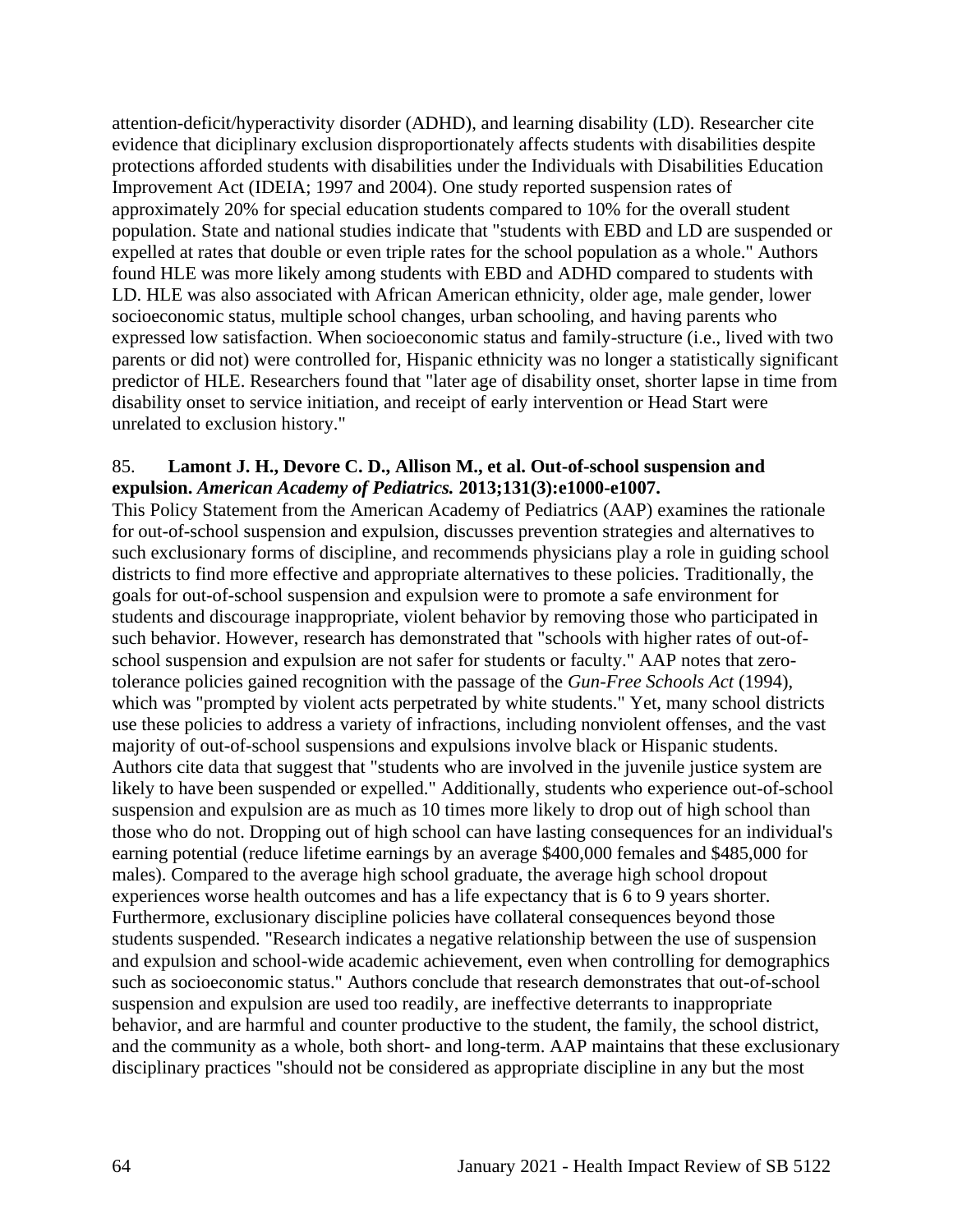extreme and dangerous circumstances, as determined on an individual bases rather than as a blanket policy."

#### 86. **Morris Edward W., Perry Brea L. The Punishment Gap: School Suspension and Racial Disparities in Achievement.** *Social Problems.* **2016;63(1):68-86.**

Authors propose that school punishment is a logical explanation for achievement differences between black and white students for three reasons: 1) punishment varies widely by race, which suggests it may be related to racial variation in achievement; 2) suspension and expulsion exclude students from the learning environment, which can impede academic progress; and 3) "school suspensions increased markedly beginning in the 1990s at the same time that progress on narrowing the achievement gap waned." Researchers used longitudinal data from the Kentucky School District Disciple Study (KSDS). The sample of students grades 6 through 10 with complete records (n=16,248) includes children identified as white (59%), black (25%), Latino (10%), Asian (4%), and self-reported other race (3%). The sample population is comprised of 51% boys and 49% girls. The rates of out-of-school suspension in the KSDS and nationally representative National Household Education Surveys (NHES 2007) are the same with 22% reported as ever been suspended. Findings from the 17 schools indicate that black students are estimated to be 7.57 times as likely to be suspended as white students  $(p<.001)$ , and Latinos are over twice as likely as whites (OR=2.39;  $p<.001$ ). Additionally, students of other races are estimated to be 2.61 times more likely to be suspened than whites  $(p<.001)$ , while Asians are less likely than whites (OR=.20; p<.001). Furthermore, when school-level differences are controlled for, black students are still estimated to be nearly six times as likely to be suspended as their white peers (OR=5.91; p<.001), Latinos are about twice as likely (OR=1.87; p<.001), and students of other races are 2.47 times more likely  $(p<.001)$ . Asian students are less likely to be suspended than white students ( $OR = .23$ ;  $p < .001$ ). These findings suggest that "racial segregation" into different schools explains about 12% of the effect of being black on the odds of suspension, and supplemental analyses confirm that schools with larger concentration of black students have significantly higher rates of out-of-school suspension." Analyses of covariates found: 1) Students who qualify for free/reduced lunch are predicted to be 6.36 times more likely to be suspended as those who do not  $(p<.001)$ ; 2) students who receive special education services are estimated to be 3.19 times more likely than those who do not (p<.001); and girls are less likely to be suspended than boys (OR=.36; p<.001). Controlling for each of these and family structure (one parent or two parent household), black students are predicted to have nearly 2.46 times the odds of suspension compared to whites students (OR=4.46;  $p<.001$ ). Students of other races are 57% more likely than whites to be suspended  $(p<0.05)$ . However, the association becomes nonsignficant for all other races or ethnicities when controlling for all other factors suggesting that the elevated risk of suspension can be entirely explained by groups' lower levels of socioeconmic status and family structure. Analyses of the effect of suspension on academic achievement in reading and math suggest that "20% of the effect of being black on reading achievement (b=- 2.07; p $\lt$ .001) and 17% on math achievement (b=-2.24; p $\lt$ .001) works indirectly through inequalities in exclusionary discipline experiences." Therefore, findings suggest disporportionate rates of suspension experienced by black students in public schools contribute to the racial achievement gap.

#### 87. **Perry Brea L., Morris Edward W. Suspending Progress.** *American Sociological Review.* **2014;79(6):1067-1087.**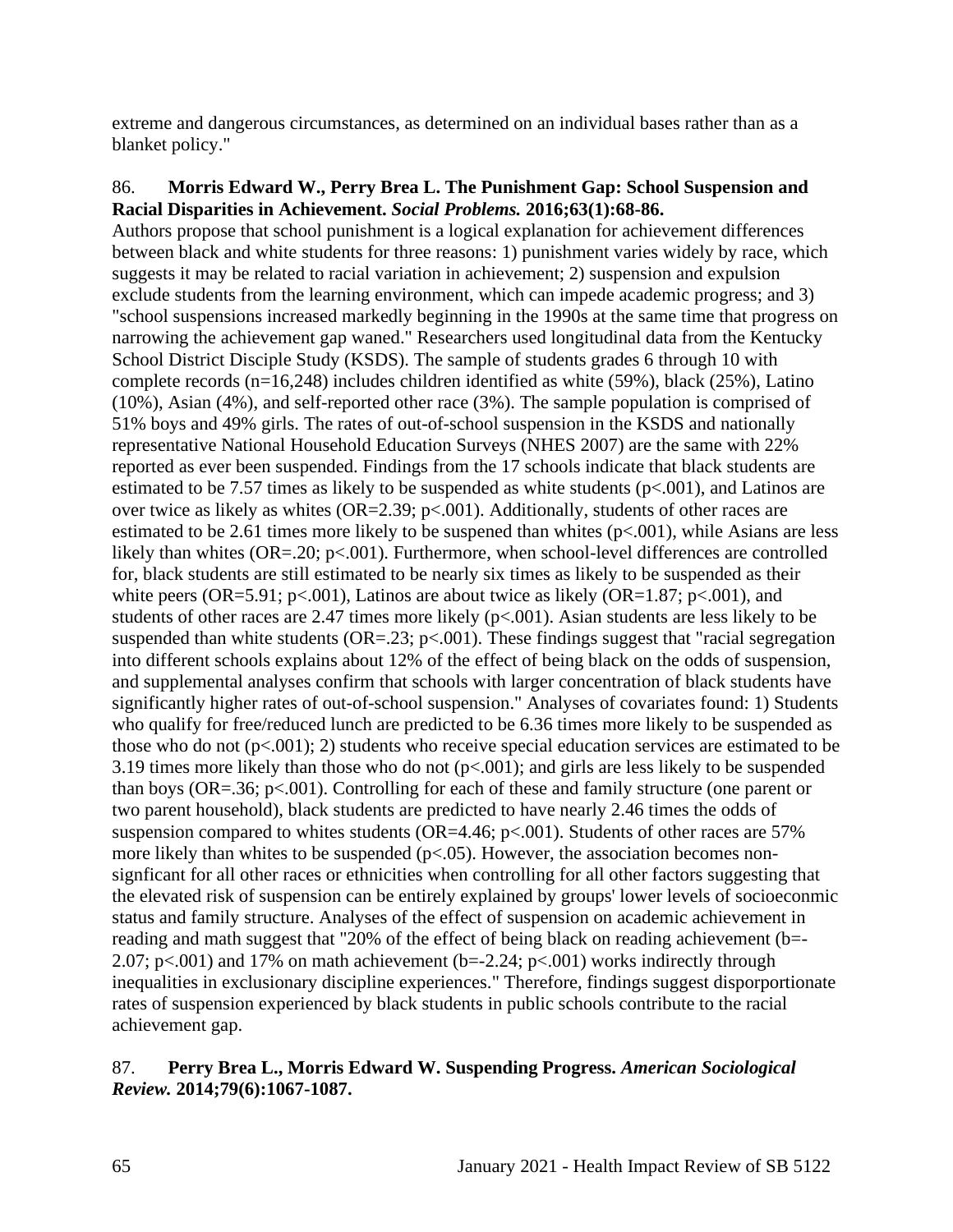This multivariate analysis of longitudinal data collected as part of the Kentucky School Discipline Study (KSDS) assesses the effects of high use of suspension on reading and math achievement. Authors note prior research focuses on students who experience suspension and explusion but does not evaluate the effects on other students in the learning environment. The sample includes students in grades 6 through 10 (middle and high school) enrolled in a district public school during the study period from August 2008 to June 2011. Authors found exclusionary discipline patterns in the KSDS data are representative of national trends (e.g., race and ethnicity and gender). For example, 42% of Black students in the sample had ever been suspended compared to 43% in the nationally representative sample (a non-significant difference). In order to provide an estimate of school-level effects on individual achievement, researchers excluded 749 students with out-of-school suspensions from the analysis sample (n=16,148 students). Consistent with national trends, students with suspensions were disproportionately male, Black, Hispanic, and eligible for free/reduced lunch. Results indicate a statistically significant, curvilinear relationship between school-level out-of school suspension over time and student academic achievement. Researchers found low levels of school suspensions (below the mean = 93.97) do not affect non-suspended students' reading or math achievement. However, in schools with low levels of violence (one standard deviation below the mean) high levels of out-of-school suspension has a strong negative effect on predicted reading scores for non-suspended students (54th percentile at mean level of suspension; 28th percentile at very high levels of suspension [two standard deviations above mean]). Analyses of the association between suspension and math achievement follow the same trend. The effect is less pronounced in disorganized and violent school environments. This relationship is unaffected by the addition of demographic student- and school-level characteristics, and the time-ordered nature of the variable (suspensions occurred before or during the testing period) suggests a causal relationship. Findings suggest that higher levels of exclusionary discipline within schools over time negatively affect the academic achievement of non-suspended students in punitive contexts.

#### 88. **Petras Hanno, Masyn Katherine E., Buckley Jacquelyn A., et al. Who is most at risk for school removal? A multilevel discrete-time survival analysis of individual- and contextlevel influences.** *Journal of Educational Psychology.* **2011;103(1):223-237.**

This study uses an advanced longitudinal modeling technique, multilevel discrete-time survival analysis, to examine the occurrence and the timing (i.e., grade) of school removal (i.e., suspension and expulsion), while "accounting for clustering of students within the classroom and explicitly incorporating the estimate of covariate effects at both the student level and classroom level on the event history process." Authors cite evidence that students who are removed from school are "at higher risk for several negative outcomes, including academic failure, grade retention, negative school attitude, and, consquently, high school dropout, juvenile deliquency, and incarceration." Researchers use data from a larger randomized prevention trial study of preventive interventions targeting early learning and aggression in first and second graders in Baltimore City public schools. The analysis includes participants from the control group who had complete records of variables of interest. The sample (n=1,169) is representative of all students entering first grade in the 1986-1987 school year in urban areas comprised of neighborhoods at high risk (due to high rates of financial poverty and crime) for many negative outcomes. The majority of the sample is African American (65.1%) and Caucasian (33.6%). Results may not be generalizable to other racial and ethnic groups. Overall, the study shows that race and ethnicity, sex, financial poverty level, and early individual levels of aggression all have strong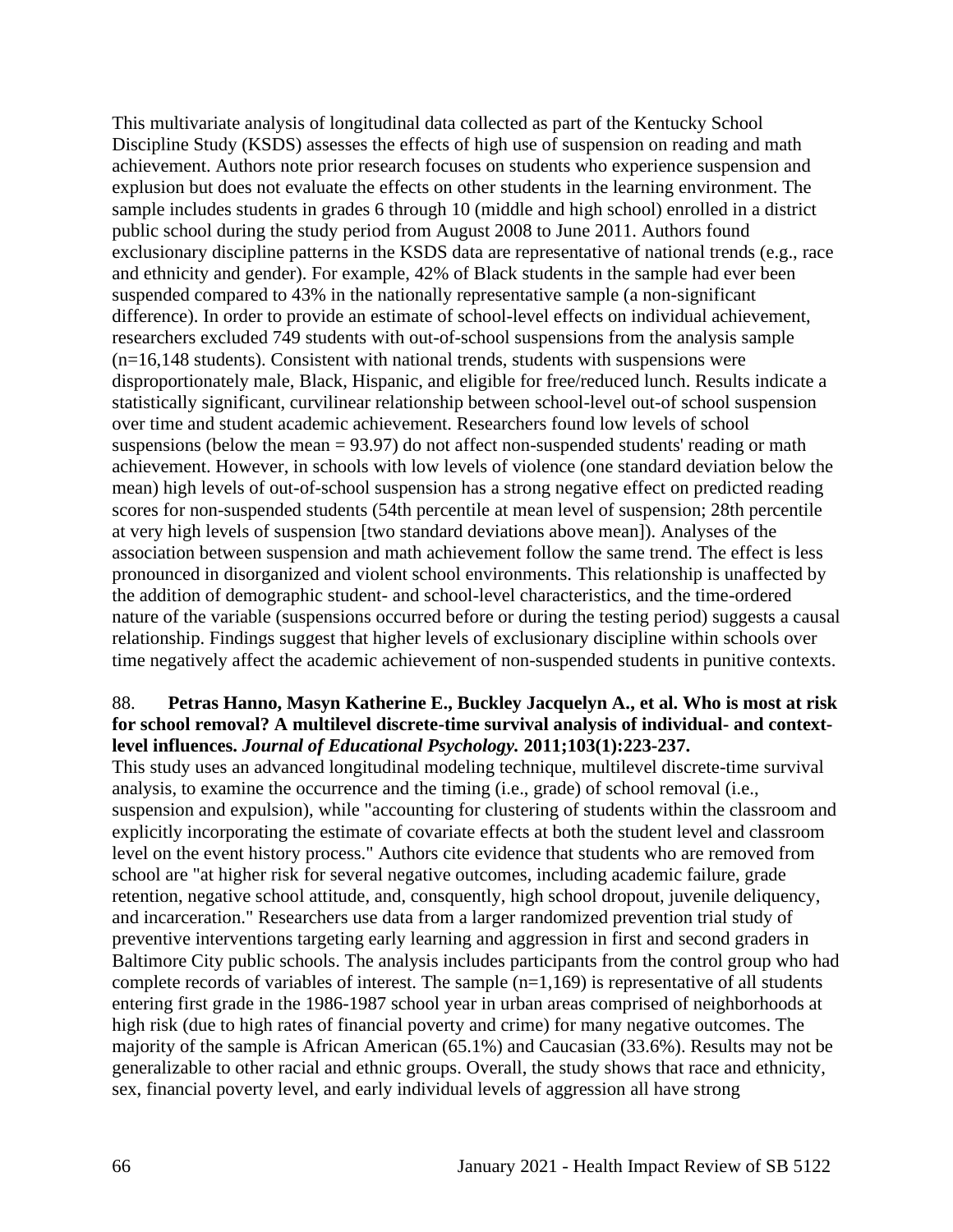relationships to school removal. Additionally, researchers found risk differences remain when controlling for early individual levels of agressive/disruptive behavior. For example, "African American students had 2.02 times the hazard odds of first school removal at any given grade compared with White students, controlling for the effects of SES, sex, and agression." Similarly, students on free or reduced lunch had "1.68 times the hazard odds of first school removal at any grade compared with students of higher SES levels, holding the effects of race, sex, age, and agression constant." Authors conclude that "boys compared with girls, African-American students compared to Caucasian students, and students living in financial poverty compared with those not living in poverty are at much greater risk for school removal, and this phenomenon is not fully accounted for by differences in students' initial levels of aggression."

# 89. **Rausch M.K., Skiba R.J. The Academic Cost of Discipline: The Relationship Between Suspension/Expulsion and School Achievement. Indiana University, Center for Evaluation and Education Policy; 2005.**

The author summarizes past research suggesting that zero-tolerance policies were implemented to deter future misconduct for students and their peers, and to improve the learning environment for students that are not suspended or expelled. This study looked at two related hypothesis: 1. Does student suspension and expulsion increase academic achievement for students that are not suspended or expelled? And 2. Does student suspension and expulsion decrease academic achievement for students that are disciplined? The author states that there is "little available research and no published evidence in peer reviewed journals that has demonstrate a positive impact of student removal on student learning or academic achievement." The author analyzed school-level suspension and expulsion data for all public elementary and secondary schools in a Midwestern state to look at the relationship between academic achievement, race, and discipline. They controlled for other sociodemographic variables, including socioeconomic status, race, and grade level. At the elementary school level, after controlling for poverty, they found that African American students were significantly more likely to be expelled than another other racial group and that White students scored significantly higher on standardized tests. The author concluded that, after controlling for sociodemographic factors, out-of-school suspension significantly predicted school achievement. The author states that, "after accounting for the influence of a school's poverty rate, out-of-school suspension is the next strongest predictor of achievement, even stronger than a schools percent minority enrollment and level (elementary vs. secondary)."

### 90. **Management Washington State Office of Financial. Estimates of April 1 population by age, sex, race, and Hispanic origin. 2020.**

The Washington State Office of Financial Management provides annual estimates of Washington State's population and demographics. On April 1, 2020, OFM released state population estimates for 2019. In 2019, 25% of the Washington State population was 19 years of age or younger. Of these youth, 73% were white, 11% were two or more races, 8% were Asian, 5% were Black, 2% were American Indian/Alaska Native, and 1% were Native Hawaiian/Pacific Islander.

#### 91. **Alhusen J. L., Bower K. M., Epstein E., et al. Racial Discrimination and Adverse Birth Outcomes: An Integrative Review.** *J Midwifery Womens Health.* **2016;61(6):707-720.**

Alhusen et al. conducted an integrative review of literature published from 2009 to 2015 examining the relationship between racial discrimination and adverse birth outcomes. Fifteen studies met the inclusion criteria (4 qualitative, descriptive studies; 11 quantitative studies - 8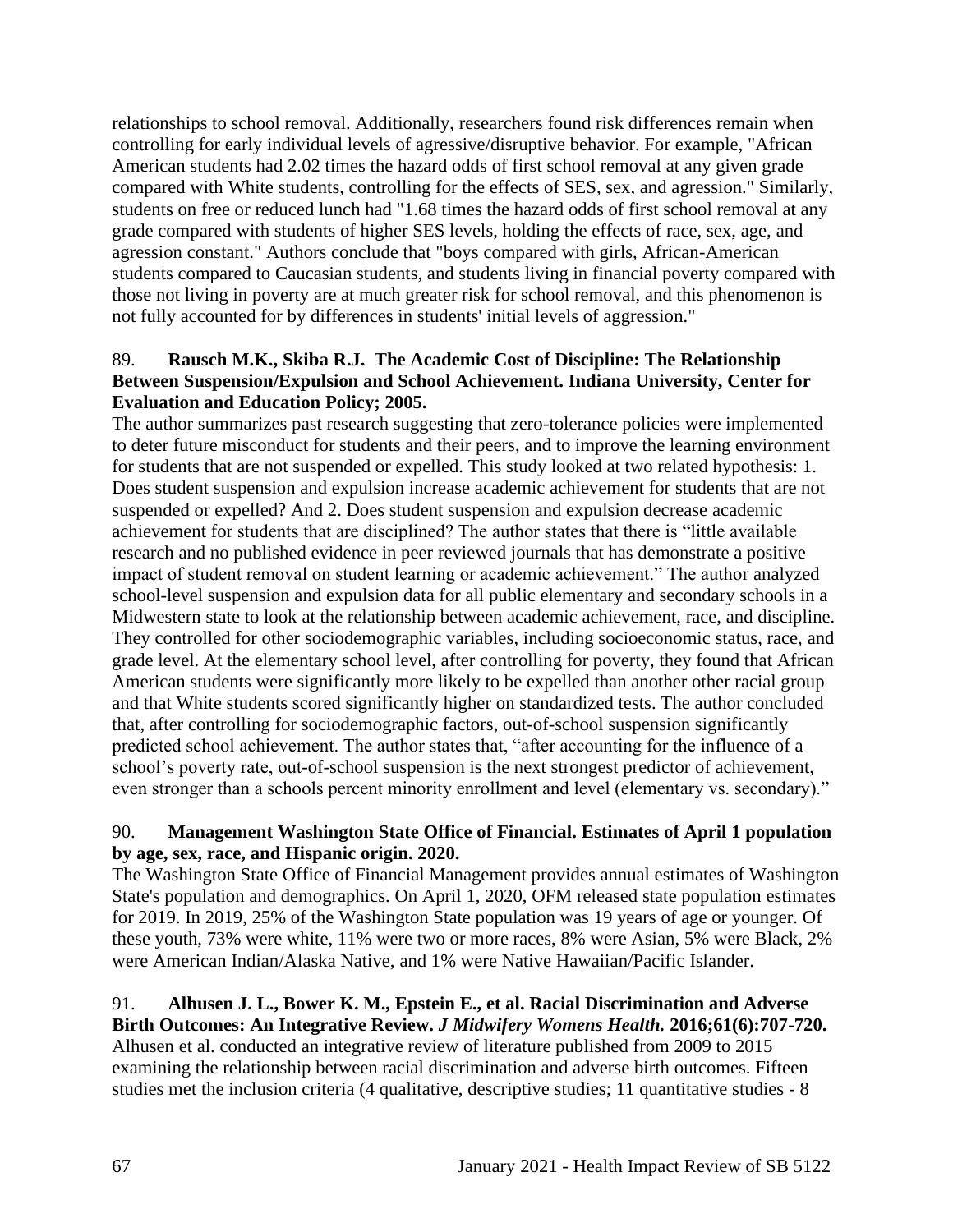convenience samples, 3 population-based studies using quota sampling and stratified sampling), and articles were assessed using the Preferred Reporting Items for Systematic Review and Meta-Analyses (PRISMA) 2009 framework. The majority of studies were conducted to assess the relationship between racial discrimination and adverse birth outcomes in African Americans. Three studies discussed experiences of institutionalized racism in both accessing and receiving prenatal care, and two studies examined racial discrimination during prenatal care and racial discrimination as a barrier to accessing prenatal care. African American women in one qualitative study described experiencing both interpersonal level (e.g., racial slurs directed at them) and institutionalized racism during prenatal care (e.g., differential treatment based on receipt of public assistance). One study reviewed used a biological marker to examine the effects of race and racial discrimination. Results indicate that at every point, African American women exhibited higher antibody titers than white women (P<.001). "The effect was most pronounced among African American women who reported experiencing higher levels of racial discrimination in the first and second trimesters  $(P=.03$  and  $P=.04$ , respectively), supporting a role that chronic stress is related to this association." Authors conclude there is a significant need for the development and testing of interventions addressing racial discrimination at the provider level (i.e., students and professionals). They recommend interventions adapt a community-based participatory research framework to establish mutually respectful relationships grounded in learning, shared responsibilities, and capacity building. Additionally, relationship-based services like home visiting may be beneficial for individuals who experienced delayed access to prenatal care.

# 92. **Poel A. Health of Washington State Report: Mortality and Life Expectancy. Data Update 2015. Washington State Department of Health; 2015.**

Poel presents Washington state data on mortality and life expectancy. The data show that ageadjusted death rates were higher in Washington census tracks with higher poverty rates. The state data also show that American Indian/Alaska Natives, Native Hawaiian/Other Pacific Islanders, and black residents had the highest age-adjusted death rate and shortest life expectancy at birth compared to other groups in the state.

### 93. **Health of Washington State: Mental Health. Washington State Department of Health; 2008.**

Washington Behavioral Risk Factor Surveillance System (BRFSS) data from 2004-2006 indicate that American Indians and Alaska Natives and non-Hispanic black individuals reported significantly higher rates of poor mental health compared to other groups. These relationships persisted after adjusting for additional factors such as age, income, and education. Washington BRFSS data also show an association between lower annual household income and poor mental health, a relationship that was also shown with education. It is well understood that mental health is also closely related to other areas such as employment opportunities, physical health, substance abuse. This report also highlights a Washington state study from 2002 that reveal that 16% of individuals in the state who were receiving publicly funded mental health services had at least one felony conviction, a rate over twice that of the general population.

# 94. **Christensen Trevor, Weisser Justin. Health of Washington State Report: Tobacco Use. Washington State Department of Health; 2015.**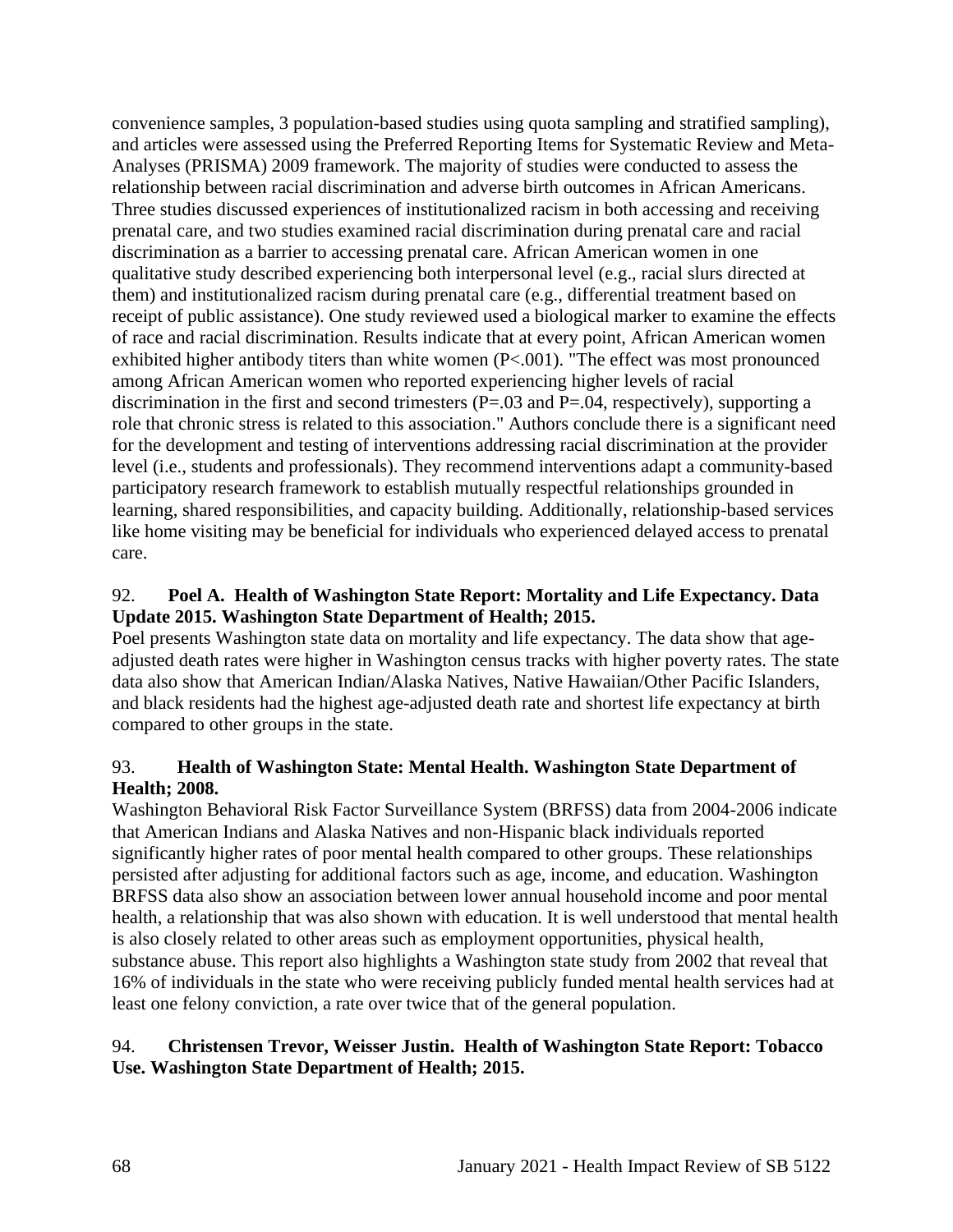Christensen et al. report Washington state Behavioral Risk Factor Surveillance System (BRFSS) data from 2012 to 2014 indicate that prevalence of smoking decreases as income and levels of education increase. Further, American Indians and Alaska Natives (AI/AN) and Native Hawaiian/Other Pacific Islander populations have significantly higher smoking rates than white, black, Hispanic, and Asian populations.

# 95. **Kemple Angela. Health of Washington State Report: Diabetes. Washington State Department of Health; 2016.**

Kemple presents data from Washington regarding diabetes in the state. Washington data from the Behavioral Risk Factor Surveillance System (BRFSS) from 2012-2014 show that among adults, the percentage of persons with diabetes increased as household income decreased. This relationship was also true for education. Further, BRFSS data also show that age-adjusted diabetes prevalence is highest among those who are Hispanic, American Indian/Alaska Native, and black.

# 96. **VanEenwyk J. Health of Washington State Report: Socioeconomic Position in Washington. Washington State Department of Health; 2016.**

VanEenwyk presents data about socioeconomic position in Washington State including differences within the state as well as statewide differences compared to national data. Data indicate that compared to the United States as a whole, fewer Washington residents are living in poverty and a higher percentage of residents ages 25 and older have college degrees. However, these economic resources are not evenly distributed among all Washington residents. Females in Washington were more likely to be living in poverty than males and were also more likely to have lower wages. Further, American Indian and Alaska Native, Hispanic, and black residents had higher percentages of living in poverty and lower median household incomes compared to other groups. Data also indicated that counties in eastern Washington were more likely to have high poverty rates and high rates of unemployment than counties in western Washington.

# 97. **Child Weight and Physical Activity. Washington State Department of Health; 2013.**

The authors present Washington state data on child weight and physical activity. The data show that in 2012, around 10% of Washington students in grades 8, 10, and 12 were obese and another 13-14% were overweight. Among 10th grade students, American Indian/Alaska Natives, Blacks, Hispanics, and Pacific Islanders were more likely than their white counterparts to be overweight or obese. Nationally, the authors indicate that the percentage of children and adolescents who were defined as overweight has doubled since the early 1970's and in 2012, around 42% of Washington students in grades 8, 10, and 12 reported that they were trying to lose weight.

# 98. **Ebbeling Cara B., Pawlak Dorota B., Ludwig David S. Childhood obesity: publichealth crisis, common sense cure.** *The Lancet.* **2002;360(9331):473-482.**

Ebbeling et al. present a global literature review on the scope of the childhood obesity problem and developments in the establishment of a cause, prevention, and treatment for obesity. Rates of childhood obesity have grown across the globe, with a nearly 2 to 3 fold increase in the rates in the United States over the last 25 years. Most relevant to this review, the authors examined extensive literature that demonstrates the association between childhood obesity and hypertension, high blood lipids, chronic inflammation, increased blood clotting tendency,